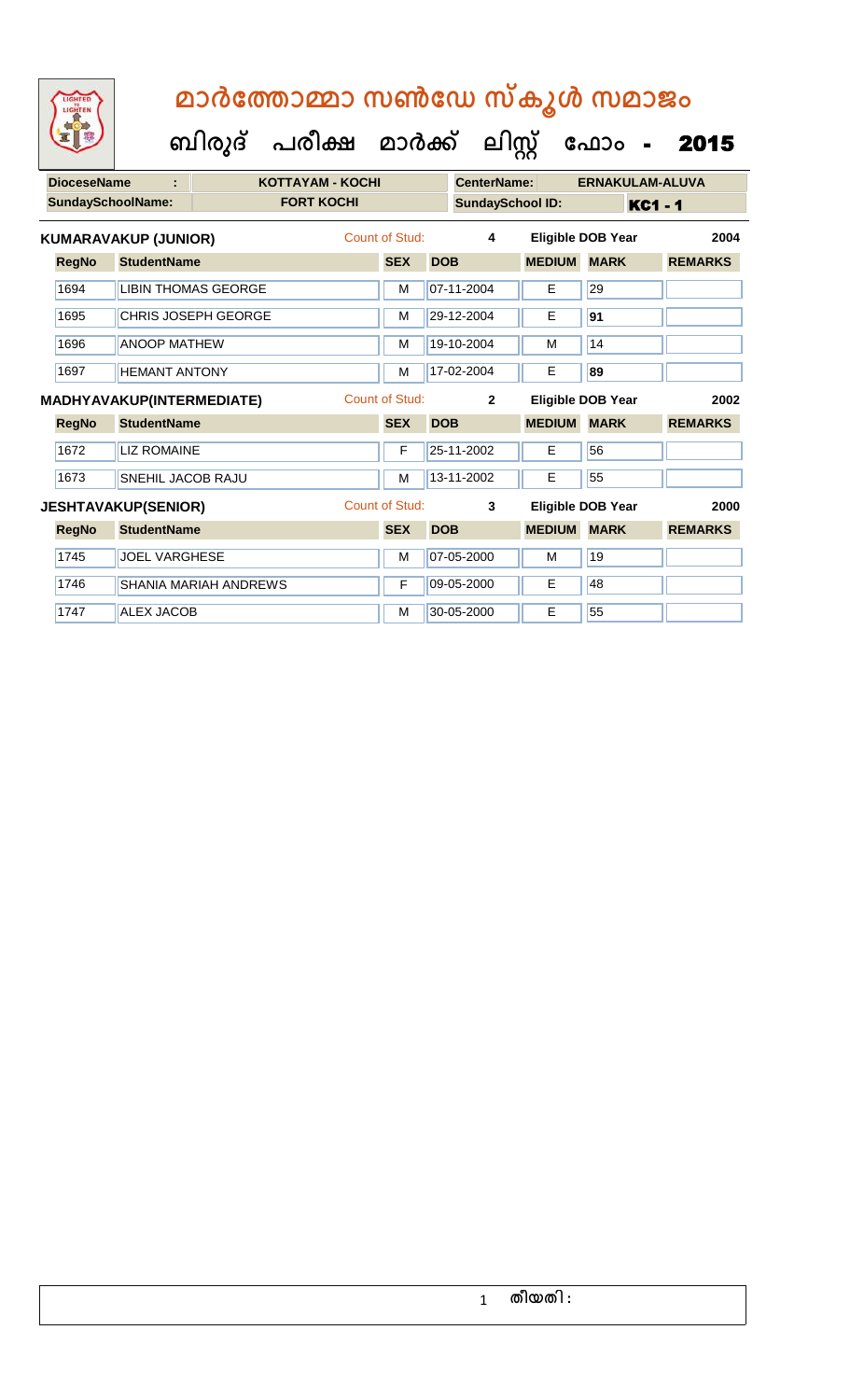**ക ഫ ാോം** - 2015

 **ബിരുദ് പരീക്ഷ മാര്ക്**

**ക ലിസ്റ്റ**

**DioceseName : KOTTAYAM - KOCHI CenterName: ERNAKULAM-ALUVA** SundaySchoolName: THOPPUMPADY ST .GEORGE SundaySchool ID: KC1 - 2 **RegNo StudentName SEX DOB MEDIUM MARK REMARKS KUMARAVAKUP (JUNIOR)** Count of Stud: **1 Eligible DOB Year 2004** 1698 DIYA ANNA JAIN F 15-06-2004 E Absent **RegNo StudentName SEX DOB MEDIUM MARK REMARKS MADHYAVAKUP(INTERMEDIATE)** Count of Stud: **2 Eligible DOB Year 2002** 1674 BIBIN ABRAHAM M 19-04-2002 E Absent 1675 RIYA SUSAN BIJU F 11-05-2002 E **80 RegNo StudentName SEX DOB MEDIUM MARK REMARKS JESHTAVAKUP(SENIOR)** Count of Stud: **2 Eligible DOB Year 2000** 1748 ANEESHA MERLIN JOHN F 26-10-2000 E 42 1749 EMIL GEORGE MATHEW M M 25-09-2000 E 44 **RegNo StudentName SEX DOB MEDIUM MARK REMARKS YUVAVAKUP (YOUNG ADULT)** Count of Stud: **1 Eligible DOB Year 1998** 1559 ASHWIN JAIN VARGHESE M M 14-02-1998 E Absent **RegNo StudentName SEX DOB MEDIUM MARK REMARKS PROUDA SUNDAY SCHOOL (ADULT)** Count of Stud: **1 Eligible DOB Year 1997** 1196 BABITHA ABRAHAM F 08-05-1997 E Absent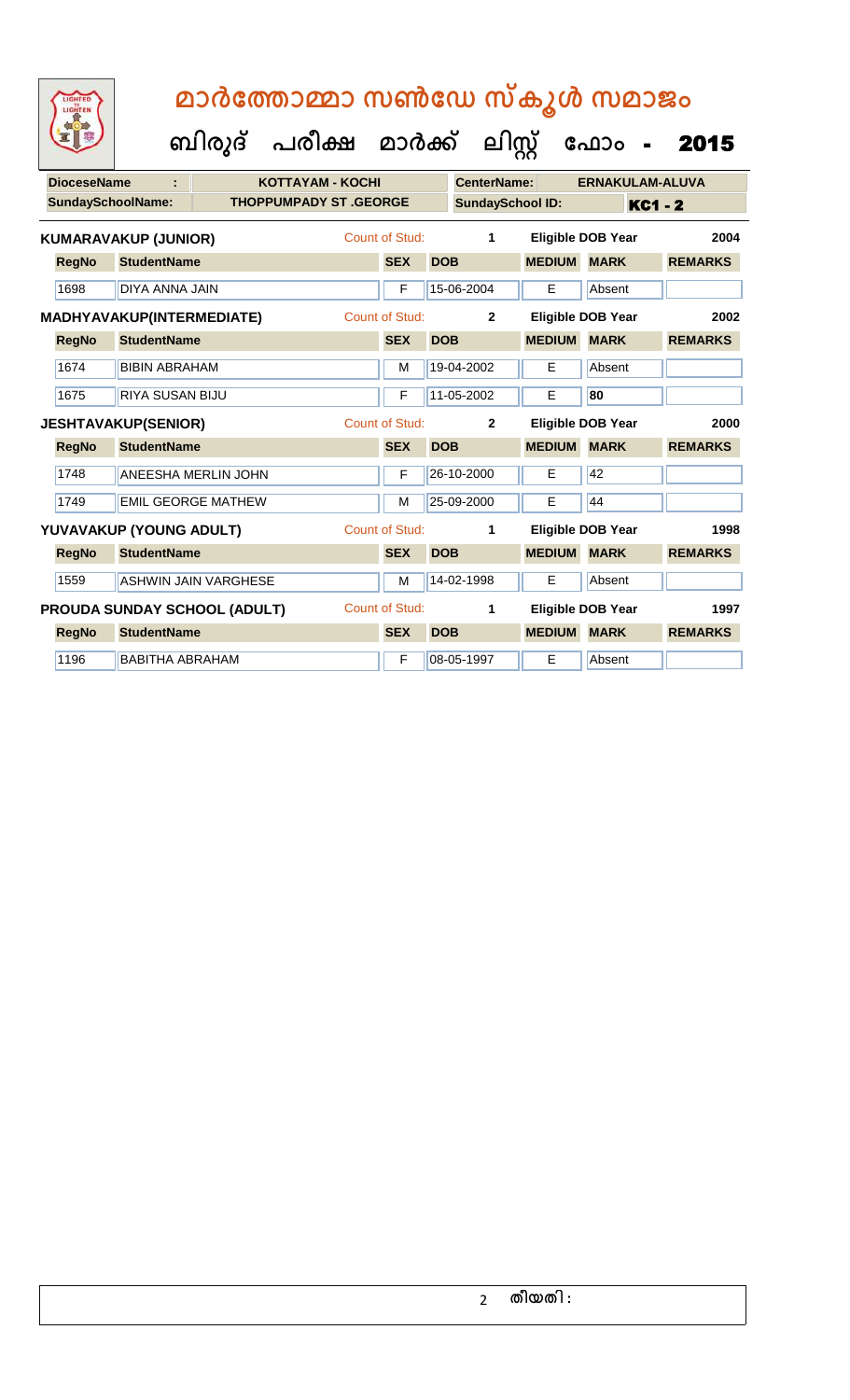**DioceseName : KOTTAYAM - KOCHI CenterName: ERNAKULAM-ALUVA** SundaySchoolName: **ERNAKULAM SALEM SundaySchool ID:** KC1 - 3  **ബിരുദ് പരീക്ഷ മാര്ക് ക ലിസ്റ്റ ക ഫ ാോം** - 2015 **RegNo StudentName SEX DOB MEDIUM MARK REMARKS KUMARAVAKUP (JUNIOR)** Count of Stud: **12 Eligible DOB Year 2004** 1699 AARON PHILIP M 26-05-2004 E **88** 1700 NEHA SUSAN MATHEW F 05-10-2004 E **84** 1701 NITHIN MATHEW JOSE M 19-09-2004 E 38 1702 MATHEW GEORGE M 17-01-2004 **E 77** 1703 PRINU C VIPIN F 22-10-2004 E 54 1704 BEN MATHEWS TOM M 13-01-2004 E **85** 1705 FEBIN T B M 14-03-2004 E Absent 1706 GEORGE PHILIP **M 04-02-2004** E **83** 1707 ANUSHA AJISH F 26-12-2004 E **88** 1708 SNEHA BIJU F 06-04-2004 E Absent 1709 **ISSAC KOSHY PANICKER** M 19-03-2004 **E** 94 1710 ABIN MANOJ M 13-08-2004 E Absent **RegNo StudentName SEX DOB MEDIUM MARK REMARKS MADHYAVAKUP(INTERMEDIATE)** Count of Stud: **8 Eligible DOB Year 2002** 1676 JOVIN PALLICKAL THOMAS M 18-03-2002 E **82** 1677 **ARPITA LIZ GEORGE F 165-11-2002 E 87** 1678 JISLY MARY ALEX F 21-04-2002 E **78** 1679 ELISH MARIO DANIEL F 12-12-2002 E **76** 1680 ALAN ABRAHAM THOMAS M 18-05-2002 E Absent 1681 **KEVIN PHILIP THOMAS** M 03-12-2002 **E** 47 1682 ANNAMMA T PHILIP F 28-03-2002 E **77** 1683 RESHMA BENJAMIN F 29-11-2002 E Absent **RegNo StudentName SEX DOB MEDIUM MARK REMARKS JESHTAVAKUP(SENIOR)** Count of Stud: **14 Eligible DOB Year 2000** 1750 GEORGE M CHERIAN M M 08-06-2000 E 58 1751 ADIL AKKU VARGHESE MARIA 199-11-2000 E 16 1752 AMTO G SOLOMON M 17-02-2000 E Absent 1753 GEORGE ALEXANDER M 05-01-2000 E 25 1754 GEORGE PATRICK M 23-11-2000 E 49 1755 KIM ABEL THOMAS M M 22-04-2000 E 50 1756 NAINA CHERUVATHUR F 02-12-2000 E Absent 1757 NOEL NINAN NINAN M 1757 NOEL NINAN MINAN 1758 PRINCE K SUNEESH M 18-10-2000 E 14 1759 SAHIL LUKOSE M 1759 SAHIL LUKOSE 1760 SHANI THOMAS F 30-11-2000 E 42 1761 SIBYAL B PUTHUR **F** 13-09-2000 **E** 27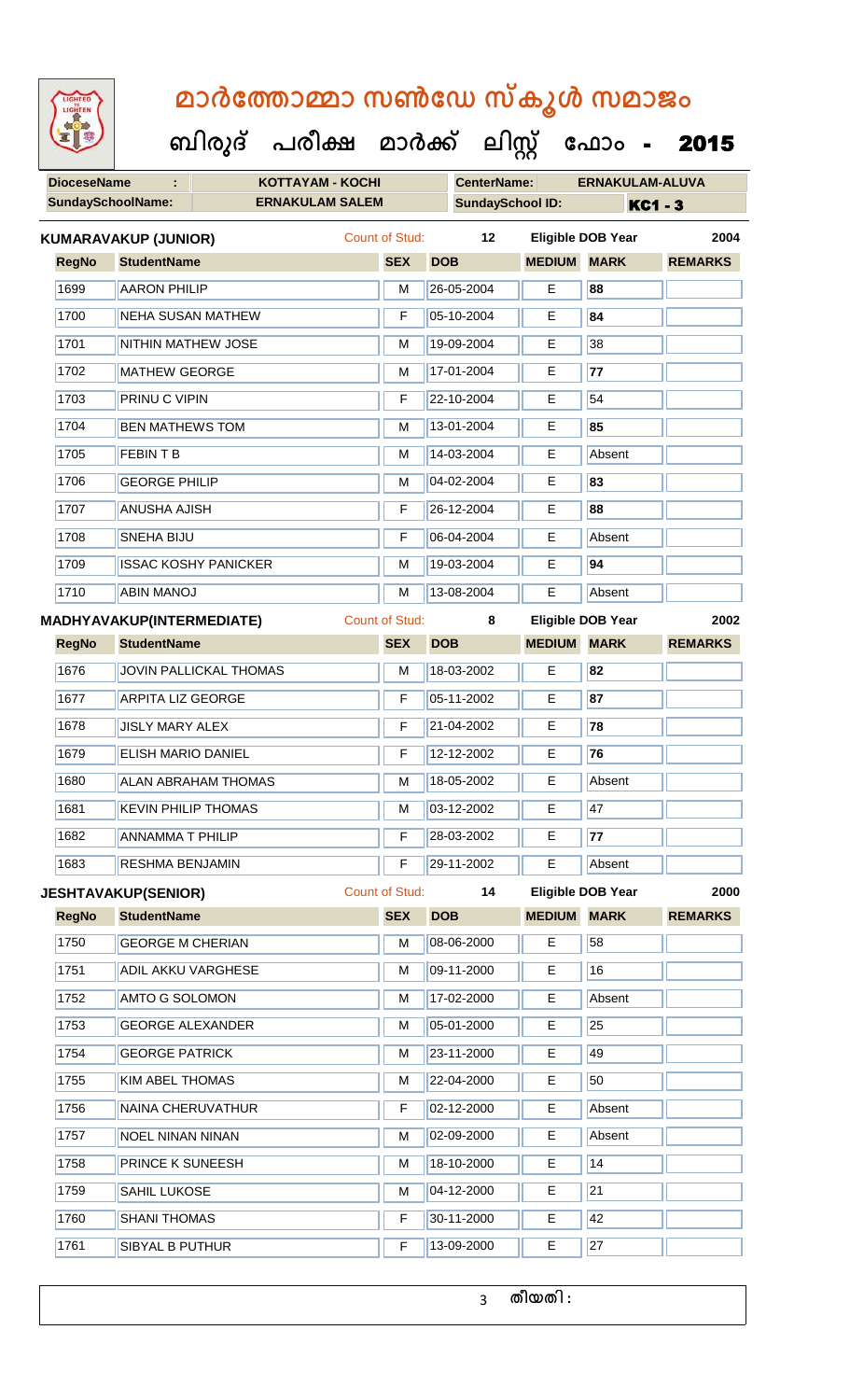# **ബിരുദ് പരീക്ഷ മാര്ക് ക ലിസ്റ്റ ക ഫ ാോം** - 2015  **മാര്കഫതാമ്മാ സണ്ഫേ സ്കൂള് സമാജോം**

| <b>DioceseName</b>         | KOTTAYAM - KOCHI                                  | <b>CenterName:</b> | <b>ERNAKULAM-ALUVA</b> |
|----------------------------|---------------------------------------------------|--------------------|------------------------|
| <b>SundaySchoolName:</b>   | <b>ERNAKULAM SALEM</b><br><b>SundaySchool ID:</b> |                    | <b>KC1 - 3</b>         |
| <b>VINEET VIJU</b><br>1762 | M                                                 | 25-02-2000         | 18                     |
| 1763<br>ABIYA BENNY        |                                                   | 30-01-2000         | Absent                 |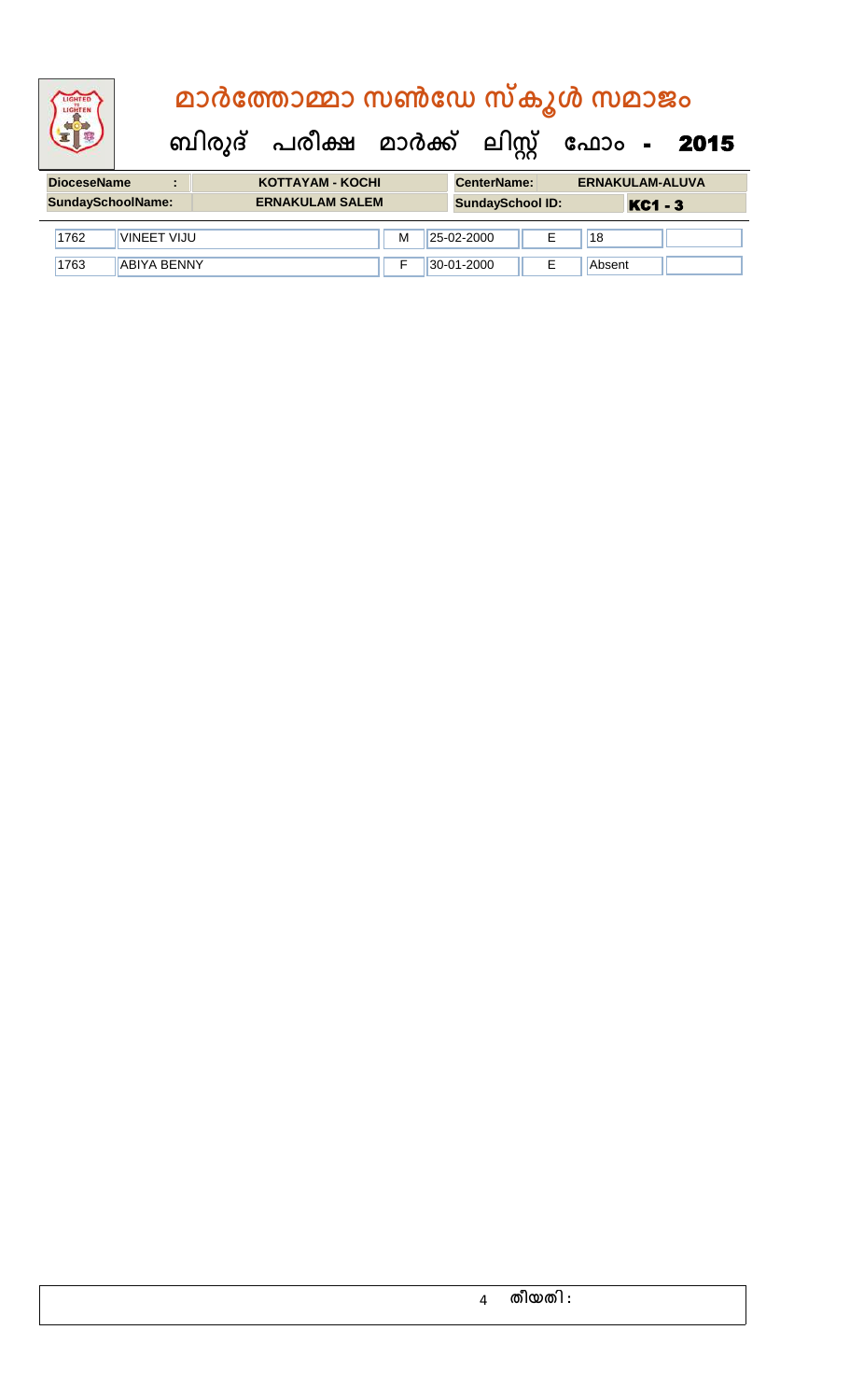**ബിരുദ് പരീക്ഷ മാര്ക് ക ലിസ്റ്റ ക ഫ ാോം** - 2015

| <b>DioceseName</b><br>÷.<br><b>KOTTAYAM - KOCHI</b> |                          |                                  |                                | <b>CenterName:</b> |            | <b>ERNAKULAM-ALUVA</b>  |               |                          |                |
|-----------------------------------------------------|--------------------------|----------------------------------|--------------------------------|--------------------|------------|-------------------------|---------------|--------------------------|----------------|
|                                                     | <b>SundaySchoolName:</b> |                                  | <b>ELAMKULAM JERUSALEM</b>     |                    |            | <b>SundaySchool ID:</b> |               | <b>KC1 - 4</b>           |                |
|                                                     |                          | <b>KUMARAVAKUP (JUNIOR)</b>      |                                | Count of Stud:     |            | 22                      |               | <b>Eligible DOB Year</b> | 2004           |
|                                                     | <b>RegNo</b>             | <b>StudentName</b>               |                                | <b>SEX</b>         | <b>DOB</b> |                         | <b>MEDIUM</b> | <b>MARK</b>              | <b>REMARKS</b> |
|                                                     | 1711                     | <b>ALAN PHILIP KOSHY</b>         |                                | M                  |            | 08-12-2004              | M             | Absent                   |                |
|                                                     | 1712                     | AKSA ELSA JOSE                   |                                | F                  |            | 17-11-2004              | M             | 82                       |                |
|                                                     | 1713                     |                                  | <b>ASWIN CHERIAN MATHEW</b>    | M                  |            | 22-08-2004              | M             | Absent                   |                |
|                                                     | 1714                     | <b>CLETUS ABRAHAM</b>            |                                | M                  |            | 22-06-2004              | M             | 92                       |                |
|                                                     | 1715                     | <b>JITHIN JOY</b>                |                                | M                  |            | 09-02-2004              | M             | 15                       |                |
|                                                     | 1716                     | NITHIN S SHENU                   |                                | М                  |            | 23-04-2004              | м             | 37                       |                |
|                                                     | 1717                     | NITHI S SHENU                    |                                | F                  |            | 23-04-2004              | M             | 40                       |                |
|                                                     | 1718                     | <b>RIYA SUSAN</b>                |                                | F                  |            | 22-10-2004              | M             | 52                       |                |
|                                                     | 1719                     | SAMUEL K VARGHESE                |                                | M                  |            | 13-09-2004              | м             | 59                       |                |
|                                                     | 1720                     |                                  | <b>ABIGAIL ELIZABETH JACOB</b> | F                  |            | 24-10-2004              | E             | Absent                   |                |
|                                                     | 1721                     |                                  | <b>ADARSH ABRAHAM GEORGE</b>   | M                  |            | 01-03-2004              | Е             | 69                       |                |
|                                                     | 1722                     |                                  | <b>ANNA ELIZABETH JACOB</b>    | F                  |            | 01-04-2004              | Е             | Absent                   |                |
|                                                     | 1723                     | <b>AMRITH P BENNY</b>            |                                | M                  |            | 10-06-2004              | E             | 60                       |                |
|                                                     | 1724                     | <b>EIPE K EIPE</b>               |                                | M                  |            | 02-11-2004              | Е             | 25                       |                |
|                                                     | 1725                     | <b>IREEN MARIAM JOHN</b>         |                                | F                  |            | 27-08-2004              | E             | 87                       |                |
|                                                     | 1726                     | <b>JULIA JOSE</b>                |                                | F                  |            | 21-05-2004              | E             | 85                       |                |
|                                                     | 1727                     |                                  | JULIAN JIJU VARGHESE           | M                  |            | 05-11-2004              | Е             | 35                       |                |
|                                                     | 1728                     |                                  | <b>KEVIN CHERIAN THOMAS</b>    | M                  |            | 16-09-2004              | E             | Absent                   |                |
|                                                     | 1729                     | <b>NEHA ANN MATHEW</b>           |                                | F                  |            | 17-07-2004              | E             | 90                       |                |
|                                                     | 1730                     | <b>NIVED PREM</b>                |                                | M                  |            | 13-11-2004              | Е             | 43                       |                |
|                                                     | 1731                     | SARAH ANN POTHEN                 |                                | F                  |            | 05-11-2004              | Е             | Absent                   |                |
|                                                     | 1732                     | JOEL ABI GEORGE                  |                                | M                  |            | 18-02-2004              | E             | Absent                   |                |
|                                                     |                          | <b>MADHYAVAKUP(INTERMEDIATE)</b> |                                | Count of Stud:     |            | 20                      |               | <b>Eligible DOB Year</b> | 2002           |
|                                                     | <b>RegNo</b>             | <b>StudentName</b>               |                                | <b>SEX</b>         | <b>DOB</b> |                         | <b>MEDIUM</b> | <b>MARK</b>              | <b>REMARKS</b> |
|                                                     | 1684                     | <b>DEEPTHI EAPEN</b>             |                                | F                  |            | 28-05-2002              | E             | 55                       |                |
|                                                     | 1685                     | JEB AJAY MATHEW                  |                                | M                  |            | 19-10-2002              | E             | Absent                   |                |
|                                                     | 1686                     | <b>JESSLIN G THOMAS</b>          |                                | M                  |            | 16-04-2002              | Е             | 44                       |                |
|                                                     | 1687                     | <b>JOEL JOSE</b>                 |                                | M                  |            | 13-05-2002              | E             | Absent                   |                |
|                                                     |                          |                                  |                                |                    |            |                         |               |                          |                |

 MATHEW JACOB P M 28-05-2002 E **86** Ш 1689 NEHA PREM F 08-02-2002 E 63 1690 ROHAN MATHEW M M 21-11-2002 E 65 SANDHRA P BIJOY F 11-11-2002 E **76** SARAH MATHEW F 20-04-2002 E **87** 1693 SRAYA LESLIE F 11-08-2002 E 45 HANNAH SUSY MATHEW F 25-07-2002 E **80** 1695 JESICA ANN MATHEW **F** 17-12-2002 E 35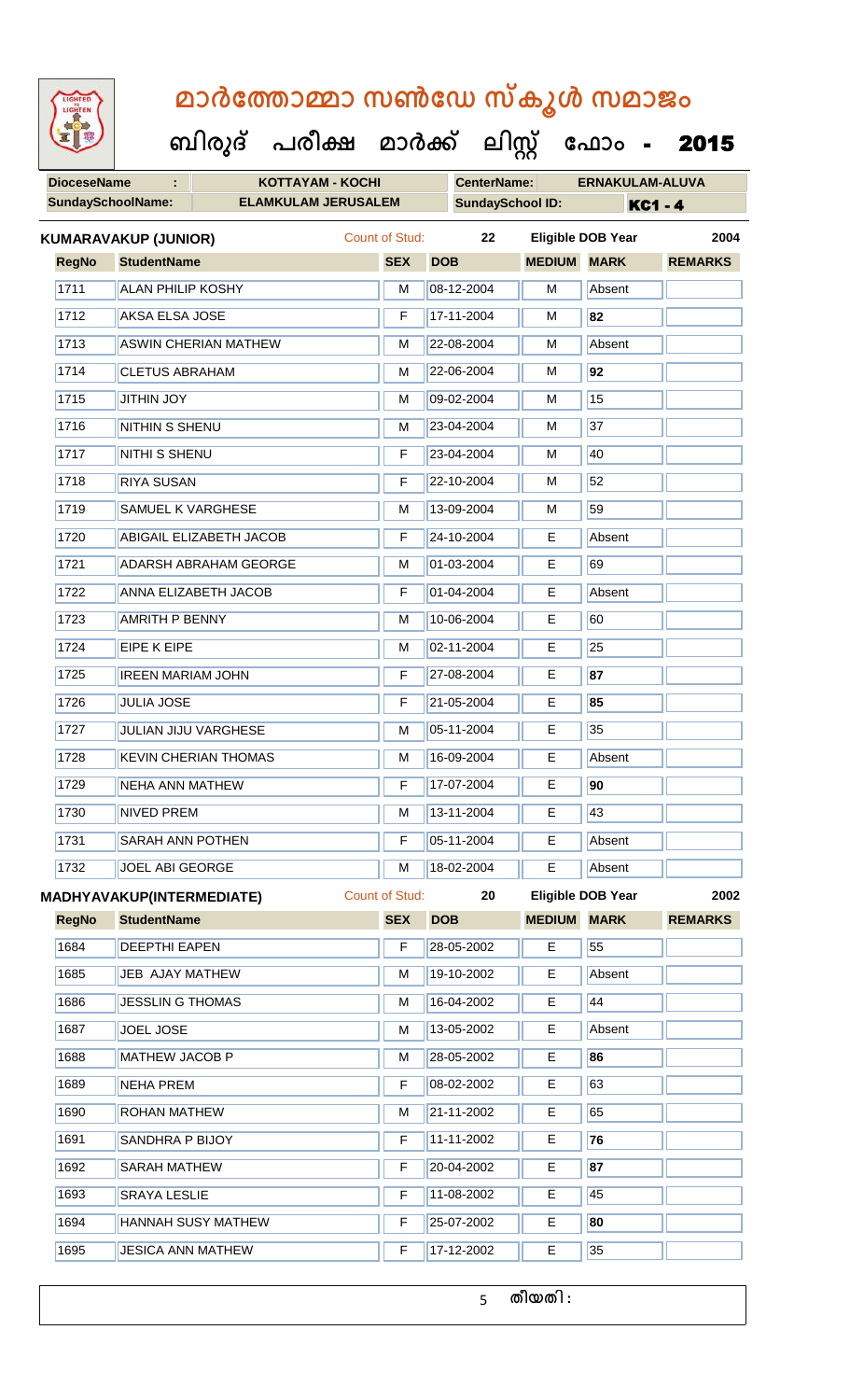

#### **ബിരുദ് പരീക്ഷ മാര്ക് ക ലിസ്റ്റ ക ഫ ാോം** - 2015

| <b>DioceseName</b>       |                            | <b>KOTTAYAM - KOCHI</b>         |                       | <b>CenterName:</b>      |                    | <b>ERNAKULAM-ALUVA</b>   |                |
|--------------------------|----------------------------|---------------------------------|-----------------------|-------------------------|--------------------|--------------------------|----------------|
| <b>SundaySchoolName:</b> |                            | <b>ELAMKULAM JERUSALEM</b>      |                       | <b>SundaySchool ID:</b> |                    | <b>KC1 - 4</b>           |                |
| 1696                     | <b>AHINA MERIN REJI</b>    |                                 | F                     | 15-04-2002              | M                  | 38                       |                |
| 1697                     | <b>ANGELENA SHIBU</b>      |                                 | F                     | 26-11-2002              | M                  | 23                       |                |
| 1698                     | <b>ALAN LIBU</b>           |                                 | M                     | 14-08-2002              | м                  | 19                       |                |
| 1699                     | NIKHIL K MAMMAN            |                                 | M                     | 16-05-2002              | М                  | 17                       |                |
| 1700                     | <b>ABHA ANNA PRDEEP</b>    |                                 | M                     | 27-02-2002              | Е                  | 85                       |                |
| 1701                     |                            | <b>ASHNA MERIYA PRADEEP</b>     | F                     | 27-02-2002              | E                  | 87                       |                |
| 1702                     |                            | <b>AISHWARYA ANNA EIPE</b>      | F                     | 08-01-2002              | Е                  | 77                       |                |
| 1703                     | <b>CHRIS DAS MAMMEN</b>    |                                 | M                     | 28-08-2002              | Е                  | 84                       |                |
|                          | <b>JESHTAVAKUP(SENIOR)</b> |                                 | <b>Count of Stud:</b> | 23                      |                    | <b>Eligible DOB Year</b> | 2000           |
| <b>RegNo</b>             | <b>StudentName</b>         |                                 | <b>SEX</b>            | <b>DOB</b>              | <b>MEDIUM MARK</b> |                          | <b>REMARKS</b> |
| 1764                     |                            | <b>ALEENA MARIAM SAJAN</b>      | F                     | 27-04-2000              | М                  | 46                       |                |
| 1765                     |                            | ASHIKA ANNA ABRAHAM             | F                     | 01-07-2000              | M                  | Absent                   |                |
| 1766                     | <b>JOBIN JOY</b>           |                                 | M                     | 14-03-2000              | м                  | 22                       |                |
| 1767                     | MILI MARIAM MATHEW         |                                 | F                     | 03-04-2000              | М                  | Absent                   |                |
| 1768                     | SNEHA S SHENU              |                                 | F                     | 26-02-2000              | М                  | 17                       |                |
| 1769                     | <b>REEMA ACHU GEORGE</b>   |                                 | F                     | 02-04-2000              | M                  | Absent                   |                |
| 1770                     |                            | <b>ABHISHEK THOMAS VARGHESE</b> | м                     | 19-09-2000              | E.                 | 32                       |                |
| 1771                     |                            | <b>ASHISH ABRAHAM MATHEW</b>    | M                     | 14-03-2000              | E                  | Absent                   |                |
| 1772                     |                            | <b>ASHISH ABRAHAM SAMUEL</b>    | M                     | 22-08-2000              | E                  | 43                       |                |
| 1773                     | <b>ASHISH P BENNY</b>      |                                 | M                     | 14-11-2000              | E                  | 35                       |                |
| 1774                     |                            | <b>GEORGE MATHEW MANNIL</b>     | M                     | 24-01-2000              | Е                  | 22                       |                |
| 1775                     | <b>HARSHA DANIEL</b>       |                                 | F                     | 10-10-2000              | E                  | Absent                   |                |
| 1776                     | JEENA SARAH SAJI           |                                 | F                     | 20-02-2000              | E                  | 35                       |                |
| 1777                     |                            | <b>JITHIN VARGHESE MATHEW</b>   | М                     | 22-09-2000              | Е                  | Absent                   |                |
| 1778                     | <b>JOEL JIJU VARGHESE</b>  |                                 | M                     | 18-10-2000              | E                  | 11                       |                |
| 1779                     | JOEL JOHN THOMAS           |                                 | M                     | 14-05-2000              | Ε                  | 33                       |                |
| 1780                     |                            | NATHEN JOSEPH JACOB             | М                     | 02-08-2000              | Е                  | Absent                   |                |
| 1781                     | NIKHIL Y JOHNSON           |                                 | M                     | 03-02-2000              | E                  | 17                       |                |
| 1782                     | REHAN JIBU JACOB           |                                 | M                     | 01-04-2000              | Е                  | 15                       |                |
| 1783                     |                            | ROSHAN OOMMEN JACOB             | м                     | 24-07-2000              | E                  | 43                       |                |
| 1784                     | SANDRA JACOB               |                                 | F                     | 03-11-2000              | Е                  | 58                       |                |
| 1785                     | SESHA SOFIA THOMAS         |                                 | F                     | 24-08-2000              | Е                  | 65                       |                |
| 1786                     |                            | SREYA MARIAM THOMAS             | F                     | 24-08-2000              | E                  | 58                       |                |
|                          | YUVAVAKUP (YOUNG ADULT)    |                                 | <b>Count of Stud:</b> | 15                      |                    | <b>Eligible DOB Year</b> | 1998           |
| <b>RegNo</b>             | <b>StudentName</b>         |                                 | <b>SEX</b>            | <b>DOB</b>              | <b>MEDIUM</b>      | <b>MARK</b>              | <b>REMARKS</b> |
| 1560                     | <b>AKASH PHILIP CHACKO</b> |                                 | M                     | 15-04-1998              | M                  | Absent                   |                |
| 1561                     | <b>ALIN SARA ALEX</b>      |                                 | F                     | 29-01-1998              | м                  | 68                       |                |
| 1562                     | <b>CAREEN REBECCA</b>      |                                 | F                     | 16-04-1998              | М                  | 30                       |                |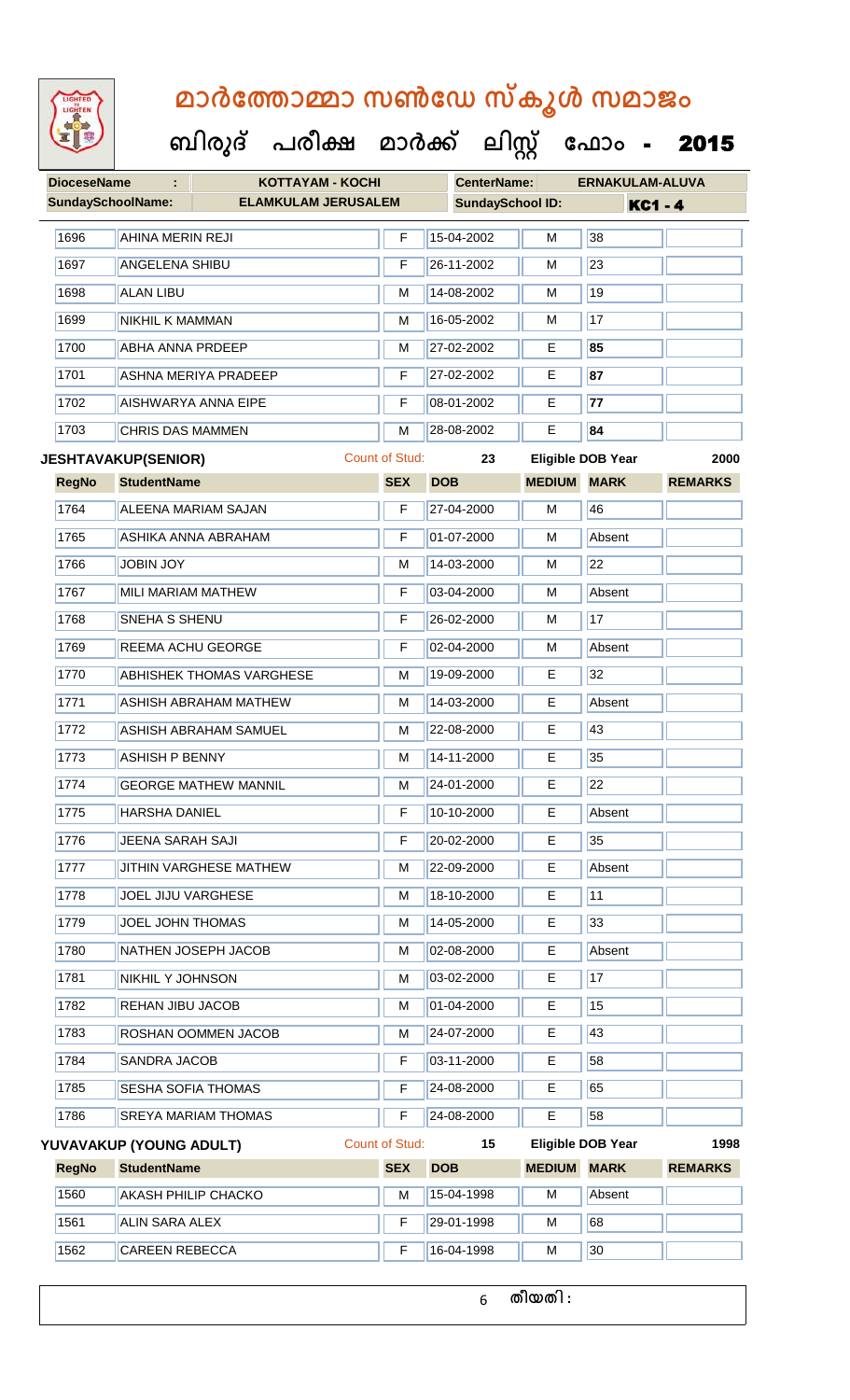| <b>DioceseName</b>       |                            | <b>KOTTAYAM - KOCHI</b><br>÷. |                       |                         | <b>CenterName:</b> |                          | <b>ERNAKULAM-ALUVA</b> |  |
|--------------------------|----------------------------|-------------------------------|-----------------------|-------------------------|--------------------|--------------------------|------------------------|--|
| <b>SundaySchoolName:</b> |                            | <b>ELAMKULAM JERUSALEM</b>    |                       | <b>SundaySchool ID:</b> |                    | <b>KC1 - 4</b>           |                        |  |
| 1563                     | CHRISY C SABOO             |                               | F                     | 04-02-1998              | M                  | 41                       |                        |  |
| 1564                     | HANNA SOSA DOMINIC         |                               | F                     | 10-12-1998              | M                  | 31                       |                        |  |
| 1565                     |                            | ALEELA ALICE PULIMOOD         | F                     | 18-09-1998              | E.                 | Absent                   |                        |  |
| 1566                     | <b>ARUN EAPEN</b>          |                               | M                     | 18-03-1998              | E                  | Absent                   |                        |  |
| 1567                     | <b>CLEMENTS ABRAHAM</b>    |                               | M                     | 20-04-1998              | Е                  | Absent                   |                        |  |
| 1568                     |                            | <b>JOANNAA SUSAN MATHEW</b>   | F                     | 10-08-1998              | Е                  | 75                       |                        |  |
| 1569                     | <b>JINU SAJI</b>           |                               | M                     | 13-03-1998              | E                  | Absent                   |                        |  |
| 1570                     |                            | JOEL VARGHESE THOMAS          | M                     | 02-04-1998              | Е                  | Absent                   |                        |  |
| 1571                     | <b>JOHN THOMAS</b>         |                               | M                     | 06-02-1998              | Е                  | Absent                   |                        |  |
| 1572                     | <b>MIKHAIL JACOB TITUS</b> |                               | М                     | 08-04-1998              | Е                  | Absent                   |                        |  |
| 1573                     |                            | <b>SACHU MARIAM KOSHY</b>     | F                     | 12-11-1998              | E                  | Absent                   |                        |  |
| 1574                     | SHIBI VARGHESE             |                               | M                     | 27-03-1998              | E                  | Absent                   |                        |  |
|                          |                            | PROUDA SUNDAY SCHOOL (ADULT)  | <b>Count of Stud:</b> | 12                      |                    | <b>Eligible DOB Year</b> | 1997                   |  |
| <b>RegNo</b>             |                            |                               |                       |                         |                    |                          |                        |  |
|                          | <b>StudentName</b>         |                               | <b>SEX</b>            | <b>DOB</b>              | <b>MEDIUM</b>      | <b>MARK</b>              | <b>REMARKS</b>         |  |
| 1197                     |                            | <b>ABEL KURIAN OOMMEN</b>     | M                     | 27-12-1997              | M                  | Absent                   |                        |  |
| 1198                     | <b>JASMIN AAN THOMAS</b>   |                               | F                     | 07-09-1997              | м                  | Absent                   |                        |  |
| 1199                     | <b>JOHN DAVID</b>          |                               | м                     | 24-01-1997              | м                  | Absent                   |                        |  |
| 1200                     | <b>ASHA MARIAM JACOB</b>   |                               | F                     | 01-06-1997              | E                  | Absent                   |                        |  |
| 1201                     | <b>ASHIK TOM JACOB</b>     |                               | М                     | 11-12-1997              | Е                  | Absent                   |                        |  |
| 1202                     |                            | <b>ASHWINI ELSA KURUVILA</b>  | F                     | 29-08-1997              | Е                  | Absent                   |                        |  |
| 1203                     | <b>CHERIAN MATHEW</b>      |                               | M                     | 26-05-1997              | E                  | Absent                   |                        |  |
| 1204                     | <b>JERIN MARIAM JOSE</b>   |                               | F                     | 10-09-1997              | Е                  | Absent                   |                        |  |
| 1205                     | <b>JUBAL GEORGE</b>        |                               | М                     | 24-02-1997              | Е                  | Absent                   |                        |  |
| 1206                     | <b>KEZIAH ANN PHILIP</b>   |                               | F                     | 27-10-1997              | E.                 | Absent                   |                        |  |
| 1207                     |                            | REBEECA RIYA MATHEW           | F                     | 07-05-1997              | E                  | Absent                   |                        |  |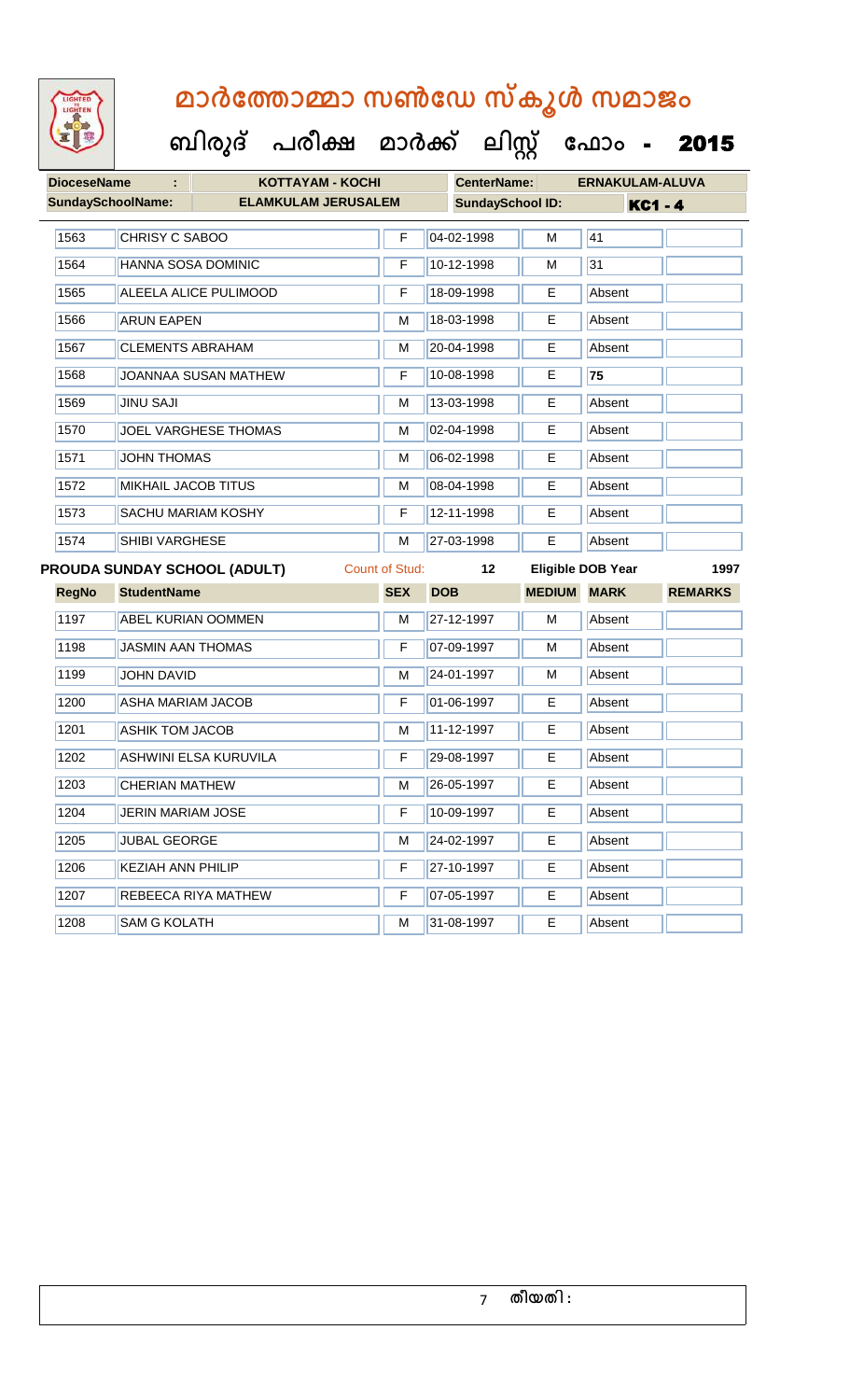**ബിരുദ് പരീക്ഷ മാര്ക്**

**DioceseName : KOTTAYAM - KOCHI CenterName: ERNAKULAM-ALUVA** SundaySchoolName: **PALARIVATOM SHARON SundaySchool ID:** KC1 - 5 **ക ലിസ്റ്റ** ഫോം - **2015 RegNo StudentName SEX DOB MEDIUM MARK REMARKS KUMARAVAKUP (JUNIOR)** Count of Stud: **15 Eligible DOB Year 2004** SANA ZACHARIA F 27-11-2004 M **82** 1734 SREYA C SAM **F** 23-01-2004 M 76 1735 ANN REXI F 30-11-2004 M 66 1736 SNEHA ANN DENNY F 04-02-2004 M Absent

Т

| 1737 | <b>EMMA VIJOY</b>              | F  | 18-10-2004 | E. | 89     |
|------|--------------------------------|----|------------|----|--------|
| 1738 | <b>MATHEW M PHILIP</b>         | F  | 11-08-2004 | E  | 91     |
| 1739 | TANIYA SARA GEORGE             | F  | 06-08-2004 | Е  | 83     |
| 1740 | <b>JITHIN JOSE</b>             | M  | 28-07-2004 | E. | Absent |
| 1741 | <b>SHREYA SIBU</b>             | F  | 21-08-2004 | E. | Absent |
| 1742 | <b>REYA SUSAN TITUS</b>        | F  | 19-03-2004 | E. | 86     |
| 1743 | <b>ZARINE ELIZABETH MATHEW</b> | F  | 21-01-2004 | E. | 65     |
| 1744 | SAMIRDHI SUSAN MAJU            | F. | 21-05-2004 | E. | 86     |
| 1745 | AIMEE SARAH GEORGE             | F  | 21-06-2004 | E. | Absent |
| 1746 | <b>SANCIA ANN SABU</b>         | F  | 20-01-2004 | E. | Absent |

NOEL EAPEN MATHEW M 24-08-2004 E **84**

|      |              | <b>MADHYAVAKUP(INTERMEDIATE)</b>          | Count of Stud: | 10         |               | <b>Eligible DOB Year</b> | 2002            |
|------|--------------|-------------------------------------------|----------------|------------|---------------|--------------------------|-----------------|
|      | <b>RegNo</b> | <b>StudentName</b>                        | <b>SEX</b>     | <b>DOB</b> | <b>MEDIUM</b> | <b>MARK</b>              | <b>REMARKS</b>  |
| 1704 |              | SOUMYA ANNIE THOMAS                       | F              | 06-04-2002 | м             | 76                       |                 |
| 1705 |              | <b>NOYAL REJI</b>                         | м              | 16-05-2002 | M             | 53                       |                 |
| 1706 |              | <b>AKHIL THOMAS</b>                       | м              | 14-11-2002 | M             | 70                       |                 |
| 1707 |              | ATHULYA ANN MATHEW                        | F              | 02-04-2002 | м             | 35                       |                 |
| 1708 |              | ASHISH JACOB BENSON                       | м              | 21-02-2002 | M             | Absent                   |                 |
| 1709 |              | <b>KRIPA REBECCA THOMAS</b>               | F              | 21-09-2002 | E             | 87                       |                 |
| 1710 |              | <b>ANANYA ELIZABETH THOMAS</b>            | F              | 07-11-2002 | Е             | 88                       |                 |
| 1711 |              | YOSHITA MARIAM VIAKKARA                   | F              | 16-06-2002 | Е             | 82                       |                 |
| 1712 |              | <b>GEORGIE S VARGHESE</b>                 | M              | 15-05-2002 | E             | 55                       |                 |
| 5088 |              | NAMITHA ANNIE MATHEW                      | F              | 24-03-2002 | E             | 85                       |                 |
|      |              | <b>JESHTAVAKUP(SENIOR)</b>                | Count of Stud: | 13         |               | <b>Eligible DOB Year</b> | 2000            |
|      |              | <b>PERSONAL PROPERTY AND ALL PROPERTY</b> | $2FV$ $2P$     |            | $\frac{1}{2}$ |                          | <b>DEMADIZA</b> |

| <b>RegNo</b> | <b>StudentName</b>           | <b>SEX</b> | <b>DOB</b> | <b>MEDIUM</b> | <b>MARK</b> | <b>REMARKS</b> |
|--------------|------------------------------|------------|------------|---------------|-------------|----------------|
| 1787         | <b>ABY JACOB</b>             | м          | 11-11-2000 | M             | 41          |                |
| 1788         | <b>ANUJA ALICE THOMAS</b>    | F          | 27-09-2000 | м             | 68          |                |
| 1789         | <b>ASHIKA THANKOM BENSON</b> | F          | 21-05-2000 | M             | 32          |                |
| 1790         | LINDA MARIAM BIJU            | F          | 25-01-2000 | M             | 33          |                |
| 1791         | <b>PRIYA ANNA JAMES</b>      | F          | 29-04-2000 | M             | 39          |                |
| 1792         | <b>SNEHA SAIRAH THOMAS</b>   | F          | 14-07-2000 | M             | 78          |                |
| 1793         | JESSICA ELIZABETH GEORGE     | F          | 24-07-2000 | Е             | 60          |                |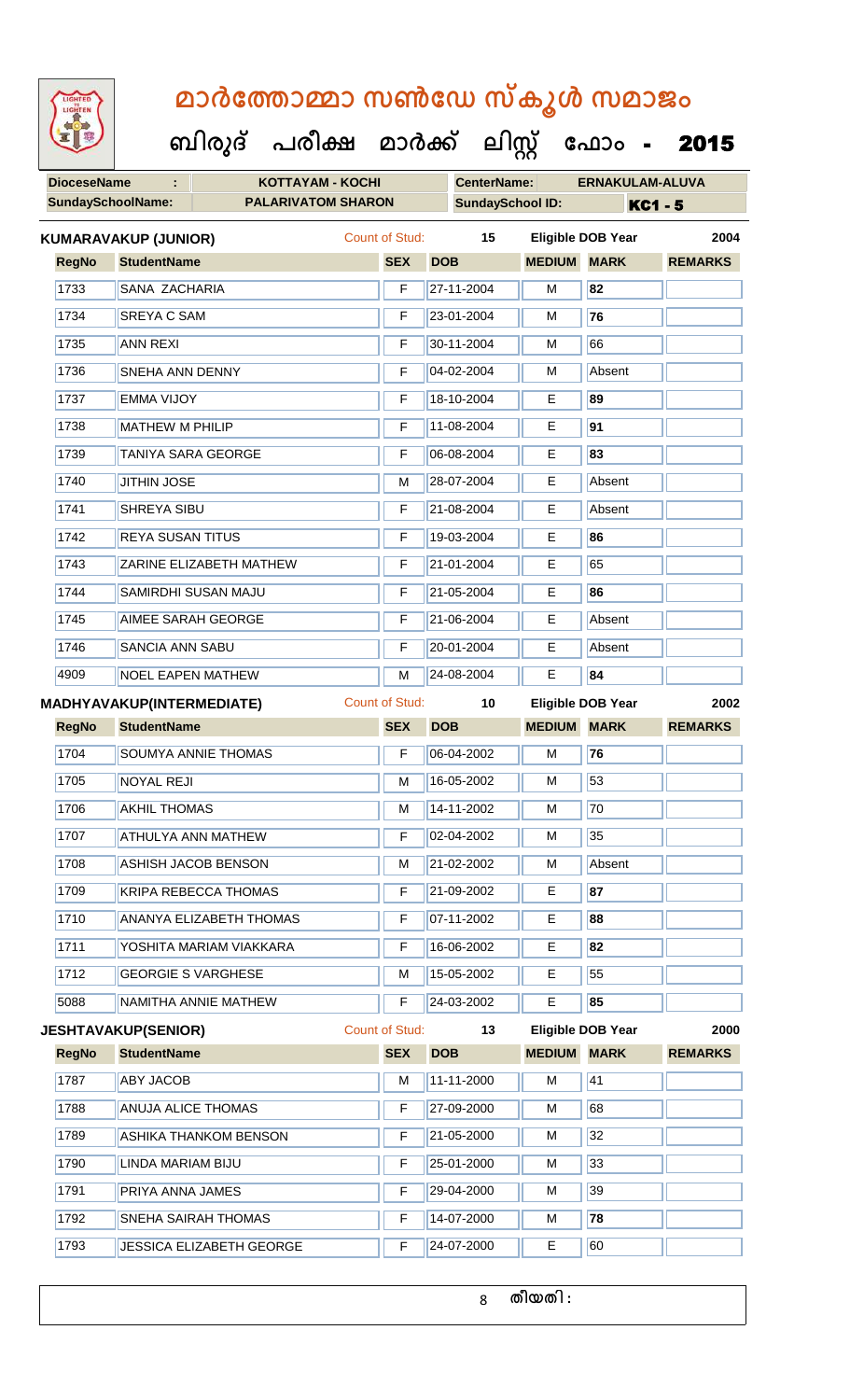

| <b>DioceseName</b> |                                           | <b>KOTTAYAM - KOCHI</b>    |            | <b>CenterName:</b> |                         |               | <b>ERNAKULAM-ALUVA</b>   |                |
|--------------------|-------------------------------------------|----------------------------|------------|--------------------|-------------------------|---------------|--------------------------|----------------|
|                    | SundaySchoolName:                         | <b>PALARIVATOM SHARON</b>  |            |                    | <b>SundaySchool ID:</b> |               | <b>KC1 - 5</b>           |                |
|                    |                                           |                            |            |                    |                         |               |                          |                |
| 1794               | <b>EMIL TITUS</b>                         |                            | м          |                    | 21-09-2000              | E             | 63                       |                |
| 1795               | SHEETAL ELSA JOHN                         |                            | F          |                    | 30-03-2000              | E             | 62                       |                |
| 1796               | <b>VARUN JACOB</b>                        |                            | M          |                    | 27-07-2000              | E             | 52                       |                |
| 1797               |                                           | CATHERINE ANN MATHEW       | F          |                    | 09-05-2000              | E             | Absent                   |                |
| 1798               | <b>KIRAN VARGHESE</b>                     |                            | M          |                    | 04-07-2000              | E             | 34                       |                |
| 1799               |                                           | CHERENE ANIYAN PUTHETH     | F          |                    | 11-12-2000              | E             | 84                       |                |
|                    | Count of Stud:<br>YUVAVAKUP (YOUNG ADULT) |                            |            |                    | 9                       |               | <b>Eligible DOB Year</b> | 1998           |
| <b>RegNo</b>       | <b>StudentName</b>                        |                            | <b>SEX</b> | <b>DOB</b>         |                         | <b>MEDIUM</b> | <b>MARK</b>              | <b>REMARKS</b> |
| 1575               | <b>BINCY JOHN</b>                         |                            | F          |                    | 10-10-1998              | E.            | 83                       |                |
| 1576               |                                           | <b>JANET ANN VARGHESE</b>  | F          |                    | 13-06-1998              | E.            | Absent                   |                |
| 1577               |                                           | RACHNA MARIA KURIAN        | F          |                    | 10-01-1998              | Е             | Absent                   |                |
| 1578               |                                           | <b>JOANNA SUSAN THOMAS</b> | F          |                    | 02-10-1998              | E             | Absent                   |                |
| 1579               | P JACOB NINAN                             |                            | M          |                    | 02-10-1998              | E             | Absent                   |                |
| 1580               | <b>IRENE MARY SAM</b>                     |                            | F          |                    | 09-06-1998              | Е             | 86                       |                |
| 1581               | SANDRA C SAM                              |                            | F          |                    | 13-04-1998              | Е             | 76                       |                |
| 1582               | <b>NEFTY SARA REJI</b>                    |                            | F          |                    | 10-05-1998              | Е             | 70                       |                |
| 4126               |                                           | NAINA ELIZABETH MATHEW     | F          |                    | 15-12-1998              | E             | 65                       |                |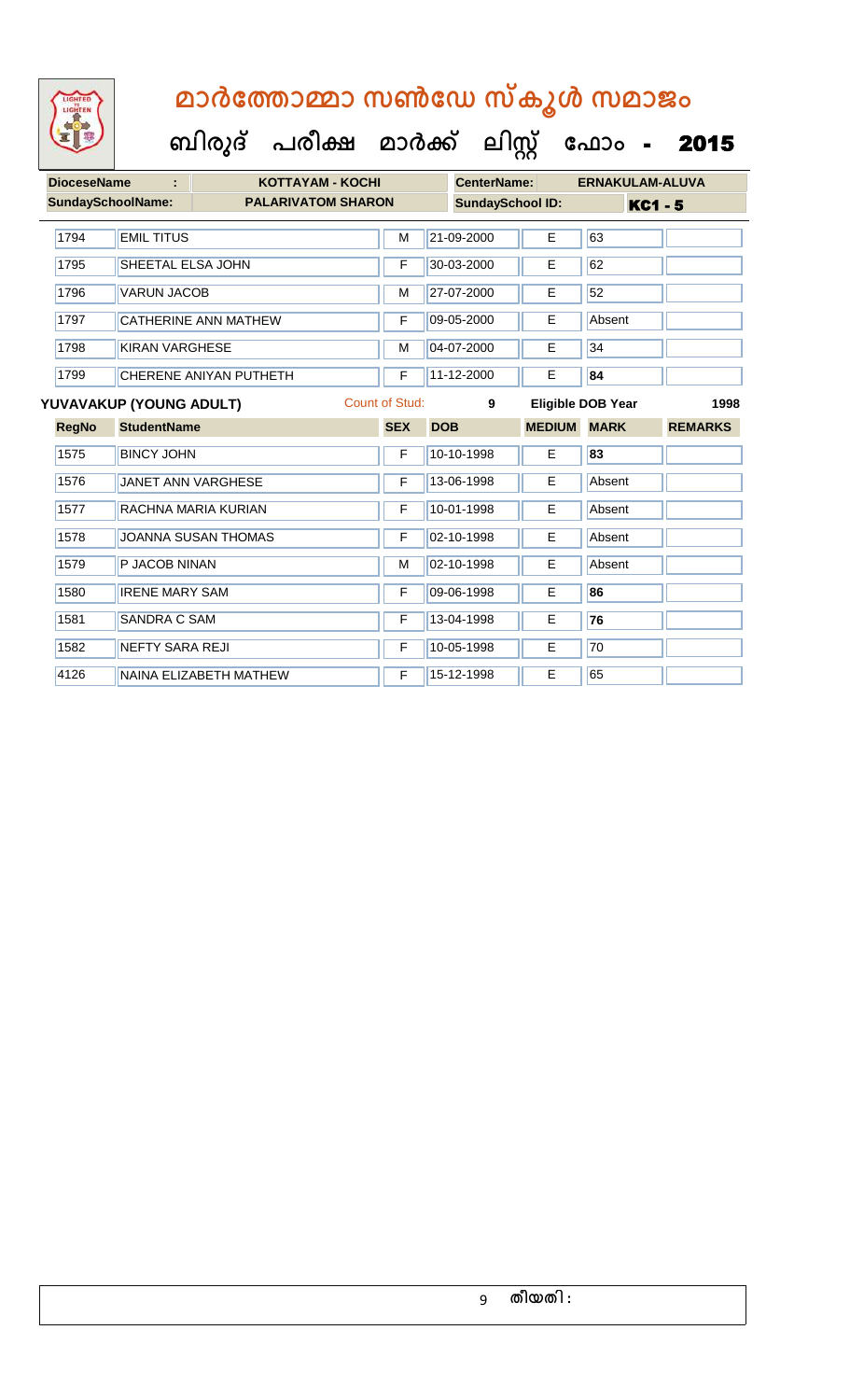| <b>IGHTED</b> |
|---------------|
|               |
|               |
|               |

 **ബിരുദ് പരീക്ഷ മാര്ക്**

**DioceseName : KOTTAYAM - KOCHI CenterName: ERNAKULAM-ALUVA SundaySchoolName: KAKKANAD CHRISTOS SundaySchool ID: KC1 - 6 ക ലിസ്റ്റ ക ഫ ാോം** - 2015 **RegNo StudentName SEX DOB MEDIUM MARK REMARKS KUMARAVAKUP (JUNIOR)** Count of Stud: **13 Eligible DOB Year 2004** 1747 **AARON STEPHEN CHERIAN** M 12-06-2004 **E** 77 1748 JOSH MANOJ GEORGE M M 16-02-2004 E 69 1749 ROHAN ROBIN M 31-05-2004 E Absent 1750 DIYA JOSEPH F 06-10-2004 E 63 1751 NEHA ELIZABETH ABRAHAM F 19-11-2004 E Absent 1752 NIDHI ELIZABETH OOMMEN F 31-07-2004 E 47 1753 JOEL S MATHEW M 03-03-2004 E Absent 1754 RHEA ELLEN PAUL F 05-10-2004 E Absent 1755 RIYA SUSAN KOSHY F 08-10-2004 E 42 1756 ZAMEERA NINAN F 26-02-2004 E Absent 1757 TESS ANN THOMAS F 02-03-2004 E **94** 1758 JOEL EBIE GEORGE M 18-02-2004 E Absent 1759 LIYA P REGI **F 16-07-2004** M 68 **RegNo StudentName SEX DOB MEDIUM MARK REMARKS MADHYAVAKUP(INTERMEDIATE)** Count of Stud: **15 Eligible DOB Year 2002** 1713 JULI COME JOHN SHIBU M 09-03-2002 E 70 1714 LIVINA JAMES **F** 14-05-2002 **E** 63 1715 SHARAT JOSEPH M 07-05-2002 E **83** 1716 | VISHAK MATHEW | M | 05-02-2002 | E | 70

| 1800         | <b>ANKITHA JOSE</b>         | F              | 25-03-2000        | E.                 | <b>42</b>         |                |
|--------------|-----------------------------|----------------|-------------------|--------------------|-------------------|----------------|
| <b>RegNo</b> | <b>StudentName</b>          | <b>SEX</b>     | <b>DOB</b>        | <b>MEDIUM MARK</b> |                   | <b>REMARKS</b> |
|              | <b>JESHTAVAKUP(SENIOR)</b>  | Count of Stud: | $12 \overline{ }$ |                    | Eligible DOB Year | 2000           |
| 1727         | ANN MARY VARGHESE           | F              | 17-09-2002        | E.                 | Absent            |                |
| 1726         | <b>JEREMY MATHEW</b>        | м              | 21-01-2002        | E                  | Absent            |                |
| 1725         | NIHARA ANN THOMAS           | F              | 22-08-2002        | E                  | Absent            |                |
| 1724         | <b>ADARSH DANNY CHERIAN</b> | м              | 25-01-2002        | E                  | 67                |                |
| 1723         | <b>SOPHIYA MATHEW</b>       | F              | 21-10-2002        | E.                 | 80                |                |
| 1722         | OBINA RACHEL PHILIP         | F              | 28-10-2002        | E                  | 62                |                |
| 1721         | NEANU ELIZABETH PHILIP      | F              | 01-01-2002        | Е                  | Absent            |                |
| 1720         | NIMIL GEORGE PRADEEP        | М              | 02-07-2002        | E                  | 57                |                |
| 1719         | JOEL BINU THOMAS            | M              | 16-04-2002        | E                  | 14                |                |
| 1718         | <b>ROSH ROY GEORGE</b>      | M              | 27-06-2002        | E                  | <b>41</b>         |                |
| 1717         | YOSHUA BIJI CHACKO          | М              | 03-03-2002        | E.                 | 47                |                |
| ,,, ,        | VIƏLIAN IVIATI IEVV         | IVI.           | <b>UU-UZ-ZUUZ</b> | <b>.</b>           | 1 U               |                |

| 1800<br>ANKITHA JOSE         |   | 25-03-2000 |   | 42     |  |
|------------------------------|---|------------|---|--------|--|
| 1801<br><b>ARPITHA JAMES</b> |   | 19-02-2000 |   | 60     |  |
| 1802<br>ALISHA SARA SHIBU    |   | 06-01-2000 |   | 65     |  |
| 1803<br>AKHIL                | M | 10-05-2000 | E | Absent |  |

1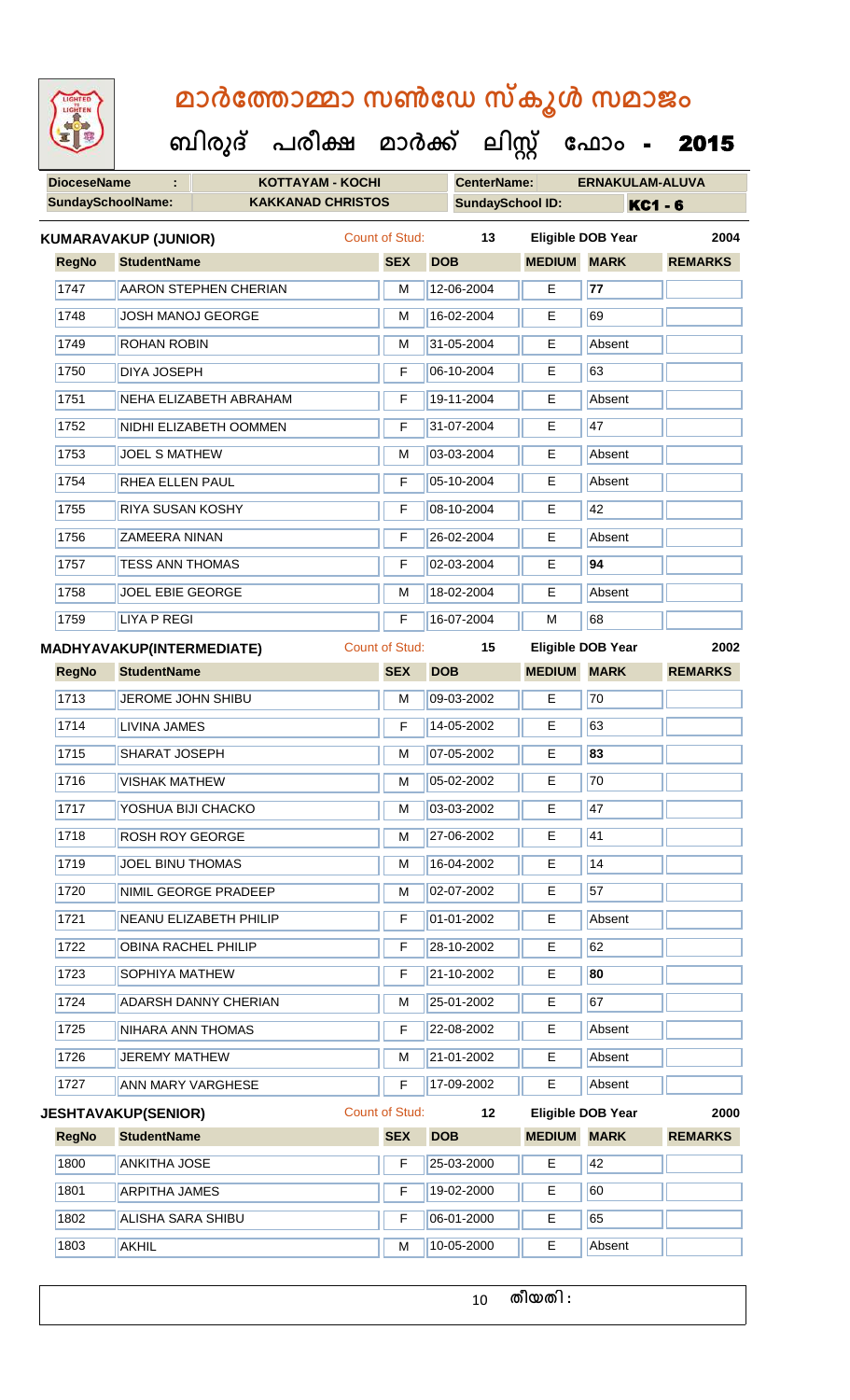| <b>DioceseName</b>       | ÷                   | <b>KOTTAYAM - KOCHI</b>                             |   | <b>ERNAKULAM-ALUVA</b><br><b>CenterName:</b> |    |        |  |
|--------------------------|---------------------|-----------------------------------------------------|---|----------------------------------------------|----|--------|--|
| <b>SundaySchoolName:</b> |                     | <b>KAKKANAD CHRISTOS</b><br><b>SundaySchool ID:</b> |   | <b>KC1 - 6</b>                               |    |        |  |
| 1804                     |                     | SUSANNA MARIAM VARGHESE                             | F | 18-11-2000                                   | E  | 75     |  |
| 1805                     |                     | NIKHIL MATHEW ABRAHAM                               | м | 02-04-2000                                   | E  | Absent |  |
| 1806                     | <b>SHERIN REGI</b>  |                                                     | F | 21-03-2000                                   | E  | 55     |  |
| 1807                     |                     | YOHAN MATHEW THOMAS                                 | M | 05-03-2000                                   | E. | Absent |  |
| 1808                     |                     | NIMITHA AKSA PRADEEP                                | F | 03-03-2000                                   | E. | 60     |  |
| 1809                     | KARISHMA THOMAS     |                                                     | F | 06-03-2000                                   | E. | Absent |  |
| 1810                     |                     | <b>MELANIE MARIAM KURIAN</b>                        | F | 19-05-2000                                   | E  | Absent |  |
| 1811                     | <b>RITHIK ROBIN</b> |                                                     | м | 23-03-2000                                   | E  | Absent |  |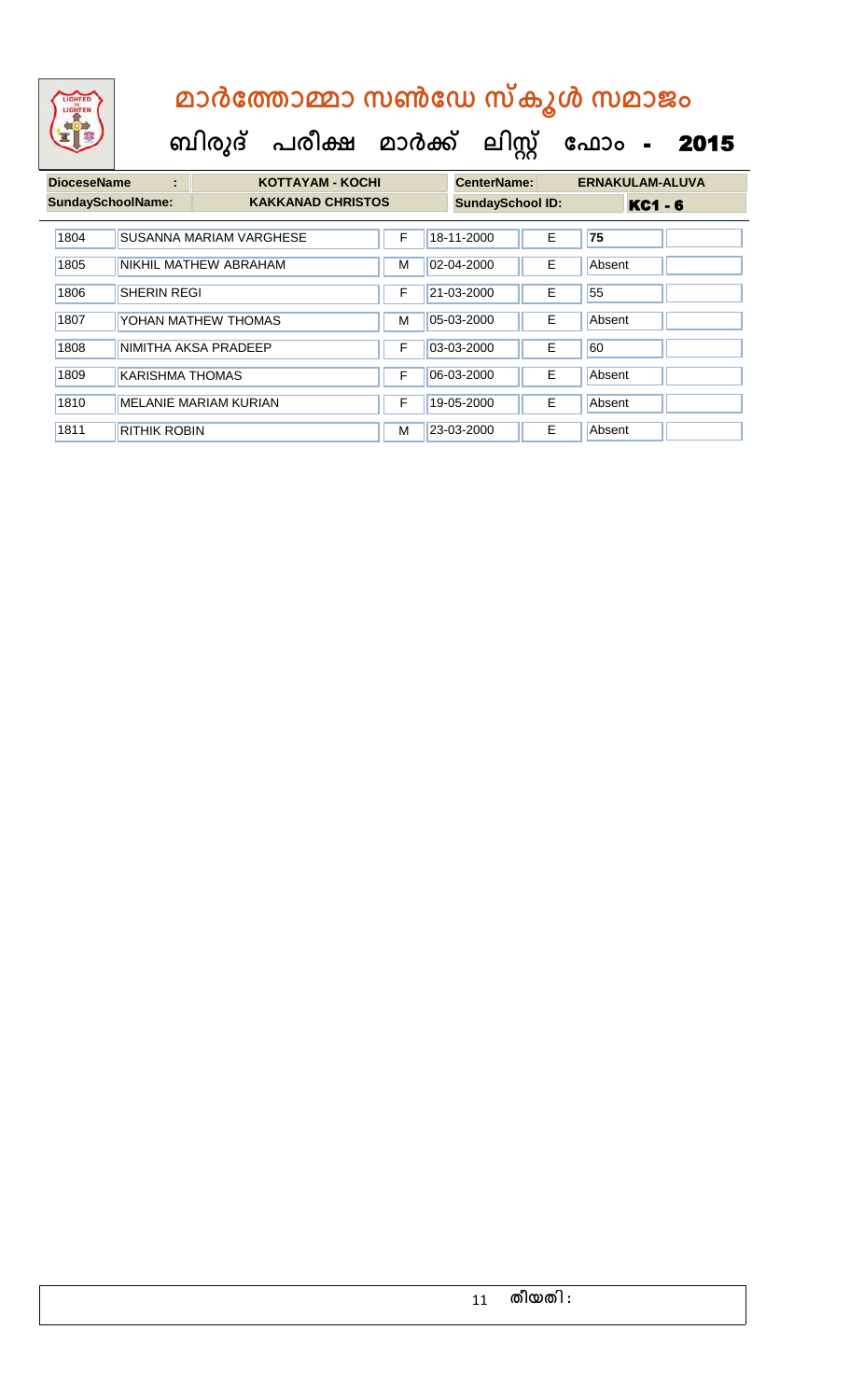| <b>DioceseName</b> |                                  | <b>KOTTAYAM - KOCHI</b>             |                       |            | <b>CenterName:</b>      |                    | <b>ERNAKULAM-ALUVA</b>   |                |
|--------------------|----------------------------------|-------------------------------------|-----------------------|------------|-------------------------|--------------------|--------------------------|----------------|
|                    | <b>SundaySchoolName:</b>         | THIRUVANKULAM IMMANUEL              |                       |            | <b>SundaySchool ID:</b> |                    |                          | <b>KC1 - 7</b> |
|                    | <b>KUMARAVAKUP (JUNIOR)</b>      |                                     | Count of Stud:        |            | $\overline{2}$          |                    | <b>Eligible DOB Year</b> | 2004           |
| <b>RegNo</b>       | <b>StudentName</b>               |                                     | <b>SEX</b>            | <b>DOB</b> |                         | <b>MEDIUM MARK</b> |                          | <b>REMARKS</b> |
| 1760               | <b>RIMAL PAULOSE</b>             |                                     | м                     |            | 12-05-2004              | M                  | 29                       |                |
| 1761               | <b>JO ANN GRACE JOJI</b>         |                                     | F                     |            | 04-08-2004              | M                  | 92                       |                |
|                    | <b>MADHYAVAKUP(INTERMEDIATE)</b> |                                     | Count of Stud:        |            | 3                       |                    | <b>Eligible DOB Year</b> | 2002           |
| <b>RegNo</b>       | <b>StudentName</b>               |                                     | <b>SEX</b>            | <b>DOB</b> |                         | <b>MEDIUM MARK</b> |                          | <b>REMARKS</b> |
| 1728               | <b>ALEN MONCY GEORGE</b>         |                                     | M                     |            | 18-10-2002              | E                  | 41                       |                |
| 1729               | <b>NEVIN ANIL</b>                |                                     | M                     |            | 04-10-2002              | E.                 | 47                       |                |
| 1730               | <b>MARK BEN JOHN</b>             |                                     | M                     |            | 10-12-2002              | M                  | 43                       |                |
|                    | <b>JESHTAVAKUP(SENIOR)</b>       |                                     | <b>Count of Stud:</b> |            | 3                       |                    | <b>Eligible DOB Year</b> | 2000           |
| <b>RegNo</b>       | <b>StudentName</b>               |                                     | <b>SEX</b>            | <b>DOB</b> |                         | <b>MEDIUM MARK</b> |                          | <b>REMARKS</b> |
| 1812               | <b>JOHN JOJI MELEL</b>           |                                     | M                     |            | 19-04-2000              | M                  | 51                       |                |
| 1813               | <b>NEENU ANIL</b>                |                                     | F                     |            | 29-05-2000              | м                  | 69                       |                |
| 1814               | <b>ARON</b>                      |                                     | M                     |            | 18-06-2000              | E                  | 66                       |                |
|                    | YUVAVAKUP (YOUNG ADULT)          |                                     | <b>Count of Stud:</b> |            | $\mathbf{2}$            |                    | <b>Eligible DOB Year</b> | 1998           |
| <b>RegNo</b>       | <b>StudentName</b>               |                                     | <b>SEX</b>            | <b>DOB</b> |                         | <b>MEDIUM MARK</b> |                          | <b>REMARKS</b> |
| 1583               | <b>SAM MATHEW</b>                |                                     | М                     |            | 06-05-1998              | E                  | 42                       |                |
| 1584               | <b>RIYA SALOMI JOHN</b>          |                                     | F                     |            | 08-11-1998              | M                  | Absent                   |                |
|                    |                                  | <b>PROUDA SUNDAY SCHOOL (ADULT)</b> | <b>Count of Stud:</b> |            | $\mathbf{2}$            |                    | <b>Eligible DOB Year</b> | 1997           |
| <b>RegNo</b>       | <b>StudentName</b>               |                                     | <b>SEX</b>            | <b>DOB</b> |                         | <b>MEDIUM MARK</b> |                          | <b>REMARKS</b> |
| 1209               | <b>GEENA ZACHERIAH</b>           |                                     | F                     |            | 08-09-1997              | M                  | 33                       |                |
| 1210               | <b>RINKU PAULOSE</b>             |                                     | F                     |            | 06-08-1997              | M                  | 36                       |                |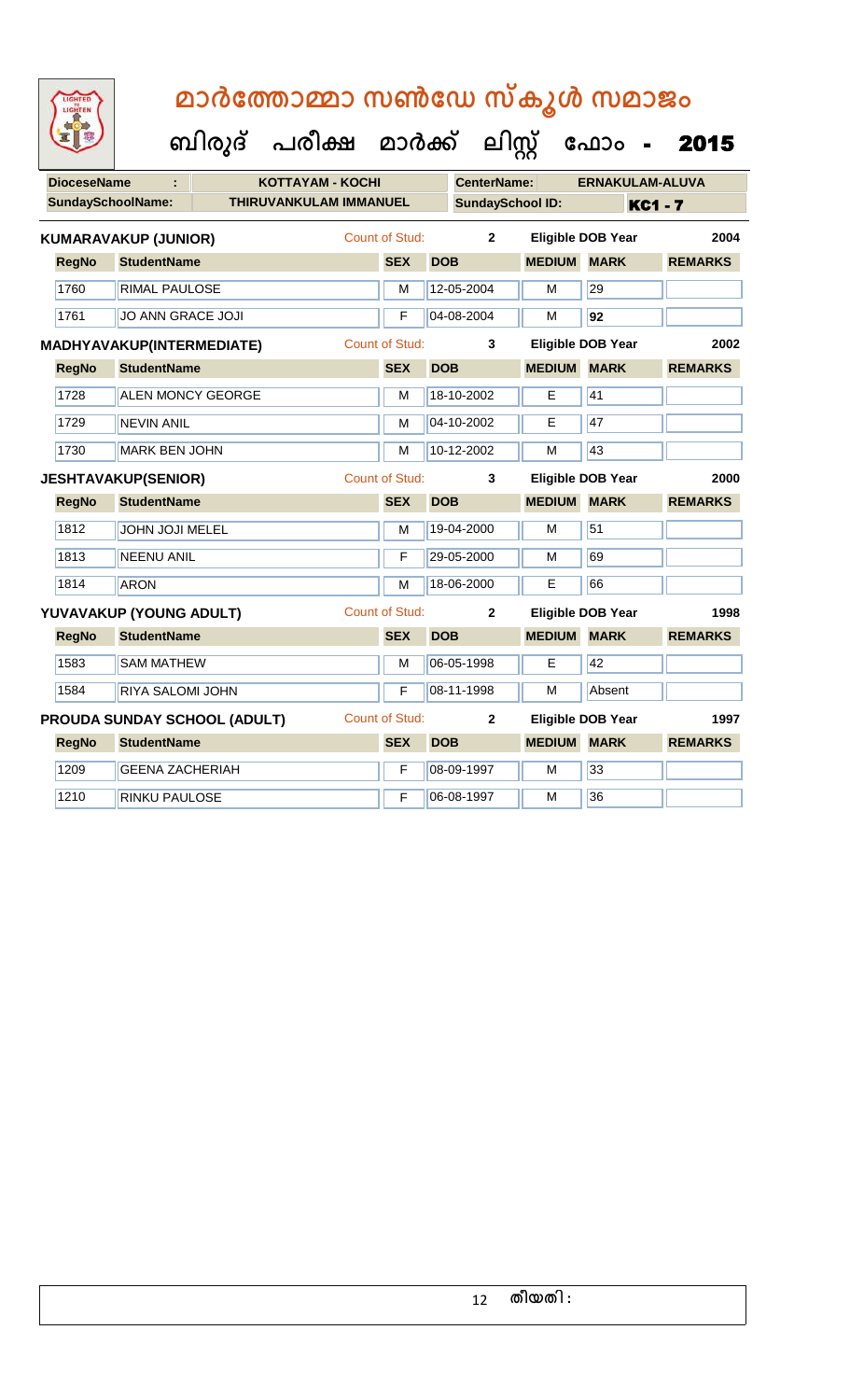| <b>DioceseName</b> |                                  |                       | <b>KOTTAYAM - KOCHI</b> |                |            | <b>CenterName:</b>      | <b>ERNAKULAM-ALUVA</b> |                          |                |
|--------------------|----------------------------------|-----------------------|-------------------------|----------------|------------|-------------------------|------------------------|--------------------------|----------------|
|                    | <b>SundaySchoolName:</b>         |                       | <b>MAMALA</b>           |                |            | <b>SundaySchool ID:</b> |                        | <b>KC1 - 8</b>           |                |
|                    | <b>KUMARAVAKUP (JUNIOR)</b>      |                       |                         | Count of Stud: |            | $\mathbf 1$             |                        | <b>Eligible DOB Year</b> | 2004           |
| <b>RegNo</b>       | <b>StudentName</b>               |                       |                         | <b>SEX</b>     | <b>DOB</b> |                         | <b>MEDIUM</b>          | <b>MARK</b>              | <b>REMARKS</b> |
| 1762               | EIRENE S JOHN                    |                       |                         | F              |            | 10-07-2004              | E                      | 87                       |                |
|                    | <b>MADHYAVAKUP(INTERMEDIATE)</b> |                       |                         | Count of Stud: |            | $\mathbf{1}$            |                        | Eligible DOB Year        | 2002           |
| <b>RegNo</b>       | <b>StudentName</b>               |                       |                         | <b>SEX</b>     | <b>DOB</b> |                         | <b>MEDIUM</b>          | <b>MARK</b>              | <b>REMARKS</b> |
| 1731               |                                  | NITHIN MATHEW THOMAS  |                         | М              |            | 09-07-2002              | м                      | 51                       |                |
|                    | <b>JESHTAVAKUP(SENIOR)</b>       |                       |                         | Count of Stud: |            | $\mathbf 1$             |                        | <b>Eligible DOB Year</b> | 2000           |
| <b>RegNo</b>       | <b>StudentName</b>               |                       |                         |                | <b>DOB</b> |                         | <b>MEDIUM</b>          | <b>MARK</b>              | <b>REMARKS</b> |
|                    |                                  |                       |                         | <b>SEX</b>     |            |                         |                        |                          |                |
| 1815               |                                  | SNEHA ELIZABETH SHAJI |                         | F              |            | 03-06-2000              | м                      | 80                       |                |
|                    | YUVAVAKUP (YOUNG ADULT)          |                       |                         | Count of Stud: |            | 3                       |                        | <b>Eligible DOB Year</b> | 1998           |
| <b>RegNo</b>       | <b>StudentName</b>               |                       |                         | <b>SEX</b>     | <b>DOB</b> |                         | <b>MEDIUM</b>          | <b>MARK</b>              | <b>REMARKS</b> |
| 1585               | <b>SHARON BIJI</b>               |                       |                         | F              |            | 05-08-1998              | Е                      | Absent                   |                |
| 1586               | RAVEENA RAJU                     |                       |                         | F              |            | 20-06-1998              | М                      | 47                       |                |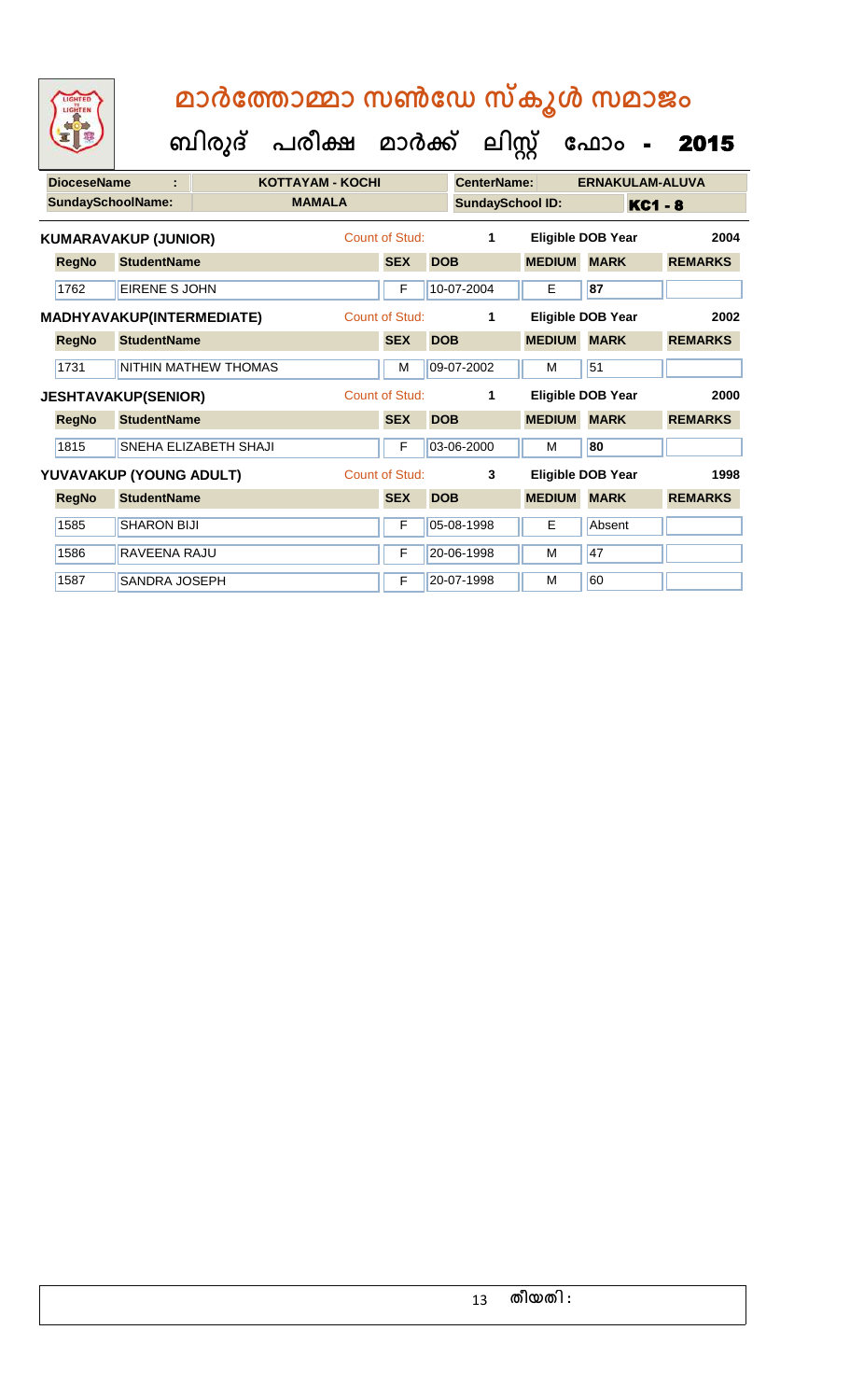**ബിരുദ് പരീക്ഷ മാര്ക്**

**DioceseName : KOTTAYAM - KOCHI CenterName: ERNAKULAM-ALUVA** SundaySchoolName: **MULAKULAM CHRIST SundaySchool ID:** KC1 - 9 **ക ലിസ്റ്റ ക ഫ ാോം** - 2015 **RegNo StudentName SEX DOB MEDIUM MARK REMARKS KUMARAVAKUP (JUNIOR)** Count of Stud: **3 Eligible DOB Year 2004** 1763 SHAAN KURIEN PAUL M 26-04-2004 M **87** 1764 ALEN VARGHESE SHIBU M 13-09-2004 M **86** 1765 ALISHA MARY SHIBU F 13-09-2004 M **89 RegNo StudentName SEX DOB MEDIUM MARK REMARKS MADHYAVAKUP(INTERMEDIATE)** Count of Stud: **2 Eligible DOB Year 2002** 1732 ALAN JAMES M 28-02-2002 M Absent 1733 ANNA KUNJUMON F 02-12-2002 M Absent **RegNo StudentName SEX DOB MEDIUM MARK REMARKS JESHTAVAKUP(SENIOR)** Count of Stud: **1 Eligible DOB Year 2000**

**RegNo StudentName SEX DOB MEDIUM MARK REMARKS YUVAVAKUP (YOUNG ADULT)** Count of Stud: **1 Eligible DOB Year 1998**

1816 ASWIN JAMES M M 10-10-2000 M Absent

1588 SHIMI MIRIUM SHIBU F 24-07-1998 M 61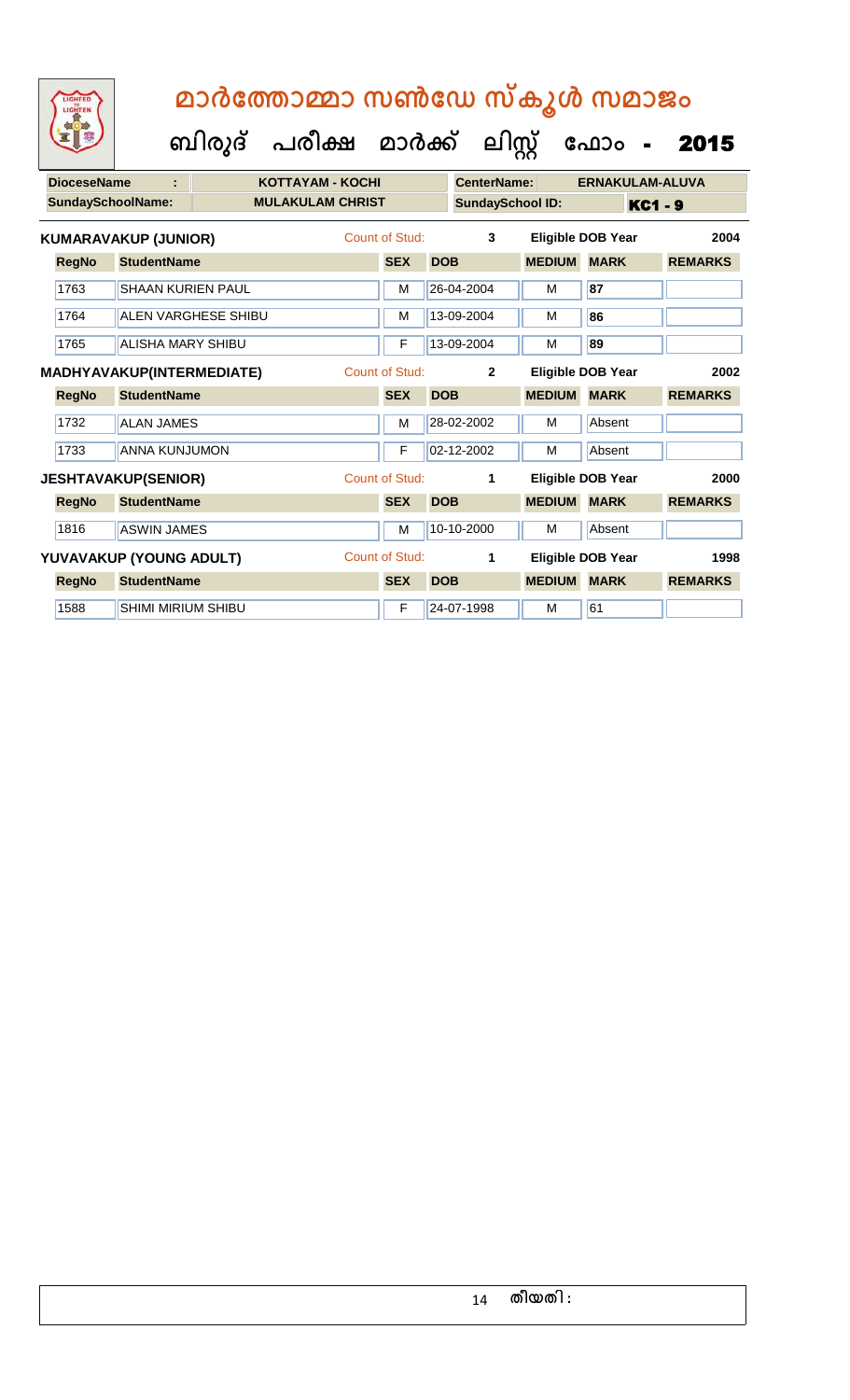| LIGHTED<br>LIGHTEN |                             |                           | മാർത്തോമ്മാ സൺഡേ സ്കൂൾ സമാജം |                |            |                         |               |                          |                        |
|--------------------|-----------------------------|---------------------------|------------------------------|----------------|------------|-------------------------|---------------|--------------------------|------------------------|
|                    |                             | ബിരുദ്                    | പരീക്ഷ മാർക്ക് ലിസ്സ്        |                |            |                         |               | ഫോം -                    | 2015                   |
| <b>DioceseName</b> |                             |                           | <b>KOTTAYAM - KOCHI</b>      |                |            | <b>CenterName:</b>      |               |                          | <b>ERNAKULAM-ALUVA</b> |
|                    | <b>SundaySchoolName:</b>    |                           | <b>AMBALAMEDU</b>            |                |            | <b>SundaySchool ID:</b> |               |                          | KC1 - 10               |
|                    | <b>KUMARAVAKUP (JUNIOR)</b> |                           |                              | Count of Stud: |            | $\mathbf 1$             |               | <b>Eligible DOB Year</b> | 2004                   |
| <b>RegNo</b>       | <b>StudentName</b>          |                           |                              | <b>SEX</b>     | <b>DOB</b> |                         | <b>MEDIUM</b> | <b>MARK</b>              | <b>REMARKS</b>         |
| 1766               |                             | AASHER VINOD PHILIP       |                              | M              |            | 26-03-2004              | M             | 22                       |                        |
|                    |                             | MADHYAVAKUP(INTERMEDIATE) |                              | Count of Stud: |            | 5                       |               | <b>Eligible DOB Year</b> | 2002                   |
| <b>RegNo</b>       | <b>StudentName</b>          |                           |                              | <b>SEX</b>     | <b>DOB</b> |                         | <b>MEDIUM</b> | <b>MARK</b>              | <b>REMARKS</b>         |
| 1734               | AARON VINOD PHILIP          |                           |                              | M              |            | 21-06-2002              | M             | 31                       |                        |
| 1735               | <b>GIGIL JAMES</b>          |                           |                              | м              |            | 28-10-2002              | M             | 53                       |                        |
| 1736               |                             | REYANA SOSA CHERIAN       |                              | F              |            | 28-07-2002              | M             | 51                       |                        |
| 1737               | <b>SONA MATHEW</b>          |                           |                              | F              |            | 22-10-2002              | M             | 52                       |                        |
| 1738               |                             | KRUPA ELIZABETH CHERIAN   |                              | F              |            | 24-07-2002              | M             | 43                       |                        |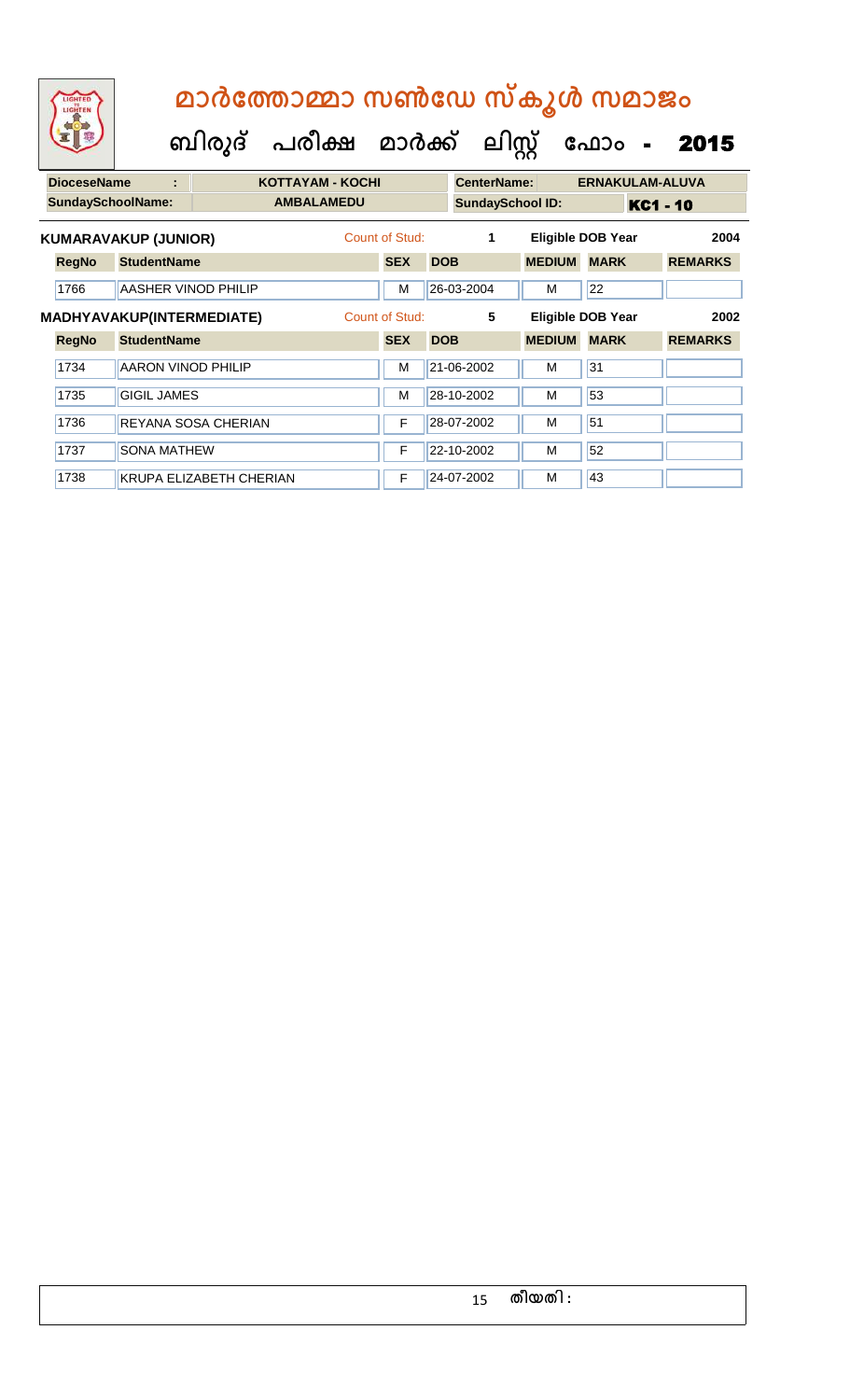| LIGHTED<br>LIGHTEN       | മാർത്തോമ്മാ സൺഡേ സ്കൂൾ സമാജം     |  |                                      |                       |            |                    |                         |                          |                |  |
|--------------------------|----------------------------------|--|--------------------------------------|-----------------------|------------|--------------------|-------------------------|--------------------------|----------------|--|
|                          |                                  |  | ബിരുദ് പരീക്ഷ മാർക്ക് ലിസ്റ്റ് ഫോം - |                       |            |                    |                         |                          | 2015           |  |
| <b>DioceseName</b>       | ŧ.                               |  | <b>KOTTAYAM - KOCHI</b>              |                       |            | <b>CenterName:</b> |                         | <b>ERNAKULAM-ALUVA</b>   |                |  |
| <b>SundaySchoolName:</b> |                                  |  | <b>KALAMASSERY</b>                   |                       |            |                    | <b>SundaySchool ID:</b> | <b>KC1 - 11</b>          |                |  |
|                          | KUMARAVAKUP (JUNIOR)             |  |                                      | <b>Count of Stud:</b> |            | $\overline{7}$     |                         | <b>Eligible DOB Year</b> | 2004           |  |
| <b>RegNo</b>             | <b>StudentName</b>               |  |                                      | <b>SEX</b>            | <b>DOB</b> |                    | <b>MEDIUM</b>           | <b>MARK</b>              | <b>REMARKS</b> |  |
| 1767                     | ROHITH K BIJU                    |  |                                      | M                     | 29-11-2004 |                    | E                       | 42                       |                |  |
| 1768                     | <b>NOEL RAJIV</b>                |  |                                      | М                     | 27-12-2004 |                    | Е                       | 63                       |                |  |
| 1769                     | <b>ATHIRA MARIA PHILIP</b>       |  |                                      | F                     | 25-04-2004 |                    | E                       | 84                       |                |  |
| 1770                     | REBECCA SUSAN JACOB              |  |                                      | F                     | 23-12-2004 |                    | Е                       | 23                       |                |  |
| 1771                     | <b>OLGA ANN JIJI</b>             |  |                                      | F                     | 24-09-2004 |                    | Е                       | 67                       |                |  |
| 1772                     | <b>RIYA GRACE SIBY</b>           |  |                                      | F                     | 08-09-2004 |                    | M                       | 75                       |                |  |
| 1773                     | ALEENA ANN ALEXXANDER            |  |                                      | F                     | 01-07-2004 |                    | M                       | 47                       |                |  |
|                          | <b>MADHYAVAKUP(INTERMEDIATE)</b> |  |                                      | <b>Count of Stud:</b> |            | 8                  |                         | <b>Eligible DOB Year</b> | 2002           |  |
| <b>RegNo</b>             | <b>StudentName</b>               |  |                                      | <b>SEX</b>            | <b>DOB</b> |                    | <b>MEDIUM</b>           | <b>MARK</b>              | <b>REMARKS</b> |  |
| 1739                     | <b>ARUN CHERIAN</b>              |  |                                      | M                     | 14-07-2002 |                    | M                       | 35                       |                |  |
| 1740                     | REHAN SIBY JOSEPH                |  |                                      | М                     | 16-06-2002 |                    | м                       | 36                       |                |  |
| 1741                     | SHONE PHILIP THOMAS              |  |                                      | M                     | 10-10-2002 |                    | м                       | 42                       |                |  |
| 1742                     | <b>JEREMY MATHEW NIRMAL</b>      |  |                                      | М                     | 21-01-2002 |                    | М                       | 51                       |                |  |
| 1743                     | <b>ROHAN KURUVILLA</b>           |  |                                      | М                     | 05-07-2002 |                    | M                       | Absent                   |                |  |
| 1744                     | <b>NAMITHA RACHEL SHERI</b>      |  |                                      | F                     | 09-06-2002 |                    | M                       | 62                       |                |  |
| 1745                     | <b>ASWIN KOSHY</b>               |  |                                      | M                     | 31-12-2002 |                    | M                       | Absent                   |                |  |
| 1746                     | RHEA ANN GEORGE                  |  |                                      | F                     | 17-01-2002 |                    | E                       | Absent                   |                |  |
|                          | <b>JESHTAVAKUP(SENIOR)</b>       |  |                                      | <b>Count of Stud:</b> |            | 6                  |                         | <b>Eligible DOB Year</b> | 2000           |  |
| <b>RegNo</b>             | <b>StudentName</b>               |  |                                      | <b>SEX</b>            | <b>DOB</b> |                    | <b>MEDIUM MARK</b>      |                          | <b>REMARKS</b> |  |
| 1817                     | <b>JOICY ANN JOHNSON</b>         |  |                                      | F                     | 16-09-2000 |                    | M                       | 30                       |                |  |
| 1818                     | SEBHAMOL SHABU                   |  |                                      | F                     | 29-06-2000 |                    | M                       | Absent                   |                |  |
| 1819                     | <b>SANDRA MARY VARGHESE</b>      |  |                                      | F                     | 05-07-2000 |                    | Е                       | 46                       |                |  |
| 1820                     | ANNA SUSAN SAM                   |  |                                      | F                     | 19-05-2000 |                    | E                       | 41                       |                |  |
| 1821                     | ALLEN VARGHESE ALEXANDER         |  |                                      | М                     | 10-04-2000 |                    | Е                       | 29                       |                |  |
| 1822                     | JOEL JOSE                        |  |                                      | М                     | 19-07-2000 |                    | E.                      | Absent                   |                |  |
|                          | YUVAVAKUP (YOUNG ADULT)          |  |                                      | Count of Stud:        |            | $\mathbf{2}$       |                         | <b>Eligible DOB Year</b> | 1998           |  |
| <b>RegNo</b>             | <b>StudentName</b>               |  |                                      | <b>SEX</b>            | <b>DOB</b> |                    | <b>MEDIUM MARK</b>      |                          | <b>REMARKS</b> |  |
| 1589                     | AJIN SAMUEL ROY                  |  |                                      | M                     | 27-11-1998 |                    | M                       | 47                       |                |  |
| 1590                     | MELNA SARA JOSEPH                |  |                                      | F                     | 28-05-1998 |                    | M                       | 69                       |                |  |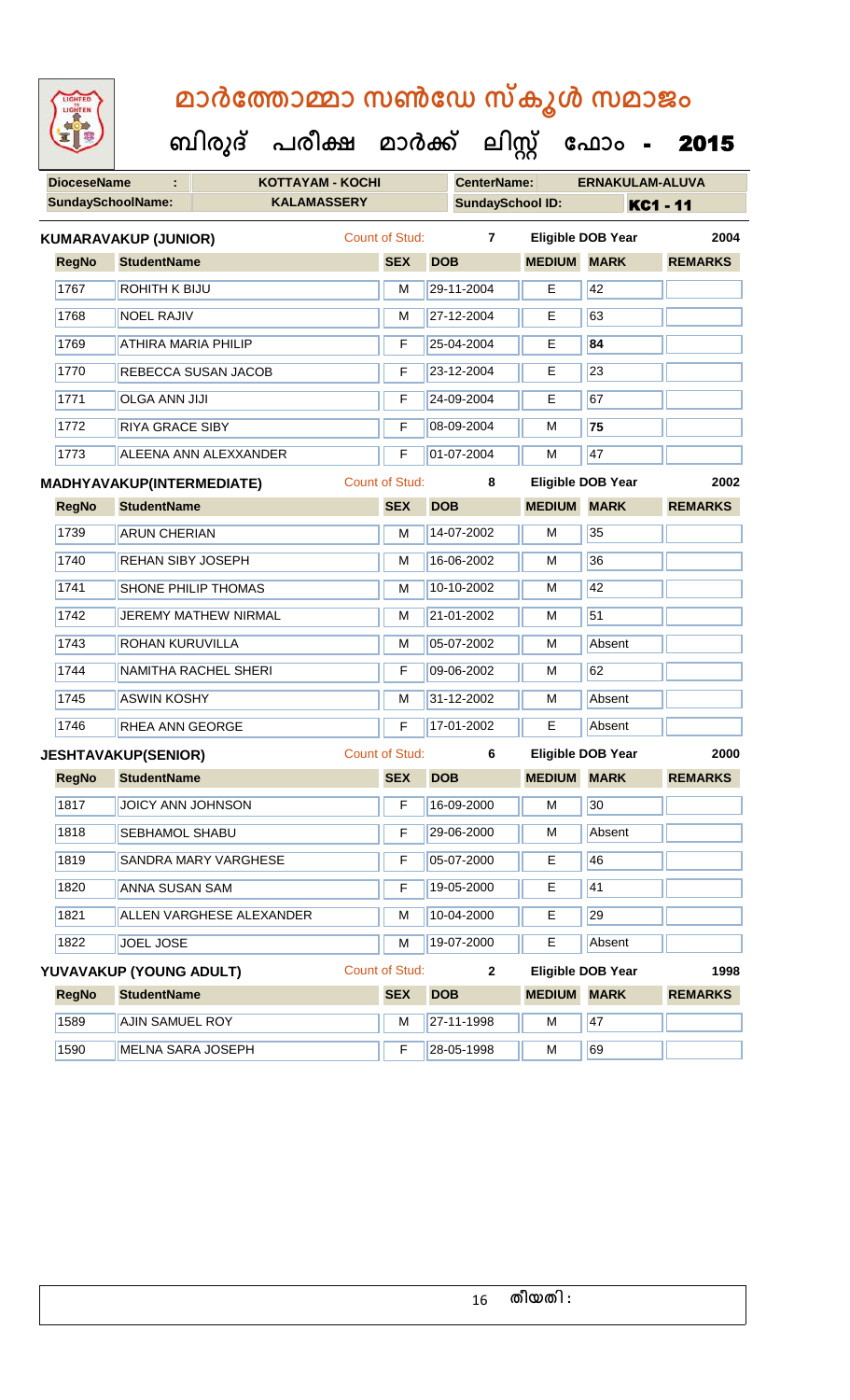**ക ഫ ാോം** - 2015

 **ബിരുദ് പരീക്ഷ മാര്ക്**

1592 THOMAS GEORGE M M 04-12-1998 M 20

**ക ലിസ്റ്റ**

**DioceseName : KOTTAYAM - KOCHI CenterName: ERNAKULAM-ALUVA SundaySchoolName: ELOOR SundaySchool ID: KC1 - 12 RegNo StudentName SEX DOB MEDIUM MARK REMARKS KUMARAVAKUP (JUNIOR)** Count of Stud: **2 Eligible DOB Year 2004** 1774 BINTO BINU M 03-07-2004 M 42 1775 JUSS MARY SAMU **F** 16-10-2004 M 36 **RegNo StudentName SEX DOB MEDIUM MARK REMARKS MADHYAVAKUP(INTERMEDIATE)** Count of Stud: **3 Eligible DOB Year 2002** 1747 ALIYAS ELDHO M 19-02-2002 M 32 1748 NEKHA MARIAM MOHAN F 05-01-2002 M 39 1749 REUBEN V THOMAS M 14-01-2002 M 24 **RegNo StudentName SEX DOB MEDIUM MARK REMARKS JESHTAVAKUP(SENIOR)** Count of Stud: **1 Eligible DOB Year 2000** 1823 REUBEN ABRAHAM VARGHESE M M 26-06-2000 M 62 **RegNo StudentName SEX DOB MEDIUM MARK REMARKS YUVAVAKUP (YOUNG ADULT)** Count of Stud: **2 Eligible DOB Year 1998** 1591 JITHIN V THOMAS MARIA MARIA MARIA MARIA 1591 MARIA 158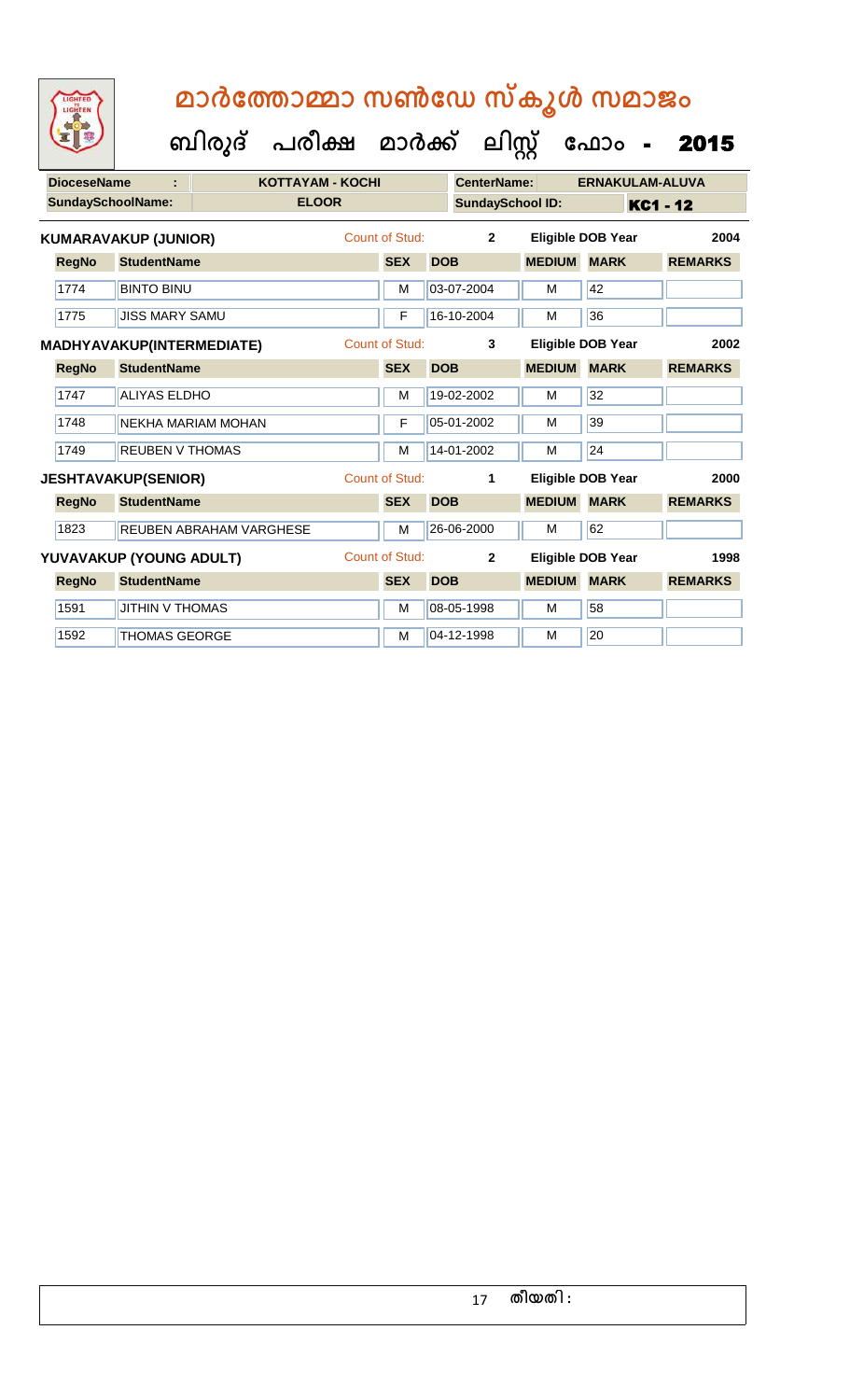**DioceseName : KOTTAYAM - KOCHI CenterName: ERNAKULAM-ALUVA SundaySchoolName: ALUVA ST THOMAS SundaySchool ID: KC1 - 13 ബിരുദ് പരീക്ഷ മാര്ക് ക ലിസ്റ്റ ക ഫ ാോം** - 2015 **RegNo StudentName SEX DOB MEDIUM MARK REMARKS KUMARAVAKUP (JUNIOR)** Count of Stud: **18 Eligible DOB Year 2004** 1776 EAPEN ANDREWS M 28-05-2004 M 67 1777 ASHISH VARGHESE NEIL M 18-05-2004 M **91** 1778 CALVIN SAM JOJU M M 01-05-2004 M 50 1779 JJOEL JINO THAMPAN M M 03-10-2004 M Absent 1780 ANJALINA ANN JAMES F 02-02-2004 M 55 1781 MEGHA ANN BIJU F 08-06-2004 M 51 1782 **ANAN K GIBI** M 13-06-2004 M 81 1783 ROHIT MATHEW TITUS M M 11-10-2004 M 70 1784 NISA MARIAM JACOB F 21-12-2004 M **87** 1785 NATHANIEL ABRAHAM M 02-02-2004 M **96** 1786 ALVIN V BIBI M 28-10-2004 M 37 1787 KEVIN MATHEW JACOB M 102-06-2004 M Absent 1788 THAMANA MARIA ISSAC F 06-02-2004 E Absent 1789 NEHA MARIA THOMAS F 29-07-2004 E **77** 1790 ANEETA ANN MANI F 12-01-2004 E **85** 1791 LIA ANN ABRAHAM F 07-10-2004 E **81** 1792 SANIA SREYA GEORGIE F 05-06-2004 E **76** 1793 **IRENE MARIAM BINU** F 07-10-2004 **E** 60 **RegNo StudentName SEX DOB MEDIUM MARK REMARKS MADHYAVAKUP(INTERMEDIATE)** Count of Stud: **6 Eligible DOB Year 2002** 1750 NEHA BIJU **F 15-05-2002** M Absent 1751 KRIPA KURIAN F 27-06-2002 M 32 1752 JERIN JOJI M 06-10-2002 E **75** 1753 NAVYA ELIZABETH THOMAS F F 07-10-2002 E 53 1754 SOPHY M RAJAN **F** 05-09-2002 M 29 1755 PHILIP RENJIT KOSHY M 07-06-2002 E 46 **RegNo StudentName SEX DOB MEDIUM MARK REMARKS JESHTAVAKUP(SENIOR)** Count of Stud: **12 Eligible DOB Year 2000** 1824 ATHUL M SHIBU M NO 13-05-2000 M Absent 1825 RIDHIN SAM M 13-05-2000 M 65 1826 CIBIN MONCY THOMAS M M 20-03-2000 M Absent 1827 | ATHULYA ARUN | F | 04-11-2000 | M | Absent 1828 JJITHIN JAMES M M 04-06-2000 M Absent 1829 NAVEEN JOHN JACOB M 23-06-2000 M Absent 1830 JOELIN JOJI F 29-06-2000 E 27 1831 NIHAL THOMAS MEDICINE RESERVE TO A 19-07-2000 THE Absent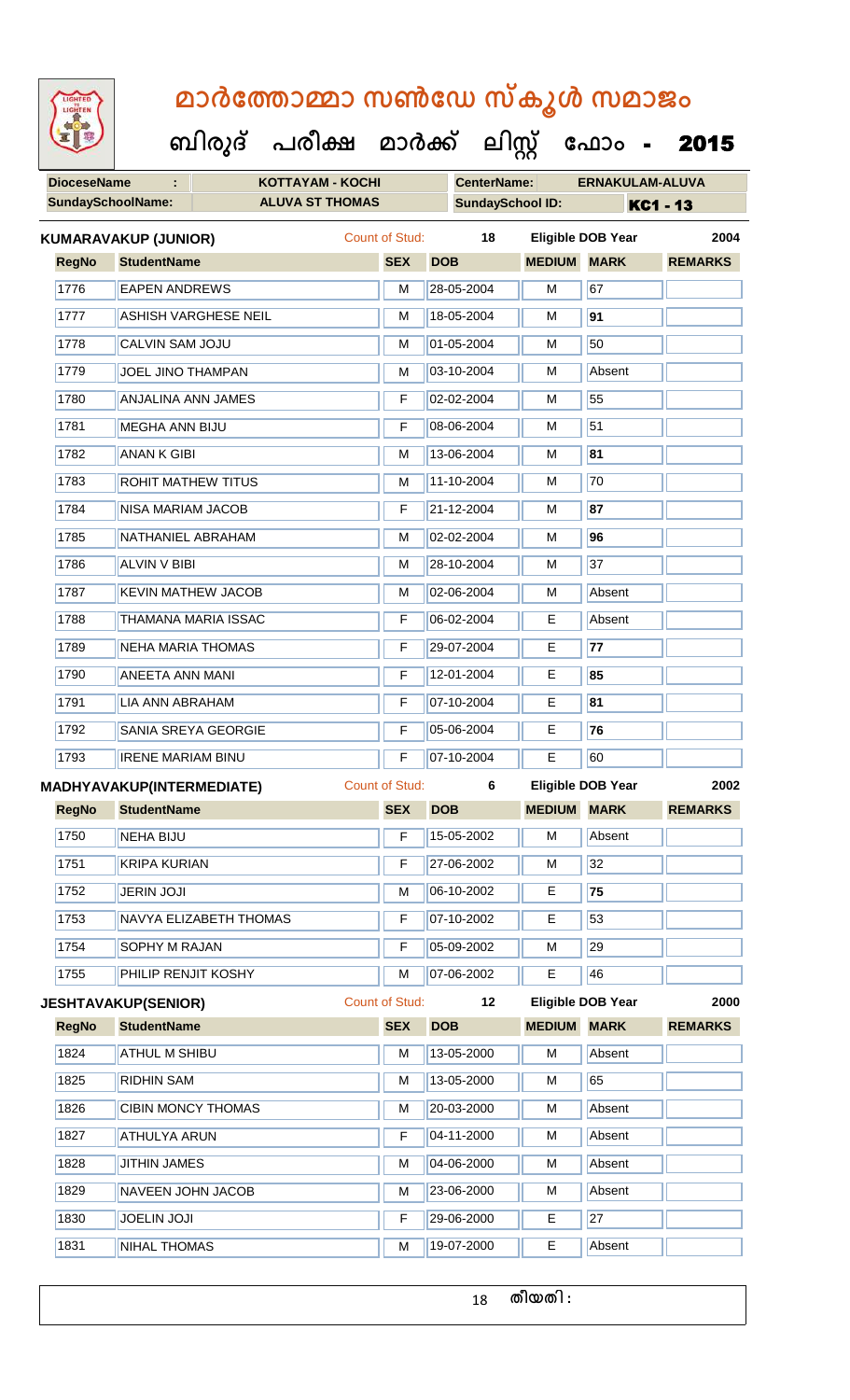

| <b>DioceseName</b>       | ÷                            | <b>KOTTAYAM - KOCHI</b> |                |            | CenterName:             |               | <b>ERNAKULAM-ALUVA</b> |                |
|--------------------------|------------------------------|-------------------------|----------------|------------|-------------------------|---------------|------------------------|----------------|
| <b>SundaySchoolName:</b> |                              | <b>ALUVA ST THOMAS</b>  |                |            | <b>SundaySchool ID:</b> |               | <b>KC1 - 13</b>        |                |
| 1832                     | <b>STEPHY VARGHESE</b>       |                         | F              |            | 20-05-2000              | Е             | 33                     |                |
| 1833                     | <b>CHRISTY MERIN SKARIAH</b> |                         | F              |            | 03-03-2000              | E.            | 63                     |                |
| 1834                     | RYAN ABRAHAM                 |                         | M              |            | 05-03-2000              | Е             | Absent                 |                |
| 1835                     | AISWARYA SUSHIEL             |                         | F              |            | 09-03-2000              | E.            | 76                     |                |
|                          | YUVAVAKUP (YOUNG ADULT)      |                         | Count of Stud: |            | $\overline{7}$          |               | Eligible DOB Year      | 1998           |
| <b>RegNo</b>             | <b>StudentName</b>           |                         | <b>SEX</b>     | <b>DOB</b> |                         | <b>MEDIUM</b> | <b>MARK</b>            | <b>REMARKS</b> |
| 1593                     | <b>ANU ANN PHILIP</b>        |                         | F              |            | 29-05-1998              | М             | 34                     |                |
| 1594                     | <b>NITHIN JOY</b>            |                         | M              |            | 22-09-1998              | М             | Absent                 |                |
| 1595                     | <b>ELDHO K GEORGE</b>        |                         | M              |            | 02-07-1998              | М             | Absent                 |                |
| 1596                     | <b>RITHU S MATHEW</b>        |                         | M              |            | 08-06-1998              | М             | Absent                 |                |
| 1597                     | RICHIE GEO CHERIYAN          |                         | M              |            | 26-10-1998              | М             | 21                     |                |
| 1598                     | <b>DIYA ANNA THOMAS</b>      |                         | F              |            | 21-01-1998              | E             | 82                     |                |
| 1599                     | <b>SURYA SUSHIEL</b>         |                         | F              |            | 08-05-1998              | E             | 70                     |                |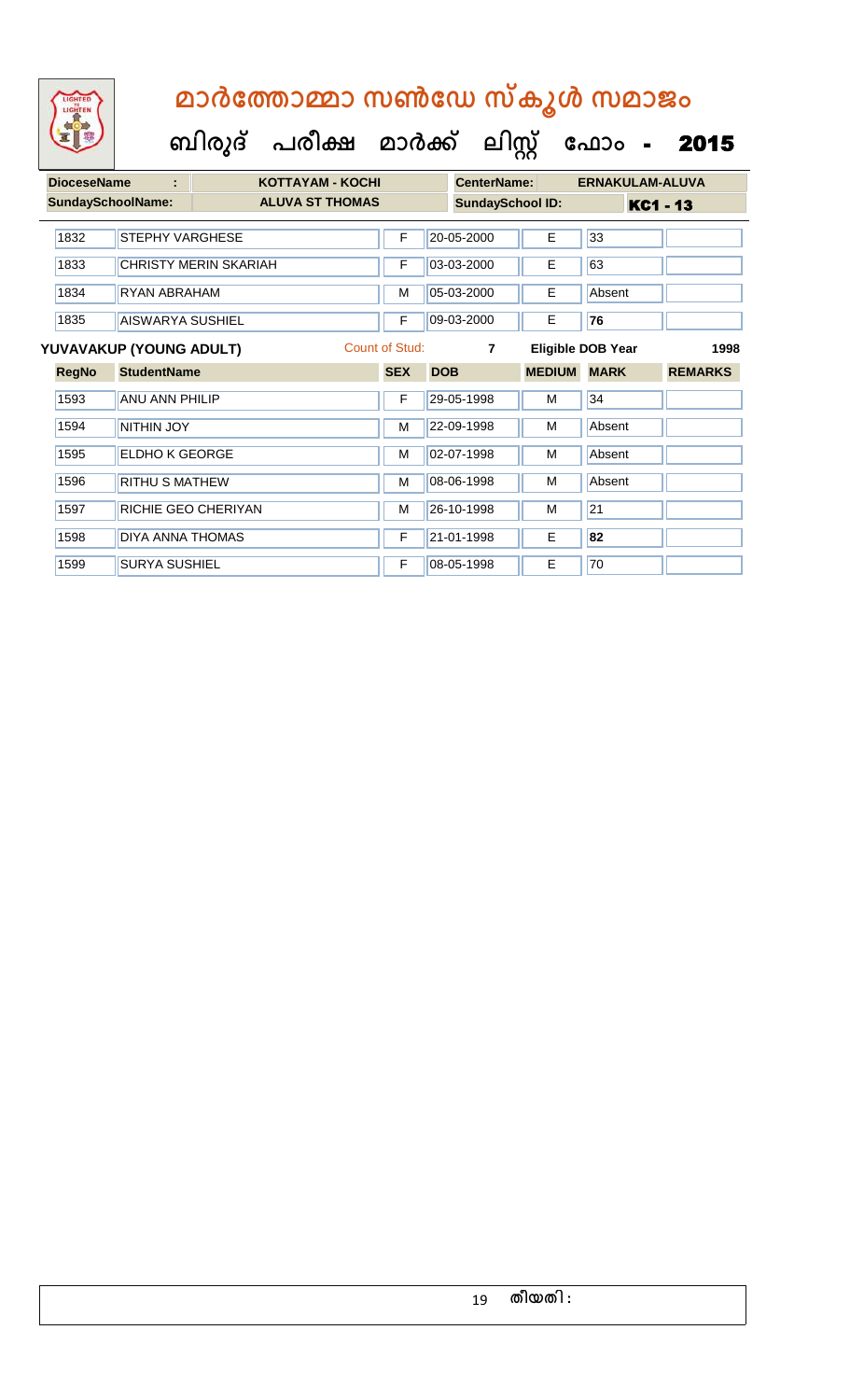**ബിരുദ് പരീക്ഷ മാര്ക്**

**ക ലിസ്റ്റ**

**ക ഫ ാോം** - 2015

**DioceseName : KOTTAYAM - KOCHI CenterName: ERNAKULAM-ALUVA** SundaySchoolName: **ALUVA ST PETERS SundaySchool ID:** KC1 - 14 **RegNo StudentName SEX DOB MEDIUM MARK REMARKS KUMARAVAKUP (JUNIOR)** Count of Stud: **1 Eligible DOB Year 2004** 1794 ALAN VARGHESE THOMAS M 19-03-2004 M 62 **RegNo StudentName SEX DOB MEDIUM MARK REMARKS MADHYAVAKUP(INTERMEDIATE)** Count of Stud: **1 Eligible DOB Year 2002** 1756 KIRAN BIJU **F 15-04-2002 M** 46 **RegNo StudentName SEX DOB MEDIUM MARK REMARKS JESHTAVAKUP(SENIOR)** Count of Stud: **2 Eligible DOB Year 2000** 1836 ASHLEY KORUTH THOMAS M 109-06-2000 M 1837 ROHIT KOSHY THOMAS M 24-11-2000 M 22 **RegNo StudentName SEX DOB MEDIUM MARK REMARKS YUVAVAKUP (YOUNG ADULT)** Count of Stud: **4 Eligible DOB Year 1998** 1600 ASHIDH C BENJAMIN M 11-09-1998 M 1601 GINIYA GEORGE F 31-10-1998 E 51 1602 MERIKA JOHN F 15-09-1998 M 34 1603 PAUL JACOB M M 07-04-1998 M 34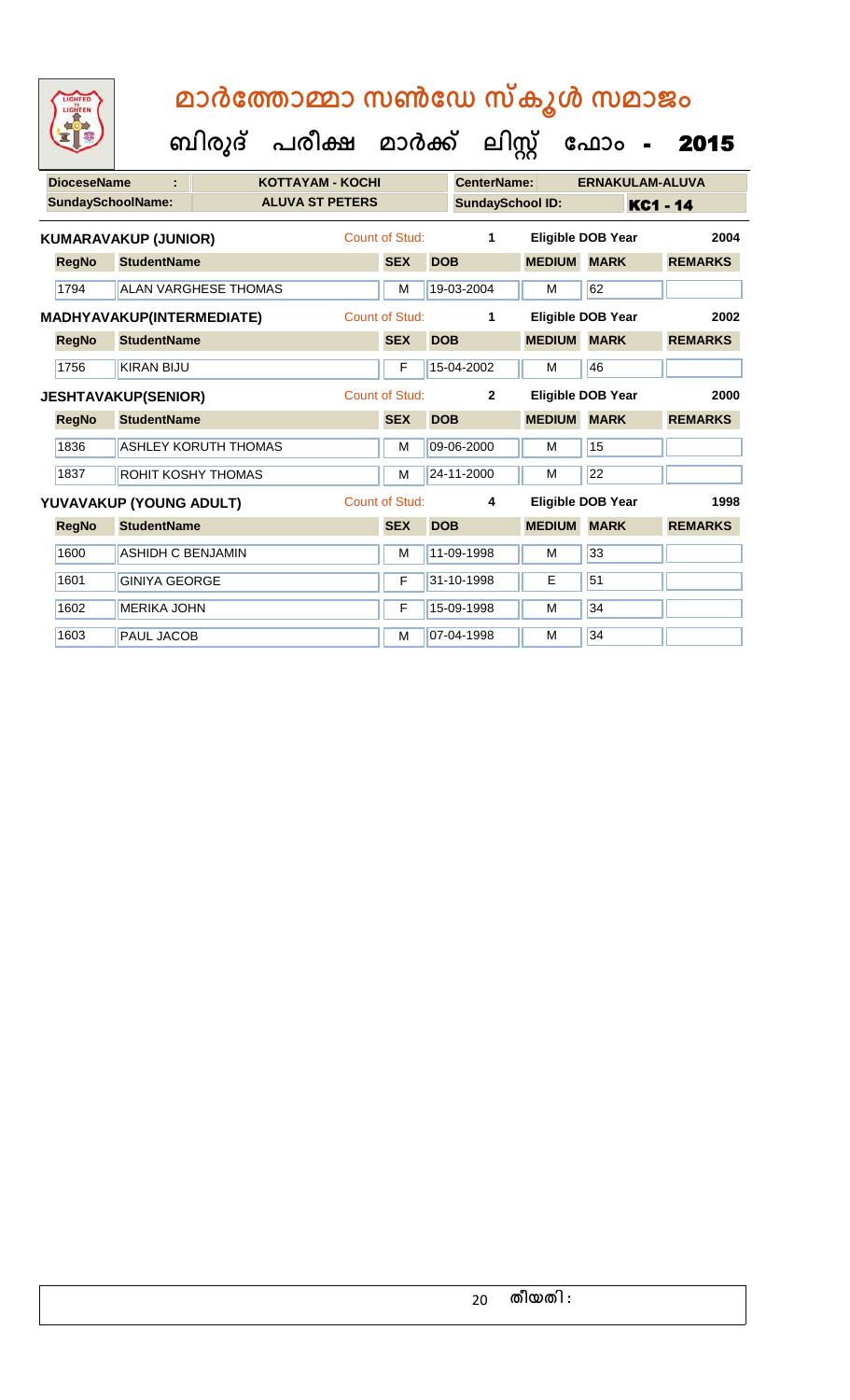| W                  |                                  | ബിരുദ് | പരീക്ഷ                  | മാർക്ക്               |            | ലിസ്റ്റ്                |               | ഫോം                      | 2015            |
|--------------------|----------------------------------|--------|-------------------------|-----------------------|------------|-------------------------|---------------|--------------------------|-----------------|
| <b>DioceseName</b> |                                  |        | <b>KOTTAYAM - KOCHI</b> |                       |            | <b>CenterName:</b>      |               | <b>ERNAKULAM-ALUVA</b>   |                 |
|                    | <b>SundaySchoolName:</b>         |        | <b>ANGAMALY</b>         |                       |            | <b>SundaySchool ID:</b> |               |                          | <b>KC1 - 15</b> |
|                    | <b>KUMARAVAKUP (JUNIOR)</b>      |        |                         | <b>Count of Stud:</b> |            | $\overline{2}$          |               | <b>Eligible DOB Year</b> | 2004            |
| <b>RegNo</b>       | <b>StudentName</b>               |        |                         | <b>SEX</b>            | <b>DOB</b> |                         | <b>MEDIUM</b> | <b>MARK</b>              | <b>REMARKS</b>  |
| 1795               | <b>ASHIN VARGHESE</b>            |        |                         | M                     |            | 29-11-2004              | М             | Absent                   |                 |
| 1796               | <b>SANDRA MARIAM JOSEPH</b>      |        |                         | F                     |            | 04-10-2004              | М             | 46                       |                 |
|                    | <b>MADHYAVAKUP(INTERMEDIATE)</b> |        |                         | <b>Count of Stud:</b> |            | 3                       |               | <b>Eligible DOB Year</b> | 2002            |
| <b>RegNo</b>       | <b>StudentName</b>               |        |                         | <b>SEX</b>            | <b>DOB</b> |                         | <b>MEDIUM</b> | <b>MARK</b>              | <b>REMARKS</b>  |
| 1757               | <b>ALLEN EAPEN ABRAHAM</b>       |        |                         | M                     |            | 05-03-2002              | M             | Absent                   |                 |
| 1758               | <b>ARIN K PUNNEN</b>             |        |                         | M                     |            | 28-11-2002              | M             | 15                       |                 |
| 1759               | <b>JOSHUA ALEX MATHEWS</b>       |        |                         | M                     |            | 30-04-2002              | E             | Absent                   |                 |
|                    | <b>JESHTAVAKUP(SENIOR)</b>       |        |                         | <b>Count of Stud:</b> |            | $\mathbf{2}$            |               | <b>Eligible DOB Year</b> | 2000            |
| <b>RegNo</b>       | <b>StudentName</b>               |        |                         | <b>SEX</b>            | <b>DOB</b> |                         | <b>MEDIUM</b> | <b>MARK</b>              | <b>REMARKS</b>  |
| 1838               | <b>MILEENA JACOB</b>             |        |                         | F                     |            | 01-01-2000              | E             | 61                       |                 |
| 1839               | NEHA ANNA ABRAHAM                |        |                         | F                     |            | 23-01-2000              | M             | 48                       |                 |
|                    | YUVAVAKUP (YOUNG ADULT)          |        |                         | <b>Count of Stud:</b> |            | $\overline{2}$          |               | <b>Eligible DOB Year</b> | 1998            |
| <b>RegNo</b>       | <b>StudentName</b>               |        |                         | <b>SEX</b>            | <b>DOB</b> |                         | <b>MEDIUM</b> | <b>MARK</b>              | <b>REMARKS</b>  |
| 1604               | <b>AYJES GEORGE SAJI</b>         |        |                         | M                     |            | 14-05-1998              | E             | Absent                   |                 |
| 1605               | <b>AYSHIL MARY SAJI</b>          |        |                         | F                     |            | 14-05-1998              | Е             | Absent                   |                 |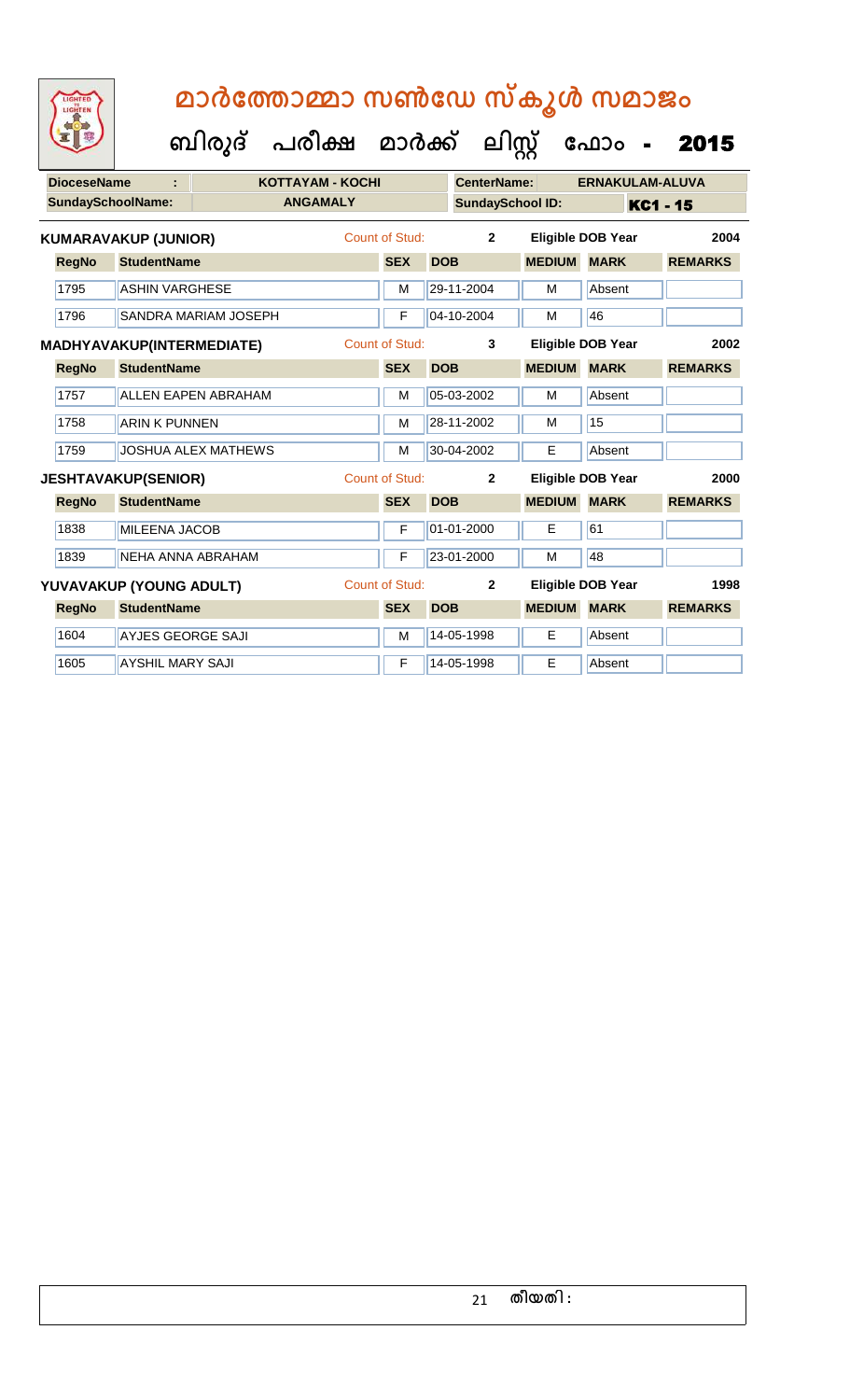| LIGHTEN                  |   | മാർത്തോമ്മാ സൺഡേ സ്കൂൾ സമാജം              |                |                         |                          |                 |       |
|--------------------------|---|-------------------------------------------|----------------|-------------------------|--------------------------|-----------------|-------|
|                          |   | ബിരുദ് പരീക്ഷ മാർക്ക് ലിസ്റ്റ് ഫോം - 2015 |                |                         |                          |                 |       |
| <b>DioceseName</b>       | ÷ | <b>KOTTAYAM - KOCHI</b>                   |                | <b>CenterName:</b>      | <b>ERNAKULAM-ALUVA</b>   |                 |       |
| <b>SundaySchoolName:</b> |   | <b>CHALAKUDY ST PAULS</b>                 |                | <b>SundaySchool ID:</b> |                          | <b>KC1 - 17</b> |       |
| KIIMARAVAKIIP (IIINIOR)  |   |                                           | Count of Stud: |                         | <b>Fligible DOR Year</b> |                 | 2004. |

|              | KUMARAVAKUP (JUNIOR)             | Count of Stud: | $\mathbf{2}$ |               | <b>Eligible DOB Year</b> | 2004           |
|--------------|----------------------------------|----------------|--------------|---------------|--------------------------|----------------|
| <b>RegNo</b> | <b>StudentName</b>               | <b>SEX</b>     | <b>DOB</b>   | <b>MEDIUM</b> | <b>MARK</b>              | <b>REMARKS</b> |
| 1797         | <b>DAVID SANTHOSH BABY</b>       | M              | 06-11-2004   | E             | 59                       |                |
| 1798         | <b>ROHAN PHILIP</b>              | M              | 20-05-2004   | E             | 59                       |                |
|              | <b>MADHYAVAKUP(INTERMEDIATE)</b> | Count of Stud: |              |               | <b>Eligible DOB Year</b> | 2002           |
| <b>RegNo</b> | <b>StudentName</b>               | <b>SEX</b>     | <b>DOB</b>   | <b>MEDIUM</b> | <b>MARK</b>              | <b>REMARKS</b> |
| 1760         | <b>RUBEN PAUL SANTHOSH</b>       | M              | 21-08-2002   | E             | 46                       |                |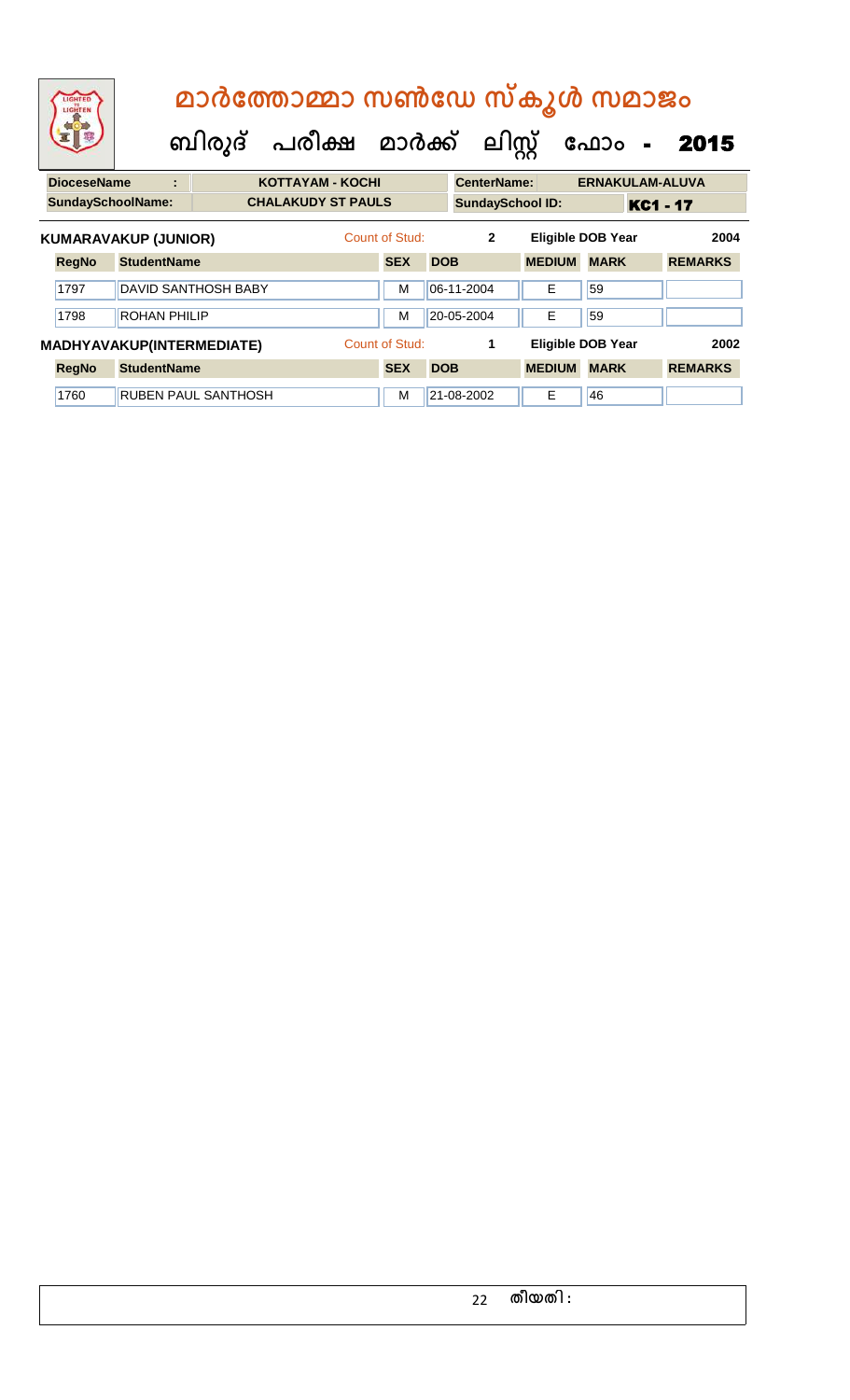| മാർത്തോമ്മാ സൺഡേ സ്കൂൾ സമാജം |  |  |  |
|------------------------------|--|--|--|
|------------------------------|--|--|--|

 **ബിരുദ് പരീക്ഷ മാര്ക്**

**ക ലിസ്റ്റ**

**ക ഫ ാോം** - 2015

**DioceseName : KOTTAYAM - KOCHI CenterName: ERNAKULAM-ALUVA** SundaySchoolName: **VAZHAKULAM EBENEZER** SundaySchool ID: KC1 - 18 **RegNo StudentName SEX DOB MEDIUM MARK REMARKS KUMARAVAKUP (JUNIOR)** Count of Stud: **1 Eligible DOB Year 2004** 0 SARA CHRISTOPHER F 20-07-2005 M Absent **RegNo StudentName SEX DOB MEDIUM MARK REMARKS MADHYAVAKUP(INTERMEDIATE)** Count of Stud: **3 Eligible DOB Year 2002** 0 NEHA CHRISTOPHER F 01-04-2003 M Absent 0 SHEENU KUNJUMON F 24-04-2003 M Absent 1761 ALEN KOSHI M 16-01-2002 M 37 **RegNo StudentName SEX DOB MEDIUM MARK REMARKS JESHTAVAKUP(SENIOR)** Count of Stud: **2 Eligible DOB Year 2000** 0 EBIN SAMUEL M 10-05-2001 M Absent 1840 BINCY BOBAN F 24-10-2000 M 51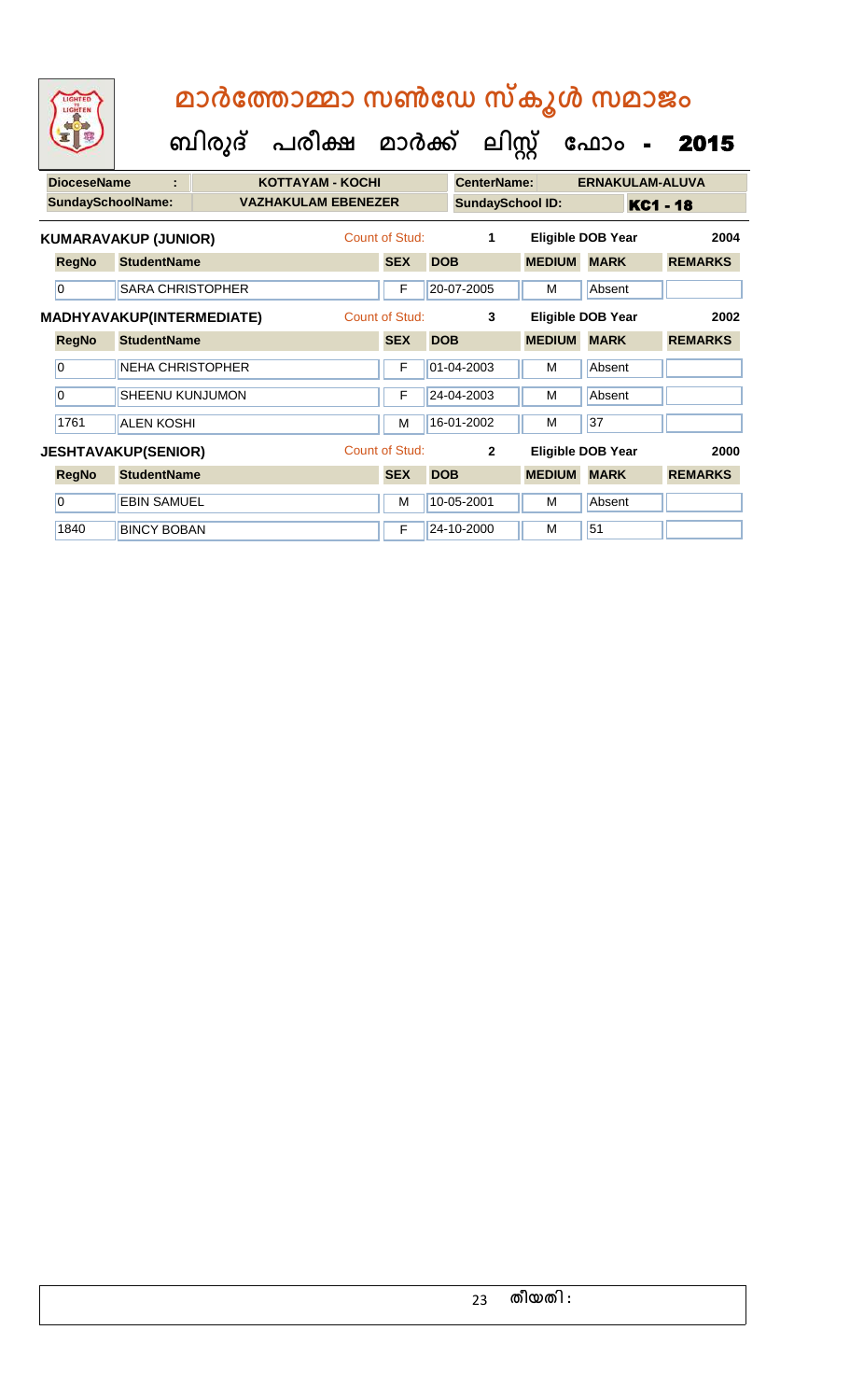**DioceseName : KOTTAYAM - KOCHI CenterName: KEEZHILLAM ബിരുദ് പരീക്ഷ മാര്ക് ക ലിസ്റ്റ ക ഫ ാോം** - 2015

|              | <b>SundaySchoolName:</b>         | <b>KEEZHILLAM NAZRETH</b>    |                       | <b>SundaySchool ID:</b> |                    | <b>KC2 - 1</b>           |                |  |
|--------------|----------------------------------|------------------------------|-----------------------|-------------------------|--------------------|--------------------------|----------------|--|
|              | <b>KUMARAVAKUP (JUNIOR)</b>      |                              | Count of Stud:        | 5                       |                    | <b>Eligible DOB Year</b> | 2004           |  |
| <b>RegNo</b> | <b>StudentName</b>               |                              | <b>SEX</b>            | <b>DOB</b>              | <b>MEDIUM</b>      | <b>MARK</b>              | <b>REMARKS</b> |  |
| 1799         | <b>DARSAN K BABU</b>             |                              | M                     | 09-11-2004              | M                  | Absent                   |                |  |
| 1800         | <b>KEVIN PAUL THAMPY</b>         |                              | M                     | 12-10-2004              | M                  | 39                       |                |  |
| 1801         | SANJU MANOJ                      |                              | M                     | 27-12-2004              | M                  | 50                       |                |  |
| 1802         | <b>ALEENA ANN THOMAS</b>         |                              | F                     | 13-07-2004              | M                  | 93                       |                |  |
| 1803         | SHERIN ACHU THOMAS               |                              | F                     | 25-02-2004              | M                  | Absent                   |                |  |
|              | <b>MADHYAVAKUP(INTERMEDIATE)</b> |                              | <b>Count of Stud:</b> | 5                       |                    | <b>Eligible DOB Year</b> | 2002           |  |
| <b>RegNo</b> | <b>StudentName</b>               |                              | <b>SEX</b>            | <b>DOB</b>              | <b>MEDIUM</b>      | <b>MARK</b>              | <b>REMARKS</b> |  |
| 1762         | <b>LEON ISSAC LIVI</b>           |                              | M                     | 08-07-2002              | M                  | 61                       |                |  |
| 1763         |                                  | <b>MERIN SUSAN VARGHESE</b>  | M                     | 28-11-2002              | M                  | Absent                   |                |  |
| 1764         | <b>RESHMA M THOMAS</b>           |                              | F                     | 05-10-2002              | M                  | Absent                   |                |  |
| 1765         | <b>SIYA MANOJ</b>                |                              | F                     | 12-03-2002              | M                  | 52                       |                |  |
| 1766         | SIJIN THOMAS GEORGE              |                              | F                     | 19-02-2002              | M                  | 93                       |                |  |
|              | <b>JESHTAVAKUP(SENIOR)</b>       |                              | <b>Count of Stud:</b> | 8                       |                    | <b>Eligible DOB Year</b> | 2000           |  |
| <b>RegNo</b> | <b>StudentName</b>               |                              | <b>SEX</b>            | <b>DOB</b>              | <b>MEDIUM</b>      | <b>MARK</b>              | <b>REMARKS</b> |  |
| 1841         | AMITH TITUS CHERIAN              |                              | M                     | 07-04-2000              | M                  | 44                       |                |  |
| 1842         | <b>ANOOJ K ROBY</b>              |                              | М                     | 20-09-2000              | М                  | 37                       |                |  |
| 1843         | JEEVAN K BABU                    |                              | M                     | 10-10-2000              | м                  | 36                       |                |  |
| 1844         | POULOSE THOMAS K                 |                              | M                     | 20-09-2000              | M                  | 41                       |                |  |
| 1845         | <b>ANILA DANIEL</b>              |                              | F                     | 17-06-2000              | м                  | 58                       |                |  |
| 1846         |                                  | <b>ANUGRAHA ANN GEORGE</b>   | F                     | 17-10-2000              | М                  | 67                       |                |  |
| 1847         | <b>FEBA SAJI</b>                 |                              | F                     | 16-10-2000              | м                  | 16                       |                |  |
| 1848         |                                  | <b>MISHMA RACHEL THOMAS</b>  | $\overline{F}$        | 17-11-2000              | M                  | Absent                   |                |  |
|              | YUVAVAKUP (YOUNG ADULT)          |                              | <b>Count of Stud:</b> | 4                       |                    | <b>Eligible DOB Year</b> | 1998           |  |
| <b>RegNo</b> | <b>StudentName</b>               |                              | <b>SEX</b>            | <b>DOB</b>              | <b>MEDIUM</b>      | <b>MARK</b>              | <b>REMARKS</b> |  |
| 1606         | KARUN PAUL THAMPY                |                              | M                     | 11-01-1998              | M                  | 25                       |                |  |
| 1607         | <b>JOSHUA S VARGHESE</b>         |                              | M                     | 17-07-1998              | M                  | 23                       |                |  |
| 1608         | <b>RONY K ROY</b>                |                              | M                     | 24-06-1998              | M                  | Absent                   |                |  |
| 1609         | <b>ANGELA DANIEL</b>             |                              | F                     | 01-03-1998              | M                  | $\overline{23}$          |                |  |
|              |                                  | PROUDA SUNDAY SCHOOL (ADULT) | <b>Count of Stud:</b> | 4                       |                    | <b>Eligible DOB Year</b> | 1997           |  |
| <b>RegNo</b> | <b>StudentName</b>               |                              | <b>SEX</b>            | <b>DOB</b>              | <b>MEDIUM MARK</b> |                          | <b>REMARKS</b> |  |
| 1211         | <b>ALAN MATHEWS</b>              |                              | M                     | 19-07-1997              | M                  | Absent                   |                |  |
| 1212         |                                  | <b>ASHISH KOSHY GEORGE</b>   | M                     | 17-07-1997              | M                  | Absent                   |                |  |
| 1213         | <b>BOBAN THOMAS</b>              |                              | M                     | 30-04-1997              | M                  | Absent                   |                |  |
| 1214         | THEJAS JOSEPH PAUL               |                              | M                     | 22-07-1997              | M                  | Absent                   |                |  |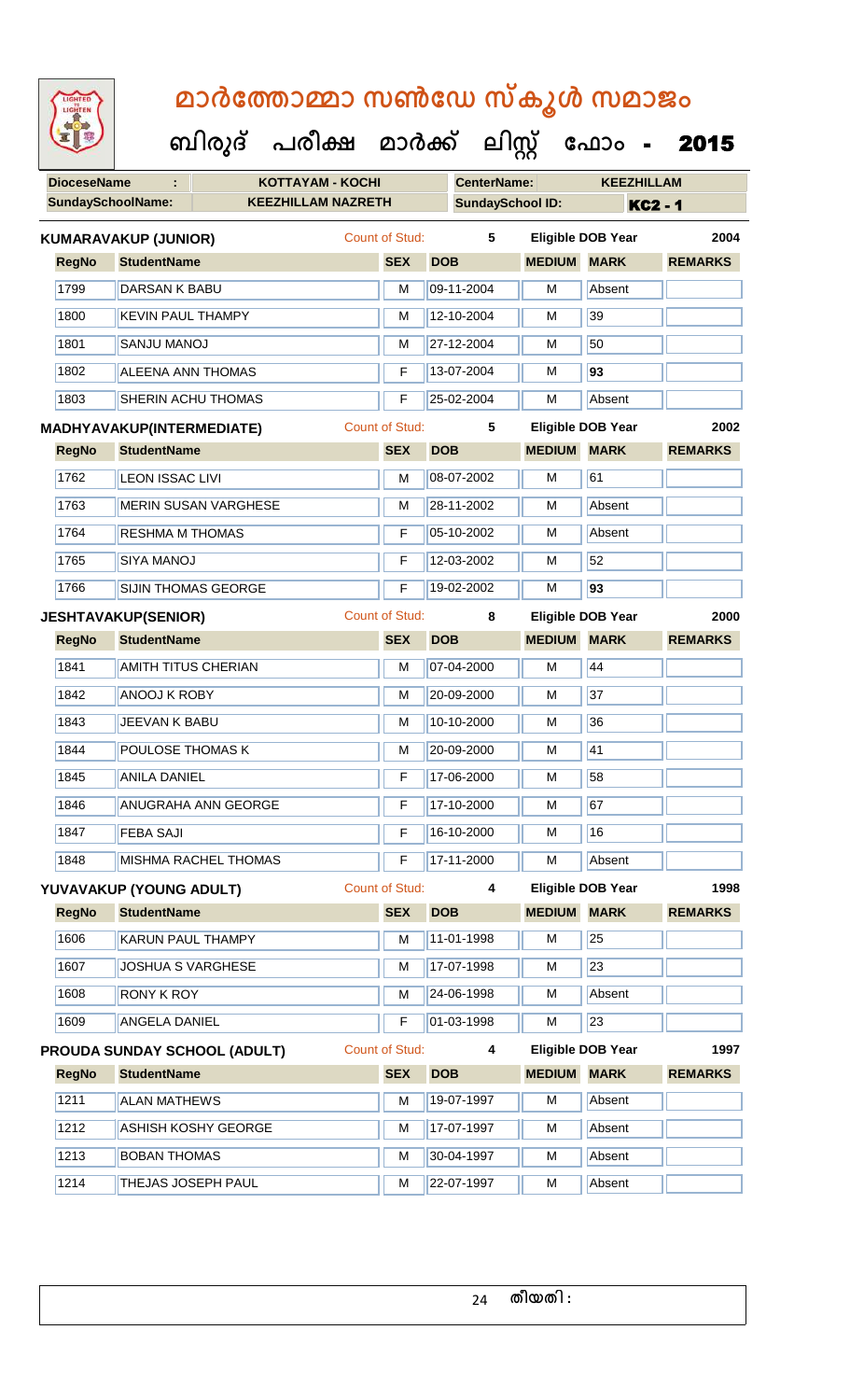**ക ഫ ാോം** - 2015

**DioceseName : KOTTAYAM - KOCHI CenterName: KEEZHILLAM SundaySchoolName: PERUMBAVOOR SundaySchool ID: KC2 - 2 ബിരുദ് പരീക്ഷ മാര്ക് ക ലിസ്റ്റ RegNo StudentName SEX DOB MEDIUM MARK REMARKS KUMARAVAKUP (JUNIOR)** Count of Stud: **11 Eligible DOB Year 2004** 1804 ANASHA SAJEEVAN F 25-06-2004 M 65 1805 ASHLY K LAL 67 CHARLE F 26-12-2004 M 67 1806 ADARSH ALEX KOSHY M 01-09-2004 M 31 1807 BOBINA BIJU F 10-12-2004 M Absent 1808 JJJJJ RAJU **F 15-04-2004 M** 60 1809 KANMANI P F 05-05-2004 M 19 1810 LIGIMOL PHILIP **F** 01-01-2004 M 36 1811 NANDINI F 13-06-2004 M 21 1812 PRISKILLA SHAJI F 13-03-2004 M 44 1813 SARA VARGHESE F 06-04-2004 M 52 1814 UNNI BIJU M 21-08-2004 M 19 **RegNo StudentName SEX DOB MEDIUM MARK REMARKS MADHYAVAKUP(INTERMEDIATE)** Count of Stud: **18 Eligible DOB Year 2002** 1767 PAVITHRA BALAN F 28-12-2002 M 22 1768 ALAN MOHAN M 1768 M 208-05-2002 M Absent 1769 | ARCHANA K C **F 12-03-2002** | M 31 1770 ABIYA GEORGE **F 23-10-2002** M 15 1771 **ARYAMOL BABY F** 08-12-2002 **M** 17 1772 BHAVANI G F 25-09-2002 M 14 1773 BIBITHA BABY **F 27-02-2002 M** 24 1774 JITHIN JIBU GEORGE M 23-05-2002 M **85** 1775 KENZA ELIZABETH THARAYIL F 10-03-2002 M Absent 1776 KAUSALYA R F 20-07-2002 M 22 1777 NIKITHA SUSAN NELSON F 26-07-2002 M Absent 1778 PRIYA MURUKESHAN F 18-10-2002 M 10 1779 REN ABRAHAM REJI M 24-09-2002 E Absent 1780 SELVI F 16-06-2002 M Absent 1781 SIVARANJINI C F 25-05-2002 M 67 1782 SARA STANLEY F 09-07-2002 M Absent 1783 SHOBANA P F 14-03-2002 M 7 1784 USHALAKSHMI P F 14-03-2002 M 12 **RegNo StudentName SEX DOB MEDIUM MARK REMARKS JESHTAVAKUP(SENIOR)** Count of Stud: **11 Eligible DOB Year 2000** 1849 ANUJA SAJEEVAN F 13-03-2000 M 19 1850 FEBA FRANCIS F 25-08-2000 M 33 1851 EMIMA ELIZABETH NINAN | F | 18-05-2000 | M | 38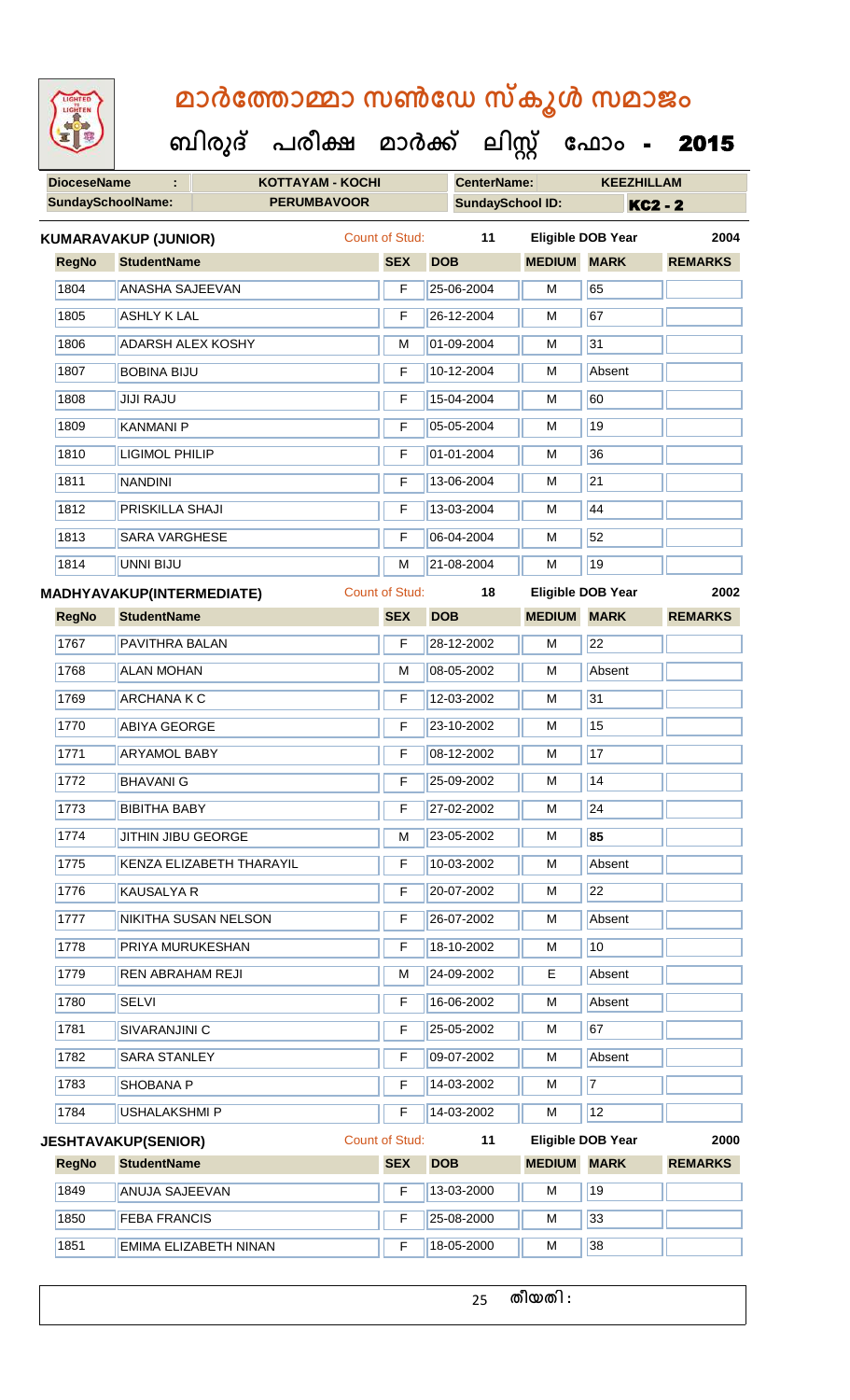| <b>DioceseName</b>       | ÷                       | <b>KOTTAYAM - KOCHI</b>             |                       |            | <b>CenterName:</b>      |               | <b>KEEZHILLAM</b>        |                |
|--------------------------|-------------------------|-------------------------------------|-----------------------|------------|-------------------------|---------------|--------------------------|----------------|
| <b>SundaySchoolName:</b> |                         | <b>PERUMBAVOOR</b>                  |                       |            | <b>SundaySchool ID:</b> |               | <b>KC2 - 2</b>           |                |
| 1852                     |                         | <b>KESIYA ELIZABETH TARAYIL</b>     | F                     |            | 20-12-2000              | М             | 40                       |                |
| 1853                     | <b>MALINI MP</b>        |                                     | F                     |            | 19-01-2000              | M             | 10                       |                |
| 1854                     | <b>NEVIN NELSON</b>     |                                     | M                     |            | 09-08-2000              | М             | Absent                   |                |
| 1855                     |                         | PRASANTH EASON THOMAS               | M                     |            | 09-04-2000              | М             | 11                       |                |
| 1856                     | <b>RESHMA VINODH</b>    |                                     | F                     |            | 24-06-2000              | M             | 16                       |                |
| 1857                     | <b>SANILA K SUNIL</b>   |                                     | F                     |            | 29-06-2000              | M             | $\overline{28}$          |                |
| 1858                     | <b>SHERIN SHIBU</b>     |                                     | F                     |            | 10-04-2000              | M             | 41                       |                |
| 1859                     |                         | <b>SRUTHY MARIA JAMES</b>           | F                     |            | 05-05-2000              | M             | 50                       |                |
|                          | YUVAVAKUP (YOUNG ADULT) |                                     | <b>Count of Stud:</b> |            | 5                       |               | <b>Eligible DOB Year</b> | 1998           |
| <b>RegNo</b>             | <b>StudentName</b>      |                                     | <b>SEX</b>            | <b>DOB</b> |                         | <b>MEDIUM</b> | <b>MARK</b>              | <b>REMARKS</b> |
| 1610                     | <b>ALEENA JOSEPH</b>    |                                     | F                     |            | 30-12-1998              | М             | $\overline{25}$          |                |
| 1611                     |                         | <b>ASHISH RACHEL THOMAS</b>         | F                     |            | 30-07-1998              | M             | 69                       |                |
| 1612                     | <b>KOUSALYA C</b>       |                                     | F                     |            | 21-12-1998              | M             | 35                       |                |
| 1613                     | <b>NEETHU BABU</b>      |                                     | F                     |            | 05-09-1998              | М             | 43                       |                |
| 1614                     | <b>SHARON SURESH</b>    |                                     | F                     |            | 13-08-1998              | М             | 45                       |                |
|                          |                         | <b>PROUDA SUNDAY SCHOOL (ADULT)</b> | <b>Count of Stud:</b> |            | 3                       |               | <b>Eligible DOB Year</b> | 1997           |
| <b>RegNo</b>             | <b>StudentName</b>      |                                     | <b>SEX</b>            | <b>DOB</b> |                         | <b>MEDIUM</b> | <b>MARK</b>              | <b>REMARKS</b> |
| 1215                     | SINDHU SUKUMARAN        |                                     | F                     |            | 09-08-1997              | M             | 13                       |                |
| 1216                     | ASHA V R                |                                     | F                     |            | 05-10-1997              | М             | 27                       |                |
| 1217                     | <b>RENSU ANNA REJI</b>  |                                     | F                     |            | 07-07-1997              | М             | Absent                   |                |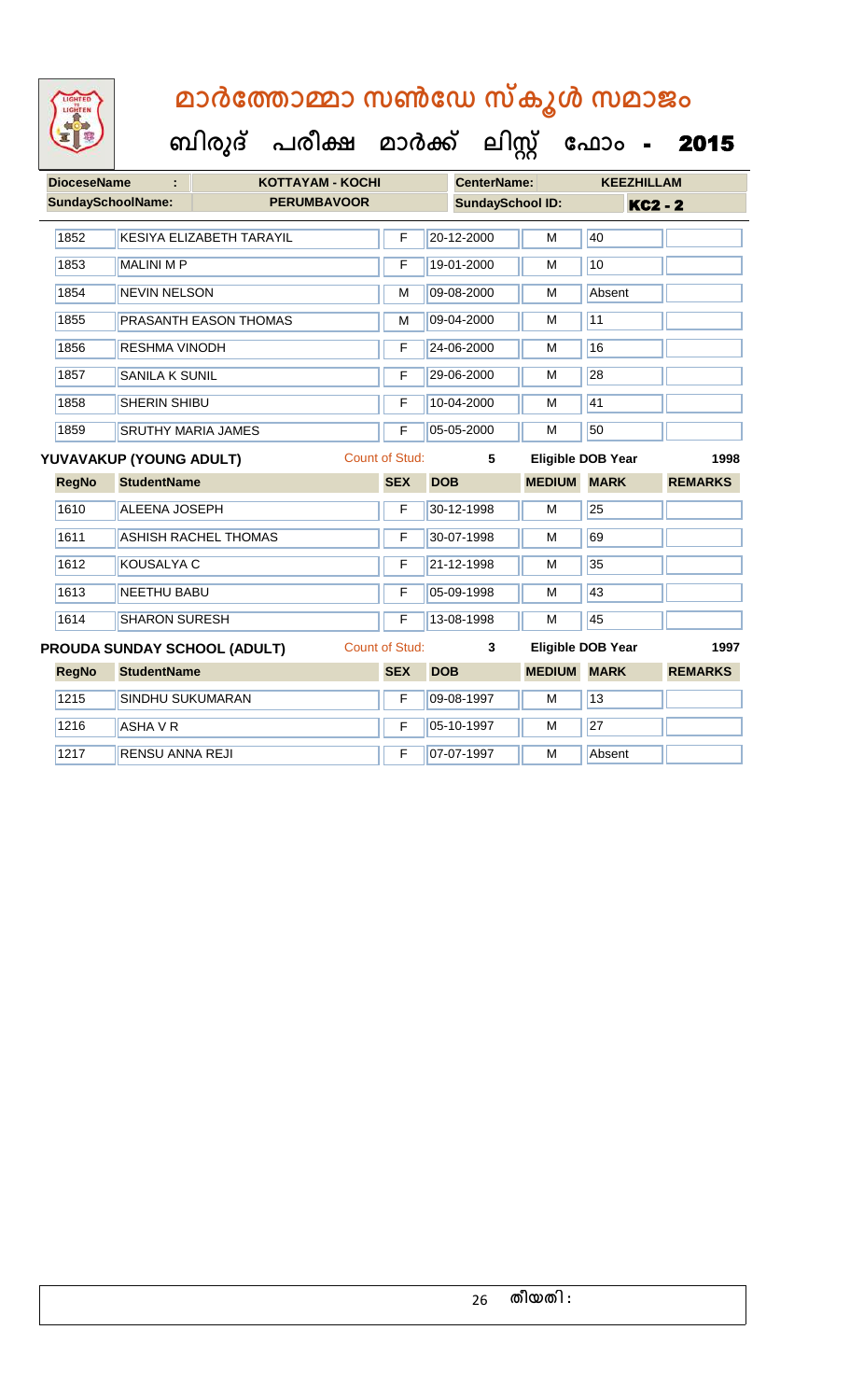| LIGHTED<br>LIGHTEN       |                             | മാർത്തോമ്മാ സൺഡേ സ്കൂൾ സമാജം |                         |                |            |                         |               |                          |                |  |  |  |  |
|--------------------------|-----------------------------|------------------------------|-------------------------|----------------|------------|-------------------------|---------------|--------------------------|----------------|--|--|--|--|
|                          |                             | ബിരുദ്                       | പരീക്ഷ മാർക്ക്          |                |            | ലിസ്റ്റ്                |               | ഫോം<br>$\blacksquare$    | 2015           |  |  |  |  |
| <b>DioceseName</b>       | t                           |                              | <b>KOTTAYAM - KOCHI</b> |                |            | <b>CenterName:</b>      |               | <b>KEEZHILLAM</b>        |                |  |  |  |  |
| <b>SundaySchoolName:</b> |                             |                              | <b>VALAKAM</b>          |                |            | <b>SundaySchool ID:</b> |               | <b>KC2 - 4</b>           |                |  |  |  |  |
|                          | <b>KUMARAVAKUP (JUNIOR)</b> |                              |                         | Count of Stud: |            | 1                       |               | <b>Eligible DOB Year</b> | 2004           |  |  |  |  |
| <b>RegNo</b>             | <b>StudentName</b>          |                              |                         | <b>SEX</b>     | <b>DOB</b> |                         | <b>MEDIUM</b> | <b>MARK</b>              | <b>REMARKS</b> |  |  |  |  |
| 1815                     | <b>JOEL JOHNSON</b>         |                              |                         | м              |            | 10-06-2004              | м             | 62                       |                |  |  |  |  |
|                          | MADHYAVAKUP(INTERMEDIATE)   |                              |                         | Count of Stud: |            | 1                       |               | <b>Eligible DOB Year</b> | 2002           |  |  |  |  |
| <b>RegNo</b>             | <b>StudentName</b>          |                              |                         | <b>SEX</b>     | <b>DOB</b> |                         | <b>MEDIUM</b> | <b>MARK</b>              | <b>REMARKS</b> |  |  |  |  |
| 1785                     | <b>JEENA SAJI</b>           |                              |                         | $\mathsf F$    |            | 26-03-2002              | м             | Absent                   |                |  |  |  |  |
|                          | <b>JESHTAVAKUP(SENIOR)</b>  |                              |                         | Count of Stud: |            | $\overline{2}$          |               | <b>Eligible DOB Year</b> | 2000           |  |  |  |  |
| <b>RegNo</b>             | <b>StudentName</b>          |                              |                         | <b>SEX</b>     | <b>DOB</b> |                         | <b>MEDIUM</b> | <b>MARK</b>              | <b>REMARKS</b> |  |  |  |  |
| 1860                     | <b>FEBIN PAUL</b>           |                              |                         | M              |            | 01-11-2000              | м             | Absent                   |                |  |  |  |  |
| 1861                     | <b>ASHLY ANNA JAISON</b>    |                              |                         | F              |            | 28-03-2000              | м             | 78                       |                |  |  |  |  |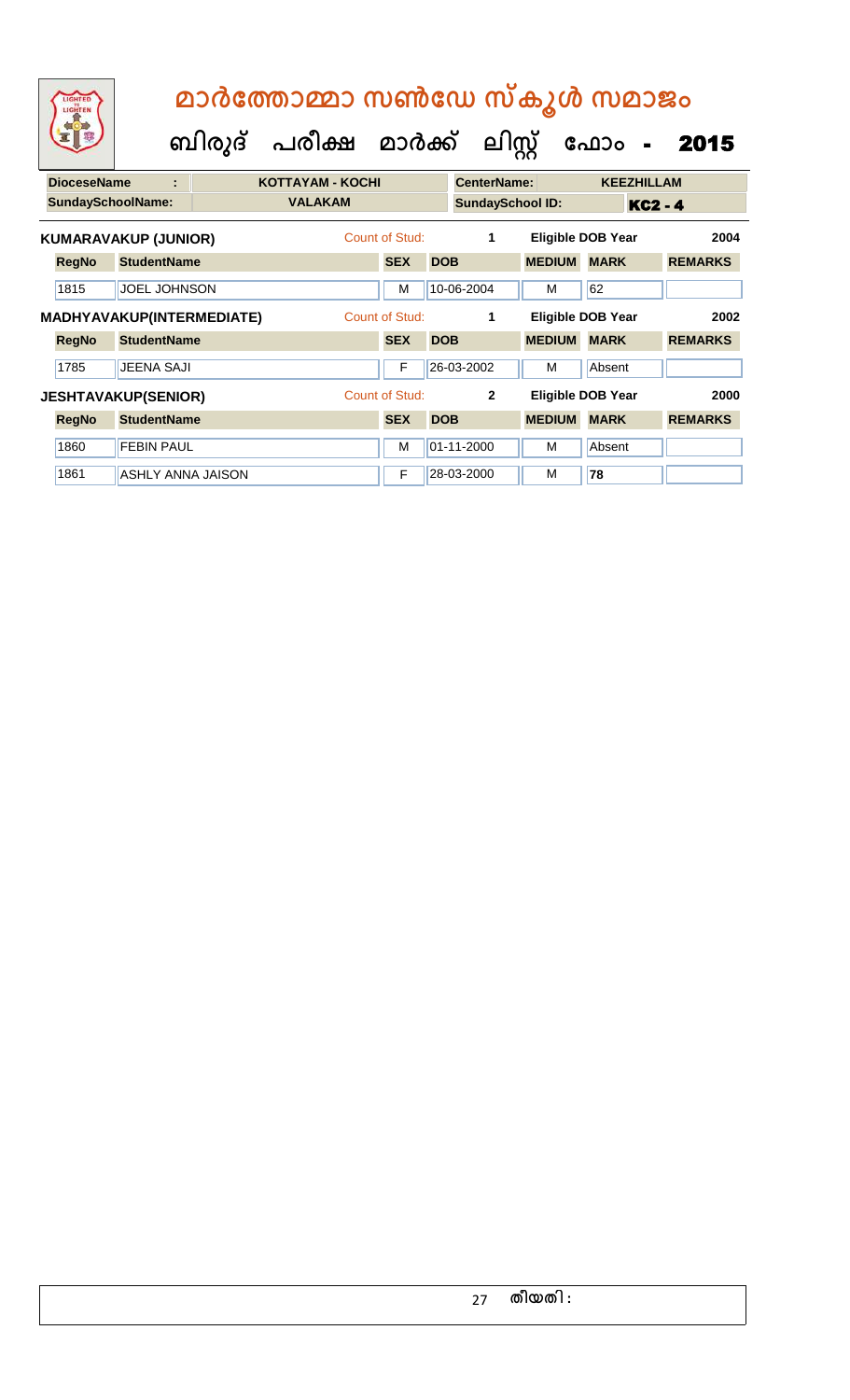| <b>IGHTED</b>                                                         |  |                | മാർത്തോമ്മാ സൺഡേ സ്കൂൾ സമാജം              |                         |  |                    |                         |  |                   |  |
|-----------------------------------------------------------------------|--|----------------|-------------------------------------------|-------------------------|--|--------------------|-------------------------|--|-------------------|--|
|                                                                       |  |                | ബിരുദ് പരീക്ഷ മാർക്ക് ലിസ്റ്റ് ഫോം - 2015 |                         |  |                    |                         |  |                   |  |
| <b>DioceseName</b>                                                    |  | $\blacksquare$ |                                           | <b>KOTTAYAM - KOCHI</b> |  | <b>CenterName:</b> |                         |  | <b>KEEZHILLAM</b> |  |
| <b>SundaySchoolName:</b>                                              |  |                |                                           | <b>METHALA IMMANUEL</b> |  |                    | <b>SundaySchool ID:</b> |  | <b>KC2 - 8</b>    |  |
| MADHYAVAKUP(INTERMEDIATE)<br>Count of Stud:<br>Eligible DOB Year<br>2 |  |                |                                           |                         |  |                    | 2002                    |  |                   |  |

|              |                     |            |                | __________         |    |                |
|--------------|---------------------|------------|----------------|--------------------|----|----------------|
| <b>RegNo</b> | <b>StudentName</b>  | <b>SEX</b> | <b>DOB</b>     | <b>MEDIUM MARK</b> |    | <b>REMARKS</b> |
| 1786         | <b>BINITHA BABU</b> |            | $ 06-06-2002 $ | м                  | 32 |                |
| 1787         | <b>HRIDYA ANISH</b> |            | 13-08-2002     | M                  | 86 |                |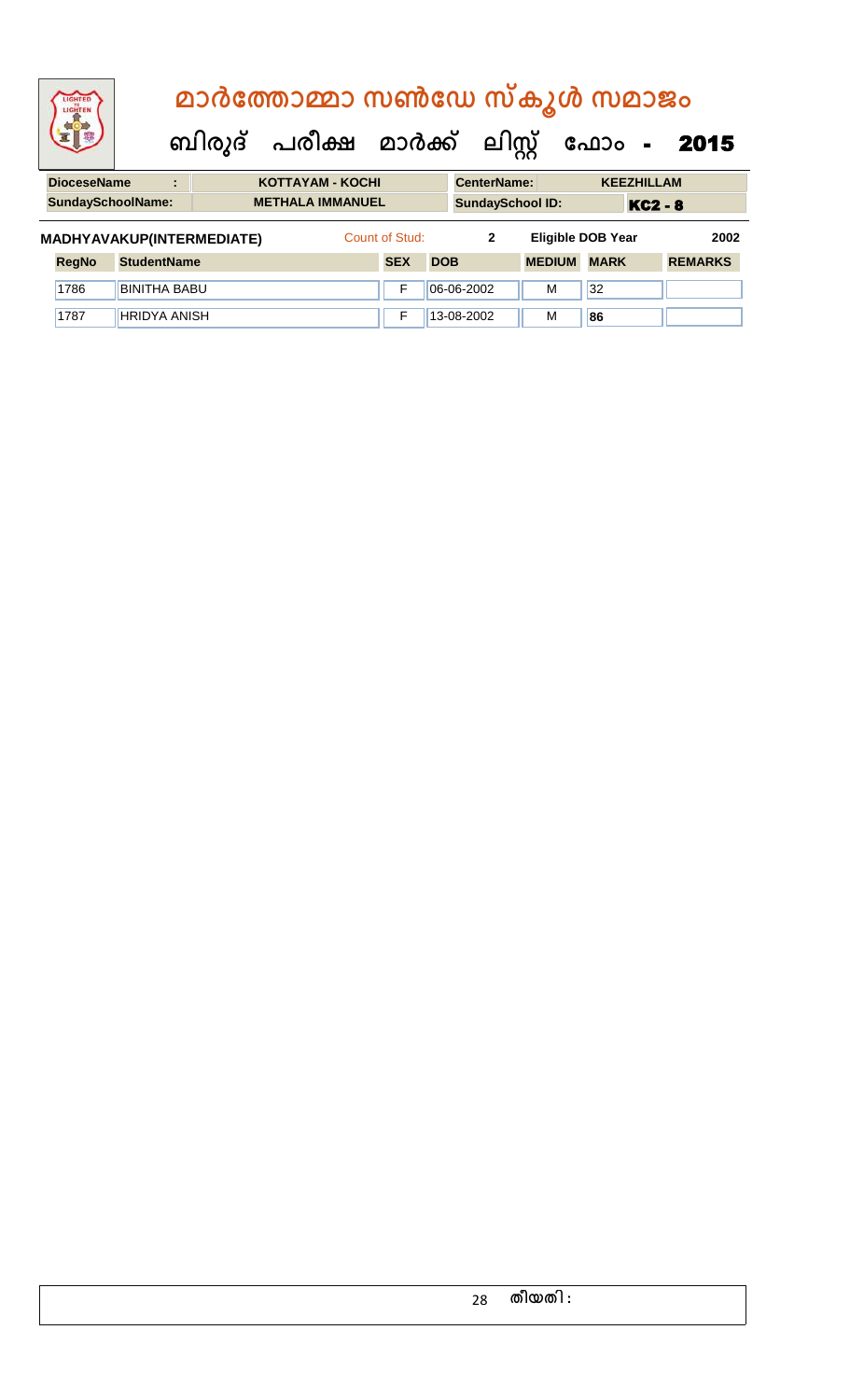| <b>DioceseName</b>        |                             | <b>KOTTAYAM - KOCHI</b>     |  |                       |            | <b>CenterName:</b>       |               | <b>KEEZHILLAM</b>        |                |
|---------------------------|-----------------------------|-----------------------------|--|-----------------------|------------|--------------------------|---------------|--------------------------|----------------|
| <b>SundaySchoolName:</b>  |                             | <b>KOLENCHERY ST.THOMAS</b> |  |                       |            | <b>SundaySchool ID:</b>  |               | <b>KC2 - 9</b>           |                |
|                           | <b>KUMARAVAKUP (JUNIOR)</b> |                             |  | Count of Stud:        |            | 3                        |               | <b>Eligible DOB Year</b> | 2004           |
| <b>RegNo</b>              | <b>StudentName</b>          |                             |  | <b>SEX</b>            | <b>DOB</b> |                          | <b>MEDIUM</b> | <b>MARK</b>              | <b>REMARKS</b> |
| 1816                      | <b>KEVIN JOHN PARAGOT</b>   |                             |  | M                     |            | 19-12-2004               | M             | 69                       |                |
| 1817                      | RAHUL PHILIP JOHN           |                             |  | M                     |            | 06-09-2004               | M             | Absent                   |                |
| 1818                      | <b>ANGEL ANN SABU</b>       |                             |  | F                     |            | 15-01-2004               | М             | 81                       |                |
| MADHYAVAKUP(INTERMEDIATE) |                             |                             |  | <b>Count of Stud:</b> |            | 1                        |               | <b>Eligible DOB Year</b> | 2002           |
| <b>RegNo</b>              | <b>StudentName</b>          |                             |  | <b>SEX</b>            | <b>DOB</b> |                          | <b>MEDIUM</b> | <b>MARK</b>              | <b>REMARKS</b> |
| 1788                      | <b>JEWEL MARIA SABU</b>     |                             |  | F                     |            | 30-08-2002               | M             | 66                       |                |
|                           | <b>JESHTAVAKUP(SENIOR)</b>  |                             |  | Count of Stud:        |            | 5                        |               | <b>Eligible DOB Year</b> | 2000           |
| <b>RegNo</b>              | <b>StudentName</b>          |                             |  | <b>SEX</b>            | <b>DOB</b> |                          | <b>MEDIUM</b> | <b>MARK</b>              | <b>REMARKS</b> |
| $\overline{0}$            |                             | <b>ASHWIN ABRAHAM JAMES</b> |  | M                     |            | 19-05-2001               | M             | Absent                   |                |
| $\overline{0}$            | REUBAN MANOJ                |                             |  | M                     |            | 25-07-2001               | м             | Absent                   |                |
| $\overline{0}$            | <b>SANDRA THOMAS</b>        |                             |  | F                     |            | 05-05-2001               | M             | Absent                   |                |
| $\overline{0}$            | <b>SANJU GEORGE</b>         |                             |  | M                     |            | 10-08-2001               | M             | Absent                   |                |
| 1862                      | <b>JOHN SUNIL</b>           |                             |  | M                     |            | 24-11-2000               | M             | 45                       |                |
| YUVAVAKUP (YOUNG ADULT)   |                             | Count of Stud:              |  | $\mathbf{2}$          |            | <b>Eligible DOB Year</b> | 1998          |                          |                |
| <b>RegNo</b>              | <b>StudentName</b>          |                             |  | <b>SEX</b>            | <b>DOB</b> |                          | <b>MEDIUM</b> | <b>MARK</b>              | <b>REMARKS</b> |
| $\overline{0}$            | <b>RENU ANN JOHN</b>        |                             |  | F                     |            | 20-05-1999               | M             | Absent                   |                |
| 1615                      | <b>MEGHA SUSAN MANOJ</b>    |                             |  | F                     |            | 09-12-1998               | M             | 62                       |                |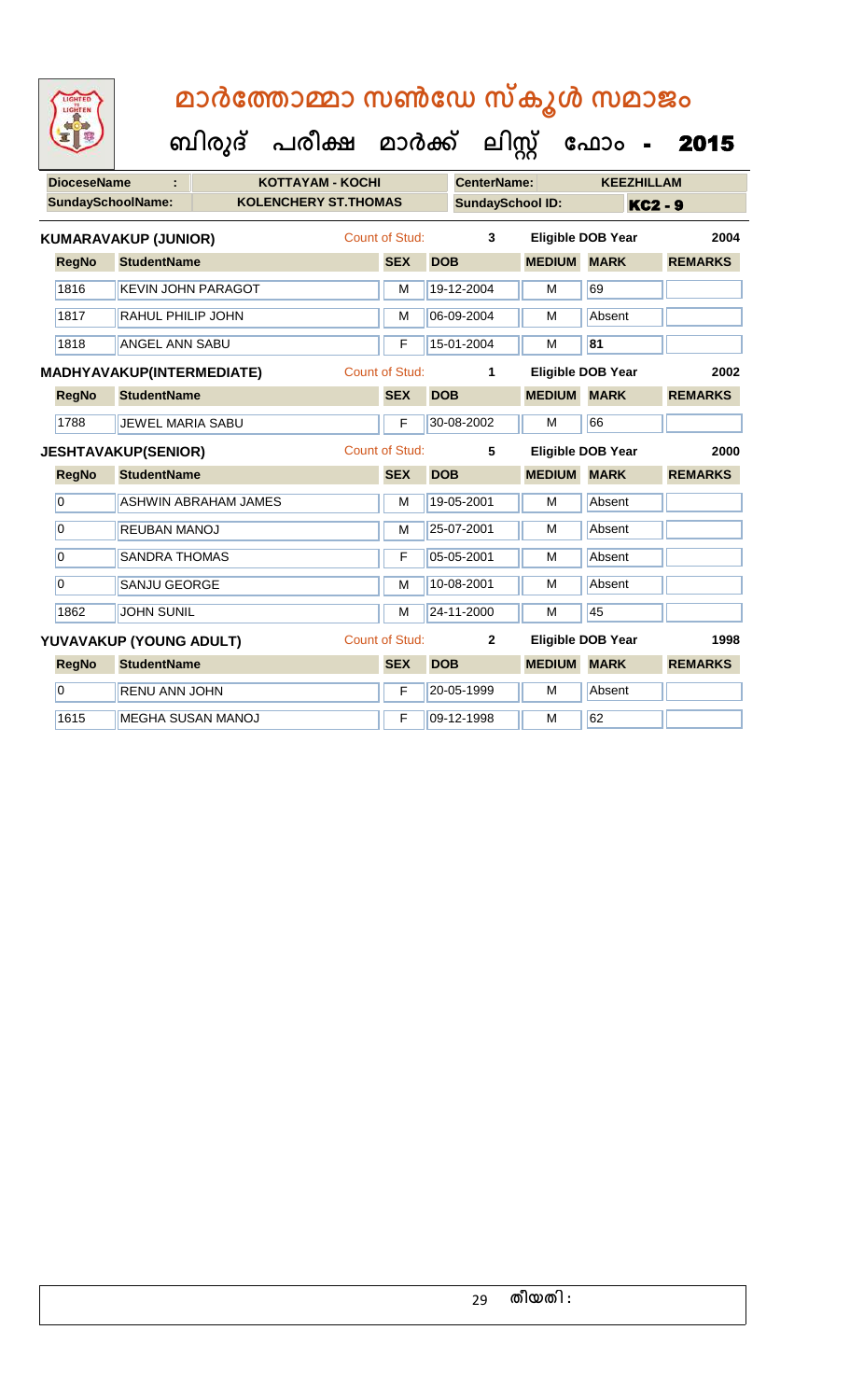|                           | <b>DioceseName</b>                  |                             |                       | <b>KOTTAYAM - KOCHI</b>   |                |            | <b>CenterName:</b>      |                          |                          | <b>KEEZHILLAM</b>    |
|---------------------------|-------------------------------------|-----------------------------|-----------------------|---------------------------|----------------|------------|-------------------------|--------------------------|--------------------------|----------------------|
|                           | <b>SundaySchoolName:</b>            |                             |                       | <b>PAMPAKUDA IMMANUEL</b> |                |            | <b>SundaySchool ID:</b> |                          |                          | KC <sub>2</sub> - 10 |
|                           |                                     | <b>KUMARAVAKUP (JUNIOR)</b> |                       |                           | Count of Stud: |            | 1                       | <b>Eligible DOB Year</b> |                          | 2004                 |
|                           | <b>RegNo</b>                        | <b>StudentName</b>          |                       |                           | <b>SEX</b>     | <b>DOB</b> |                         | <b>MEDIUM</b>            | <b>MARK</b>              | <b>REMARKS</b>       |
|                           | 1819                                | <b>JEFFIN BENNY SKARIA</b>  |                       |                           | M              |            | 31-01-2004              | м                        | 60                       |                      |
| MADHYAVAKUP(INTERMEDIATE) |                                     |                             | <b>Count of Stud:</b> |                           | 1              |            | Eligible DOB Year       | 2002                     |                          |                      |
|                           | <b>RegNo</b>                        | <b>StudentName</b>          |                       |                           | <b>SEX</b>     | <b>DOB</b> |                         | <b>MEDIUM</b>            | <b>MARK</b>              | <b>REMARKS</b>       |
|                           | 1789                                | <b>EDWIN THOMSON</b>        |                       |                           | M              |            | 27-07-2002              | E                        | 57                       |                      |
|                           | <b>JESHTAVAKUP(SENIOR)</b>          |                             |                       |                           | Count of Stud: |            | 1                       |                          | <b>Eligible DOB Year</b> | 2000                 |
|                           | <b>RegNo</b>                        | <b>StudentName</b>          |                       |                           | <b>SEX</b>     | <b>DOB</b> |                         | <b>MEDIUM</b>            | <b>MARK</b>              | <b>REMARKS</b>       |
|                           | 1863                                | <b>ANUJA SAJEEV</b>         |                       |                           | F              |            | 21-05-2000              | м                        | 81                       |                      |
|                           |                                     | YUVAVAKUP (YOUNG ADULT)     |                       |                           | Count of Stud: |            | $\mathbf{2}$            |                          | Eligible DOB Year        | 1998                 |
|                           | <b>RegNo</b>                        | <b>StudentName</b>          |                       |                           | <b>SEX</b>     | <b>DOB</b> |                         | <b>MEDIUM</b>            | <b>MARK</b>              | <b>REMARKS</b>       |
|                           | 1616                                | <b>GREETA SARA BINOY</b>    |                       |                           | F              |            | 08-09-1998              | м                        | 79                       |                      |
|                           | 1617                                | <b>ANJU SAJEEV</b>          |                       |                           | F              |            | 30-10-1998              | м                        | Absent                   |                      |
|                           | <b>PROUDA SUNDAY SCHOOL (ADULT)</b> |                             |                       | <b>Count of Stud:</b>     |                | 1          |                         | Eligible DOB Year        | 1997                     |                      |
|                           | <b>RegNo</b>                        | <b>StudentName</b>          |                       |                           | <b>SEX</b>     | <b>DOB</b> |                         | <b>MEDIUM</b>            | <b>MARK</b>              | <b>REMARKS</b>       |
|                           | 1218                                | <b>GEETHU SUSAN SHIBU</b>   |                       |                           | F              |            | 13-04-1997              | M                        | Absent                   |                      |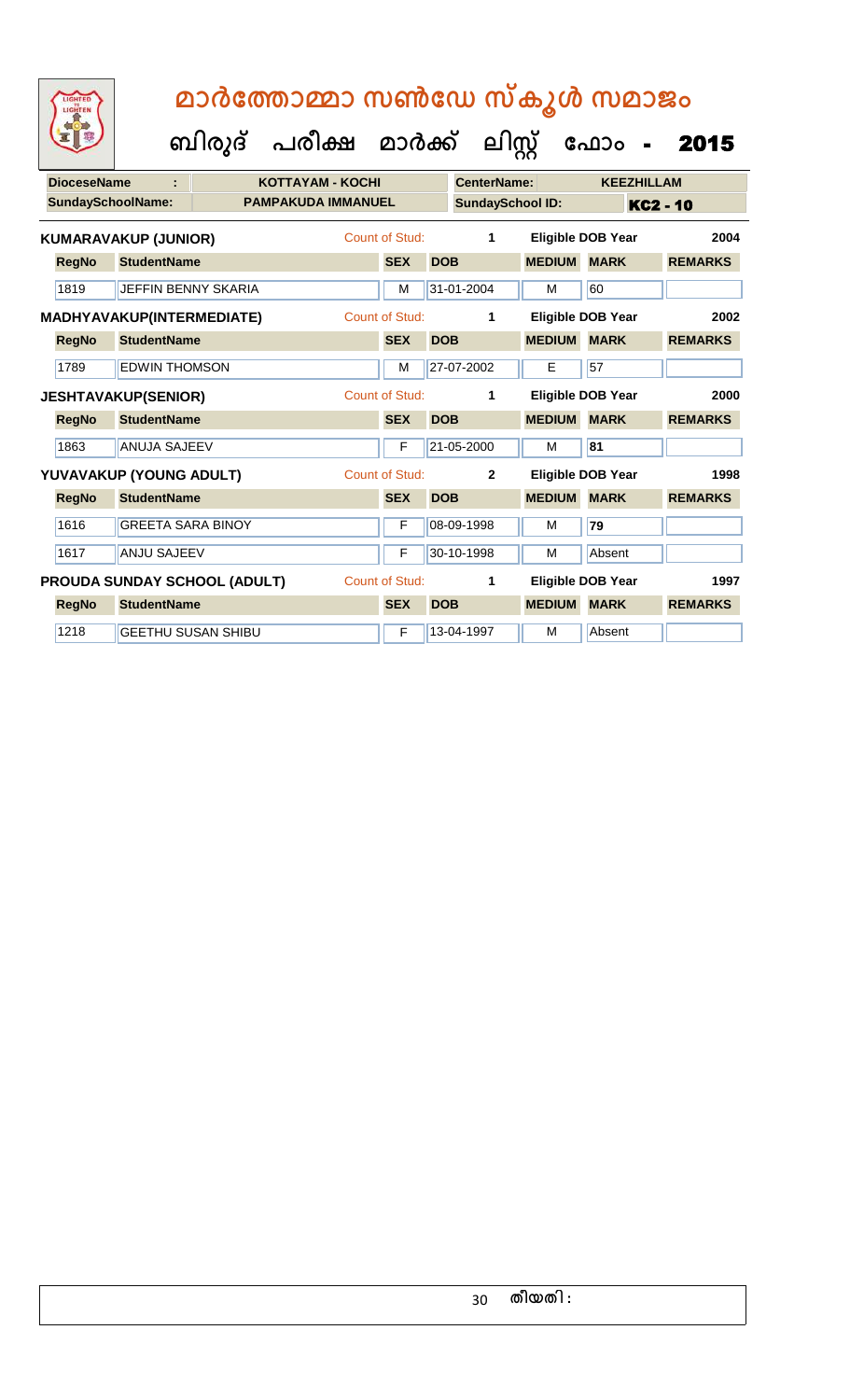| LIGHTED<br>LIGHTEN       |                            | മാർത്തോമ്മാ സൺഡേ സ്കൂൾ സമാജം |                                |            |                         |               |                          |                        |
|--------------------------|----------------------------|------------------------------|--------------------------------|------------|-------------------------|---------------|--------------------------|------------------------|
|                          |                            |                              | ബിരുദ് പരീക്ഷ മാർക്ക് ലിസ്റ്റ് |            |                         | ഫോം           |                          | 2015<br>$\blacksquare$ |
| <b>DioceseName</b>       |                            | <b>KOTTAYAM - KOCHI</b>      |                                |            | <b>CenterName:</b>      |               | <b>KEEZHILLAM</b>        |                        |
| <b>SundaySchoolName:</b> |                            | <b>KARIKODE</b>              |                                |            | <b>SundaySchool ID:</b> |               |                          | KC2 - 11               |
|                          | MADHYAVAKUP(INTERMEDIATE)  |                              | Count of Stud:                 |            | 1                       |               | <b>Eligible DOB Year</b> | 2002                   |
| <b>RegNo</b>             | <b>StudentName</b>         |                              | <b>SEX</b>                     | <b>DOB</b> |                         | <b>MEDIUM</b> | <b>MARK</b>              | <b>REMARKS</b>         |
| 1790                     | <b>JEAN MERIN ALEX</b>     |                              | F                              |            | 26-03-2002              | м             | 87                       |                        |
|                          | <b>JESHTAVAKUP(SENIOR)</b> |                              | Count of Stud:                 |            | 1                       |               | Eligible DOB Year        | 2000                   |
| <b>RegNo</b>             | <b>StudentName</b>         |                              | <b>SEX</b>                     | <b>DOB</b> |                         | <b>MEDIUM</b> | <b>MARK</b>              | <b>REMARKS</b>         |
| 1864                     | <b>SURAJ S KAIMALIL</b>    |                              | M                              |            | 29-02-2000              | м             | Absent                   |                        |
|                          | YUVAVAKUP (YOUNG ADULT)    |                              | <b>Count of Stud:</b>          |            | 3                       |               | <b>Eligible DOB Year</b> | 1998                   |
| <b>RegNo</b>             | <b>StudentName</b>         |                              | <b>SEX</b>                     | <b>DOB</b> |                         | <b>MEDIUM</b> | <b>MARK</b>              | <b>REMARKS</b>         |
| 1618                     | <b>AJUMON RAJU</b>         |                              | м                              |            | 10-08-1998              | м             | 56                       |                        |
| 1619                     | <b>LOTUS PRASAD</b>        |                              | F                              |            | 19-06-1998              | м             | 75                       |                        |

1620 MERIN ABRAHAM **F** 03-12-1998 M 44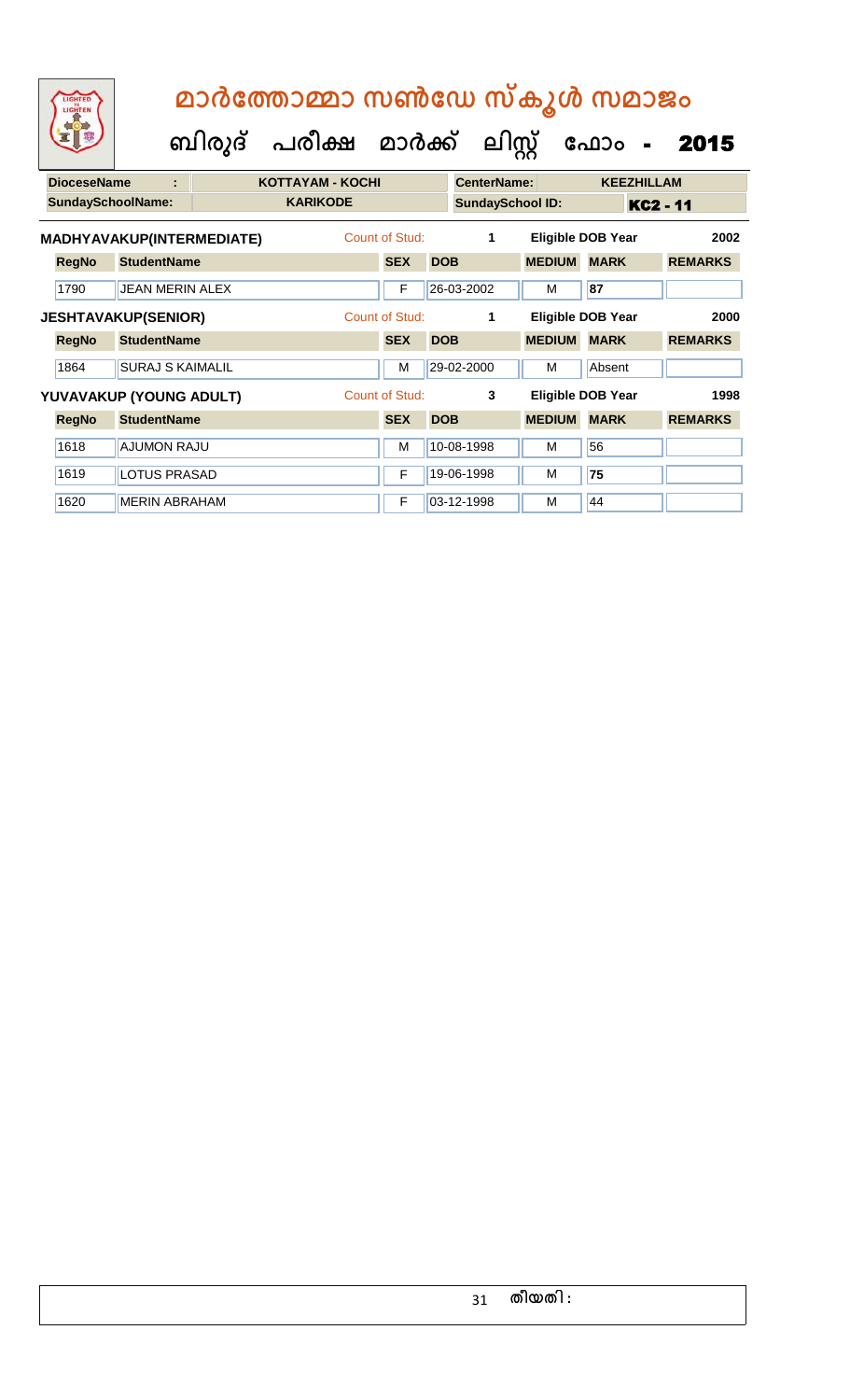**ബിരുദ് പരീക്ഷ മാര്ക് ക ലിസ്റ്റ ക ഫ ാോം** - 2015

**DioceseName : KOTTAYAM - KOCHI CenterName: KOTTAYAM**

| <b>SundaySchoolName:</b> |                                     | <b>KOTTAYAM JERUSALEM</b> |                       | <b>SundaySchool ID:</b> |                    |                          | <b>KC3-1</b>   |
|--------------------------|-------------------------------------|---------------------------|-----------------------|-------------------------|--------------------|--------------------------|----------------|
|                          | <b>KUMARAVAKUP (JUNIOR)</b>         |                           | <b>Count of Stud:</b> | 10                      |                    | <b>Eligible DOB Year</b> | 2004           |
| <b>RegNo</b>             | <b>StudentName</b>                  |                           | <b>SEX</b>            | <b>DOB</b>              | <b>MEDIUM MARK</b> |                          | <b>REMARKS</b> |
| 1820                     | <b>ANOUSHKA SARA ABRAHAM</b>        |                           | F                     | 04-05-2004              | E                  | 63                       |                |
| 1821                     | <b>ABEL ABRAHAM</b>                 |                           | м                     | 30-04-2004              | м                  | 41                       |                |
| 1822                     | ARPAN SUSHEEL CHERIYAN              |                           | M                     | 24-10-2004              | Е                  | 62                       |                |
| 1823                     | JACOB JOHN                          |                           | M                     | 12-05-2004              | M                  | 20                       |                |
| 1824                     | <b>MICAH MOHAN KOSHY</b>            |                           | м                     | 11-01-2004              | м                  | Absent                   |                |
| 1825                     | NAMITHA MATHEW                      |                           | F                     | 02-08-2004              | M                  | 43                       |                |
| 1826                     | ROSE RACHEL SAJAN                   |                           | F                     | 29-05-2004              | M                  | 62                       |                |
| 1827                     | SNEHA MARY KOSHY                    |                           | F                     | 18-10-2004              | M                  | Absent                   |                |
| 1828                     | <b>SREYA SARAH KURIAN</b>           |                           | F                     | 01-12-2004              | м                  | 91                       |                |
| 1829                     | YOHAN JOHN                          |                           | M                     | 25-03-2004              | M                  | 35                       |                |
|                          | MADHYAVAKUP(INTERMEDIATE)           |                           | Count of Stud:        | 10                      |                    | <b>Eligible DOB Year</b> | 2002           |
| <b>RegNo</b>             | <b>StudentName</b>                  |                           | <b>SEX</b>            | <b>DOB</b>              | <b>MEDIUM</b>      | <b>MARK</b>              | <b>REMARKS</b> |
| 1791                     | <b>ANEETTA ABRAHAM</b>              |                           | F                     | 03-05-2002              | Е                  | 39                       |                |
| 1792                     | FEBA MARIYA GEORGE                  |                           | F                     | 03-10-2002              | E                  | 30                       |                |
| 1793                     | <b>LEEZA SUSAN JACOB</b>            |                           | F                     | 25-09-2002              | Е                  | 52                       |                |
| 1794                     | PRINCY MARIAM JACOB                 |                           | F                     | 26-04-2002              | Е                  | Absent                   |                |
| 1795                     | YOHAN KURUVILLA                     |                           | M                     | 31-12-2002              | Е                  | 26                       |                |
| 1796                     | <b>ASHLY MARIA ANIL</b>             |                           | F                     | 22-06-2002              | M                  | Absent                   |                |
| 1797                     | <b>ALAINA BAIJU</b>                 |                           | F                     | 01-11-2002              | M                  | 37                       |                |
| 1798                     | <b>JACOB JOSHY</b>                  |                           | М                     | 11-01-2002              | M                  | 12                       |                |
| 1799                     | <b>MATHEW JOSHY</b>                 |                           | M                     | 11-01-2002              | M                  | $\overline{9}$           |                |
| 1800                     | <b>SOJAN JOY</b>                    |                           | M                     | 30-07-2002              | M                  | Absent                   |                |
|                          | <b>JESHTAVAKUP(SENIOR)</b>          |                           | <b>Count of Stud:</b> | 4                       |                    | <b>Eligible DOB Year</b> | 2000           |
| <b>RegNo</b>             | <b>StudentName</b>                  |                           | <b>SEX</b>            | <b>DOB</b>              | <b>MEDIUM MARK</b> |                          | <b>REMARKS</b> |
| 1865                     | ANIKA SUSAN ABRAHAM                 |                           | F                     | 17-07-2000              | E                  | 36                       |                |
| 1866                     | <b>ABHISHEK MATHEW PHILIP</b>       |                           | M                     | 11-04-2000              | Е                  | 31                       |                |
| 1867                     | <b>JOHN GEORGE</b>                  |                           | M                     | 21-08-2000              | M                  | $\overline{24}$          |                |
| 1868                     | RAICHELA KURIAN                     |                           | F                     | 30-06-2000              | M                  | 30                       |                |
|                          | YUVAVAKUP (YOUNG ADULT)             |                           | <b>Count of Stud:</b> | $\mathbf{2}$            |                    | Eligible DOB Year        | 1998           |
| <b>RegNo</b>             | <b>StudentName</b>                  |                           | <b>SEX</b>            | <b>DOB</b>              | <b>MEDIUM</b>      | <b>MARK</b>              | <b>REMARKS</b> |
| 1621                     | NASH JACOB JOHN                     |                           | M                     | 02-06-1998              | E.                 | Absent                   |                |
| 1622                     | <b>ABRAHAM GEORGE</b>               |                           | М                     | 20-07-1998              | Е                  | Absent                   |                |
|                          | <b>PROUDA SUNDAY SCHOOL (ADULT)</b> |                           | Count of Stud:        | 1                       |                    | <b>Eligible DOB Year</b> | 1997           |
| <b>RegNo</b>             | <b>StudentName</b>                  |                           | <b>SEX</b>            | <b>DOB</b>              | <b>MEDIUM MARK</b> |                          | <b>REMARKS</b> |
| 1219                     | <b>MERIL MARIAM MATHEW</b>          |                           | F                     | 19-05-1997              | E                  | 29                       |                |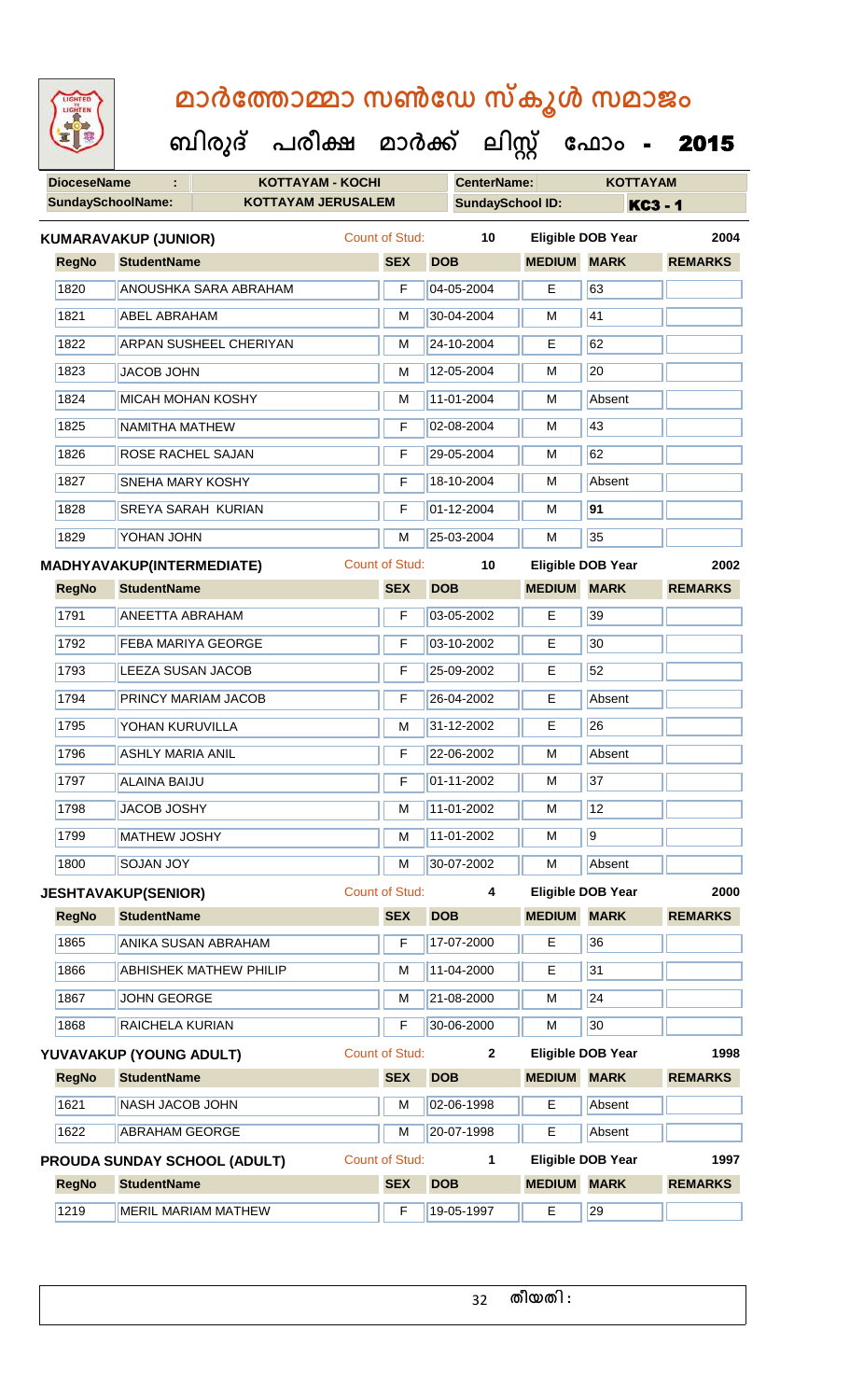| <b>IGHTED</b> |
|---------------|
|               |
|               |
|               |
|               |

|                          |                                  | ബിരുദ് | പരീക്ഷ                  | മാർക്ക്               |                    | ലിസ്റ്റ്                | ഫോം                      | 2015           |
|--------------------------|----------------------------------|--------|-------------------------|-----------------------|--------------------|-------------------------|--------------------------|----------------|
| <b>DioceseName</b>       |                                  |        | <b>KOTTAYAM - KOCHI</b> |                       | <b>CenterName:</b> |                         | <b>KOTTAYAM</b>          |                |
| <b>SundaySchoolName:</b> |                                  |        | <b>KOLLAD</b>           |                       |                    | <b>SundaySchool ID:</b> |                          | <b>KC3 - 3</b> |
|                          | <b>KUMARAVAKUP (JUNIOR)</b>      |        |                         | <b>Count of Stud:</b> | $\mathbf 2$        |                         | <b>Eligible DOB Year</b> | 2004           |
| <b>RegNo</b>             | <b>StudentName</b>               |        |                         | <b>SEX</b>            | <b>DOB</b>         | <b>MEDIUM MARK</b>      |                          | <b>REMARKS</b> |
| 1830                     | ANN ELIZABETH CHERIAN            |        |                         | F                     | 13-09-2004         | М                       | 93                       |                |
| 1831                     | <b>NIYA SUSAN KURIAN</b>         |        |                         | F                     | 12-10-2004         | М                       | 33                       |                |
|                          | <b>MADHYAVAKUP(INTERMEDIATE)</b> |        |                         | <b>Count of Stud:</b> | 6                  |                         | <b>Eligible DOB Year</b> | 2002           |
| <b>RegNo</b>             | <b>StudentName</b>               |        |                         | <b>SEX</b>            | <b>DOB</b>         | <b>MEDIUM</b>           | <b>MARK</b>              | <b>REMARKS</b> |
| 1801                     | <b>AARON GEORGE SAM</b>          |        |                         | M                     | 01-10-2002         | E                       | 23                       |                |
| 1802                     | <b>ALAINA ELIZABETH CHERIAN</b>  |        |                         | F                     | 28-12-2002         | M                       | 89                       |                |
| 1803                     | <b>ALEN SHIBU CHACKO</b>         |        |                         | M                     | 22-04-2002         | M                       | $\overline{70}$          |                |
| 1804                     | <b>JEBIN P ABRAHAM</b>           |        |                         | M                     | 07-11-2002         | М                       | 75                       |                |
| 1805                     | <b>JOEL CHERIAN KOVOOR</b>       |        |                         | M                     | 12-11-2002         | М                       | $\overline{7}$           |                |
| 1806                     | <b>SHERIN LALU</b>               |        |                         | F                     | 19-08-2002         | М                       | $\overline{91}$          |                |
|                          | <b>JESHTAVAKUP(SENIOR)</b>       |        |                         | <b>Count of Stud:</b> | 7                  |                         | <b>Eligible DOB Year</b> | 2000           |
| <b>RegNo</b>             | <b>StudentName</b>               |        |                         | <b>SEX</b>            | <b>DOB</b>         | <b>MEDIUM</b>           | <b>MARK</b>              | <b>REMARKS</b> |
| 1869                     | <b>ANNIE SARA KURIAN</b>         |        |                         | F                     | 03-05-2000         | M                       | Absent                   |                |
| 1870                     | <b>JACIN MARIAM GEORGE</b>       |        |                         | F                     | $04 - 09 - 2000$   | Е                       | $\overline{78}$          |                |
| 1871                     | <b>JERIN LALU</b>                |        |                         | М                     | 06-10-2000         | M                       | 18                       |                |
| 1872                     | JILU ELSA JACOB                  |        |                         | F                     | 06-12-2000         | M                       | 54                       |                |
| 1873                     | <b>KEVIN KORAH OOMMEN</b>        |        |                         | M                     | 08-06-2000         | М                       | 30                       |                |
| 1874                     | <b>RICHU M VARGHESE</b>          |        |                         | M                     | 14-06-2000         | М                       | Absent                   |                |
| 1875                     | <b>SONA ABRAHAM</b>              |        |                         | F                     | 05-09-2000         | м                       | 51                       |                |
|                          | YUVAVAKUP (YOUNG ADULT)          |        |                         | <b>Count of Stud:</b> | $\mathbf{7}$       |                         | <b>Eligible DOB Year</b> | 1998           |
| <b>RegNo</b>             | <b>StudentName</b>               |        |                         | <b>SEX</b>            | <b>DOB</b>         | <b>MEDIUM MARK</b>      |                          | <b>REMARKS</b> |
| 1623                     | ALEN JACOB KURIAN                |        |                         | М                     | 11-03-1998         | М                       | 19                       |                |
| 1624                     | ANILA ANNA JOHN                  |        |                         | F                     | 03-08-1998         | М                       | 41                       |                |
| 1625                     | CHIKKU N PHILIP                  |        |                         | М                     | 30-06-1998         | М                       | 30                       |                |
| 1626                     | JOEL CHERIAN GEORGE              |        |                         | М                     | 23-09-1998         | М                       | 28                       |                |
| 1627                     | <b>JUBIN KURIAN</b>              |        |                         | М                     | 05-06-1998         | М                       | Absent                   |                |
| 1628                     | SAPNA ELSA ABRAHAM               |        |                         | F                     | 16-01-1998         | М                       | 57                       |                |
| 1629                     | <b>SUSAN J ZACHERIAH</b>         |        |                         | F                     | 07-08-1998         | М                       | 65                       |                |

|              | <b>PROUDA SUNDAY SCHOOL (ADULT)</b> | Count of Stud: |            |               | Eligible DOB Year | 1997           |
|--------------|-------------------------------------|----------------|------------|---------------|-------------------|----------------|
| <b>RegNo</b> | <b>StudentName</b>                  | <b>SEX</b>     | <b>DOB</b> | <b>MEDIUM</b> | <b>MARK</b>       | <b>REMARKS</b> |
| 1220         | DONA SUSAN ABRAHAM                  |                | 17-05-1997 | м             | 45                |                |
| 1221         | IRINE SARA ABRAHAM                  |                | 29-04-1997 | м             | Absent            |                |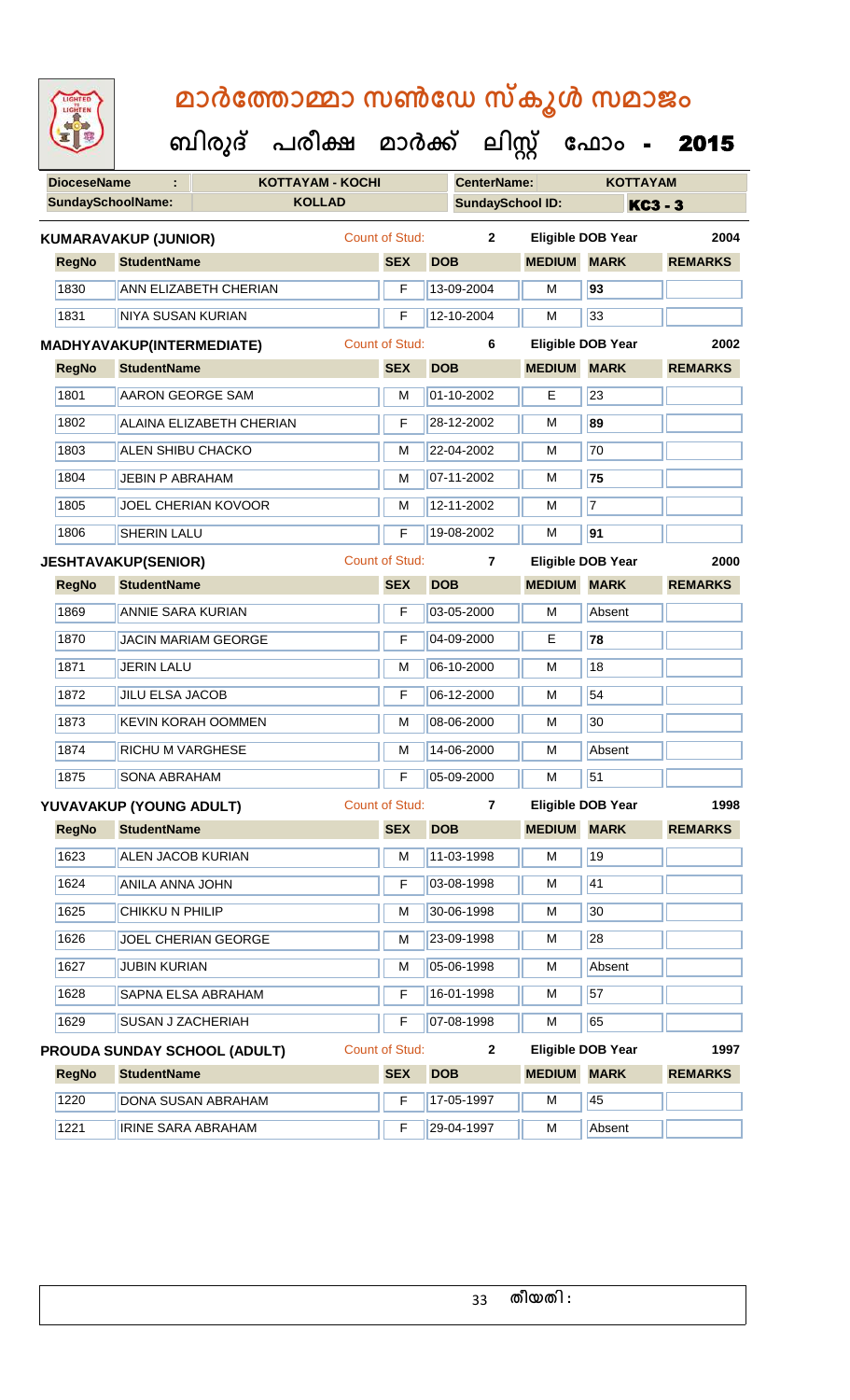| LIGHTED<br>LIGHTEN | മാർത്തോമ്മാ സൺഡേ സ്കൂൾ സമാജം                            |                       |                         |                    |                          |                |
|--------------------|---------------------------------------------------------|-----------------------|-------------------------|--------------------|--------------------------|----------------|
|                    | ബിരുദ് പരീക്ഷ മാർക്ക് ലിസ്റ്റ് ഫോം -                    |                       |                         |                    |                          | 2015           |
| <b>DioceseName</b> | <b>KOTTAYAM - KOCHI</b>                                 |                       | <b>CenterName:</b>      |                    | <b>KOTTAYAM</b>          |                |
|                    | <b>SundaySchoolName:</b><br><b>PUTHUPARAMPU ST.LUKE</b> |                       | <b>SundaySchool ID:</b> |                    |                          | <b>KC3 - 4</b> |
|                    | <b>KUMARAVAKUP (JUNIOR)</b>                             | Count of Stud:        | 5                       |                    | <b>Eligible DOB Year</b> | 2004           |
| <b>RegNo</b>       | <b>StudentName</b>                                      | <b>SEX</b>            | <b>DOB</b>              | <b>MEDIUM</b>      | <b>MARK</b>              | <b>REMARKS</b> |
| $\overline{0}$     | <b>BHAGA MOL SIBY</b>                                   | F                     | 01-01-1950              | м                  | Absent                   |                |
| 1832               | <b>ABEL MATHEWS</b>                                     | м                     | 03-11-2004              | M                  | 45                       |                |
| 1833               | <b>AVIN P JOSHY</b>                                     | M                     | 22-08-2004              | М                  | Absent                   |                |
| 1834               | <b>SHONE P JAYMON</b>                                   | M                     | 24-05-2004              | м                  | Absent                   |                |
| 1835               | <b>LITTAMOL BIJU</b>                                    | F                     | 12-11-2004              | M                  | 32                       |                |
|                    | MADHYAVAKUP(INTERMEDIATE)                               | <b>Count of Stud:</b> | 3                       |                    | Eligible DOB Year        | 2002           |
| <b>RegNo</b>       | <b>StudentName</b>                                      | <b>SEX</b>            | <b>DOB</b>              | <b>MEDIUM</b>      | <b>MARK</b>              | <b>REMARKS</b> |
| 1807               | <b>ANGELA MATHEWS</b>                                   | F                     | 15-08-2002              | M                  | 59                       |                |
| 1808               | <b>ALEENA LYSA JUBY</b>                                 | F                     | 23-04-2002              | м                  | 49                       |                |
| 1809               | <b>AGRAMOL JOSHY</b>                                    | F                     | 16-08-2002              | M                  | 48                       |                |
|                    | <b>JESHTAVAKUP(SENIOR)</b>                              | <b>Count of Stud:</b> | $\mathbf{2}$            |                    | Eligible DOB Year        | 2000           |
| <b>RegNo</b>       | <b>StudentName</b>                                      | <b>SEX</b>            | <b>DOB</b>              | <b>MEDIUM</b>      | <b>MARK</b>              | <b>REMARKS</b> |
| 1876               | <b>SERAMOL SANTHOSH</b>                                 | F                     | 11-05-2000              | M                  | 17                       |                |
| 1877               | <b>ALBY JOHN</b>                                        | F                     | 02-02-2000              | M                  | 15                       |                |
|                    | YUVAVAKUP (YOUNG ADULT)                                 | Count of Stud:        | $\mathbf{2}$            |                    | <b>Eligible DOB Year</b> | 1998           |
|                    | RegNo StudentName                                       | <b>SEX</b>            | <b>DOB</b>              | <b>MEDIUM MARK</b> |                          | <b>REMARKS</b> |
| 1630               | DENNIS JOE PETER                                        | M                     | 01-10-1998              | M                  | 36                       |                |
| 1631               | <b>CHIPPY SIBY</b>                                      | F                     | 25-09-1998              | М                  | 29                       |                |
|                    | <b>PROUDA SUNDAY SCHOOL (ADULT)</b>                     | <b>Count of Stud:</b> | $\mathbf{2}$            |                    | <b>Eligible DOB Year</b> | 1997           |
| <b>RegNo</b>       | <b>StudentName</b>                                      | <b>SEX</b>            | <b>DOB</b>              | <b>MEDIUM</b>      | <b>MARK</b>              | <b>REMARKS</b> |
| 1222               | <b>DIVYA ELSA JOHNSON</b>                               | F                     | 28-08-1997              | М                  | 24                       |                |

1223 SHILPA MARIYA ZACHARIAH F 07-06-1997 M 18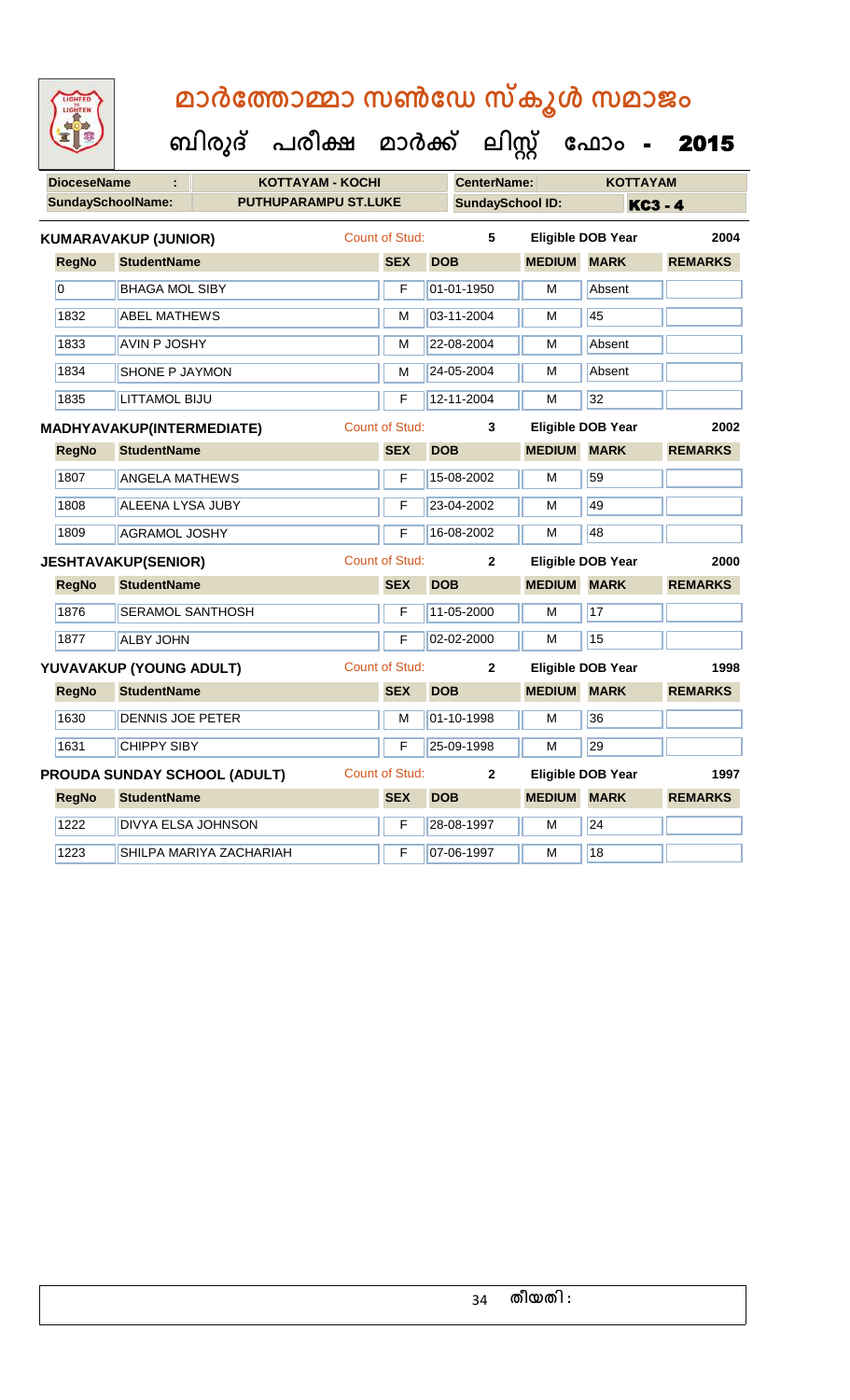| <b>DioceseName</b>       |                                                     | <b>KOTTAYAM - KOCHI</b>      |                       |            | <b>CenterName:</b>      |                    | <b>KOTTAYAM</b>          |                |
|--------------------------|-----------------------------------------------------|------------------------------|-----------------------|------------|-------------------------|--------------------|--------------------------|----------------|
| <b>SundaySchoolName:</b> |                                                     | <b>KOTTAYAM ST.THOMAS</b>    |                       |            | <b>SundaySchool ID:</b> |                    | <b>KC3 - 5</b>           |                |
|                          | <b>KUMARAVAKUP (JUNIOR)</b>                         |                              | <b>Count of Stud:</b> |            | 3                       |                    | <b>Eligible DOB Year</b> | 2004           |
| <b>RegNo</b>             | <b>StudentName</b>                                  |                              | <b>SEX</b>            | <b>DOB</b> |                         | <b>MEDIUM</b>      | <b>MARK</b>              | <b>REMARKS</b> |
| 1836                     | <b>ADIL NOBLE THOMAS</b>                            |                              | M                     |            | 28-12-2004              | M                  | 62                       |                |
| 1837                     |                                                     | <b>CHRISTA MARIAM THOMAS</b> | F                     |            | 24-03-2004              | м                  | 43                       |                |
| 1838                     | PETER JACOB                                         |                              | M                     |            | 02-02-2004              | E                  | 25                       |                |
|                          | MADHYAVAKUP(INTERMEDIATE)                           |                              | <b>Count of Stud:</b> |            | 4                       |                    | <b>Eligible DOB Year</b> | 2002           |
| <b>RegNo</b>             | <b>StudentName</b>                                  |                              | <b>SEX</b>            | <b>DOB</b> |                         | <b>MEDIUM</b>      | <b>MARK</b>              | <b>REMARKS</b> |
| 1810                     | PRITTY ELSA NINAN                                   |                              | F                     |            | 10-03-2002              | M                  | 17                       |                |
| 1811                     |                                                     | SANGEETH JACOB JOHN          | M                     |            | 24-02-2002              | м                  | 28                       |                |
| 1812                     | <b>MERRY MARIA IPE</b>                              |                              | F                     |            | 19-04-2002              | M                  | 96                       |                |
| 5086                     | ROJINA REJI                                         |                              | F                     |            | 31-10-2002              | M                  | 75                       |                |
|                          | <b>Count of Stud:</b><br><b>JESHTAVAKUP(SENIOR)</b> |                              |                       |            | 9                       |                    | <b>Eligible DOB Year</b> | 2000           |
| <b>RegNo</b>             | <b>StudentName</b>                                  |                              | <b>SEX</b>            | <b>DOB</b> |                         | <b>MEDIUM MARK</b> |                          | <b>REMARKS</b> |
| 1878                     | <b>ABBY JESSY BABU</b>                              |                              | F                     |            | 17-03-2000              | M                  | 42                       |                |
| 1879                     |                                                     | <b>ANGELIN MARIAM BINNY</b>  | F                     |            | 28-09-2000              | E                  | 50                       |                |
| 1880                     | <b>ELSA MATHEW</b>                                  |                              | F                     |            | 16-09-2000              | M                  | 40                       |                |
| 1881                     |                                                     | NIVON MARIAM KURUVILLA       | F                     |            | 25-01-2000              | M                  | 65                       |                |
| 1882                     | <b>ALEN K JOHNSON</b>                               |                              | M                     |            | 11-11-2000              | M                  | Absent                   |                |
| 1883                     | <b>AMAL SAM VARGHESE</b>                            |                              | M                     |            | 18-08-2000              | M                  | 41                       |                |
| 1884                     | <b>AARON SAM CHARLY</b>                             |                              | M                     |            | 30-08-2000              | м                  | Absent                   |                |
| 1885                     | <b>ALAN MATHEW</b>                                  |                              | М                     |            | 24-03-2000              | M                  | 12                       |                |
| 1886                     | SAM JOHNY GEORGE                                    |                              | M                     |            | 20-03-2000              | M                  | Absent                   |                |
|                          | YUVAVAKUP (YOUNG ADULT)                             |                              | <b>Count of Stud:</b> |            | 3                       |                    | <b>Eligible DOB Year</b> | 1998           |
| <b>RegNo</b>             | <b>StudentName</b>                                  |                              | <b>SEX</b>            | <b>DOB</b> |                         | <b>MEDIUM MARK</b> |                          | <b>REMARKS</b> |
| 1632                     | <b>ASHA JESSY BABU</b>                              |                              | F                     |            | 07-04-1998              | M                  | 66                       |                |
| 1633                     |                                                     | CINO MATHEW ABRAHAM          | M                     |            | 14-05-1998              | M                  | Absent                   |                |
| 1634                     |                                                     | <b>MERLIN SIERRAH ALEX</b>   | F                     |            | 22-01-1998              | Е                  | 75                       |                |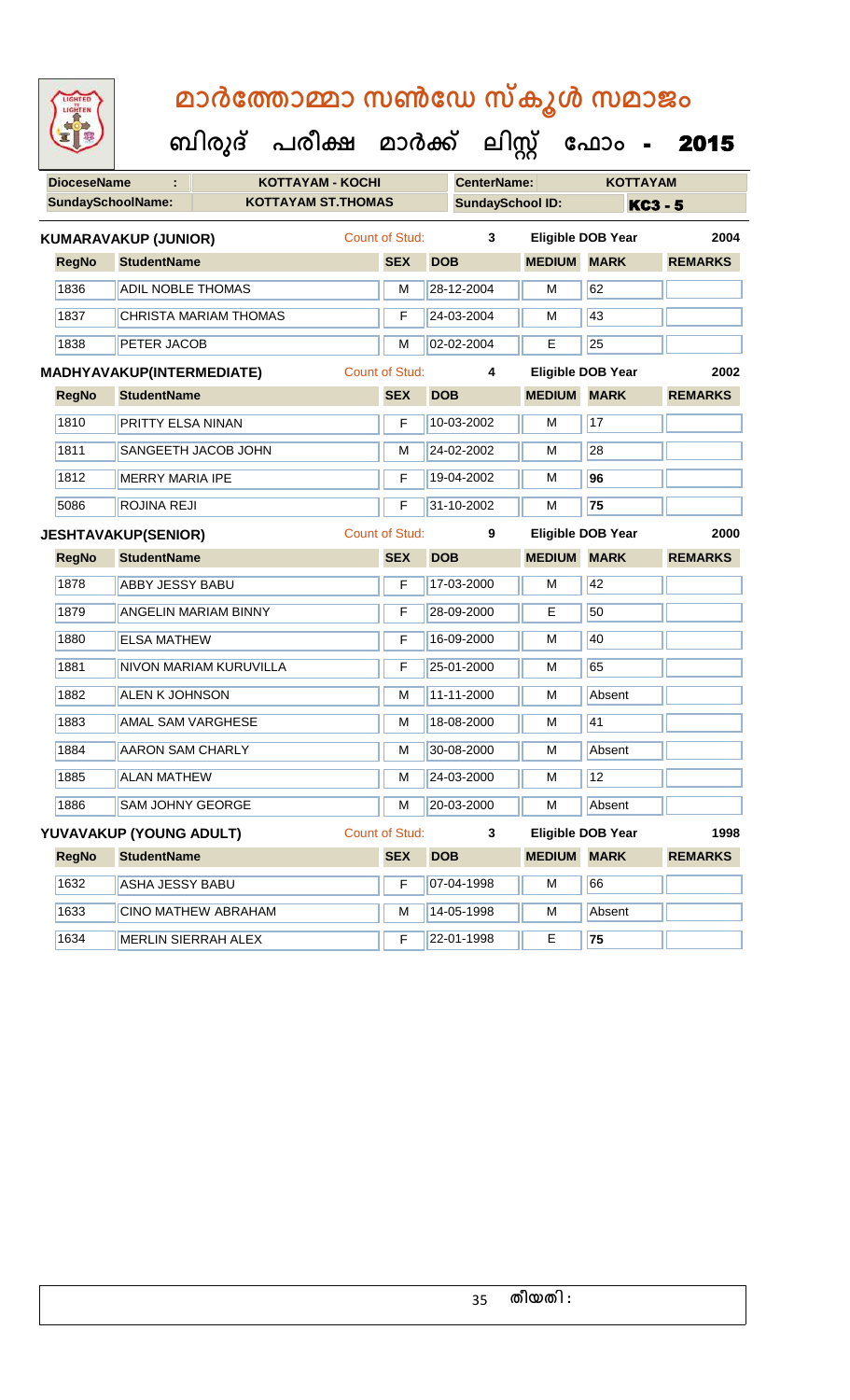| <b>IGHTED</b><br>LIGHTEN    |                      |                                       | മാർത്തോമ്മാ സൺഡേ സ്കൂൾ സമാജം   |                |            |            |                    |                          |             |                 |                |
|-----------------------------|----------------------|---------------------------------------|--------------------------------|----------------|------------|------------|--------------------|--------------------------|-------------|-----------------|----------------|
|                             |                      |                                       | ബിരുദ് പരീക്ഷ മാർക്ക് ലിസ്റ്റ് |                |            |            |                    |                          | ഫോം -       |                 | 2015           |
| <b>DioceseName</b>          |                      | $\bullet$<br>$\overline{\phantom{a}}$ | <b>KOTTAYAM - KOCHI</b>        |                |            |            | <b>CenterName:</b> |                          |             | <b>KOTTAYAM</b> |                |
| <b>SundaySchoolName:</b>    |                      |                                       | <b>NATTAKAM</b>                |                |            |            |                    | <b>SundaySchool ID:</b>  |             | <b>KC3 - 6</b>  |                |
| <b>KUMARAVAKUP (JUNIOR)</b> |                      |                                       |                                | Count of Stud: |            |            | 1                  | <b>Eligible DOB Year</b> |             |                 | 2004           |
| <b>RegNo</b>                | <b>StudentName</b>   |                                       |                                | <b>SEX</b>     | <b>DOB</b> |            |                    | <b>MEDIUM</b>            | <b>MARK</b> |                 | <b>REMARKS</b> |
| 1839                        | <b>KURIAN DANIEL</b> |                                       |                                | M              |            | 15-08-2004 |                    | м                        | 42          |                 |                |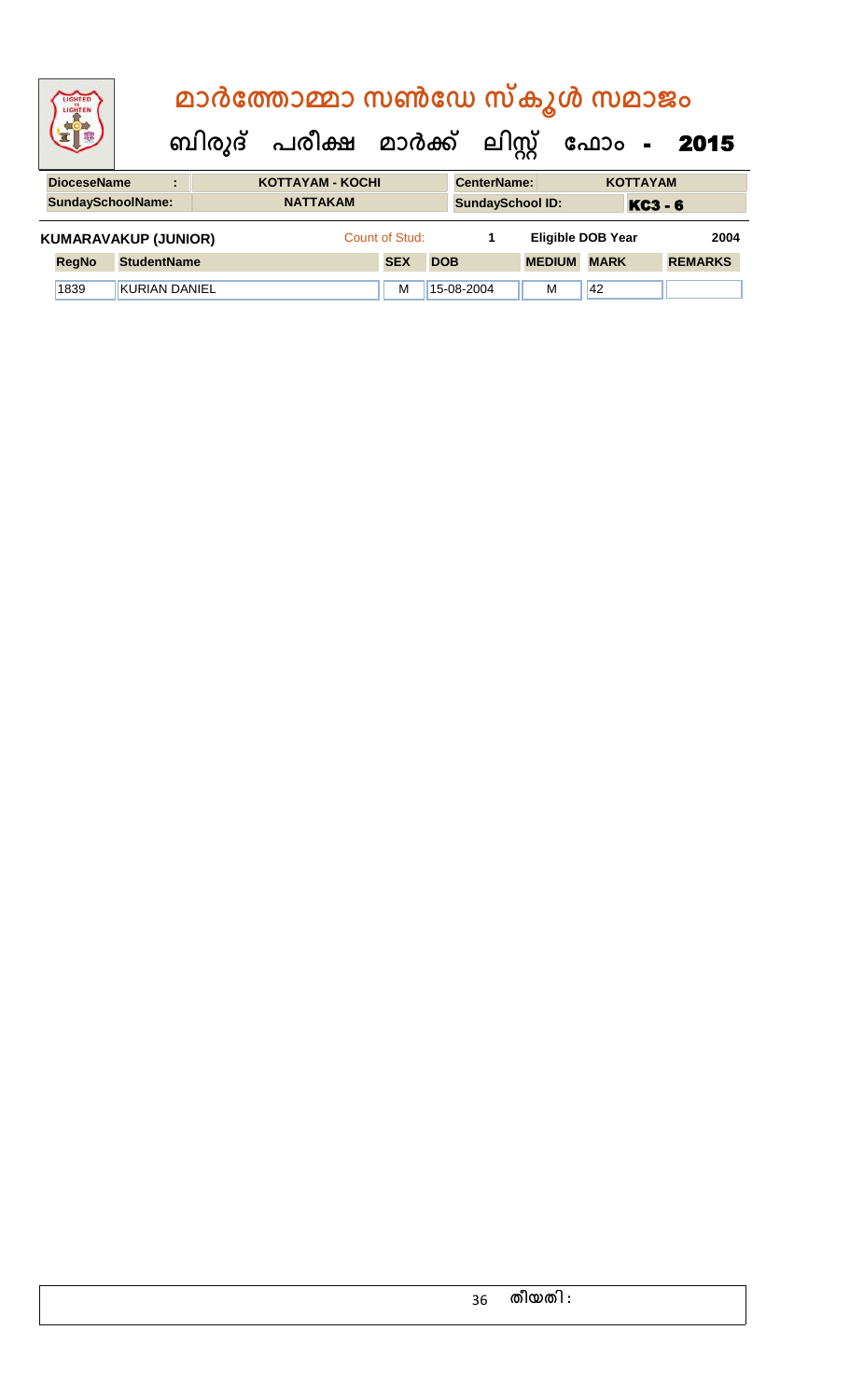**ബിരുദ് പരീക്ഷ മാര്ക് ക ലിസ്റ്റ ക ഫ ാോം** - 2015

| <b>DioceseName</b><br>÷     |                                  | <b>KOTTAYAM - KOCHI</b>    |   |                       |            | <b>CenterName:</b>      |               | <b>KOTTAYAM</b>          |                |
|-----------------------------|----------------------------------|----------------------------|---|-----------------------|------------|-------------------------|---------------|--------------------------|----------------|
|                             | <b>SundaySchoolName:</b>         | <b>MANGANAM ST.THOMAS</b>  |   |                       |            | <b>SundaySchool ID:</b> |               |                          | <b>KC3 - 8</b> |
| <b>KUMARAVAKUP (JUNIOR)</b> |                                  |                            |   | Count of Stud:        |            | 5                       |               | Eligible DOB Year        | 2004           |
| <b>RegNo</b>                | <b>StudentName</b>               |                            |   | <b>SEX</b>            | <b>DOB</b> |                         | <b>MEDIUM</b> | <b>MARK</b>              | <b>REMARKS</b> |
| 1840                        | <b>ALEENA MATHEW</b>             |                            |   | F                     |            | 03-05-2004              | М             | 16                       |                |
| 1841                        | DIYA MARIAM BEJOY                |                            |   | F                     |            | 12-06-2004              | М             | 19                       |                |
| 1842                        | JIYA MARIAM JIJI                 |                            |   | F                     |            | 27-02-2004              | м             | Absent                   |                |
| 1843                        | NEHA SUSAN VELANGADAN            |                            | F |                       | 28-09-2004 | М                       | 17            |                          |                |
| 1844                        |                                  | <b>SNEHA SUSAN ABRAHAM</b> |   | F                     |            | 16-08-2004              | м             | 51                       |                |
|                             | <b>MADHYAVAKUP(INTERMEDIATE)</b> |                            |   | <b>Count of Stud:</b> |            | $\mathbf{2}$            |               | <b>Eligible DOB Year</b> | 2002           |
| <b>RegNo</b>                | <b>StudentName</b>               |                            |   | <b>SEX</b>            | <b>DOB</b> |                         | <b>MEDIUM</b> | <b>MARK</b>              | <b>REMARKS</b> |
| 1813                        | <b>ALAN BENNY</b>                |                            |   | M                     |            | 06-12-2002              | M             | 13                       |                |
| 1814                        | VIJOY C BIJU                     |                            |   | M                     |            | 17-08-2002              | М             | 10                       |                |
| <b>JESHTAVAKUP(SENIOR)</b>  |                                  |                            |   | Count of Stud:        |            | $\mathbf{2}$            |               | Eligible DOB Year        | 2000           |
| <b>RegNo</b>                | <b>StudentName</b>               |                            |   | <b>SEX</b>            | <b>DOB</b> |                         | <b>MEDIUM</b> | <b>MARK</b>              | <b>REMARKS</b> |
| 1887                        |                                  | <b>ANEETTA SUSAN JOHN</b>  |   | F                     |            | 08-07-2000              | М             | 76                       |                |

1888 BIYA ANNS BEJOY F 18-11-2000 M 43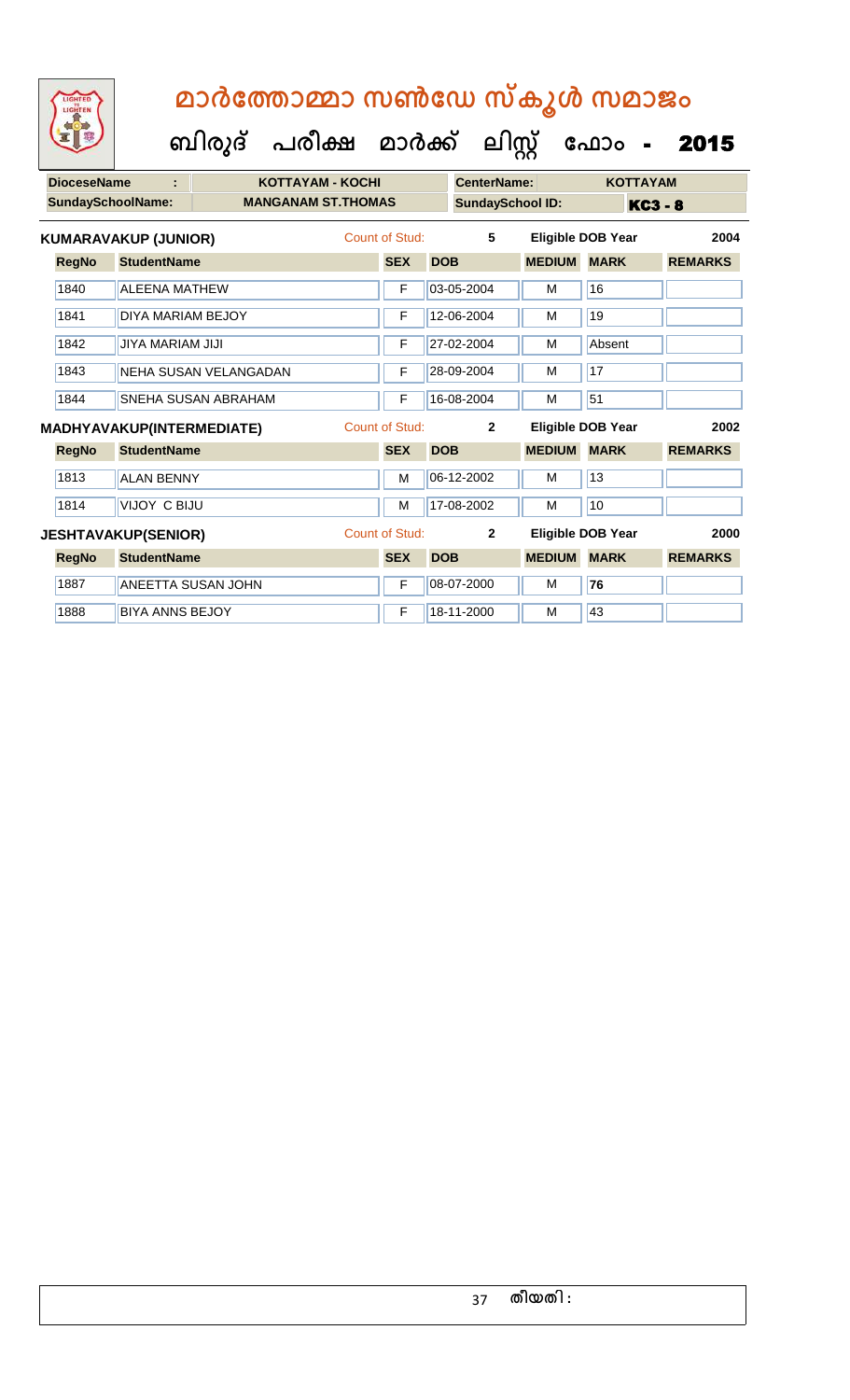| LIGHTED<br>LIGHTEN | മാർത്തോമ്മാ സൺഡേ സ്കൂൾ സമാജം                              |                       |                         |                    |                          |                |  |
|--------------------|-----------------------------------------------------------|-----------------------|-------------------------|--------------------|--------------------------|----------------|--|
|                    | ബിരുദ് പരീക്ഷ മാർക്ക് ലിസ്റ്റ് ഫോം                        |                       |                         |                    |                          | 2015           |  |
| <b>DioceseName</b> | <b>KOTTAYAM - KOCHI</b>                                   |                       | <b>CenterName:</b>      |                    | <b>KOTTAYAM</b>          |                |  |
|                    | <b>SundaySchoolName:</b><br><b>MANGANAM PADINJAREKARA</b> |                       | <b>SundaySchool ID:</b> | <b>KC3-9</b>       |                          |                |  |
|                    | <b>KUMARAVAKUP (JUNIOR)</b>                               | Count of Stud:        | 5                       |                    | <b>Eligible DOB Year</b> | 2004           |  |
| <b>RegNo</b>       | <b>StudentName</b>                                        | <b>SEX</b>            | <b>DOB</b>              | <b>MEDIUM MARK</b> |                          | <b>REMARKS</b> |  |
| 1845               | <b>DEON PHILIP</b>                                        | М                     | 24-05-2004              | М                  | Absent                   |                |  |
| 1846               | <b>JENNA MERIN JOBY</b>                                   | F                     | 13-02-2004              | E                  | Absent                   |                |  |
| 1847               | <b>MEKHA MARY ZACHARIAH</b>                               | F                     | 23-11-2004              | м                  | 46                       |                |  |
| 1848               | <b>NITIN CHERIAN JACOB</b>                                | м                     | 23-01-2004              | E                  | 66                       |                |  |
| 1849               | STEENA SUSAN ABRAHAM                                      | F                     | 09-07-2004              | м                  | 39                       |                |  |
|                    | <b>MADHYAVAKUP(INTERMEDIATE)</b>                          | Count of Stud:        | 1                       |                    | <b>Eligible DOB Year</b> | 2002           |  |
| <b>RegNo</b>       | <b>StudentName</b>                                        | <b>SEX</b>            | <b>DOB</b>              | <b>MEDIUM</b>      | <b>MARK</b>              | <b>REMARKS</b> |  |
| 1815               | <b>RUBEN JOHN VARGHESE</b>                                | м                     | 21-02-2002              | M                  | 29                       |                |  |
|                    | <b>JESHTAVAKUP(SENIOR)</b>                                | <b>Count of Stud:</b> | 4                       |                    | <b>Eligible DOB Year</b> | 2000           |  |
| <b>RegNo</b>       | <b>StudentName</b>                                        | <b>SEX</b>            | <b>DOB</b>              | <b>MEDIUM</b>      | <b>MARK</b>              | <b>REMARKS</b> |  |
| 1889               | <b>ASHLEY RACHEL THOMAS</b>                               | F                     | 05-05-2000              | м                  | Absent                   |                |  |
| 1890               | DIYA ANN REJI                                             | F                     | 24-04-2000              | м                  | 61                       |                |  |
| 1891               | SNEHA SUSAN SAM                                           | F                     | 21-03-2000              | м                  | 62                       |                |  |
| 1892               | <b>VIMAL THOMAS GEORGE</b>                                | М                     | 29-07-2000              | M                  | 53                       |                |  |
|                    | PROUDA SUNDAY SCHOOL (ADULT)                              | <b>Count of Stud:</b> | 1                       |                    | <b>Eligible DOB Year</b> | 1997           |  |
| <b>RegNo</b>       | <b>StudentName</b>                                        | <b>SEX</b>            | <b>DOB</b>              | <b>MEDIUM</b>      | <b>MARK</b>              | <b>REMARKS</b> |  |
|                    |                                                           |                       |                         |                    |                          |                |  |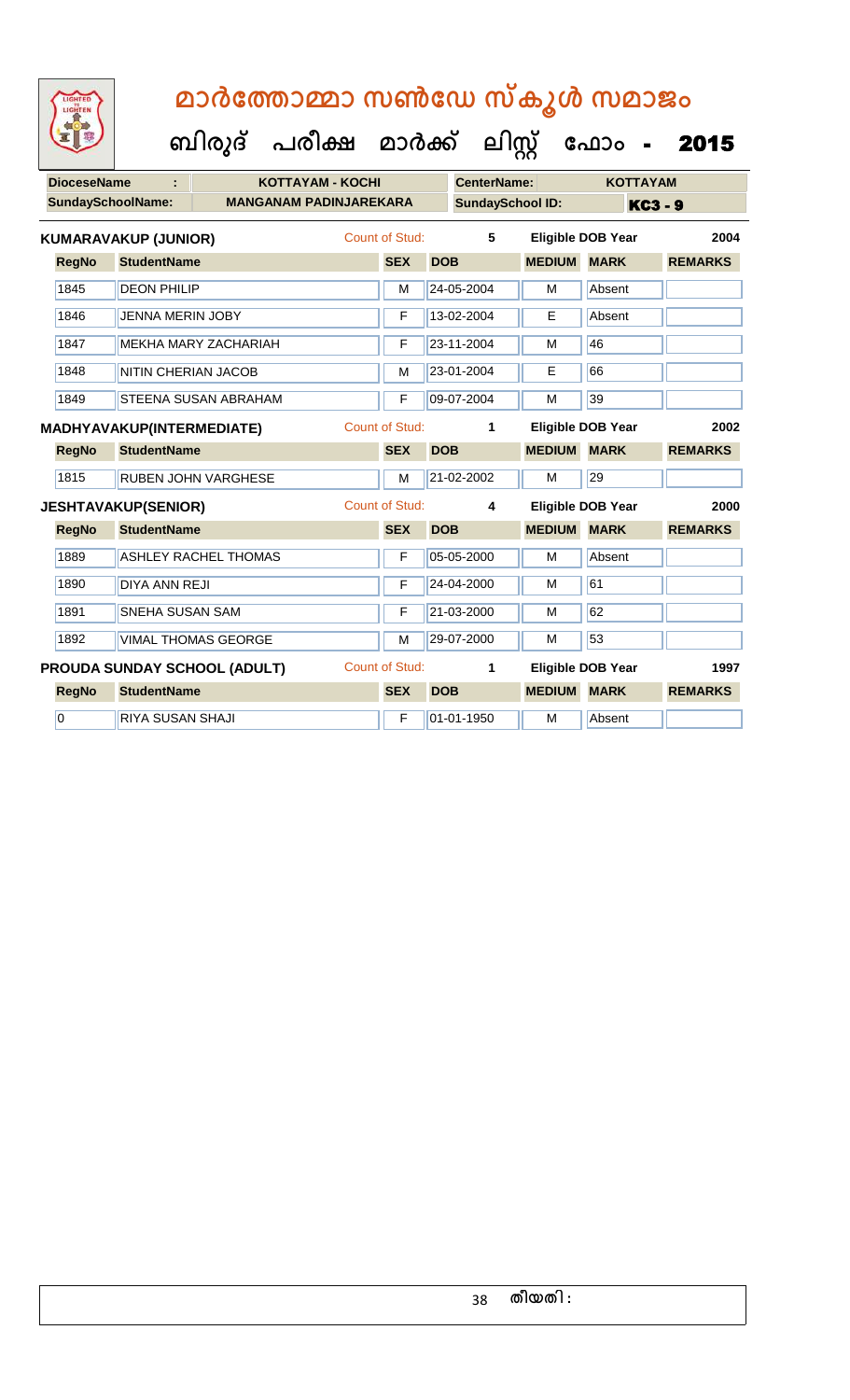| <b>IGHTED</b> |  |
|---------------|--|
|               |  |
|               |  |
|               |  |

| <b>DioceseName</b>         |                             | <b>KOTTAYAM - KOCHI</b>        |  |                       |            | <b>CenterName:</b>      |                         | <b>KOTTAYAM</b>          |                |
|----------------------------|-----------------------------|--------------------------------|--|-----------------------|------------|-------------------------|-------------------------|--------------------------|----------------|
|                            | <b>SundaySchoolName:</b>    | <b>VADAVATHOOR ST.STEPHENS</b> |  |                       |            | <b>SundaySchool ID:</b> |                         |                          | KC3 - 10       |
|                            | <b>KUMARAVAKUP (JUNIOR)</b> |                                |  | <b>Count of Stud:</b> |            | 3                       |                         | <b>Eligible DOB Year</b> | 2004           |
| <b>RegNo</b>               | <b>StudentName</b>          |                                |  | <b>SEX</b>            | <b>DOB</b> |                         | <b>MEDIUM</b>           | <b>MARK</b>              | <b>REMARKS</b> |
| 1850                       | <b>ANGEL ALU SHAJI</b>      |                                |  | F                     |            | 04-06-2004              | М                       | 41                       |                |
| 1851                       | <b>NIDHI ELSA THOMAS</b>    |                                |  | F                     |            | 09-09-2004              | M                       | 50                       |                |
| 1852                       | <b>ERIN ELSA ABY</b>        |                                |  | F                     |            | 06-10-2004              | M                       | 68                       |                |
|                            | MADHYAVAKUP(INTERMEDIATE)   |                                |  | <b>Count of Stud:</b> |            | 4                       |                         | <b>Eligible DOB Year</b> | 2002           |
| <b>RegNo</b>               | <b>StudentName</b>          |                                |  | <b>SEX</b>            | <b>DOB</b> |                         | <b>MEDIUM</b>           | <b>MARK</b>              | <b>REMARKS</b> |
| 1816                       | <b>ANIE ELIZABETH</b>       |                                |  | F                     |            | 05-02-2002              | M                       | 42                       |                |
| 1817                       |                             | KEZIA SUSAN ZACHARIA           |  | F                     |            | 10-02-2002              | м                       | 91                       |                |
| 1818                       |                             | SWETHA ELSA ABRAHAM            |  | F                     |            | 24-06-2002              | M                       | 77                       |                |
| 1819                       | NIYA ANNA ULLAS             |                                |  | F                     |            | 18-07-2002              | M                       | 75                       |                |
| <b>JESHTAVAKUP(SENIOR)</b> |                             |                                |  | <b>Count of Stud:</b> |            | 3                       |                         | <b>Eligible DOB Year</b> | 2000           |
| <b>RegNo</b>               | <b>StudentName</b>          |                                |  | <b>SEX</b>            | <b>DOB</b> |                         | <b>MEDIUM</b>           | <b>MARK</b>              | <b>REMARKS</b> |
| 1893                       | NISHA JOYCE SAMUEL          |                                |  | F                     |            | 21-09-2000              | M                       | 61                       |                |
| 1894                       |                             | <b>JOSHY VARGHESE THOMAS</b>   |  | M                     |            | 25-09-2000              | M                       | 18                       |                |
| 1895                       |                             | <b>JERIN JACOB KURUVILLA</b>   |  | F                     |            | 11-06-2000              | M                       | $\overline{\mathbf{8}}$  |                |
|                            | YUVAVAKUP (YOUNG ADULT)     |                                |  | <b>Count of Stud:</b> |            | 9                       |                         | <b>Eligible DOB Year</b> | 1998           |
| <b>RegNo</b>               | <b>StudentName</b>          |                                |  | <b>SEX</b>            | <b>DOB</b> |                         | <b>MEDIUM</b>           | <b>MARK</b>              | <b>REMARKS</b> |
| 1635                       | <b>ALEENA ANN KORAH</b>     |                                |  | F                     |            | 10-06-1998              | M                       | $\overline{71}$          |                |
| 1636                       |                             | <b>ALAN ALEXANDER MATHEW</b>   |  | M                     |            | 18-07-1998              | М                       | 60                       |                |
| 1637                       | NITHYA ELSA THOMAS          |                                |  | F                     |            | 24-08-1998              | M                       | 63                       |                |
| 1638                       | <b>VIVEK P THOMAS</b>       |                                |  | M                     |            | $ 01-09-1998 $          | $\overline{\mathsf{M}}$ | 78                       |                |
| 1639                       | SANDRA SUSAN THOMAS         |                                |  | F                     |            | 18-10-1998              | М                       | Absent                   |                |
| 1640                       | NAMITHA ELZABETH KURIEN     |                                |  | F                     |            | 19-12-1998              | Е                       | 78                       |                |
| 1641                       | <b>JUSTIN K SABU</b>        |                                |  | M                     |            | 29-12-1998              | M                       | 76                       |                |
| 1642                       |                             | JOEL JOHNY GEORGE              |  |                       |            | 01-08-1998              | М                       | Absent                   |                |
| 1643                       | JIJO MANUEL MATHEW          |                                |  | M                     |            | 30-06-1998              | М                       | Absent                   |                |
|                            |                             |                                |  |                       |            |                         |                         |                          |                |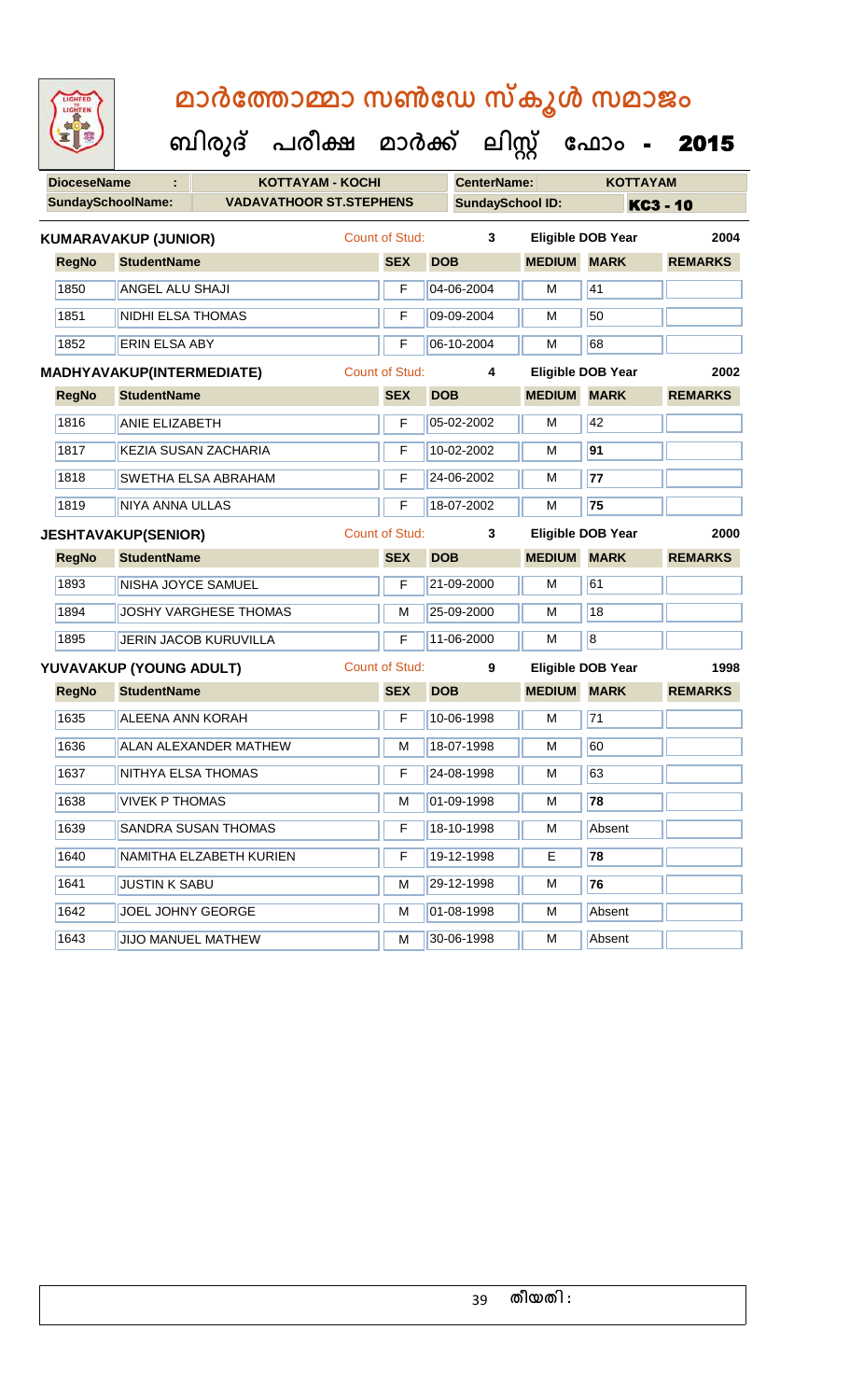| LIGHTED<br>LIGHTEN                                 |                             |                           | മാർത്തോമ്മാ സൺഡേ സ്കൂൾ സമാജം<br>ബിരുദ് പരീക്ഷ മാർക്ക് ലിസ്റ്റ് |                |                         |            |                    |                          | ഫോം                      | $\blacksquare$ | 2015           |  |
|----------------------------------------------------|-----------------------------|---------------------------|----------------------------------------------------------------|----------------|-------------------------|------------|--------------------|--------------------------|--------------------------|----------------|----------------|--|
| <b>DioceseName</b><br><b>KOTTAYAM - KOCHI</b><br>t |                             |                           |                                                                |                |                         |            | <b>CenterName:</b> |                          | <b>KOTTAYAM</b>          |                |                |  |
| <b>SundaySchoolName:</b>                           | <b>KANJIKUZHY ST.PETERS</b> |                           |                                                                |                | <b>SundaySchool ID:</b> |            |                    |                          | <b>KC3 - 11</b>          |                |                |  |
| <b>KUMARAVAKUP (JUNIOR)</b>                        |                             |                           |                                                                |                | Count of Stud:          |            | 1                  |                          | <b>Eligible DOB Year</b> |                | 2004           |  |
| <b>RegNo</b>                                       | <b>StudentName</b>          |                           |                                                                |                | <b>SEX</b>              | <b>DOB</b> |                    | <b>MEDIUM</b>            | <b>MARK</b>              |                | <b>REMARKS</b> |  |
| 1853                                               |                             | <b>ROHIT GEORGE JACOB</b> |                                                                |                | M                       |            | 11-07-2004         | м                        | Absent                   |                |                |  |
| YUVAVAKUP (YOUNG ADULT)                            |                             |                           |                                                                | Count of Stud: |                         | 1          |                    | <b>Eligible DOB Year</b> |                          | 1998           |                |  |
| <b>RegNo</b>                                       | <b>StudentName</b>          |                           |                                                                |                | <b>SEX</b>              | <b>DOB</b> |                    | <b>MEDIUM</b>            | <b>MARK</b>              |                | <b>REMARKS</b> |  |
| 1644                                               |                             | ANEENA SARA JOHN          |                                                                |                | F                       |            | 14-01-1998         | M                        | 76                       |                |                |  |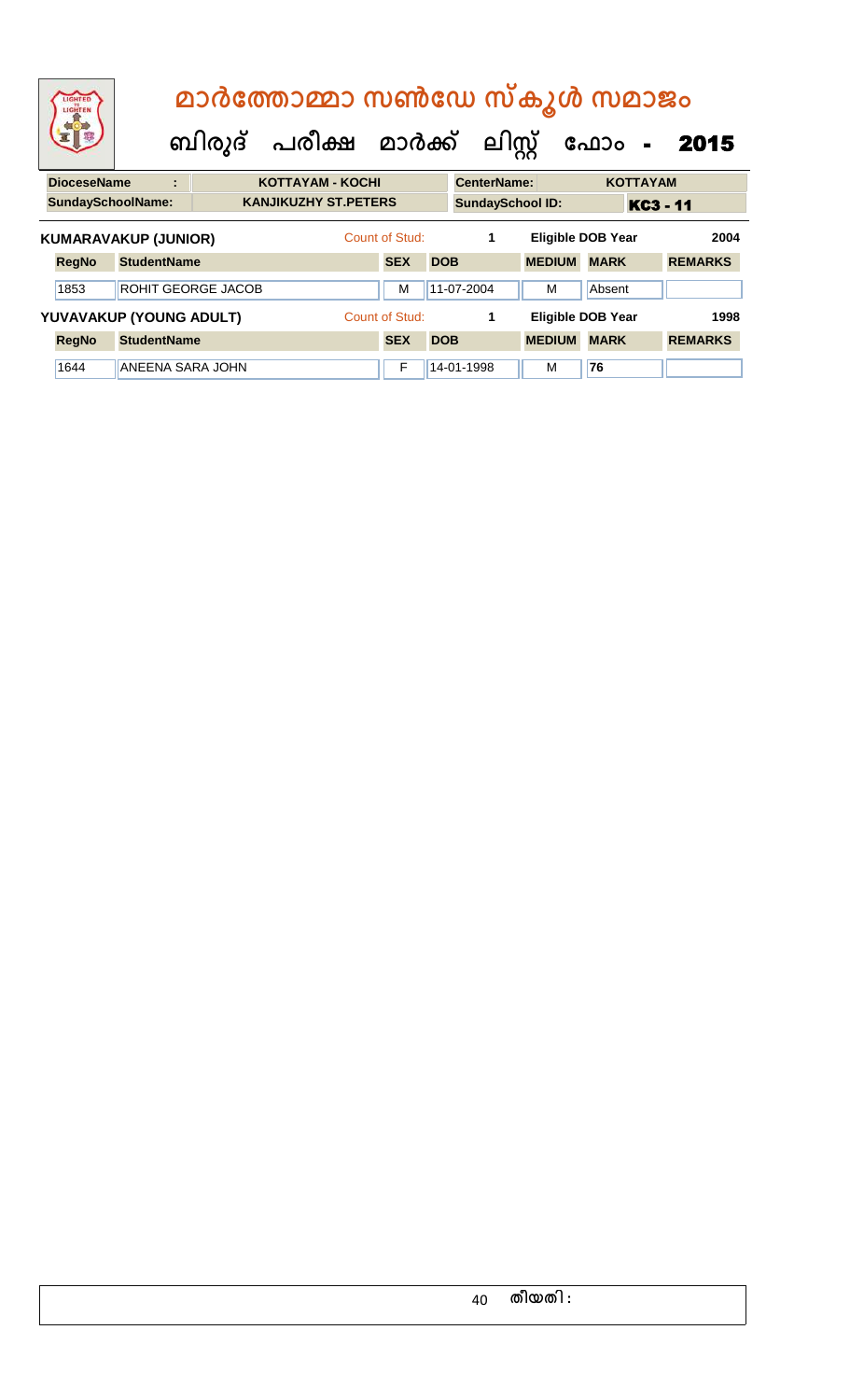**DioceseName : KOTTAYAM - KOCHI CenterName: KOTTAYAM SundaySchoolName: AMALAGIRI ST.JOHNS SundaySchool ID: KC3 - 12 ബിരുദ് പരീക്ഷ മാര്ക് ക ലിസ്റ്റ ക ഫ ാോം** - 2015 **RegNo StudentName SEX DOB MEDIUM MARK REMARKS KUMARAVAKUP (JUNIOR)** Count of Stud: **3 Eligible DOB Year 2004** 1854 BENJAMIN VARGHESE ISSAC M 25-09-2004 E Absent 1855 ANSU M GEORGE F 20-09-2004 M **79** 1856 JELEENA B **F** 09-09-2004 M Absent **RegNo StudentName SEX DOB MEDIUM MARK REMARKS MADHYAVAKUP(INTERMEDIATE)** Count of Stud: **1 Eligible DOB Year 2002** 1820 ALITA SUSAN SHIBU F 13-08-2002 E 70 **RegNo StudentName SEX DOB MEDIUM MARK REMARKS JESHTAVAKUP(SENIOR)** Count of Stud: **4 Eligible DOB Year 2000** 1896 JOSHUA ABRAHAM ISSAC M 108-05-2000 E Absent 1897 SNEHA SUSAN KURIEN F 15-12-2000 M **76** 1898 ALAN CHACKO SHIBU M 24-03-2000 E 56 1899 DIVYA ANN ABRAHAM F 11-04-2000 M Absent **RegNo StudentName SEX DOB MEDIUM MARK REMARKS YUVAVAKUP (YOUNG ADULT)** Count of Stud: **2 Eligible DOB Year 1998** 1645 RESHMA SARA JOE F 08-05-1998 M 67 1646 CERENE SABU F 06-02-1998 E **79 RegNo StudentName SEX DOB MEDIUM MARK REMARKS PROUDA SUNDAY SCHOOL (ADULT)** Count of Stud: **1 Eligible DOB Year 1997** 1224 NIKITHA MARIUM KURIEN F 19-05-1997 M 66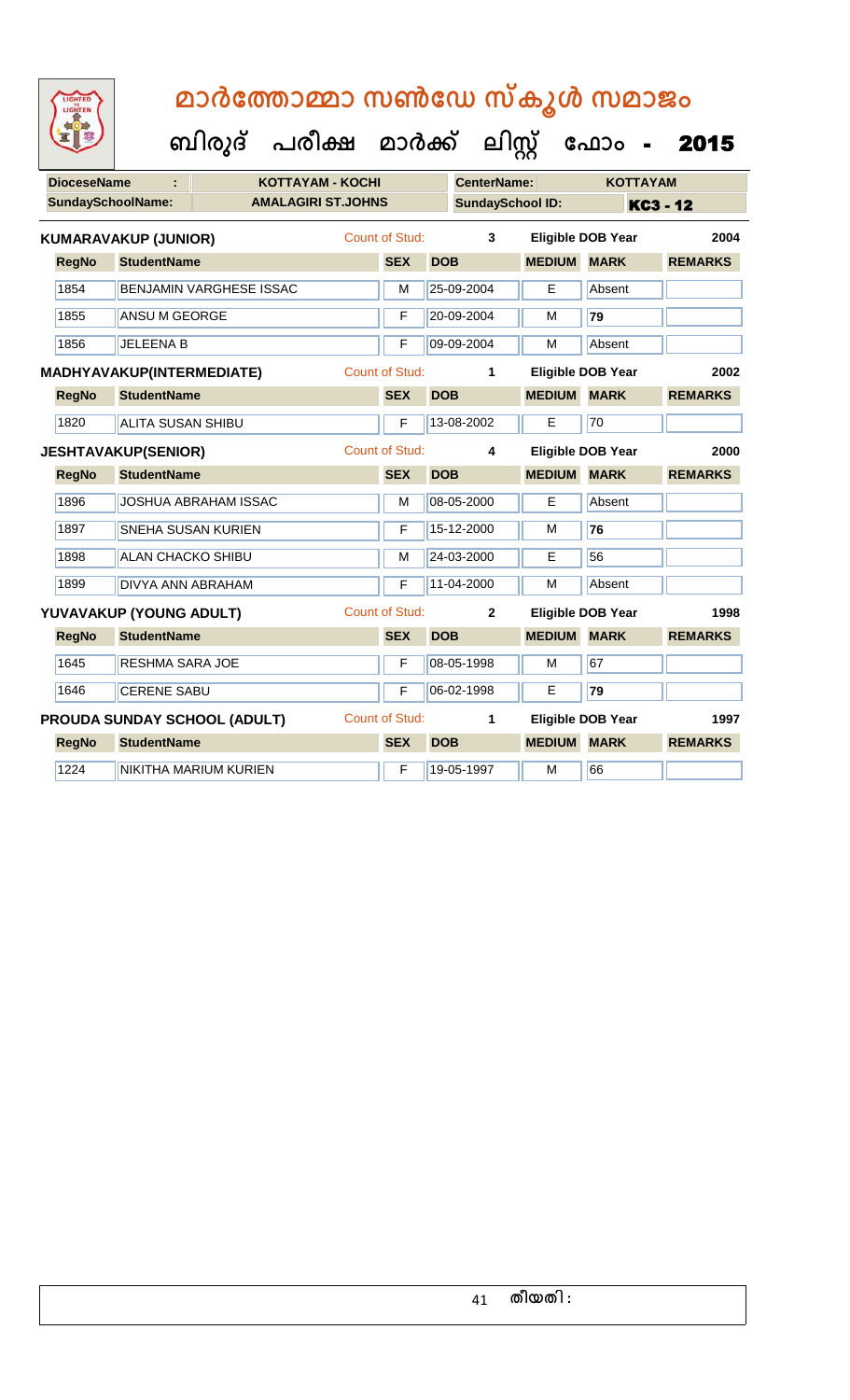| LIGHTED<br>LIGHTEN       | മാർത്തോമ്മാ സൺഡേ സ്കൂൾ സമാജം                            |                       |                    |               |                          |                |  |  |  |  |
|--------------------------|---------------------------------------------------------|-----------------------|--------------------|---------------|--------------------------|----------------|--|--|--|--|
|                          | ബിരുദ് പരീക്ഷ മാർക്ക് ലിസ്റ്റ് ഫോം -                    |                       |                    |               |                          | 2015           |  |  |  |  |
| <b>DioceseName</b>       | <b>KOTTAYAM - KOCHI</b><br>÷.                           |                       | <b>CenterName:</b> |               | <b>KOTTAYAM</b>          |                |  |  |  |  |
| <b>SundaySchoolName:</b> | <b>MANGANAM ST.PETERS PALLIBHAGAOM SundaySchool ID:</b> |                       |                    |               |                          | KC3 - 13       |  |  |  |  |
|                          | <b>KUMARAVAKUP (JUNIOR)</b>                             | Count of Stud:        | 4                  |               | <b>Eligible DOB Year</b> | 2004           |  |  |  |  |
| <b>RegNo</b>             | <b>StudentName</b>                                      | <b>SEX</b>            | <b>DOB</b>         | <b>MEDIUM</b> | <b>MARK</b>              | <b>REMARKS</b> |  |  |  |  |
| 1857                     | <b>ABRAHAM BIJI</b>                                     | м                     | 11-09-2004         | м             | 23                       |                |  |  |  |  |
| 1858                     | JOSHUA GEORGE SUNNY                                     | м                     | 08-05-2004         | м             | 69                       |                |  |  |  |  |
| 1859                     | HANNA MARY GEORGE                                       | F                     | 11-07-2004         | м             | 10                       |                |  |  |  |  |
| 1860                     | NIDHI MARIA RAJESH                                      | F                     | 26-09-2004         | м             | Absent                   |                |  |  |  |  |
|                          | <b>MADHYAVAKUP(INTERMEDIATE)</b>                        | Count of Stud:        | $12 \,$            |               | <b>Eligible DOB Year</b> | 2002           |  |  |  |  |
| <b>RegNo</b>             | <b>StudentName</b>                                      | <b>SEX</b>            | <b>DOB</b>         | <b>MEDIUM</b> | <b>MARK</b>              | <b>REMARKS</b> |  |  |  |  |
| 1821                     | MILEN NINAN ITTY IPE                                    | м                     | 13-03-2002         | м             | 24                       |                |  |  |  |  |
| 1822                     | <b>ALAN V THOMAS</b>                                    | м                     | 27-01-2002         | м             | 31                       |                |  |  |  |  |
| 1823                     | <b>ABIN IPE THOMAS</b>                                  | м                     | 19-03-2002         | м             | 23                       |                |  |  |  |  |
| 1824                     | ABRAHAM JOSEPH                                          | м                     | 20-09-2002         | м             | $\overline{4}$           |                |  |  |  |  |
| 1825                     | <b>ROHITH GEORGE</b>                                    | м                     | 11-07-2002         | м             | Absent                   |                |  |  |  |  |
| 1826                     | <b>ALEENA SAJI</b>                                      | F                     | 16-06-2002         | м             | 18                       |                |  |  |  |  |
| 1827                     | SANJANA ELSA CHERIAN                                    | F                     | 23-10-2002         | м             | 11                       |                |  |  |  |  |
| 1828                     | <b>AKSHAY AJAY IPE</b>                                  | м                     | 12-08-2002         | м             | 23                       |                |  |  |  |  |
| 1829                     | MINTA MERIN JACOB                                       | F                     | 11-02-2002         | м             | 40                       |                |  |  |  |  |
| 1830                     | ELEENA MARIAM GEORGE                                    | F                     | 26-02-2002         | M             | 10                       |                |  |  |  |  |
| 1831                     | <b>DIYA ANN VARKEY</b>                                  | F                     | 31-10-2002         | M             | $\overline{27}$          |                |  |  |  |  |
| 1832                     | YOHAN JOHN KURIAN                                       | M                     | 19-04-2002         | M             | Absent                   |                |  |  |  |  |
|                          | <b>JESHTAVAKUP(SENIOR)</b>                              | <b>Count of Stud:</b> | 5                  |               | <b>Eligible DOB Year</b> | 2000           |  |  |  |  |
| <b>RegNo</b>             | <b>StudentName</b>                                      | <b>SEX</b>            | <b>DOB</b>         | <b>MEDIUM</b> | <b>MARK</b>              | <b>REMARKS</b> |  |  |  |  |
| 1900                     | <b>AMITH EAPEN</b>                                      | M                     | 05-05-2000         | M             | 27                       |                |  |  |  |  |
| 1901                     | <b>ANN V THOMAS</b>                                     | F                     | 29-04-2000         | M             | Absent                   |                |  |  |  |  |
| 1902                     | <b>JOEL RENJITH</b>                                     | M                     | 30-11-2000         | M             | 19                       |                |  |  |  |  |
| 1903                     | KARAN KURUVILLA                                         | M                     | 19-06-2000         | M             | 23                       |                |  |  |  |  |
| 1904                     | NAVYA MARIYAM VARKEY                                    | F                     | 24-10-2000         | м             | 52                       |                |  |  |  |  |
|                          | YUVAVAKUP (YOUNG ADULT)                                 | Count of Stud:        | 1                  |               | <b>Eligible DOB Year</b> | 1998           |  |  |  |  |
| <b>RegNo</b>             | <b>StudentName</b>                                      | <b>SEX</b>            | <b>DOB</b>         | <b>MEDIUM</b> | <b>MARK</b>              | <b>REMARKS</b> |  |  |  |  |
| 1647                     | <b>SREYAS PUNNEN THOMAS</b>                             | M                     | 05-11-1998         | E             | 10                       |                |  |  |  |  |
|                          |                                                         |                       |                    |               |                          |                |  |  |  |  |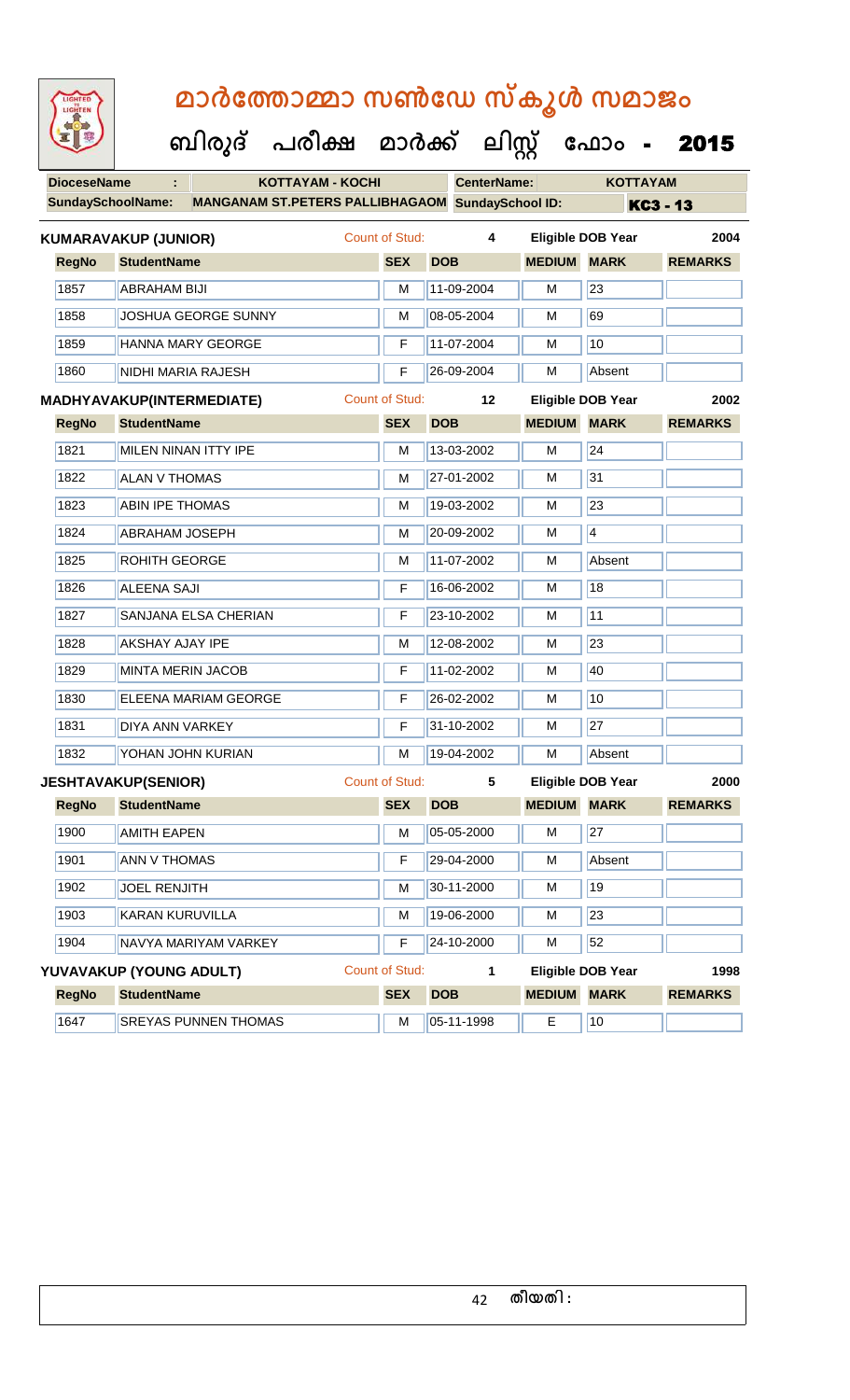| LIGHTED<br>LIGHTEN                                              |                    |  | മാർത്തോമ്മാ സൺഡേ സ്കൂൾ സമാജം<br>ബിരുദ് പരീക്ഷ മാർക്ക് ലിസ്റ്റ് |                |                   |                              |                          |                         |                                           | ഫോം             | $\frac{1}{2}$ | 2015                   |
|-----------------------------------------------------------------|--------------------|--|----------------------------------------------------------------|----------------|-------------------|------------------------------|--------------------------|-------------------------|-------------------------------------------|-----------------|---------------|------------------------|
| <b>DioceseName</b><br><b>KOTTAYAM - KOCHI</b><br>٠              |                    |  |                                                                |                |                   |                              | <b>CenterName:</b>       |                         |                                           | <b>KOTTAYAM</b> |               |                        |
| <b>SundaySchoolName:</b>                                        |                    |  |                                                                |                | <b>AANATHANAM</b> |                              |                          | <b>SundaySchool ID:</b> |                                           |                 | KC3 - 14      |                        |
| MADHYAVAKUP(INTERMEDIATE)<br><b>StudentName</b><br><b>RegNo</b> |                    |  |                                                                |                |                   | Count of Stud:<br><b>SEX</b> | <b>DOB</b>               | 1                       | <b>Eligible DOB Year</b><br><b>MEDIUM</b> | <b>MARK</b>     |               | 2002<br><b>REMARKS</b> |
| 1833                                                            |                    |  | <b>HELENA ELIZABATHSON</b>                                     |                |                   | F                            |                          | 14-11-2002              | M                                         | 63              |               |                        |
| <b>JESHTAVAKUP(SENIOR)</b>                                      |                    |  |                                                                | Count of Stud: |                   | $\overline{2}$               | <b>Eligible DOB Year</b> |                         |                                           | 2000            |               |                        |
| <b>RegNo</b>                                                    | <b>StudentName</b> |  |                                                                |                |                   | <b>SEX</b>                   | <b>DOB</b>               |                         | <b>MEDIUM</b>                             | <b>MARK</b>     |               | <b>REMARKS</b>         |
| 1905                                                            |                    |  | <b>CHIPPY ANNA GEORGE</b>                                      |                |                   | F                            |                          | 23-08-2000              | M                                         | 51              |               |                        |
| 1906                                                            | <b>JUSTIN JOHN</b> |  |                                                                |                |                   | М                            |                          | 27-06-2000              | M                                         | 63              |               |                        |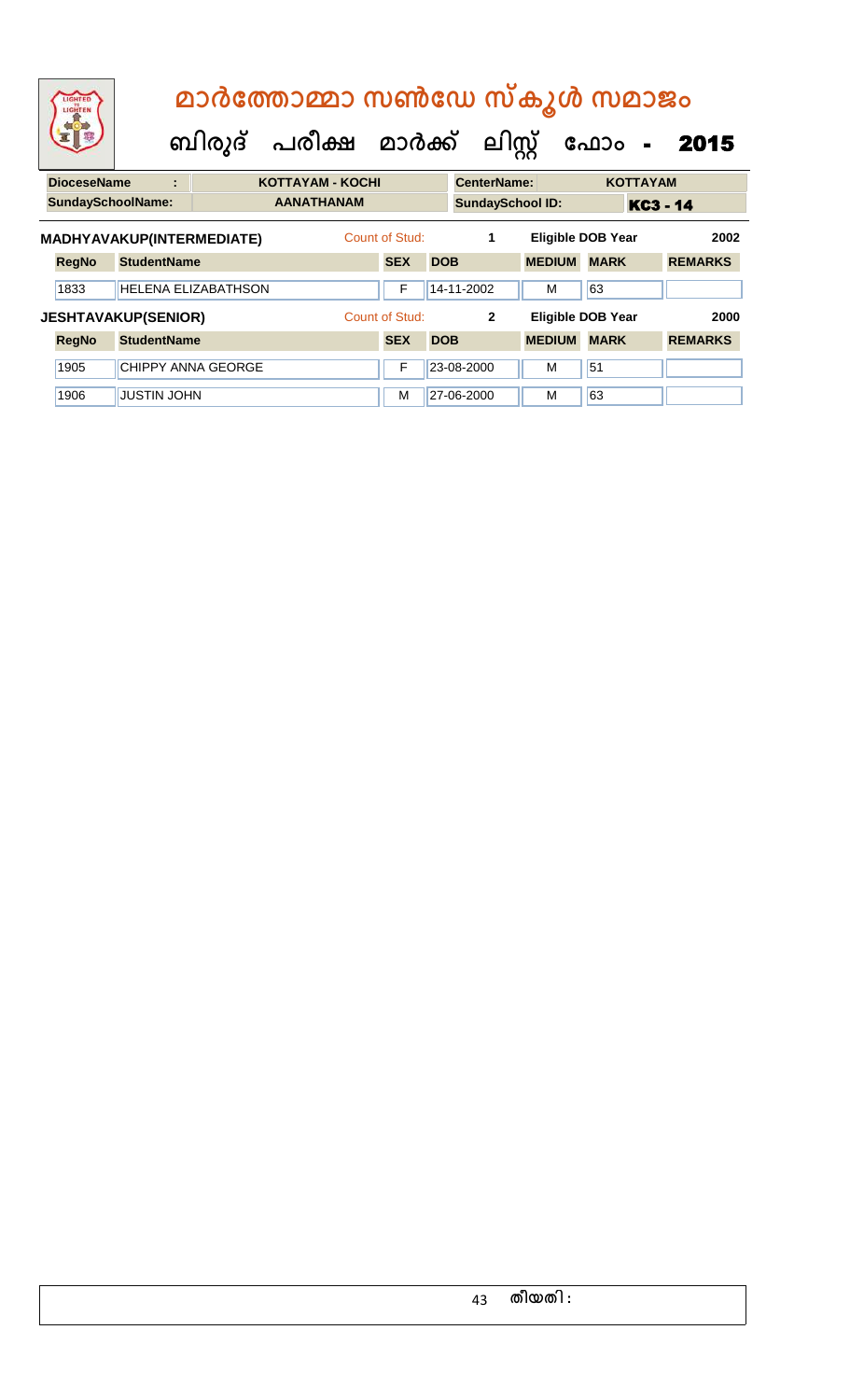|                    | മാർത്തോമ്മാ സൺഡേ സ്കൂൾ സമാജം |   |  |                                           |  |  |                    |            |                 |  |  |
|--------------------|------------------------------|---|--|-------------------------------------------|--|--|--------------------|------------|-----------------|--|--|
|                    |                              |   |  | ബിരുദ് പരീക്ഷ മാർക്ക് ലിസ്റ്റ് ഫോം - 2015 |  |  |                    |            |                 |  |  |
| <b>DioceseName</b> |                              | ÷ |  | <b>KOTTAYAM - KOCHI</b>                   |  |  | <b>CenterName:</b> |            | <b>KOTTAYAM</b> |  |  |
|                    | SundaySchoolName             |   |  | <b>PAI A ST PAIII S</b>                   |  |  | SundaySchool ID.   | <b>KAS</b> |                 |  |  |

|              | <b>SundaySchoolName:</b>         |                             | <b>PALA ST.PAULS</b> |                | <b>SundaySchool ID:</b> |               | KC3 - 17                 |                |
|--------------|----------------------------------|-----------------------------|----------------------|----------------|-------------------------|---------------|--------------------------|----------------|
|              | <b>MADHYAVAKUP(INTERMEDIATE)</b> |                             |                      | Count of Stud: | 3                       |               | <b>Eligible DOB Year</b> | 2002           |
| <b>RegNo</b> | <b>StudentName</b>               |                             |                      | <b>SEX</b>     | <b>DOB</b>              | <b>MEDIUM</b> | <b>MARK</b>              | <b>REMARKS</b> |
| 1834         | JOAN ANN NINAN                   |                             |                      | F              | 26-07-2002              | Е             | Absent                   |                |
| 1835         | <b>BINY SUSAN TOJY</b>           |                             |                      | F              | 04-07-2002              | М             | Absent                   |                |
| 1836         |                                  | <b>SHERIN MARIAM MATHEW</b> |                      | F              | 30-11-2002              | М             | Absent                   |                |
|              | YUVAVAKUP (YOUNG ADULT)          |                             |                      | Count of Stud: | $\mathbf{2}$            |               | <b>Eligible DOB Year</b> | 1998           |
| <b>RegNo</b> | <b>StudentName</b>               |                             |                      | <b>SEX</b>     | <b>DOB</b>              | <b>MEDIUM</b> | <b>MARK</b>              | <b>REMARKS</b> |
| 1648         | <b>JINU MARY VARGHESE</b>        |                             |                      | F              | 18-09-1998              | м             | Absent                   |                |
| 1649         |                                  | <b>SANJO MATHEW THOMAS</b>  |                      | M              | 12-06-1998              | м             | Absent                   |                |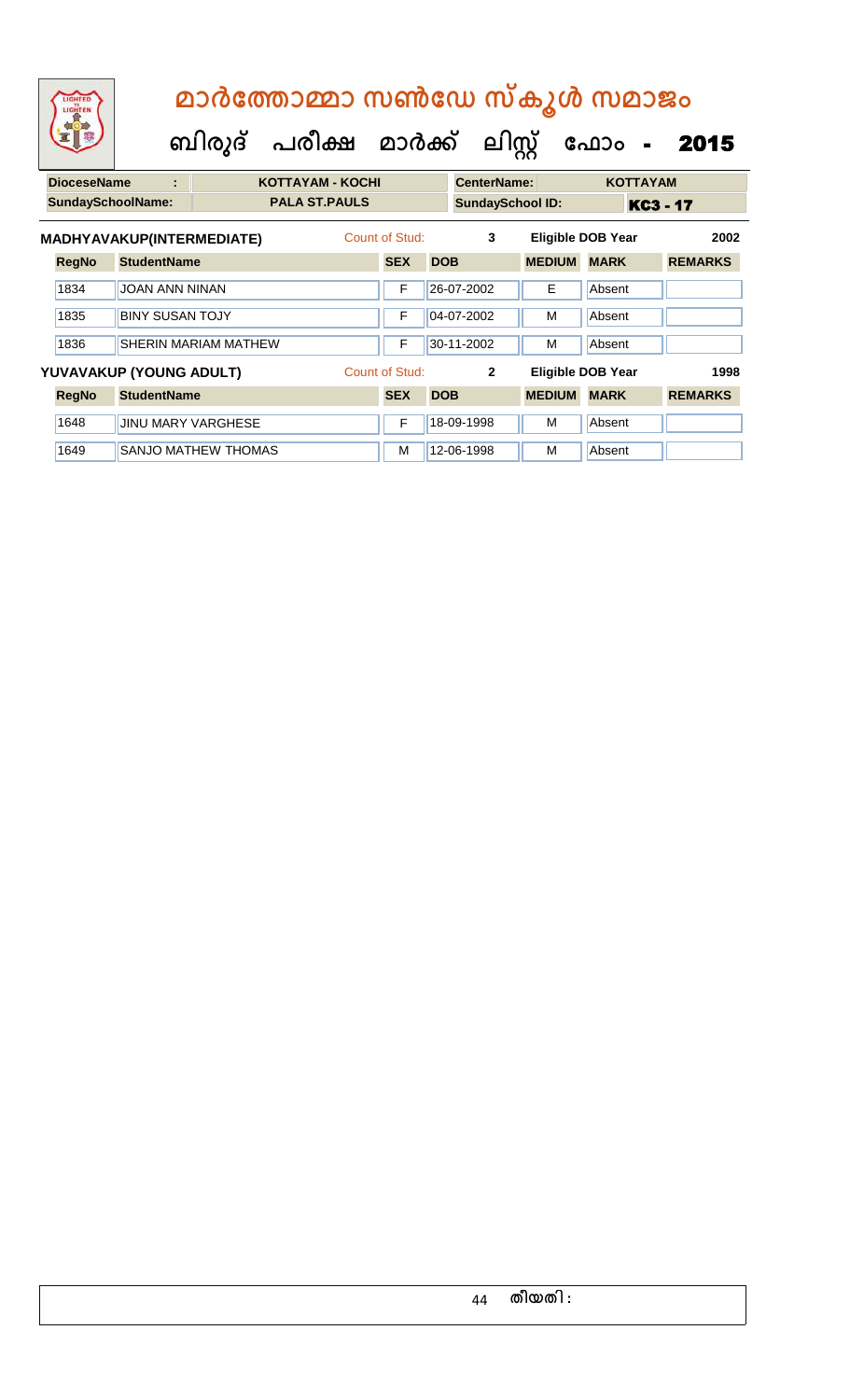| <b>DioceseName</b>            |                             | <b>KOTTAYAM - KOCHI</b>      |                       |            | <b>CenterName:</b>      |                          | <b>PUTHUPPALLY</b>       |                |  |
|-------------------------------|-----------------------------|------------------------------|-----------------------|------------|-------------------------|--------------------------|--------------------------|----------------|--|
|                               | <b>SundaySchoolName:</b>    | <b>PUTHUPALLY HOREB</b>      |                       |            | <b>SundaySchool ID:</b> |                          |                          | <b>KC4 - 1</b> |  |
|                               | <b>KUMARAVAKUP (JUNIOR)</b> |                              | <b>Count of Stud:</b> |            | $\mathbf{2}$            |                          | <b>Eligible DOB Year</b> | 2004           |  |
| <b>RegNo</b>                  | <b>StudentName</b>          |                              | <b>SEX</b>            | <b>DOB</b> |                         | <b>MEDIUM</b>            | <b>MARK</b>              | <b>REMARKS</b> |  |
| 1861                          | <b>ANDREW ANIL</b>          |                              | M                     |            | 04-06-2004              | M                        | 53                       |                |  |
| 1862                          |                             | <b>MARAM ACHU GEORGE</b>     | F                     |            | 22-12-2004              | E                        | Absent                   |                |  |
|                               | MADHYAVAKUP(INTERMEDIATE)   |                              | <b>Count of Stud:</b> |            | $5\phantom{.0}$         |                          | <b>Eligible DOB Year</b> | 2002           |  |
| <b>RegNo</b>                  | <b>StudentName</b>          |                              | <b>SEX</b>            | <b>DOB</b> |                         | <b>MEDIUM</b>            | <b>MARK</b>              | <b>REMARKS</b> |  |
| 1837                          |                             | <b>ALAN PUNNEN JOSEPH</b>    | M                     |            | 11-08-2002              | Е                        | 22                       |                |  |
| 1838                          | <b>MOBIN BINU</b>           | M                            |                       | 28-10-2002 | м                       | 50                       |                          |                |  |
| 1839                          | <b>NITHIN BIJU</b>          |                              | M                     |            | 03-12-2002              | M                        | 16                       |                |  |
| 1840                          | <b>DAISY THOMAS</b>         |                              | F                     |            | 11-11-2002              | M                        | 10                       |                |  |
| 1841                          | <b>SEIRA MARY THOMAS</b>    |                              | F                     |            | 07-08-2002              | M                        | 30                       |                |  |
|                               | <b>JESHTAVAKUP(SENIOR)</b>  | <b>Count of Stud:</b>        |                       | 6          |                         | <b>Eligible DOB Year</b> | 2000                     |                |  |
| <b>RegNo</b>                  | <b>StudentName</b>          |                              | <b>SEX</b>            | <b>DOB</b> |                         | <b>MEDIUM MARK</b>       |                          | <b>REMARKS</b> |  |
| 1907                          | <b>AKSHAY VARUGHESE</b>     |                              | M                     |            | 12-01-2000              | M                        | $\overline{11}$          |                |  |
| 1908                          | <b>FREDDY THOMAS</b>        |                              | M                     |            | 10-08-2000              | M                        | 17                       |                |  |
| 1909                          | <b>LIYA SUSAN SAM</b>       |                              | F                     |            | 23-05-2000              | м                        | Absent                   |                |  |
| 1910                          |                             | REEBA MARIAM MATHEW          | F                     |            | 27-01-2000              | M                        | 84                       |                |  |
| 1911                          |                             | REEZA MARIAM MATHEW          | F                     |            | 27-01-2000              | M                        | 75                       |                |  |
| 1912                          | <b>TEENA SAJI PHILIP</b>    |                              | F                     |            | 24-10-2000              | M                        | 56                       |                |  |
|                               | YUVAVAKUP (YOUNG ADULT)     |                              | <b>Count of Stud:</b> |            | 3                       |                          | <b>Eligible DOB Year</b> | 1998           |  |
| <b>RegNo</b>                  | <b>StudentName</b>          |                              | <b>SEX</b>            | <b>DOB</b> |                         | <b>MEDIUM MARK</b>       |                          | <b>REMARKS</b> |  |
| 1650                          | <b>REJIL REJI GEORGE</b>    |                              |                       |            | M 23-10-1998            | M                        | 48                       |                |  |
| 1651                          | REUBEN GEORGE MATHAI        | M                            |                       | 07-10-1998 | M                       | 51                       |                          |                |  |
| 1652<br><b>SERIN K THOMAS</b> |                             |                              | F                     |            | 14-04-1998              | M                        | 32                       |                |  |
|                               |                             | PROUDA SUNDAY SCHOOL (ADULT) | <b>Count of Stud:</b> |            | $\mathbf 1$             |                          | <b>Eligible DOB Year</b> | 1997           |  |
| <b>RegNo</b>                  | <b>StudentName</b>          |                              | <b>SEX</b>            | <b>DOB</b> |                         | <b>MEDIUM MARK</b>       |                          | <b>REMARKS</b> |  |
| 1225                          | NIBIN BIJU                  |                              | M                     |            | 11-10-1997              | М                        | 25                       |                |  |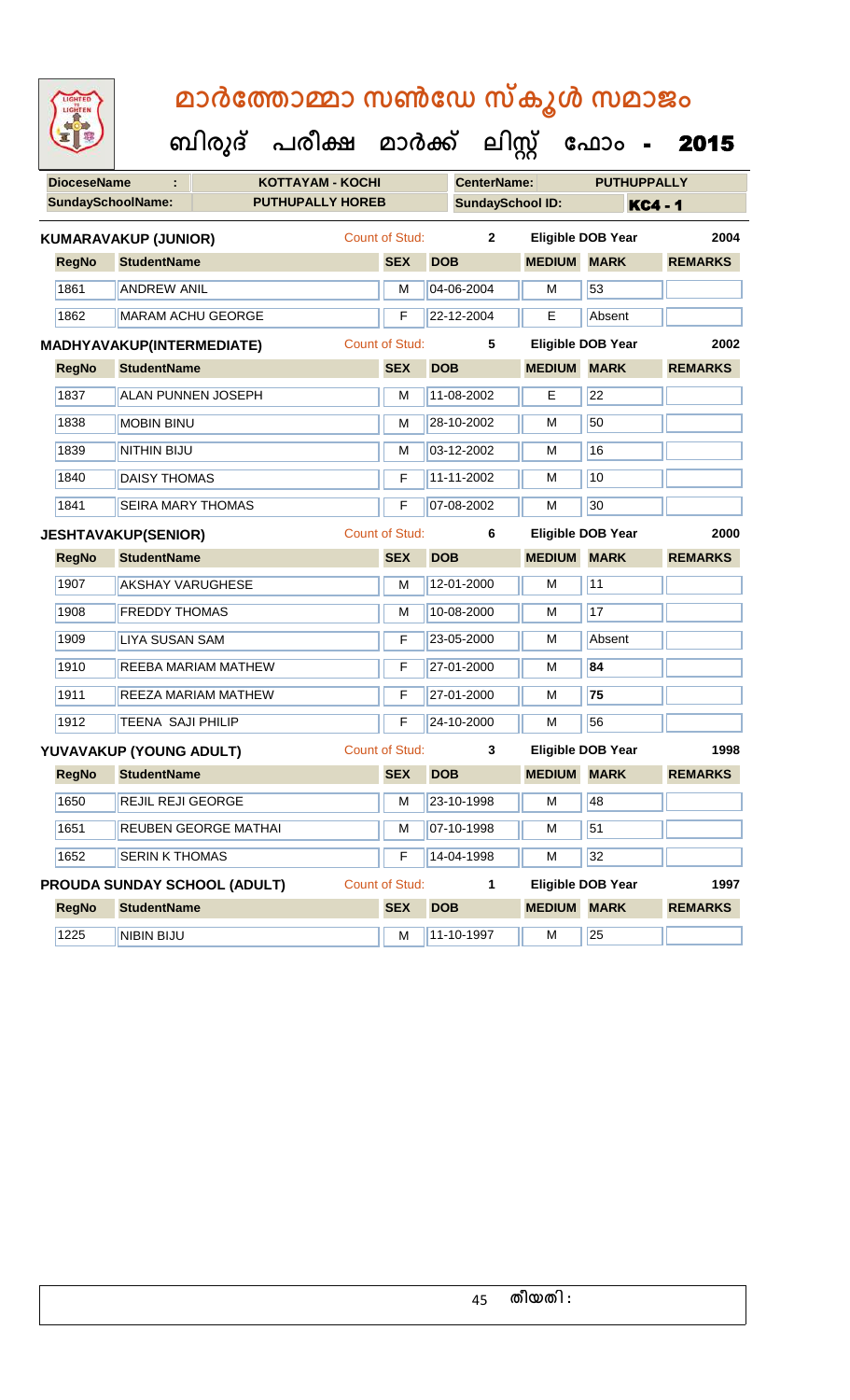| <b>IGHTED</b> |
|---------------|
|               |
|               |
|               |
|               |

| <b>DioceseName</b><br>÷   |                             | <b>KOTTAYAM - KOCHI</b>             |                       |            |                         | <b>CenterName:</b><br><b>PUTHUPPALLY</b> |                          |                |  |
|---------------------------|-----------------------------|-------------------------------------|-----------------------|------------|-------------------------|------------------------------------------|--------------------------|----------------|--|
| <b>SundaySchoolName:</b>  |                             | <b>ERIKAD</b>                       |                       |            | <b>SundaySchool ID:</b> |                                          |                          | <b>KC4 - 2</b> |  |
|                           | <b>KUMARAVAKUP (JUNIOR)</b> |                                     | <b>Count of Stud:</b> |            | $\overline{2}$          |                                          | <b>Eligible DOB Year</b> | 2004           |  |
| <b>RegNo</b>              | <b>StudentName</b>          |                                     | <b>SEX</b>            | <b>DOB</b> |                         | <b>MEDIUM</b>                            | <b>MARK</b>              | <b>REMARKS</b> |  |
| 1863                      | <b>ITTY V NINAN</b>         |                                     | M                     |            | 27-04-2004              | M                                        | 81                       |                |  |
| 1864                      | <b>JUNA RACHAL RAIJI</b>    |                                     | F                     |            | 22-12-2004              | М                                        | 11                       |                |  |
| MADHYAVAKUP(INTERMEDIATE) |                             |                                     | <b>Count of Stud:</b> |            | 6                       |                                          | <b>Eligible DOB Year</b> | 2002           |  |
| <b>RegNo</b>              | <b>StudentName</b>          |                                     | <b>SEX</b>            | <b>DOB</b> |                         | <b>MEDIUM MARK</b>                       |                          | <b>REMARKS</b> |  |
| 1842                      | <b>ARUNKUMAR SALI</b>       |                                     | M                     |            | 19-06-2002              | M                                        | Absent                   |                |  |
| 1843                      | <b>JEWEL SAJAN</b>          |                                     | M                     |            | 01-12-2002              | М                                        | 33                       |                |  |
| 1844                      | REUBEN KURIAKOSE THOMAS     | M                                   |                       | 22-05-2002 | м                       | 69                                       |                          |                |  |
| 1845                      | MARY V JOHN                 |                                     | F                     |            | 28-11-2002              | М                                        | 35                       |                |  |
| 1846                      | NIYA MARY EAPEN             |                                     | F                     |            | 19-02-2002              | М                                        | 24                       |                |  |
| 1847                      | <b>ARSHIA VARGHESE</b>      |                                     | F                     |            | 02-04-2002              | M                                        | 18                       |                |  |
|                           | <b>JESHTAVAKUP(SENIOR)</b>  |                                     | Count of Stud:        |            | $\overline{2}$          |                                          | <b>Eligible DOB Year</b> | 2000           |  |
| <b>RegNo</b>              | <b>StudentName</b>          |                                     | <b>SEX</b>            | <b>DOB</b> |                         | <b>MEDIUM</b>                            | <b>MARK</b>              | <b>REMARKS</b> |  |
| 1913                      | <b>KURIAN THOMAS</b>        |                                     | M                     |            | 11-12-2000              | $\overline{M}$                           | 41                       |                |  |
| 1914                      | <b>AKHIL JACOB</b>          |                                     | M                     |            | 24-07-2000              | M                                        | 58                       |                |  |
|                           | YUVAVAKUP (YOUNG ADULT)     |                                     | <b>Count of Stud:</b> |            | 1                       |                                          | <b>Eligible DOB Year</b> | 1998           |  |
| <b>RegNo</b>              | <b>StudentName</b>          |                                     | <b>SEX</b>            | <b>DOB</b> |                         | <b>MEDIUM MARK</b>                       |                          | <b>REMARKS</b> |  |
| 1653                      | <b>SANAL STANLEY</b>        |                                     | M                     |            | 08-07-1998              | м                                        | Absent                   |                |  |
|                           |                             | <b>PROUDA SUNDAY SCHOOL (ADULT)</b> | <b>Count of Stud:</b> |            | 3                       |                                          | <b>Eligible DOB Year</b> | 1997           |  |
| <b>RegNo</b>              | <b>StudentName</b>          |                                     | <b>SEX</b>            | <b>DOB</b> |                         | <b>MEDIUM</b>                            | <b>MARK</b>              | <b>REMARKS</b> |  |
| 1226                      | <b>GEORGE CHANDY</b>        |                                     | M                     |            | 18-03-1997              | M                                        | 19                       |                |  |
| 1227                      | <b>EBEN ANDREW JOHNS</b>    |                                     | M                     |            | 07-05-1997              | M                                        | 23                       |                |  |
| 1228                      |                             | ADARSH VARGHESE KURIAN              | м                     |            | 13-11-1997              | м                                        | Absent                   |                |  |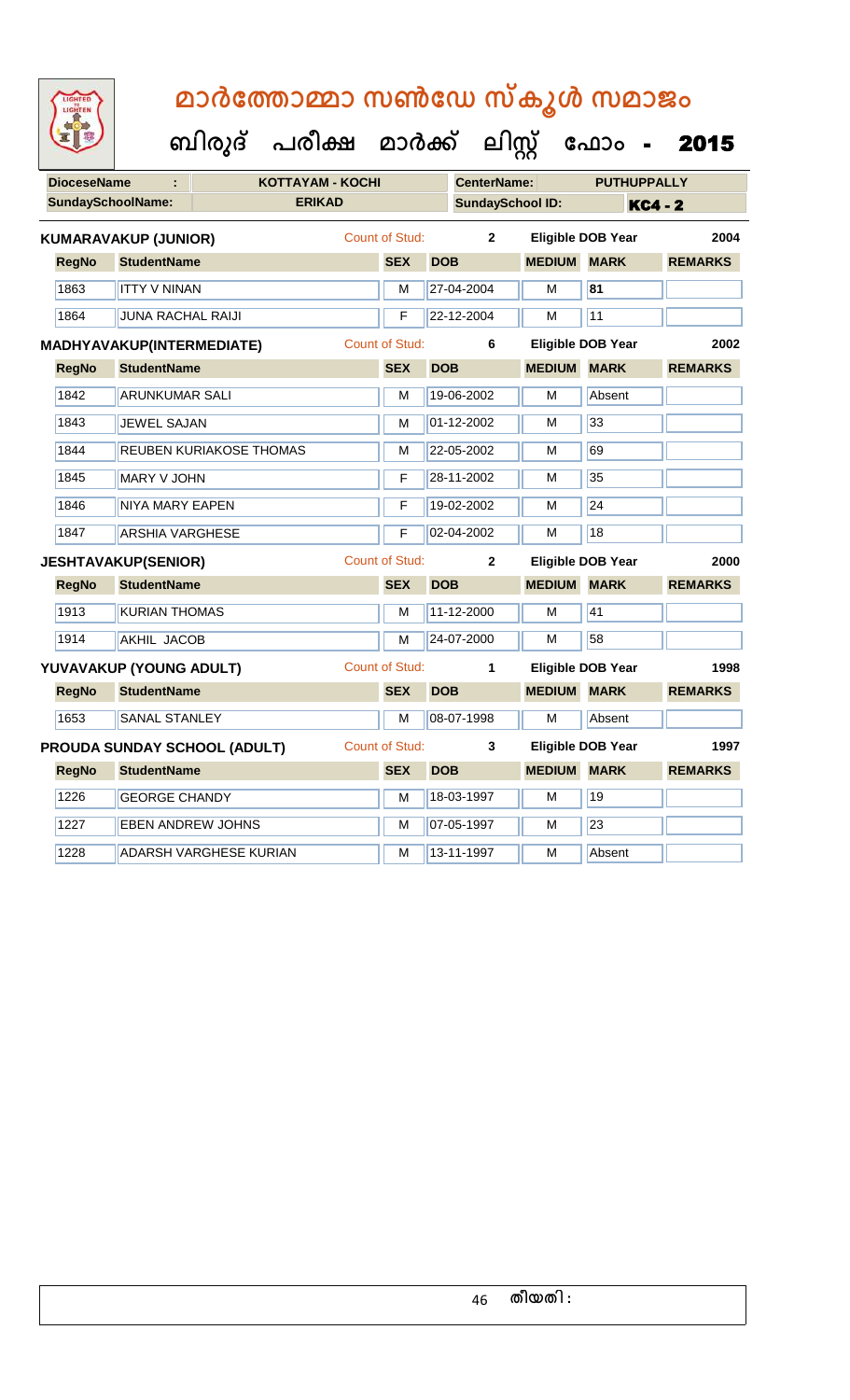**ക ഫ ാോം** - 2015

 **ബിരുദ് പരീക്ഷ മാര്ക്**

**ക ലിസ്റ്റ**

**DioceseName : KOTTAYAM - KOCHI CenterName: PUTHUPPALLY** SundaySchoolName: **PUTHUPALLY ST.MARYS** SundaySchool ID: KC4 - 3 **RegNo StudentName SEX DOB MEDIUM MARK REMARKS KUMARAVAKUP (JUNIOR)** Count of Stud: **2 Eligible DOB Year 2004** 1865 BINTA ELSA BABU F 12-04-2004 M 58 1866 SIYA ANNA SUNIL F 11-10-2004 M 60 **RegNo StudentName SEX DOB MEDIUM MARK REMARKS MADHYAVAKUP(INTERMEDIATE)** Count of Stud: **1 Eligible DOB Year 2002** 1848 JJOHAN M ZACHARIAH M M 09-08-2002 M 29 **RegNo StudentName SEX DOB MEDIUM MARK REMARKS JESHTAVAKUP(SENIOR)** Count of Stud: **1 Eligible DOB Year 2000** 1915 JUESSY BABY **F** 11-10-2000 M 20 **RegNo StudentName SEX DOB MEDIUM MARK REMARKS YUVAVAKUP (YOUNG ADULT)** Count of Stud: **4 Eligible DOB Year 1998** 1654 ANN MARY ALEX F 08-10-1998 M 32 1655 BIMITHA ELSA KURUVILLA F 25-05-1998 M 21 1656 KEVIN JOY M 13-02-1998 M Absent 1657 JYOTHIS ANNE GEORGE F 02-02-1998 M 56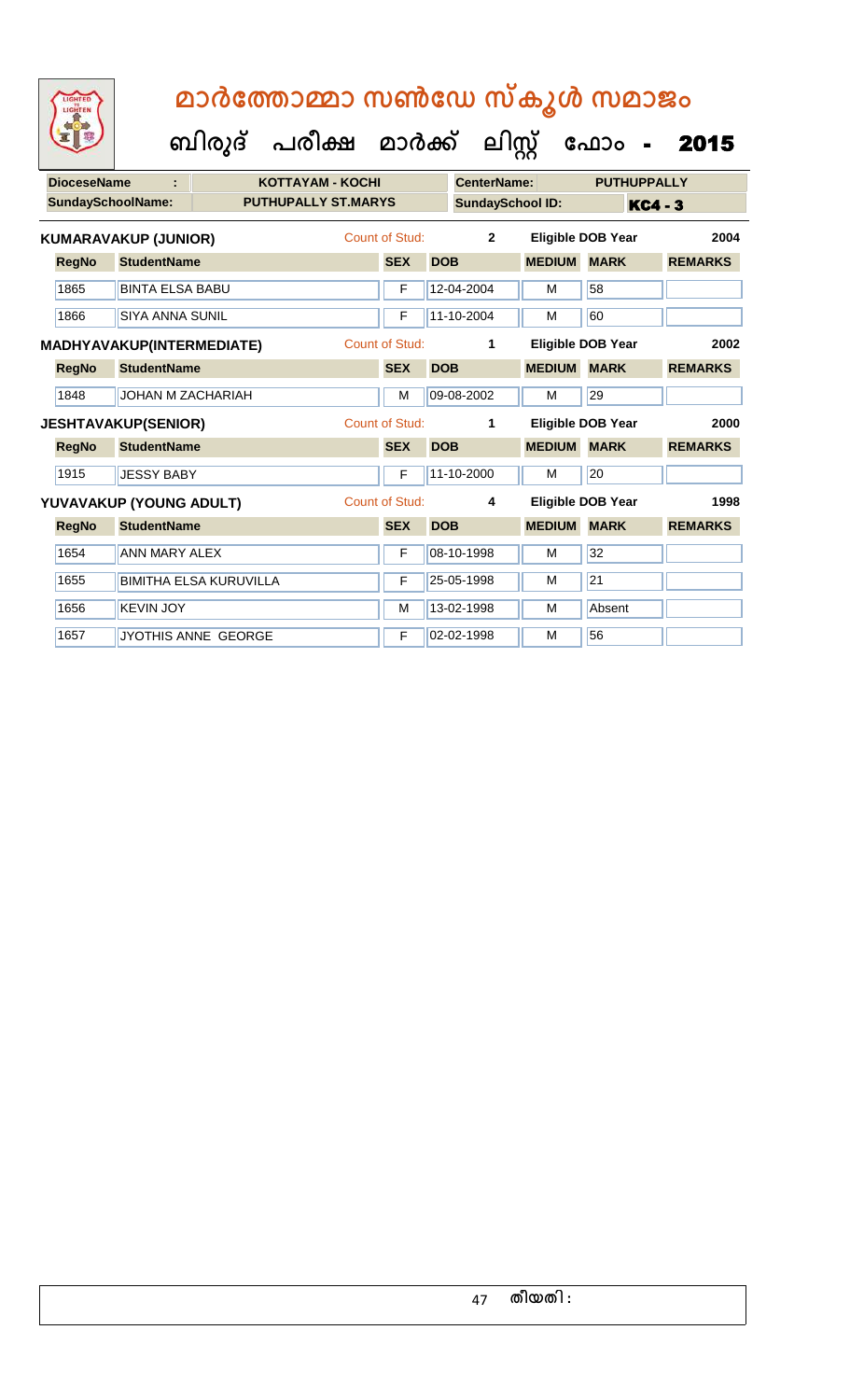| LIGHTED<br>LIGHTEN       | മാർത്തോമ്മാ സൺഡേ സ്കൂൾ സമാജം         |                       |            |                         |               |                          |                |
|--------------------------|--------------------------------------|-----------------------|------------|-------------------------|---------------|--------------------------|----------------|
|                          | ബിരുദ് പരീക്ഷ മാർക്ക് ലിസ്റ്റ്       |                       |            |                         |               | ഫോം -                    | 2015           |
| <b>DioceseName</b>       | <b>KOTTAYAM - KOCHI</b>              |                       |            | <b>CenterName:</b>      |               | <b>PUTHUPPALLY</b>       |                |
| <b>SundaySchoolName:</b> | <b>MANGANAM CHEMMARAPALLY BETHEL</b> |                       |            | <b>SundaySchool ID:</b> |               | <b>KC4 - 4</b>           |                |
|                          | <b>KUMARAVAKUP (JUNIOR)</b>          | Count of Stud:        |            | 4                       |               | <b>Eligible DOB Year</b> | 2004           |
| <b>RegNo</b>             | <b>StudentName</b>                   | <b>SEX</b>            | <b>DOB</b> |                         | <b>MEDIUM</b> | <b>MARK</b>              | <b>REMARKS</b> |
| 1867                     | <b>ANNU KURIAN</b>                   | F                     |            | 12-04-2004              | М             | 93                       |                |
| 1868                     | <b>JISNA ANNIE JIJO</b>              | F                     |            | 14-09-2004              | M             | 76                       |                |
| 1869                     | <b>TINY ANNA JACOB</b>               | F                     |            | 19-10-2004              | М             | 47                       |                |
| 1870                     | <b>JOANNE MARIAM SALIL</b>           | F                     |            | 30-11-2004              | E             | 87                       |                |
|                          | <b>MADHYAVAKUP(INTERMEDIATE)</b>     | <b>Count of Stud:</b> |            | 4                       |               | Eligible DOB Year        | 2002           |
| <b>RegNo</b>             | <b>StudentName</b>                   | <b>SEX</b>            | <b>DOB</b> |                         | <b>MEDIUM</b> | <b>MARK</b>              | <b>REMARKS</b> |
| 1849                     | <b>AMITH KURUVILLA</b>               | м                     |            | 20-09-2002              | M             | 28                       |                |
| 1850                     | <b>JISSA MARIAM JOTTY</b>            | F                     |            | 03-06-2002              | м             | 59                       |                |
| 1851                     | REMITTA SUSAN KORAH                  | F                     |            | 07-08-2002              | E             | 44                       |                |
| 1852                     | <b>SARANYA REGI</b>                  | F                     |            | 10-11-2002              | M             | 42                       |                |
|                          | <b>JESHTAVAKUP(SENIOR)</b>           | <b>Count of Stud:</b> |            | 6                       |               | <b>Eligible DOB Year</b> | 2000           |
| <b>RegNo</b>             | <b>StudentName</b>                   | <b>SEX</b>            | <b>DOB</b> |                         | <b>MEDIUM</b> | <b>MARK</b>              | <b>REMARKS</b> |
| 1916                     | AMMU M O                             | F                     |            | 06-03-2000              | м             | 28                       |                |
| 1917                     | <b>JEEMOL P THOMAS</b>               | F                     |            | 12-07-2000              | M             | 9                        |                |
| 1918                     | NIMAL ALEX KURIEN                    | м                     |            | 25-05-2000              | м             | 38                       |                |
| 1919                     | <b>AKASH GEO JOSEPH</b>              | M                     |            | $25-09-2000$            | M             | 78                       |                |
| 1920                     | SAROON JACOB GEORGE                  | M                     |            | 10-11-2000              | М             | 42                       |                |
| 1921                     | SNEHA SURESH                         | F                     |            | 28-08-2000              | М             | 64                       |                |
|                          | YUVAVAKUP (YOUNG ADULT)              | Count of Stud:        |            | $\mathbf{2}$            |               | <b>Eligible DOB Year</b> | 1998           |
| <b>RegNo</b>             | <b>StudentName</b>                   | <b>SEX</b>            | <b>DOB</b> |                         | <b>MEDIUM</b> | <b>MARK</b>              | <b>REMARKS</b> |
| 1658                     | <b>ABIN JOSEPH KURIAN</b>            | M                     |            | 23-07-1998              | M             | 51                       |                |
| 1659                     | BETSA SUSAN IPE                      | F                     |            | 25-07-1998              | М             | 89                       |                |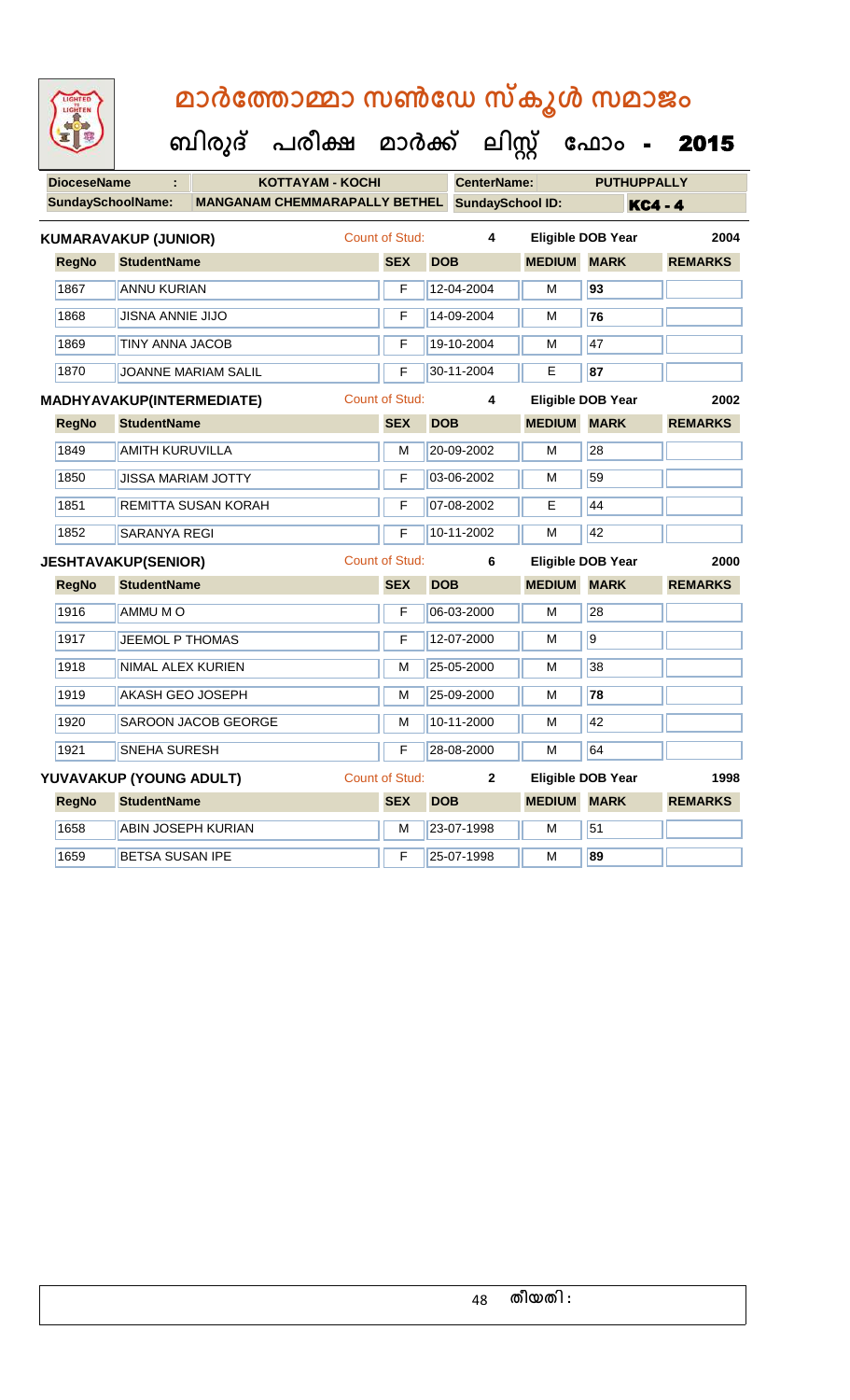| <b>IGHTED</b><br>LIGHTEN |                         |   | മാർത്തോമ്മാ സൺഡേ സ്കൂൾ സമാജം        |                         |                |            |                         |               |                          |                |                |
|--------------------------|-------------------------|---|-------------------------------------|-------------------------|----------------|------------|-------------------------|---------------|--------------------------|----------------|----------------|
|                          |                         |   | ബിരുദ് പരീക്ഷ മാർക്ക് ലിസ്റ്റ്      |                         |                |            |                         |               |                          |                | ഫോം - 2015     |
| <b>DioceseName</b>       |                         | ÷ |                                     | <b>KOTTAYAM - KOCHI</b> |                |            | <b>CenterName:</b>      |               | <b>PUTHUPPALLY</b>       |                |                |
| <b>SundaySchoolName:</b> |                         |   |                                     | <b>MEENADAM SALEM</b>   |                |            | <b>SundaySchool ID:</b> |               |                          | <b>KC4 - 5</b> |                |
|                          |                         |   | <b>PROUDA SUNDAY SCHOOL (ADULT)</b> |                         | Count of Stud: |            | 1                       |               | <b>Eligible DOB Year</b> |                | 1997           |
| <b>RegNo</b>             | <b>StudentName</b>      |   |                                     |                         | <b>SEX</b>     | <b>DOB</b> |                         | <b>MEDIUM</b> | <b>MARK</b>              |                | <b>REMARKS</b> |
| 1229                     | <b>MEFFY S KOLLETTU</b> |   |                                     |                         | М              |            | 11-10-1997              | м             | Absent                   |                |                |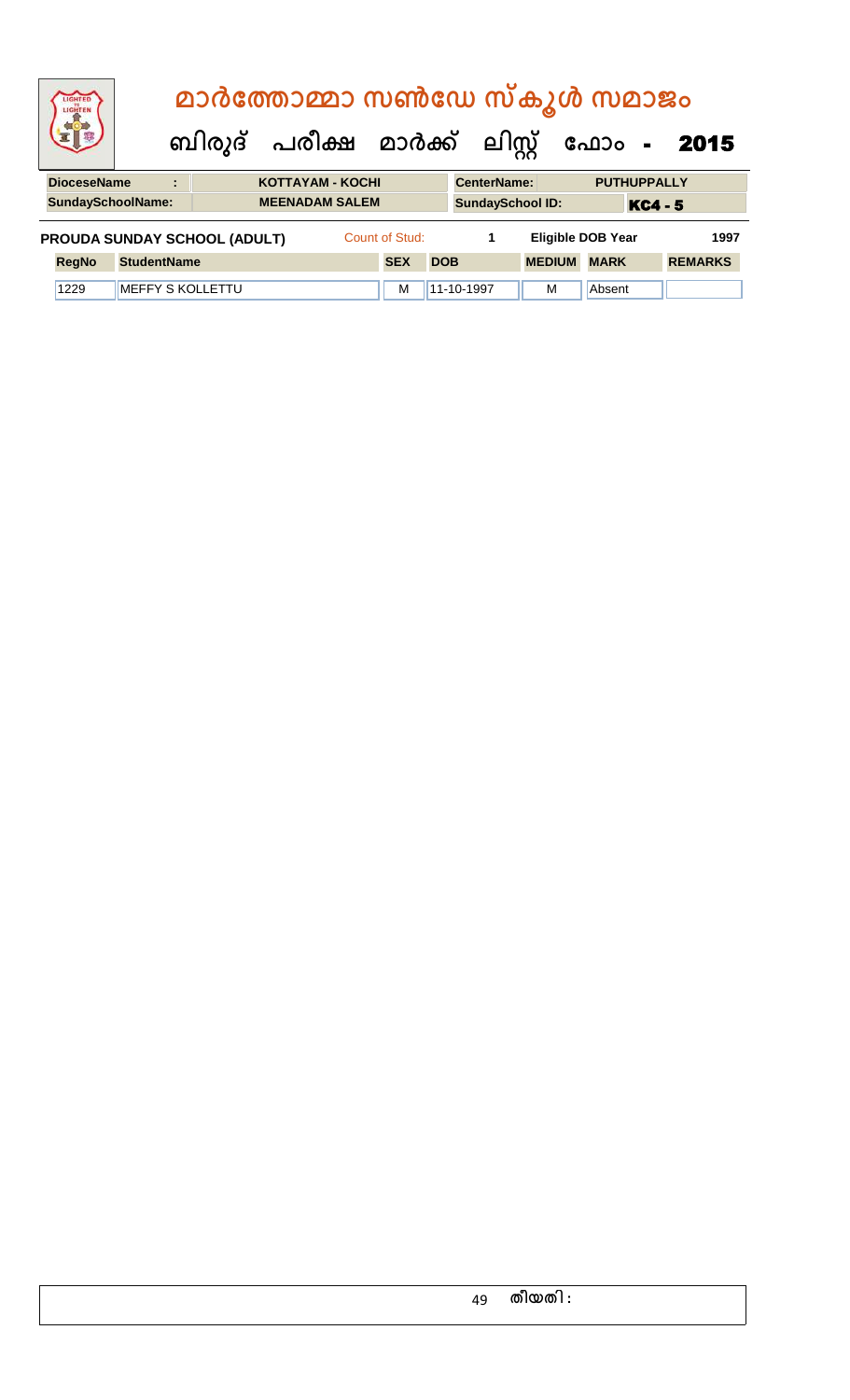| <b>DioceseName</b> |                             | <b>KOTTAYAM - KOCHI</b>  |                       |            | <b>CenterName:</b>      |                          | <b>PUTHUPPALLY</b> |                |                |
|--------------------|-----------------------------|--------------------------|-----------------------|------------|-------------------------|--------------------------|--------------------|----------------|----------------|
|                    | <b>SundaySchoolName:</b>    | <b>THALAPADY NAZRETH</b> |                       |            | <b>SundaySchool ID:</b> |                          |                    | <b>KC4 - 6</b> |                |
|                    | <b>KUMARAVAKUP (JUNIOR)</b> |                          | Count of Stud:        |            | $\overline{2}$          | Eligible DOB Year        |                    |                | 2004           |
| <b>RegNo</b>       | <b>StudentName</b>          |                          | <b>SEX</b>            | <b>DOB</b> |                         | <b>MEDIUM</b>            | <b>MARK</b>        |                | <b>REMARKS</b> |
| 1871               | <b>ANEETA TEDDY</b>         |                          | F                     |            | 30-01-2004              | M                        | 55                 |                |                |
| 1872               | <b>RIYA SUSAN BABY</b>      |                          | F                     |            | 12-04-2004              | E                        | 75                 |                |                |
|                    | MADHYAVAKUP(INTERMEDIATE)   |                          | <b>Count of Stud:</b> |            | $\mathbf{2}$            | <b>Eligible DOB Year</b> |                    |                | 2002           |
| <b>RegNo</b>       | <b>StudentName</b>          |                          | <b>SEX</b>            | <b>DOB</b> |                         | <b>MEDIUM</b>            | <b>MARK</b>        |                | <b>REMARKS</b> |
| 1853               | <b>ABHA JOHN</b>            |                          | F                     |            | 22-01-2002              | м                        | 48                 |                |                |
| 1854               | SHILPAKJ                    |                          | F                     |            | 30-05-2002              | M                        | 42                 |                |                |
|                    | <b>JESHTAVAKUP(SENIOR)</b>  |                          | Count of Stud:        |            | 3                       | <b>Eligible DOB Year</b> |                    |                | 2000           |
| <b>RegNo</b>       | <b>StudentName</b>          |                          | <b>SEX</b>            | <b>DOB</b> |                         | <b>MEDIUM</b>            | <b>MARK</b>        |                | <b>REMARKS</b> |
| 1922               | <b>RINU ABRAHAM</b>         |                          | F                     |            | 23-02-2000              | M                        | Absent             |                |                |
| 1923               | <b>JIYA SARA JOSEPH</b>     |                          | F                     |            | 14-10-2000              | M                        | 47                 |                |                |
| 1924               | <b>SEENU</b>                |                          | F                     |            | 06-08-2000              | M                        | Absent             |                |                |
|                    | YUVAVAKUP (YOUNG ADULT)     |                          | Count of Stud:        |            | $\overline{2}$          | <b>Eligible DOB Year</b> |                    |                | 1998           |
| <b>RegNo</b>       | <b>StudentName</b>          |                          | <b>SEX</b>            | <b>DOB</b> |                         | <b>MEDIUM MARK</b>       |                    |                | <b>REMARKS</b> |
| 1660               | <b>ABEL PHILIP</b>          |                          | M                     |            | 04-10-1998              | M                        | 43                 |                |                |
| 1661               | <b>ABRAHAM V SUNNY</b>      |                          | M                     |            | 09-08-1998              | M                        | 35                 |                |                |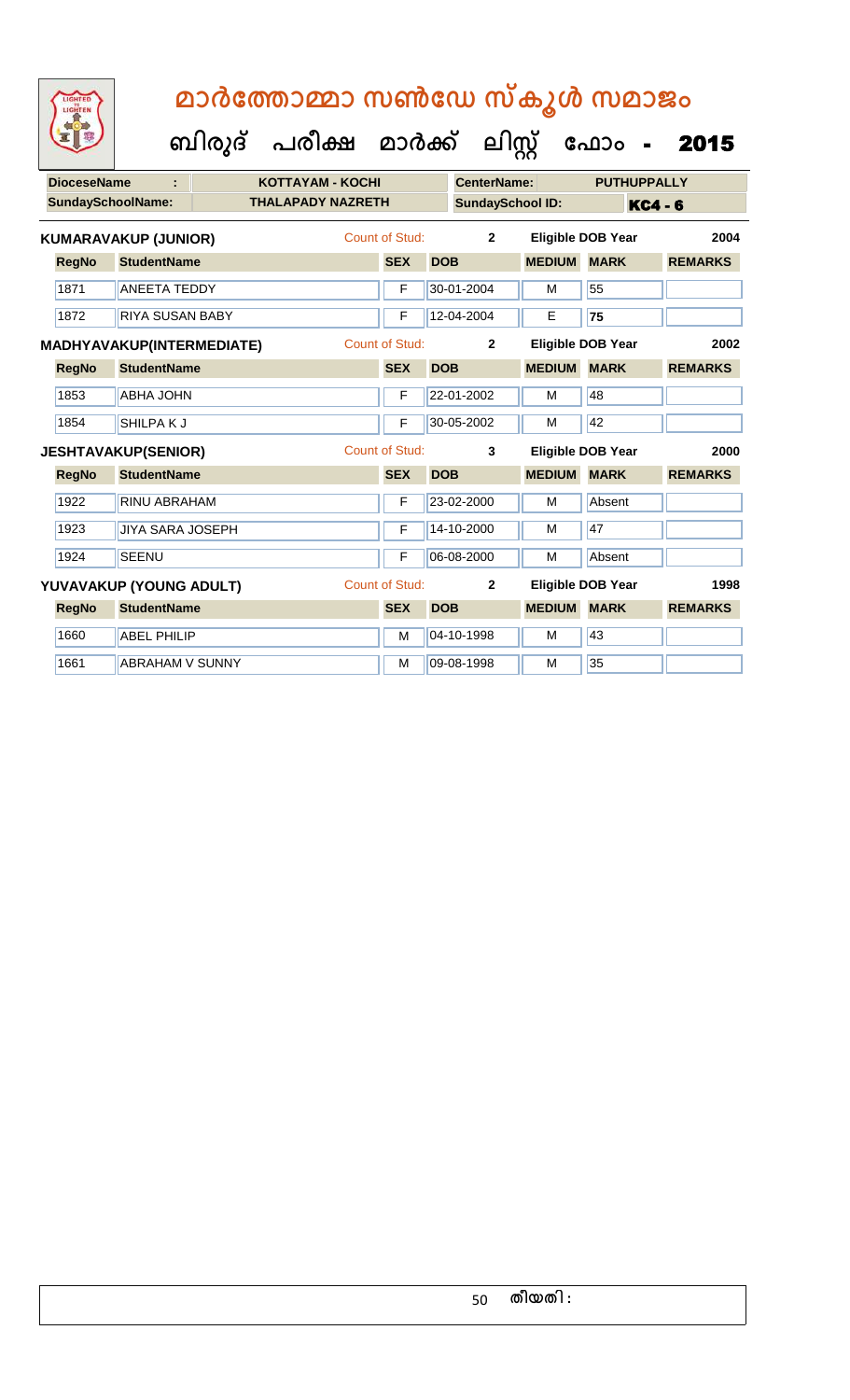| <b>DioceseName</b>       | ÷                                | <b>KOTTAYAM - KOCHI</b>             |                       | <b>CenterName:</b>      |               | <b>PUTHUPPALLY</b>       |                |
|--------------------------|----------------------------------|-------------------------------------|-----------------------|-------------------------|---------------|--------------------------|----------------|
| <b>SundaySchoolName:</b> |                                  | <b>THALAPADY</b>                    |                       | <b>SundaySchool ID:</b> |               | <b>KC4 - 7</b>           |                |
|                          | <b>KUMARAVAKUP (JUNIOR)</b>      |                                     | Count of Stud:        | 9                       |               | <b>Eligible DOB Year</b> | 2004           |
| <b>RegNo</b>             | <b>StudentName</b>               |                                     | <b>SEX</b>            | <b>DOB</b>              | <b>MEDIUM</b> | <b>MARK</b>              | <b>REMARKS</b> |
| 1873                     | <b>ABIYA MERIN BABU</b>          |                                     | F                     | 14-12-2004              | M             | 93                       |                |
| 1874                     |                                  | <b>ALVINA MERIN OOMMEN</b>          | F                     | 05-03-2004              | M             | $\overline{24}$          |                |
| 1875                     | <b>DIYA ELSA SIBY</b>            |                                     | F                     | 04-10-2004              | E             | 45                       |                |
| 1876                     |                                  | HANNA MERIN GEORGE                  | F                     | 14-04-2004              | м             | 53                       |                |
| 1877                     | REEGA ANN REJI                   |                                     | F                     | 18-10-2004              | M             | 38                       |                |
| 1878                     | <b>ALPHIN K MON</b>              |                                     | М                     | 12-07-2004              | М             | 24                       |                |
| 1879                     | <b>JOYAL RAJU</b>                |                                     | м                     | 23-06-2004              | M             | 34                       |                |
| 1880                     | NIRANJAN ZACHERIAH               |                                     | M                     | 21-12-2004              | E             | 75                       |                |
| 1881                     | <b>TELLAN THOMAS</b>             |                                     | M                     | 21-10-2004              | M             | 50                       |                |
|                          | <b>MADHYAVAKUP(INTERMEDIATE)</b> |                                     | <b>Count of Stud:</b> | 7                       |               | <b>Eligible DOB Year</b> | 2002           |
| <b>RegNo</b>             | <b>StudentName</b>               |                                     | <b>SEX</b>            | <b>DOB</b>              | <b>MEDIUM</b> | <b>MARK</b>              | <b>REMARKS</b> |
| 1855                     | <b>ALAN ALEX</b>                 |                                     | M                     | 20-07-2002              | M             | 11                       |                |
| 1856                     | <b>ANJU MERIN SHAJI</b>          |                                     | F                     | 10-04-2002              | M             | Absent                   |                |
| 1857                     | ANNA SUSAN JOMON                 |                                     | F                     | 11-12-2002              | М             | 33                       |                |
| 1858                     | <b>EFNA BIJU</b>                 |                                     | F                     | 31-12-2002              | м             | Absent                   |                |
| 1859                     |                                  | <b>MARY SUSAN GEORGE</b>            | F                     | 11-04-2002              | M             | 63                       |                |
| 1860                     | SHERIN JOSEPH                    |                                     | F                     | 10-07-2002              | M             | 42                       |                |
| 1861                     | <b>VINU MATHEW</b>               |                                     | м                     | 29-07-2002              | м             | 18                       |                |
|                          | <b>JESHTAVAKUP(SENIOR)</b>       |                                     | <b>Count of Stud:</b> | 4                       |               | <b>Eligible DOB Year</b> | 2000           |
| <b>RegNo</b>             | <b>StudentName</b>               |                                     | <b>SEX</b>            | <b>DOB</b>              | <b>MEDIUM</b> | <b>MARK</b>              | <b>REMARKS</b> |
| 1925                     | <b>ASISH MATHEW</b>              |                                     | M                     | 17-07-2000              | M             | 39                       |                |
| 1926                     | ALBY ACHAMMA BINU                |                                     | F                     | 02-10-2000              | M             | 53                       |                |
| 1927                     |                                  | ALEENA SUSAN THOMAS                 | F                     | 03-08-2000              | м             | 37                       |                |
| 1928                     |                                  | NAYANA MARIUM ZACHERIAH             | F                     | 07-03-2000              | M             | 31                       |                |
|                          | YUVAVAKUP (YOUNG ADULT)          |                                     | Count of Stud:        | 5                       |               | <b>Eligible DOB Year</b> | 1998           |
| <b>RegNo</b>             | <b>StudentName</b>               |                                     | <b>SEX</b>            | <b>DOB</b>              | <b>MEDIUM</b> | <b>MARK</b>              | <b>REMARKS</b> |
| 1662                     |                                  | AKHIL CHERIAYAN JOSE                | M                     | 08-11-1998              | M             | 50                       |                |
| 1663                     | <b>ANAND UNNI</b>                |                                     | M                     | 18-04-1998              | M             | 44                       |                |
| 1664                     | RICHU JACOB REJI                 |                                     | М                     | 04-12-1998              | м             | 52                       |                |
| 1665                     | <b>LIYA ANN THOMAS</b>           |                                     | F                     | 28-02-1998              | M             | 47                       |                |
| 1666                     | <b>SAIRA JOHN</b>                |                                     | F                     | 20-06-1998              | M             | 58                       |                |
|                          |                                  | <b>PROUDA SUNDAY SCHOOL (ADULT)</b> | <b>Count of Stud:</b> | $5\phantom{.0}$         |               | <b>Eligible DOB Year</b> | 1997           |
| <b>RegNo</b>             | <b>StudentName</b>               |                                     | <b>SEX</b>            | <b>DOB</b>              | <b>MEDIUM</b> | <b>MARK</b>              | <b>REMARKS</b> |
| 1230                     | <b>ESTHER MARY JACOB</b>         |                                     | F                     | 12-10-1997              | M             | 76                       |                |
| 1231                     | FEMI SARA BINU                   |                                     | F                     | 20-08-1997              | M             | Absent                   |                |
| 1232                     |                                  | <b>GEORGE M KURUVILLA</b>           | M                     | 11-10-1997              | M             | Absent                   |                |
| 1233                     | <b>LIYA SUSAN BENNY</b>          |                                     | F                     | 04-06-1997              | м             | 32                       |                |
|                          |                                  |                                     |                       | 51                      | തീയതി :       |                          |                |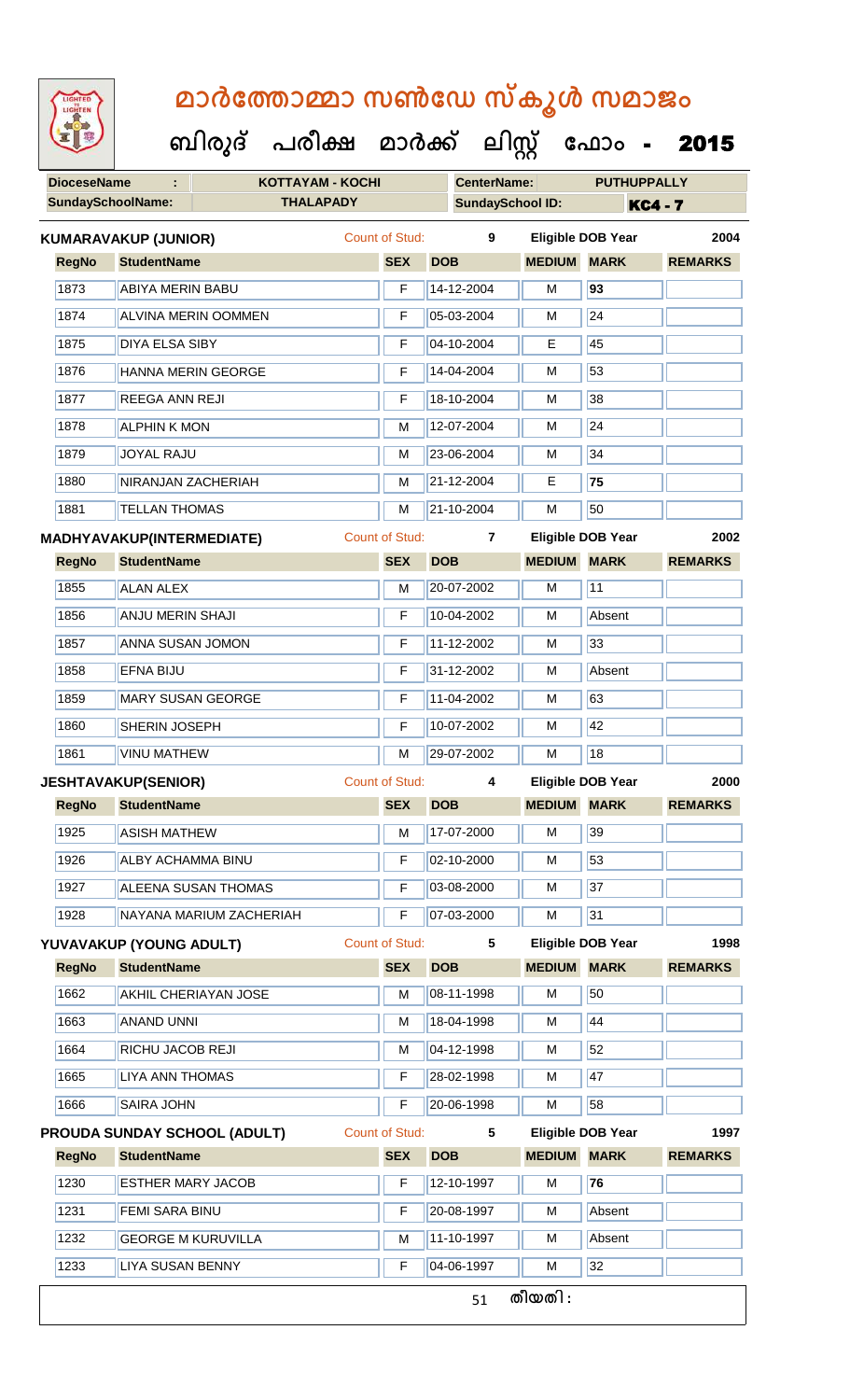|                          |   |                              | മാർത്തോമ്മാ സൺഡേ സ്കൂൾ സമാജം              |   |                         |   |                    |                |  |
|--------------------------|---|------------------------------|-------------------------------------------|---|-------------------------|---|--------------------|----------------|--|
|                          |   |                              | ബിരുദ് പരീക്ഷ മാർക്ക് ലിസ്റ്റ് ഫോം - 2015 |   |                         |   |                    |                |  |
| <b>DioceseName</b>       | ÷ |                              | <b>KOTTAYAM - KOCHI</b>                   |   | <b>CenterName:</b>      |   | <b>PUTHUPPALLY</b> |                |  |
| <b>SundaySchoolName:</b> |   |                              | <b>THALAPADY</b>                          |   | <b>SundaySchool ID:</b> |   |                    | <b>KC4 - 7</b> |  |
| 1234                     |   | <b>RONEY JOSEPH VARGHESE</b> |                                           | М | 09-03-1997              | M | Absent             |                |  |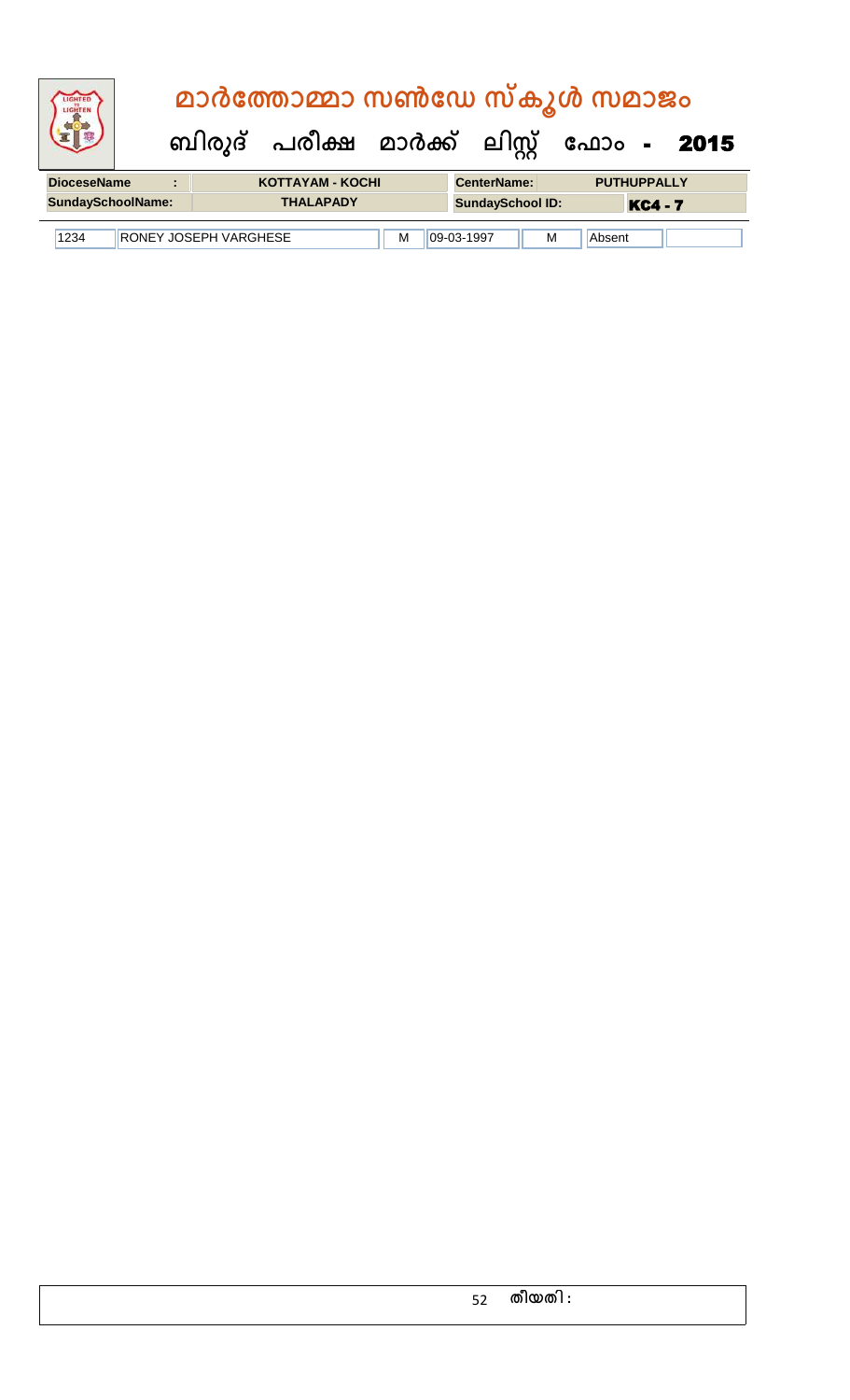| <b>IGHTED</b> |  |
|---------------|--|
|               |  |
|               |  |
|               |  |
|               |  |

 **ബിരുദ് പരീക്ഷ മാര്ക് ക ലിസ്റ്റ ക ഫ ാോം** - 2015

| <b>SundaySchoolName:</b><br><b>ANCHERY</b><br><b>SundaySchool ID:</b><br><b>KC4 - 8</b><br><b>Count of Stud:</b><br>5<br><b>KUMARAVAKUP (JUNIOR)</b><br><b>Eligible DOB Year</b><br><b>RegNo</b><br><b>StudentName</b><br><b>SEX</b><br><b>DOB</b><br><b>MEDIUM MARK</b><br>1882<br><b>AIDA SARA JACOB</b><br>10-04-2004<br>84<br>F<br>М | 2004<br><b>REMARKS</b> |
|------------------------------------------------------------------------------------------------------------------------------------------------------------------------------------------------------------------------------------------------------------------------------------------------------------------------------------------|------------------------|
|                                                                                                                                                                                                                                                                                                                                          |                        |
|                                                                                                                                                                                                                                                                                                                                          |                        |
|                                                                                                                                                                                                                                                                                                                                          |                        |
|                                                                                                                                                                                                                                                                                                                                          |                        |
| 1883<br>06-03-2004<br>90<br><b>ANAGHA AKKA KURIAN</b><br>F<br>M                                                                                                                                                                                                                                                                          |                        |
| 10-04-2004<br>92<br>1884<br>AYINA SARA JACOB<br>F<br>м                                                                                                                                                                                                                                                                                   |                        |
| 03-01-2004<br>80<br>1885<br><b>RINITHA BABU</b><br>F<br>М                                                                                                                                                                                                                                                                                |                        |
| $\overline{24}$<br>1886<br>13-08-2004<br><b>RON S VARGHESE</b><br>M<br>M                                                                                                                                                                                                                                                                 |                        |
| <b>Count of Stud:</b><br>5<br><b>Eligible DOB Year</b><br>MADHYAVAKUP(INTERMEDIATE)                                                                                                                                                                                                                                                      | 2002                   |
| <b>MEDIUM MARK</b><br><b>SEX</b><br><b>DOB</b><br><b>RegNo</b><br><b>StudentName</b>                                                                                                                                                                                                                                                     | <b>REMARKS</b>         |
| 1862<br>13-05-2002<br>35<br><b>ALEENA ANNA AJI</b><br>F<br>M                                                                                                                                                                                                                                                                             |                        |
| $\overline{75}$<br>1863<br>01-02-2002<br><b>ALKA REJI</b><br>F<br>М                                                                                                                                                                                                                                                                      |                        |
| 13-11-2002<br>66<br>1864<br>CHRISTEENA SARA ABRAHAM<br>F<br>M                                                                                                                                                                                                                                                                            |                        |
| 50<br>1865<br>F<br>10-05-2002<br><b>ASHA ELIZABETH VARGHESE</b><br>м                                                                                                                                                                                                                                                                     |                        |
| 11-01-2002<br>Absent<br>1866<br>PUNNOOSE P PUNNOOSE<br>M<br>M                                                                                                                                                                                                                                                                            |                        |
| <b>Count of Stud:</b><br>5<br>Eligible DOB Year<br><b>JESHTAVAKUP(SENIOR)</b>                                                                                                                                                                                                                                                            | 2000                   |
| <b>DOB</b><br><b>MEDIUM</b><br><b>MARK</b><br><b>RegNo</b><br><b>StudentName</b><br><b>SEX</b>                                                                                                                                                                                                                                           | <b>REMARKS</b>         |
| $\overline{78}$<br>1929<br><b>ALLEN DANI JACOB</b><br>27-10-2000<br>M<br>M                                                                                                                                                                                                                                                               |                        |
| $\overline{71}$<br>1930<br><b>AKHIL THOMAS KURIAN</b><br>06-03-2000<br>M<br>M                                                                                                                                                                                                                                                            |                        |
| 30<br><b>ATHULYA THOMAS</b><br>29-12-2000<br>1931<br>F<br>М                                                                                                                                                                                                                                                                              |                        |
| 65<br><b>HANNA MARIAM SHIBU</b><br>$\mathsf F$<br>15-01-2000<br>1932<br>M                                                                                                                                                                                                                                                                |                        |
| 1933<br>25-09-2000<br>Absent<br><b>PRIYA VARGHESE</b><br>F<br>M                                                                                                                                                                                                                                                                          |                        |
| Count of Stud:<br><b>Eligible DOB Year</b><br>6<br>YUVAVAKUP (YOUNG ADULT)                                                                                                                                                                                                                                                               | 1998                   |
| <b>SEX</b><br><b>RegNo</b><br><b>MEDIUM MARK</b><br><b>StudentName</b><br><b>DOB</b>                                                                                                                                                                                                                                                     | <b>REMARKS</b>         |
| 1667<br>11-09-1998<br>53<br><b>GADHA SENU</b><br>F<br>M                                                                                                                                                                                                                                                                                  |                        |
| 1668<br>11-01-1998<br><b>CHRISTY ANN JACOB</b><br>Absent<br>F<br>м                                                                                                                                                                                                                                                                       |                        |
| 31<br>1669<br>30-03-1998<br>JOBIN P B<br>М<br>M                                                                                                                                                                                                                                                                                          |                        |
| 1670<br>31<br>JONATHAN JEROME JACOB<br>22-12-1998<br>Е<br>M                                                                                                                                                                                                                                                                              |                        |
| 1671<br>14-10-1998<br>88<br>SIMI ELSA SAMUEL<br>F<br>M                                                                                                                                                                                                                                                                                   |                        |
| $\overline{21}$<br>03-10-1998<br>1672<br><b>ASWIN JOSE BIJU</b><br>M<br>M                                                                                                                                                                                                                                                                |                        |
| <b>Count of Stud:</b><br><b>Eligible DOB Year</b><br>PROUDA SUNDAY SCHOOL (ADULT)<br>6                                                                                                                                                                                                                                                   | 1997                   |
| <b>SEX</b><br><b>MEDIUM MARK</b><br><b>RegNo</b><br><b>StudentName</b><br><b>DOB</b>                                                                                                                                                                                                                                                     | <b>REMARKS</b>         |
| 75<br>1235<br>F<br>23-09-1997<br><b>GRACE ACHU MATHEW</b><br>М                                                                                                                                                                                                                                                                           |                        |
| $1236$<br>48<br><b>ABHIYA SUSAN VARGHESE</b><br>13-10-1997<br>F<br>м                                                                                                                                                                                                                                                                     |                        |
| 12<br>1237<br><b>ATHUL THOMAS</b><br>07-12-1997<br>M<br>М                                                                                                                                                                                                                                                                                |                        |
| 54<br>1238<br>F<br>20-08-1997<br><b>GRACE NEENU THOMAS</b><br>М                                                                                                                                                                                                                                                                          |                        |
| 06-10-1997<br>1239<br><b>KRUPA SAIRA ABRAHAM</b><br>Absent<br>F<br>М                                                                                                                                                                                                                                                                     |                        |
| 10<br>1240<br>19-11-1997<br><b>CHRISTY ABRAHAM</b><br>M<br>М                                                                                                                                                                                                                                                                             |                        |

**തീയതി :**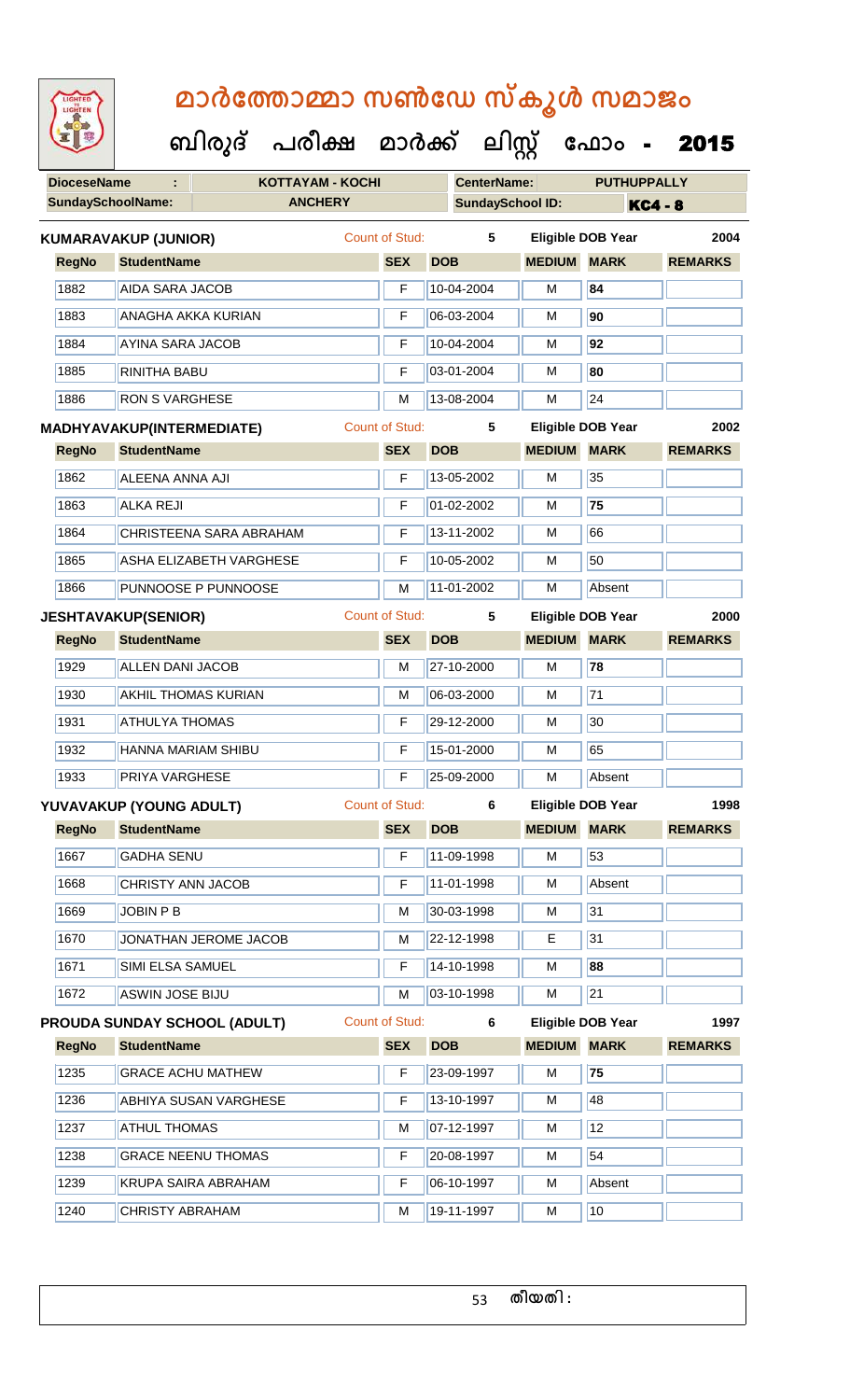### **DioceseName : KOTTAYAM - KOCHI CenterName: PUTHUPPALLY SundaySchoolName: THOTTACKAD SundaySchool ID: KC4 - 9 ബിരുദ് പരീക്ഷ മാര്ക് ക ലിസ്റ്റ ക ഫ ാോം** - 2015  **മാര്കഫതാമ്മാ സണ്ഫേ സ്കൂള് സമാജോം RegNo StudentName SEX DOB MEDIUM MARK REMARKS KUMARAVAKUP (JUNIOR)** Count of Stud: **6 Eligible DOB Year 2004** 1887 **ASWIN ISSAC JOHN M** 21-12-2004 M 59 1888 ACHSAN RIAN SAJI M 02-03-2004 M **75** 1889 AMITH MANU MATHEW M 19-04-2004 M **75** 1890 ARPITHA ANNA MATHEW F 21-04-2004 M **89** 1891 NIJI GEORGE F 01-04-2004 M **93** 1892 SONA B VARGHESE F 12-01-2004 M 60 **RegNo StudentName SEX DOB MEDIUM MARK REMARKS MADHYAVAKUP(INTERMEDIATE)** Count of Stud: **3 Eligible DOB Year 2002** 1867 BINSA ASHA BOBBY F 15-11-2002 M 70 1868 MARSHA K JERLIN F 31-05-2002 M 65 1869 JERRIN VARGHESE M 30-05-2002 M Absent **RegNo StudentName SEX DOB MEDIUM MARK REMARKS JESHTAVAKUP(SENIOR)** Count of Stud: **4 Eligible DOB Year 2000** 1934 | ASHISH KURIAKOSE | M | 29-10-2000 | M | Absent 1935 CHIKKU MATHEW KURUVILLA M 13-04-2000 M Absent 1936 SIJU B PHILIP M M 08-04-2000 M 25 1937 ELSA MANI F 10-02-2000 M 51 **RegNo StudentName SEX DOB MEDIUM MARK REMARKS YUVAVAKUP (YOUNG ADULT)** Count of Stud: **8 Eligible DOB Year 1998** 1673 JIA ANN JAMES F 17-07-1998 M **86** 1674 SHEMA ELSA DAN **F** 16-03-1998 M **M** 87 1675 SUMI ELSA MATHEW **F** 31-08-1998 M **161** 1676 NISHA THOMAS F 08-04-1998 M Absent 1677 RECIN CHERIAN M M 08-06-1998 M Absent 1678 DIXON ANDREWS M 12-03-1998 M Absent

| 1680         | <b>GINU M SAJI</b>           | M                                   | 04-04-1998 | M              | 44          |                          |
|--------------|------------------------------|-------------------------------------|------------|----------------|-------------|--------------------------|
|              |                              |                                     | 3          |                |             | 1997                     |
| <b>RegNo</b> | <b>StudentName</b>           | <b>SEX</b>                          | <b>DOB</b> | <b>MEDIUM</b>  | <b>MARK</b> | <b>REMARKS</b>           |
| 1241         | MERRY SUSAN VARGHESE         | F                                   | 13-06-1997 | м              | 75          |                          |
| 1242         | <b>SHIYO ANNA JOY</b>        | F                                   | 17-10-1997 | M              | Absent      |                          |
| 1243         | <b>SAJIN MATHEW SKARAIAH</b> | M                                   | 26-12-1997 | M              | Absent      |                          |
|              |                              | <b>PROUDA SUNDAY SCHOOL (ADULT)</b> |            | Count of Stud: |             | <b>Eligible DOB Year</b> |

1679 GLEN G JOHN M 25-05-1998 M 27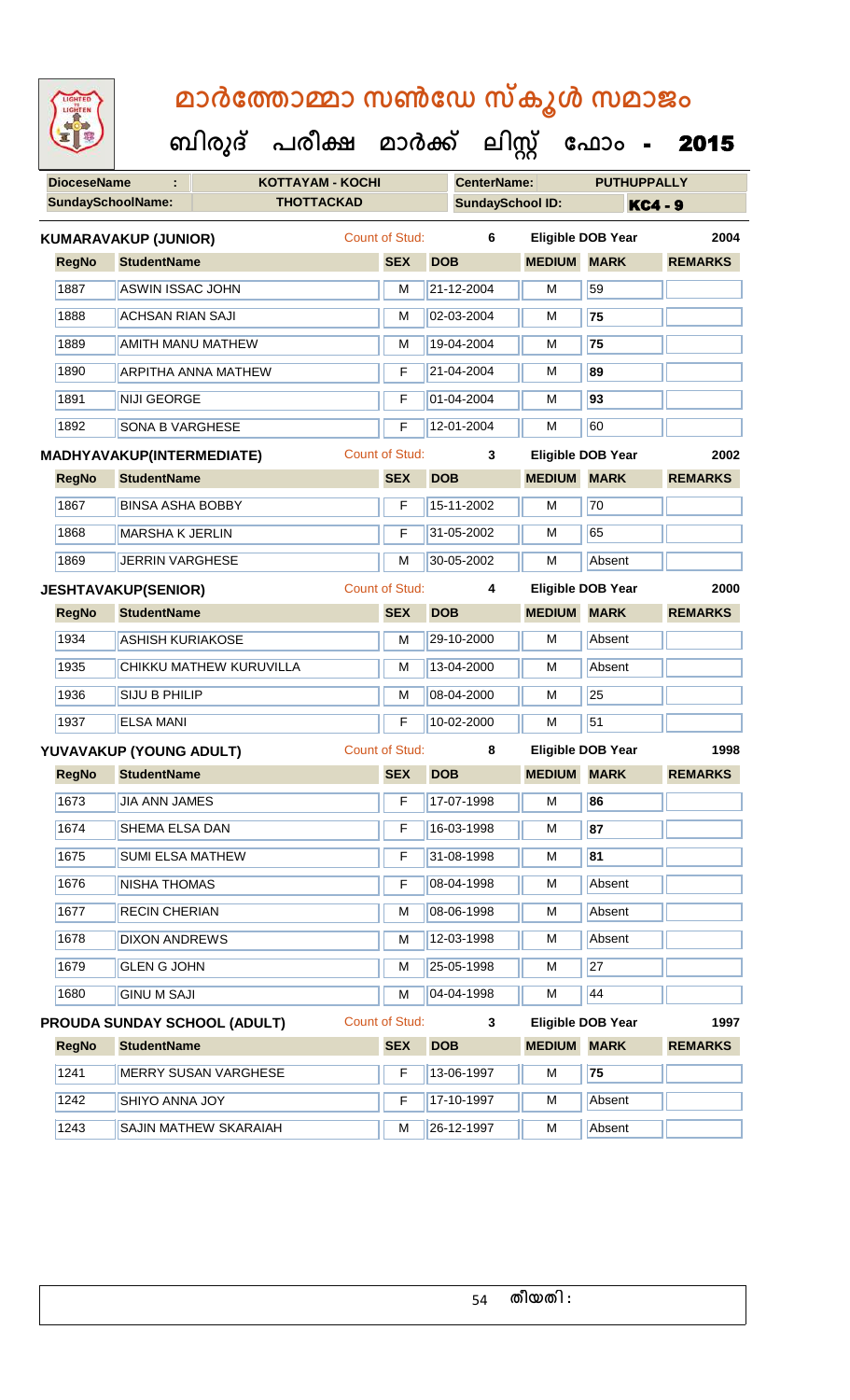**DioceseName : KOTTAYAM - KOCHI CenterName: PUTHUPPALLY ബിരുദ് പരീക്ഷ മാര്ക് ക ലിസ്റ്റ ക ഫ ാോം** - 2015

|              | <b>SundaySchoolName:</b>         | <b>VAKATHANAM</b> |                |            | <b>SundaySchool ID:</b> |               |                          | <b>KC4 - 10</b> |
|--------------|----------------------------------|-------------------|----------------|------------|-------------------------|---------------|--------------------------|-----------------|
|              | <b>KUMARAVAKUP (JUNIOR)</b>      |                   | Count of Stud: |            | $\mathbf{2}$            |               | <b>Eligible DOB Year</b> | 2004            |
| <b>RegNo</b> | <b>StudentName</b>               |                   | <b>SEX</b>     | <b>DOB</b> |                         | <b>MEDIUM</b> | <b>MARK</b>              | <b>REMARKS</b>  |
| 1893         | <b>ANGEL SARA SABU</b>           |                   | F              |            | 12-11-2004              | м             | Absent                   |                 |
| 1894         | <b>JINCY ROSE JOY</b>            |                   | F              |            | 20-02-2004              | M             | Absent                   |                 |
|              | <b>MADHYAVAKUP(INTERMEDIATE)</b> |                   | Count of Stud: |            | $\mathbf{2}$            |               | <b>Eligible DOB Year</b> | 2002            |
| <b>RegNo</b> | <b>StudentName</b>               |                   | <b>SEX</b>     | <b>DOB</b> |                         | <b>MEDIUM</b> | <b>MARK</b>              | <b>REMARKS</b>  |
| 1870         | <b>JAISVIN JOHN</b>              |                   | F              |            | 23-06-2002              | м             | Absent                   |                 |
| 1871         | <b>SUMI ROSE SHAJI</b>           |                   | F              |            | 31-10-2002              | м             | Absent                   |                 |
|              | <b>JESHTAVAKUP(SENIOR)</b>       |                   | Count of Stud: |            | $\overline{2}$          |               | <b>Eligible DOB Year</b> | 2000            |
| <b>RegNo</b> | <b>StudentName</b>               |                   | <b>SEX</b>     | <b>DOB</b> |                         | <b>MEDIUM</b> | <b>MARK</b>              | <b>REMARKS</b>  |
| 1938         | <b>MEBINA BENOY</b>              |                   | F              |            | 29-12-2000              | м             | 52                       |                 |
| 1939         | RIYA ANNA THOMAS                 |                   | F              |            | 12-11-2000              | м             | 55                       |                 |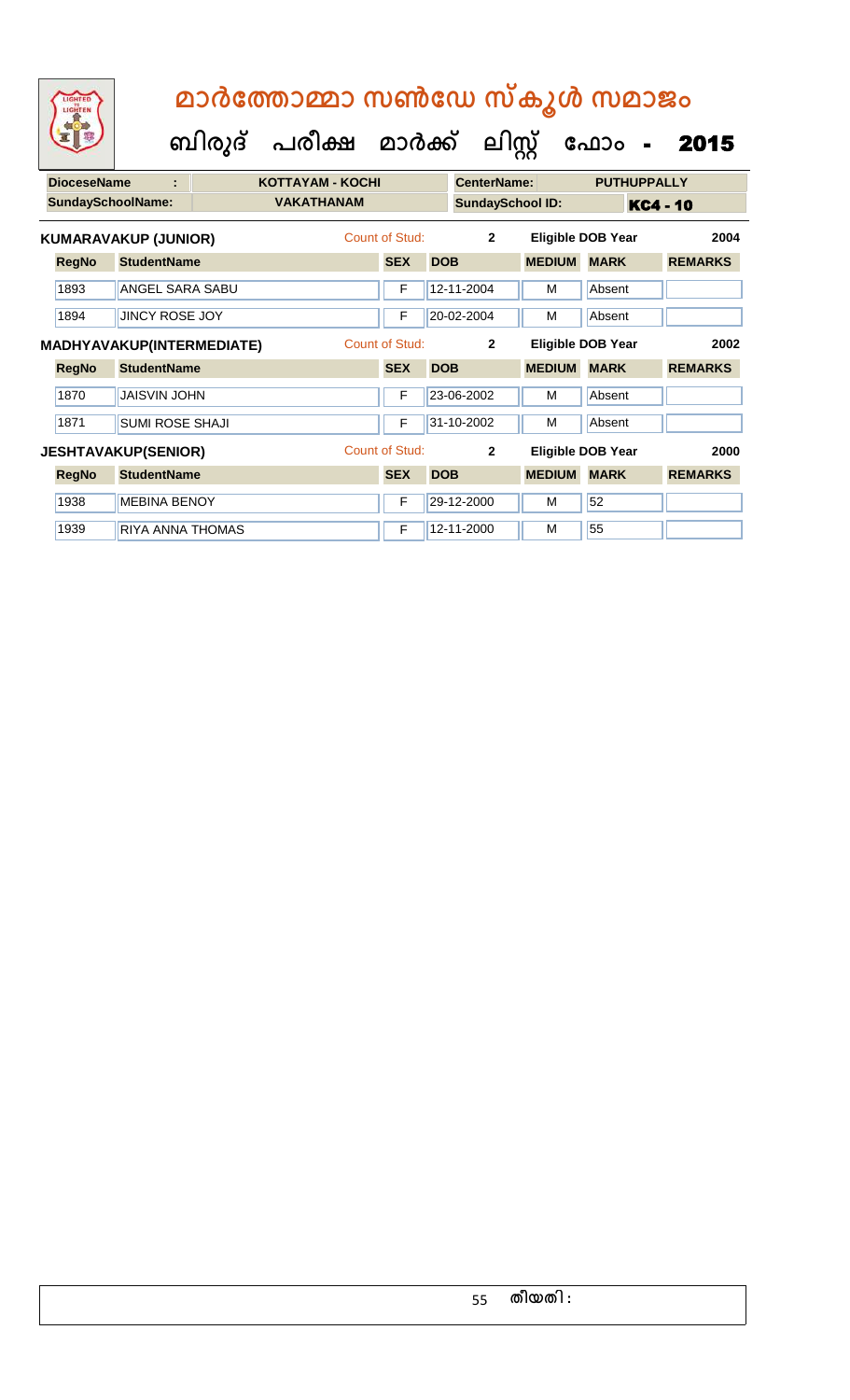| LIGHTED<br>LIGHTEN |                             | മാർത്തോമ്മാ സൺഡേ സ്കൂൾ സമാജം<br>ബിരുദ് പരീക്ഷ മാർക്ക് |                |            | ലിസ്റ്റ്                |               | ഫോം<br>$\blacksquare$    | 2015            |
|--------------------|-----------------------------|-------------------------------------------------------|----------------|------------|-------------------------|---------------|--------------------------|-----------------|
| <b>DioceseName</b> | ÷                           | <b>KOTTAYAM - KOCHI</b>                               |                |            | <b>CenterName:</b>      |               | <b>PUTHUPPALLY</b>       |                 |
|                    | <b>SundaySchoolName:</b>    | <b>PAMPADY THABORE</b>                                |                |            | <b>SundaySchool ID:</b> |               |                          | <b>KC4 - 11</b> |
|                    | <b>KUMARAVAKUP (JUNIOR)</b> |                                                       | Count of Stud: |            | 1                       |               | <b>Eligible DOB Year</b> | 2004            |
| <b>RegNo</b>       | <b>StudentName</b>          |                                                       | <b>SEX</b>     | <b>DOB</b> |                         | <b>MEDIUM</b> | <b>MARK</b>              | <b>REMARKS</b>  |
| 1895               | <b>ALEX KURUVILLA</b>       |                                                       | м              |            | 16-01-2004              | M             | 49                       |                 |
|                    | MADHYAVAKUP(INTERMEDIATE)   |                                                       | Count of Stud: |            | 1                       |               | Eligible DOB Year        | 2002            |
| <b>RegNo</b>       | <b>StudentName</b>          |                                                       | <b>SEX</b>     | <b>DOB</b> |                         | <b>MEDIUM</b> | <b>MARK</b>              | <b>REMARKS</b>  |
| 1872               | AIRIN MARIA KURUVILLA       |                                                       | F              |            | 18-01-2002              | M             | 43                       |                 |
|                    | <b>JESHTAVAKUP(SENIOR)</b>  |                                                       | Count of Stud: |            | 1                       |               | <b>Eligible DOB Year</b> | 2000            |
| <b>RegNo</b>       | <b>StudentName</b>          |                                                       | <b>SEX</b>     | <b>DOB</b> |                         | <b>MEDIUM</b> | <b>MARK</b>              | <b>REMARKS</b>  |
| 1940               | SUSMI SARA MATHEW           |                                                       | F              |            | 26-06-2000              | M             | 19                       |                 |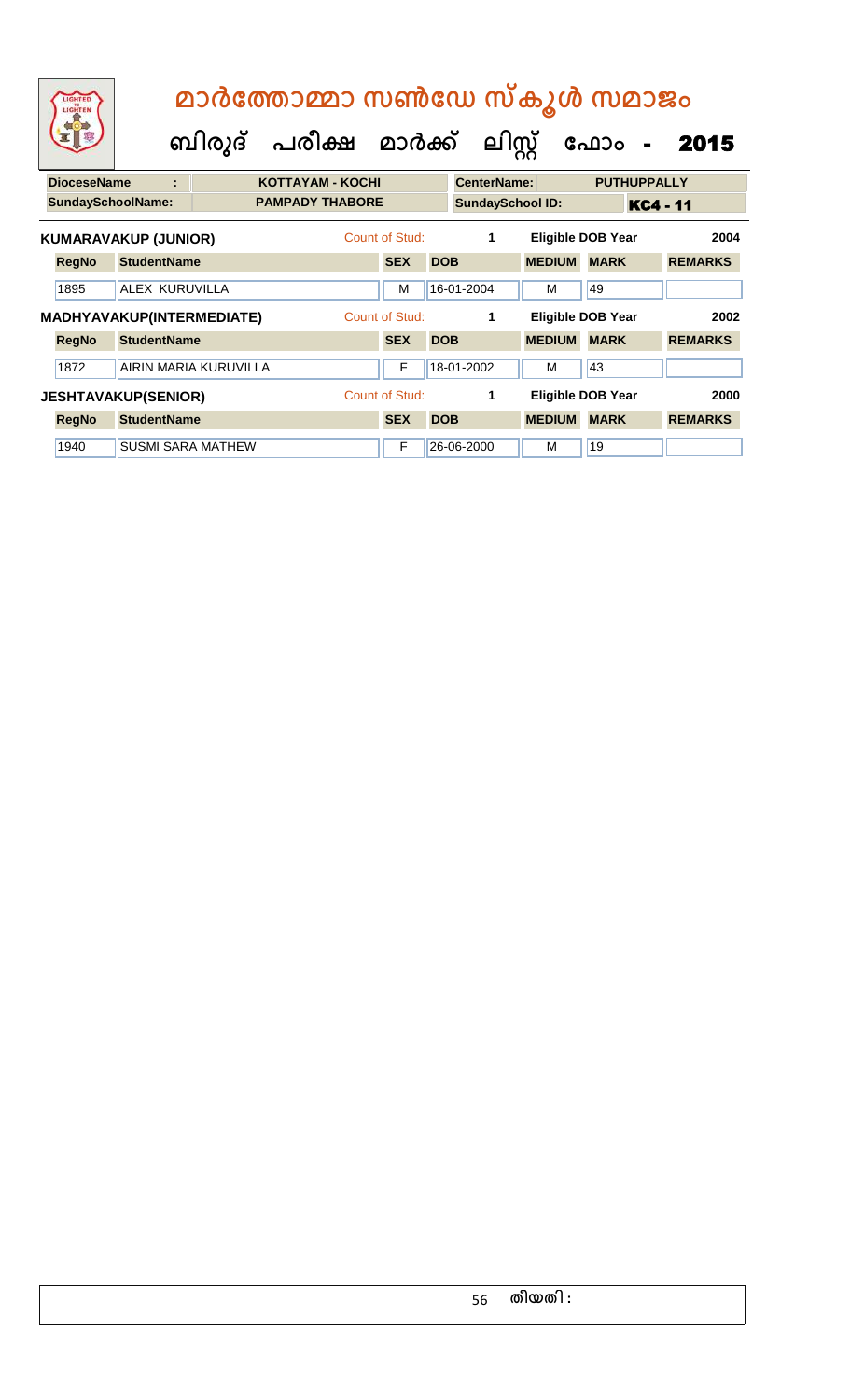| <b>DioceseName</b>       | ÷                                |                            | <b>KOTTAYAM - KOCHI</b>   |                |            | <b>CenterName:</b>      |               | <b>PUTHUPPALLY</b>       |                 |
|--------------------------|----------------------------------|----------------------------|---------------------------|----------------|------------|-------------------------|---------------|--------------------------|-----------------|
| <b>SundaySchoolName:</b> |                                  |                            | <b>AMAYANNOOR MISSION</b> |                |            | <b>SundaySchool ID:</b> |               |                          | <b>KC4 - 12</b> |
|                          | <b>KUMARAVAKUP (JUNIOR)</b>      |                            |                           | Count of Stud: |            | $\overline{2}$          |               | <b>Eligible DOB Year</b> | 2004            |
| <b>RegNo</b>             | <b>StudentName</b>               |                            |                           | <b>SEX</b>     | <b>DOB</b> |                         | <b>MEDIUM</b> | <b>MARK</b>              | <b>REMARKS</b>  |
| 1896                     | <b>ALEN M THOMAS</b>             |                            |                           | м              |            | 02-11-2004              | M             | 63                       |                 |
| 1897                     | <b>JUSTIN JOSEPH</b>             |                            |                           | м              |            | 29-06-2004              | M             | Absent                   |                 |
|                          | <b>MADHYAVAKUP(INTERMEDIATE)</b> |                            |                           | Count of Stud: |            | $\mathbf{2}$            |               | <b>Eligible DOB Year</b> | 2002            |
| <b>RegNo</b>             | <b>StudentName</b>               |                            |                           | <b>SEX</b>     | <b>DOB</b> |                         | <b>MEDIUM</b> | <b>MARK</b>              | <b>REMARKS</b>  |
| 1873                     | LINTU BIJU                       |                            |                           | M              |            | 07-05-2002              | м             | 31                       |                 |
| 1874                     | <b>ASHLIN MERLIN ROY</b>         |                            |                           | F              |            | 12-02-2002              | M             | 50                       |                 |
|                          | <b>JESHTAVAKUP(SENIOR)</b>       |                            |                           | Count of Stud: |            | $\mathbf{2}$            |               | <b>Eligible DOB Year</b> | 2000            |
| <b>RegNo</b>             | <b>StudentName</b>               |                            |                           | <b>SEX</b>     | <b>DOB</b> |                         | <b>MEDIUM</b> | <b>MARK</b>              | <b>REMARKS</b>  |
| 1941                     |                                  | <b>ARDHRA RACHEL KOSHY</b> |                           | F              |            | 11-07-2000              | M             | 37                       |                 |
| 1942                     | ANJU SUSAN JACOB                 |                            |                           | F              |            | 10-02-2000              | M             | 77                       |                 |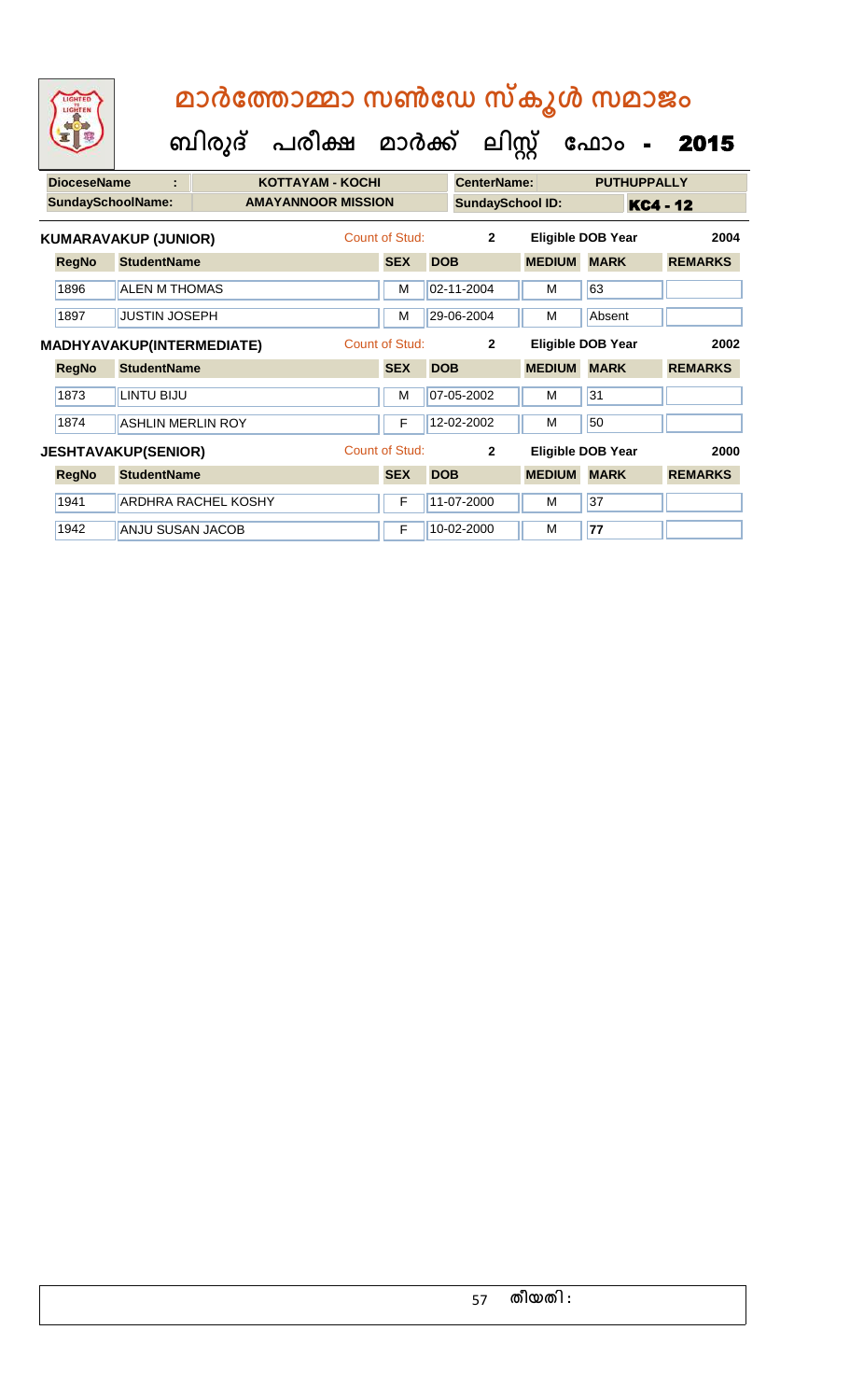| <b>IGHTED</b> |
|---------------|
|               |
|               |
|               |

| <b>DioceseName</b> |                             | <b>KOTTAYAM - KOCHI</b>      |  |                       | <b>CenterName:</b> |                         |               | <b>PUTHUPPALLY</b>               |                 |
|--------------------|-----------------------------|------------------------------|--|-----------------------|--------------------|-------------------------|---------------|----------------------------------|-----------------|
|                    | <b>SundaySchoolName:</b>    | <b>CHANGANASSERY</b>         |  |                       |                    | <b>SundaySchool ID:</b> |               |                                  | <b>KC4 - 13</b> |
|                    | <b>KUMARAVAKUP (JUNIOR)</b> |                              |  | Count of Stud:        |                    | 3                       |               | <b>Eligible DOB Year</b>         | 2004            |
| <b>RegNo</b>       | <b>StudentName</b>          |                              |  | <b>SEX</b>            | <b>DOB</b>         |                         | <b>MEDIUM</b> | <b>MARK</b>                      | <b>REMARKS</b>  |
| 1898               |                             | ALEENA ALEYAMMA KURIAN       |  | F                     |                    | 03-02-2004              | M             | 26                               |                 |
| 1899               | <b>ALBIN PT</b>             |                              |  | M                     |                    | 07-05-2004              | M             | Absent                           |                 |
| 1900               | <b>BOBBY DANIEL</b>         |                              |  | M                     |                    | 12-07-2004              | M             | Absent                           |                 |
|                    | MADHYAVAKUP(INTERMEDIATE)   |                              |  | <b>Count of Stud:</b> |                    | 4                       |               | <b>Eligible DOB Year</b><br>2002 |                 |
| <b>RegNo</b>       | <b>StudentName</b>          |                              |  | <b>SEX</b>            | <b>DOB</b>         |                         | <b>MEDIUM</b> | <b>MARK</b>                      | <b>REMARKS</b>  |
| 1875               |                             | SIJO MATHEW JOHNSON          |  | М                     |                    | 03-08-2002              | м             | 63                               |                 |
| 1876               | <b>MATHEWS P MAMMEN</b>     |                              |  | M                     |                    | 05-05-2002              | M             | 46                               |                 |
| 1877               | <b>SANU SHAJI</b>           |                              |  | M                     |                    | 28-11-2002              | м             | 24                               |                 |
| 1878               | <b>AKHIL JOSE</b>           |                              |  | M                     |                    | 11-04-2002              | M             | 28                               |                 |
|                    | <b>JESHTAVAKUP(SENIOR)</b>  |                              |  | <b>Count of Stud:</b> |                    | 1                       |               | <b>Eligible DOB Year</b>         | 2000            |
| <b>RegNo</b>       | <b>StudentName</b>          |                              |  | <b>SEX</b>            | <b>DOB</b>         |                         | <b>MEDIUM</b> | <b>MARK</b>                      | <b>REMARKS</b>  |
| 1943               | <b>JOSHIN JOHN</b>          |                              |  | M                     |                    | 20-06-2000              | M             | 26                               |                 |
|                    | YUVAVAKUP (YOUNG ADULT)     |                              |  | <b>Count of Stud:</b> |                    | $\mathbf{2}$            |               | <b>Eligible DOB Year</b>         | 1998            |
| <b>RegNo</b>       | <b>StudentName</b>          |                              |  | <b>SEX</b>            | <b>DOB</b>         |                         | <b>MEDIUM</b> | <b>MARK</b>                      | <b>REMARKS</b>  |
| 1681               |                             | <b>MATHEW SALIM VARGHESE</b> |  | M                     |                    | 14-09-1998              | M             | 54                               |                 |
| 1682               |                             | ROSHIN JOHN MATHEW           |  | M                     |                    | 06-11-1998              | M             | 63                               |                 |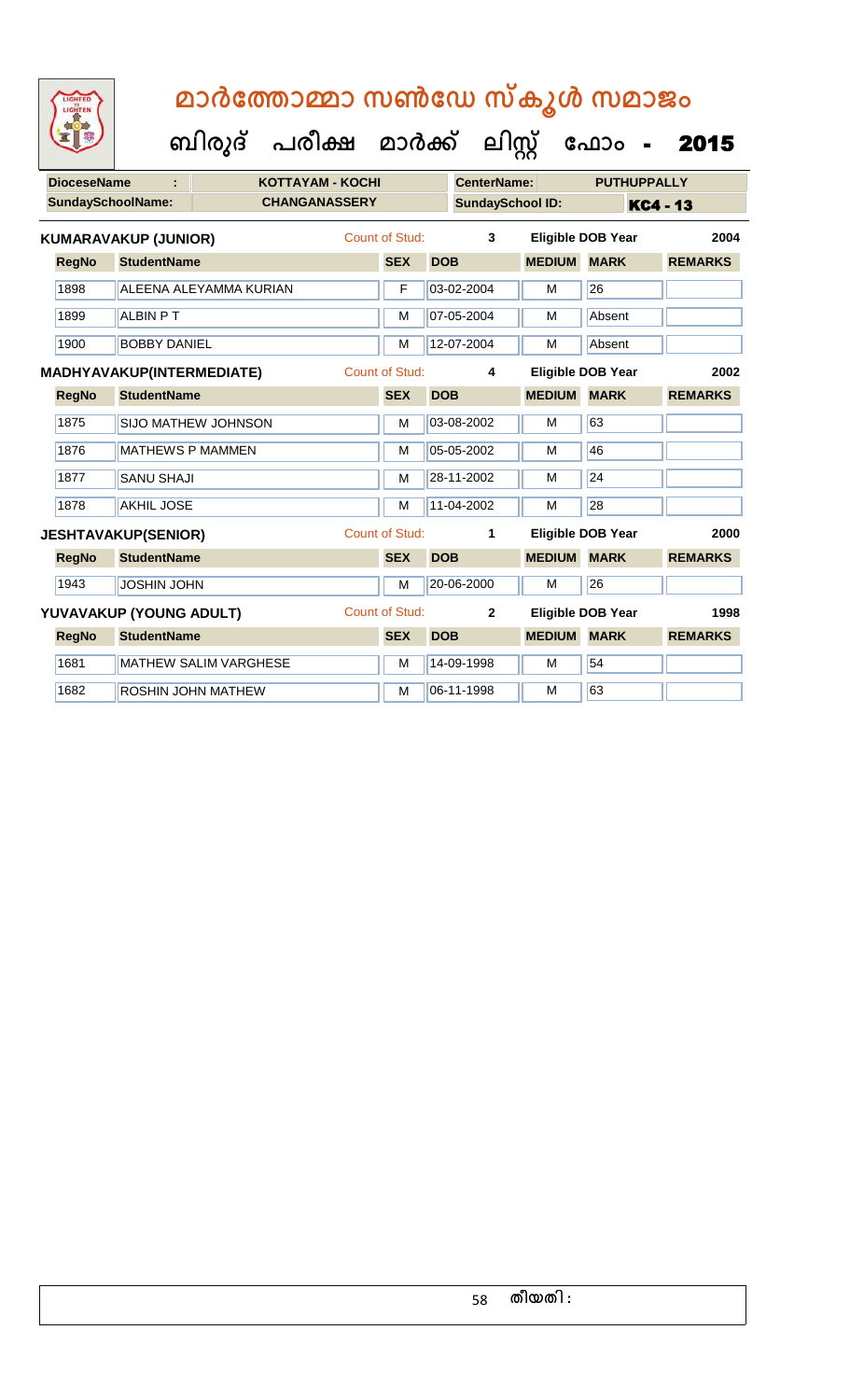**ബിരുദ് പരീക്ഷ മാര്ക് ക ലിസ്റ്റ ക ഫ ാോം** - 2015

**DioceseName : KOTTAYAM - KOCHI CenterName: VAZHOOR**

| <b>SundaySchoolName:</b> | <b>MUNDAKAYAM BETHEL</b>                                     |  |                       | <b>SundaySchool ID:</b> |               | <b>KC5 - 1</b>           |                |
|--------------------------|--------------------------------------------------------------|--|-----------------------|-------------------------|---------------|--------------------------|----------------|
|                          | <b>KUMARAVAKUP (JUNIOR)</b>                                  |  | <b>Count of Stud:</b> | 9                       |               | <b>Eligible DOB Year</b> | 2004           |
| <b>RegNo</b>             | <b>StudentName</b>                                           |  | <b>SEX</b>            | <b>DOB</b>              | <b>MEDIUM</b> | <b>MARK</b>              | <b>REMARKS</b> |
| 1901                     | SHIBIN JOHN ABRAHAM                                          |  | M                     | 13-04-2004              | М             | 22                       |                |
| 1902                     | <b>ASHISH JACOB</b>                                          |  | M                     | 04-05-2004              | M             | 10                       |                |
| 1903                     | <b>BLESSY BIJU</b>                                           |  | F                     | 02-06-2004              | M             | 50                       |                |
| 1904                     | <b>BLESSY C SAJAN</b>                                        |  | F                     | 01-11-2004              | M             | 22                       |                |
| 1905                     | <b>CYRIAC JAYESH VARGHESE</b>                                |  | M                     | 20-09-2004              | M             | 59                       |                |
| 1906                     | <b>LITHIN MATHEW THOMAS</b>                                  |  | M                     | 13-09-2004              | M             | 52                       |                |
| 1907                     | <b>JOICE M VARGHESE</b>                                      |  | M                     | 25-02-2004              | М             | 81                       |                |
| 1908                     | SNEHA MARIA SHIJU                                            |  | F                     | 23-03-2004              | М             | 47                       |                |
| 1909                     | <b>JOB MATHEW VARGHESE</b>                                   |  | M                     | 25-02-2004              | M             | $\overline{27}$          |                |
|                          | <b>MADHYAVAKUP(INTERMEDIATE)</b>                             |  | <b>Count of Stud:</b> | 4                       |               | Eligible DOB Year        | 2002           |
| <b>RegNo</b>             | <b>StudentName</b>                                           |  | <b>SEX</b>            | <b>DOB</b>              | <b>MEDIUM</b> | <b>MARK</b>              | <b>REMARKS</b> |
| 1879                     | <b>ASHMI MARIA THOMAS</b>                                    |  | F                     | 18-08-2002              | M             | 36                       |                |
| 1880                     | PHILIP JOHN                                                  |  | M                     | 17-01-2002              | M             | $\overline{14}$          |                |
| 1881                     | <b>RINCY ROY</b>                                             |  | F                     | 29-10-2002              | M             | 38                       |                |
| 1882                     | <b>SUJEESH K MATHEW</b>                                      |  | M                     | 02-06-2002              | M             | $\overline{24}$          |                |
|                          | <b>JESHTAVAKUP(SENIOR)</b>                                   |  | <b>Count of Stud:</b> | $\overline{7}$          |               | <b>Eligible DOB Year</b> | 2000           |
| <b>RegNo</b>             | <b>StudentName</b>                                           |  | <b>SEX</b>            | <b>DOB</b>              | <b>MEDIUM</b> | <b>MARK</b>              | <b>REMARKS</b> |
| 1944                     | SHARU MARIA ABRAHAM                                          |  | М                     | 25-04-2000              | М             | 24                       |                |
| 1945                     | <b>JOMOL JOHN</b>                                            |  | F                     | 11-09-2000              | M             | 31                       |                |
| 1946                     | <b>SELIN ANN JACOB</b>                                       |  | F                     | 02-11-2000              | М             | 40                       |                |
| 1947                     | ROSHNA SUSAN RONY                                            |  | F                     | 07-06-2000              | M             | 25                       |                |
| 1948                     | <b>JILSA MARIA SAJAN</b>                                     |  | F                     | 15-10-2000              | М             | Absent                   |                |
| 1949                     | <b>BINNUMOL THANKACHEN</b>                                   |  | F                     | 22-09-2000              | M             | $\overline{21}$          |                |
| 1950                     | <b>NOBLE MATHEW NINAN</b>                                    |  | M                     | 19-04-2000              | М             | Absent                   |                |
|                          | YUVAVAKUP (YOUNG ADULT)                                      |  | <b>Count of Stud:</b> | 6                       |               | <b>Eligible DOB Year</b> | 1998           |
| <b>RegNo</b>             | <b>StudentName</b>                                           |  | <b>SEX</b>            | <b>DOB</b>              | <b>MEDIUM</b> | <b>MARK</b>              | <b>REMARKS</b> |
| 1683                     | JEELUMOL JOSEPH                                              |  | F                     | 01-06-1998              | M             | 67                       |                |
| 1684                     | <b>MERIN MARIA THOMAS</b>                                    |  | F                     | 21-07-1998              | М             | Absent                   |                |
| 1685                     | <b>NEENU ANNA NINAN</b>                                      |  | F                     | 19-05-1998              | M             | Absent                   |                |
| 1686                     | RIYA MARY ALEX                                               |  | F                     | 06-04-1998              | М             | Absent                   |                |
| 1687                     | <b>VIMAL ROY</b>                                             |  | М                     | 29-05-1998              | M             | Absent                   |                |
| 1688                     | <b>ABIN MATHEW</b>                                           |  | M                     | 21-09-1998              | M             | Absent                   |                |
|                          | <b>Count of Stud:</b><br><b>PROUDA SUNDAY SCHOOL (ADULT)</b> |  |                       | 3                       |               | <b>Eligible DOB Year</b> | 1997           |
| <b>RegNo</b>             | <b>StudentName</b>                                           |  |                       | <b>DOB</b>              | <b>MEDIUM</b> | <b>MARK</b>              | <b>REMARKS</b> |
| 1244                     | CHRISTEENA MARIAM THOMAS                                     |  | F                     | 10-12-1997              | М             | 50                       |                |
| 1245                     | <b>RESHMA SARAH RONY</b>                                     |  | F                     | 13-02-1997              | М             | 51                       |                |
| 1246                     | SHERIN JACOB                                                 |  | м                     | 14-04-1997              | M             | 30                       |                |
|                          |                                                              |  |                       | 59                      | തീയതി :       |                          |                |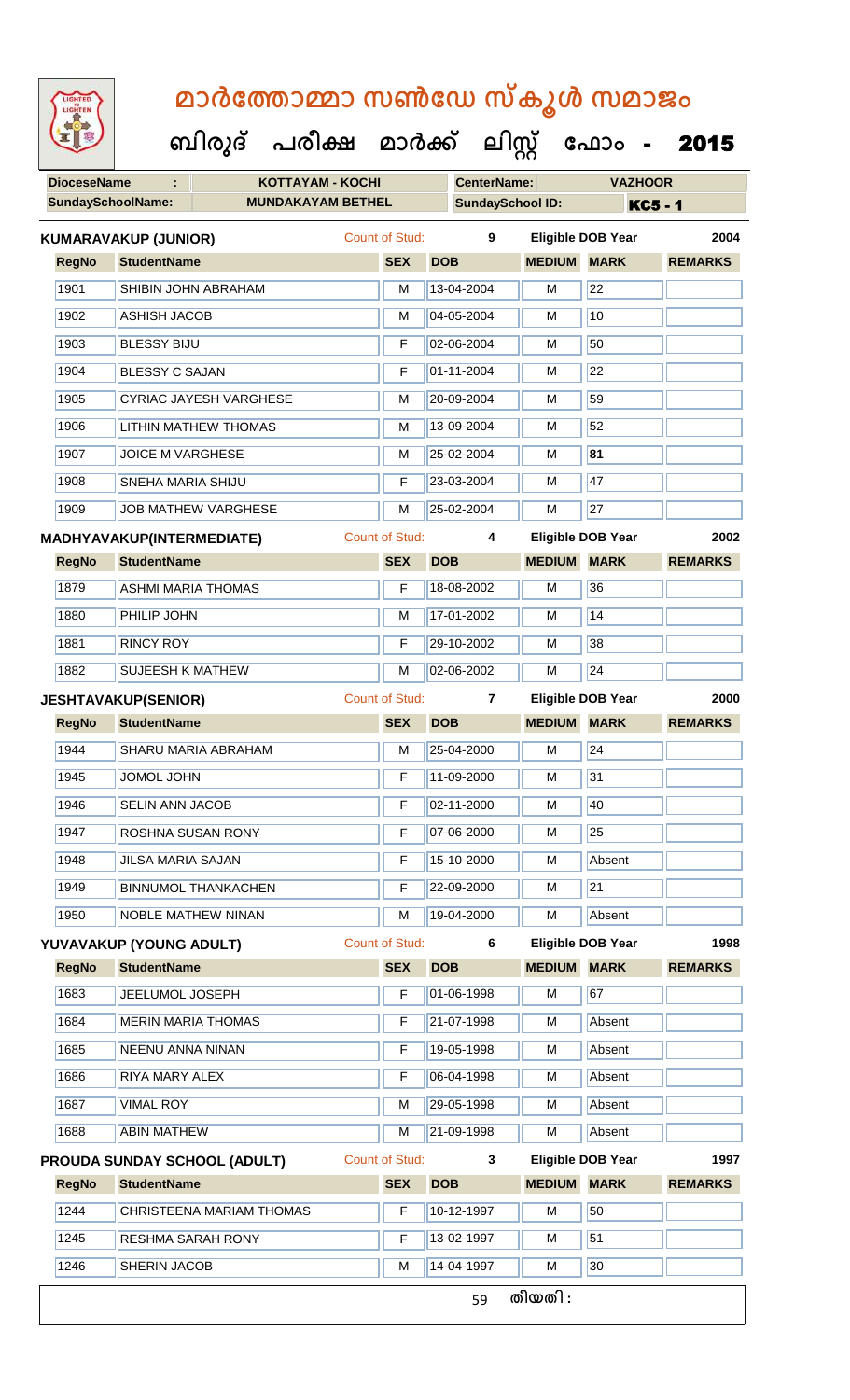| <b>DioceseName</b><br>ċ |              | <b>KOTTAYAM - KOCHI</b>     |                             |                       | <b>CenterName:</b>    |            | <b>VAZHOOR</b>          |                    |                          |                |
|-------------------------|--------------|-----------------------------|-----------------------------|-----------------------|-----------------------|------------|-------------------------|--------------------|--------------------------|----------------|
|                         |              | <b>SundaySchoolName:</b>    |                             | <b>KANAM</b>          |                       |            | <b>SundaySchool ID:</b> |                    | <b>KC5 - 2</b>           |                |
|                         |              | <b>KUMARAVAKUP (JUNIOR)</b> |                             |                       | Count of Stud:        |            | 1                       |                    | <b>Eligible DOB Year</b> | 2004           |
|                         | <b>RegNo</b> | <b>StudentName</b>          |                             |                       | <b>SEX</b>            | <b>DOB</b> |                         | <b>MEDIUM MARK</b> |                          | <b>REMARKS</b> |
|                         | 1910         | JEWEL RIYA MARK             |                             |                       | F                     |            | 04-12-2004              | M                  | Absent                   |                |
|                         |              | MADHYAVAKUP(INTERMEDIATE)   |                             |                       | <b>Count of Stud:</b> |            | 4                       |                    | <b>Eligible DOB Year</b> | 2002           |
|                         | <b>RegNo</b> | <b>StudentName</b>          |                             |                       | <b>SEX</b>            | <b>DOB</b> |                         | <b>MEDIUM MARK</b> |                          | <b>REMARKS</b> |
|                         | 1883         | <b>SHERWIN BAIJU</b>        |                             |                       | M                     |            | 16-01-2002              | M                  | Absent                   |                |
|                         | 1884         | <b>MINTO MINU GEORGE</b>    |                             |                       | F                     |            | 26-04-2002              | M                  | 80                       |                |
|                         | 1885         | <b>SHREYA ANN BIJU</b>      |                             |                       | F                     |            | 13-04-2002              | M                  | 81                       |                |
|                         | 1886         | NIKITHA LIZ KOSHY           |                             |                       | F                     |            | 18-02-2002              | M                  | Absent                   |                |
|                         |              | <b>JESHTAVAKUP(SENIOR)</b>  |                             | <b>Count of Stud:</b> |                       |            | 4                       |                    | Eligible DOB Year        | 2000           |
|                         | <b>RegNo</b> | <b>StudentName</b>          |                             |                       | <b>SEX</b>            | <b>DOB</b> |                         | <b>MEDIUM</b>      | <b>MARK</b>              | <b>REMARKS</b> |
|                         | 1951         | <b>SNEHA RAICHEL BIJU</b>   |                             |                       | $\mathsf F$           |            | 01-01-2000              | $\overline{M}$     | 83                       |                |
|                         | 1952         | <b>ANJU THOMAS</b>          |                             |                       |                       |            |                         |                    |                          |                |
|                         |              |                             |                             |                       | F                     |            | 31-07-2000              | M                  | 54                       |                |
|                         | 1953         | <b>JOYAL JOSEPH</b>         |                             |                       | M                     |            | 26-12-2000              | М                  | $\overline{25}$          |                |
|                         | 1954         | <b>EMIL M CHERIAN</b>       |                             |                       | M                     |            | 12-09-2000              | M                  | 29                       |                |
|                         |              | YUVAVAKUP (YOUNG ADULT)     |                             |                       | <b>Count of Stud:</b> |            | 3                       |                    | Eligible DOB Year        | 1998           |
|                         | <b>RegNo</b> | <b>StudentName</b>          |                             |                       | <b>SEX</b>            | <b>DOB</b> |                         | <b>MEDIUM</b>      | <b>MARK</b>              | <b>REMARKS</b> |
|                         | 1689         |                             | <b>JINCY MARY KURUVILLA</b> |                       | F                     |            | 05-07-1998              | M                  | 65                       |                |
|                         | 1690         |                             | <b>ARUN ABRAHAM PHILIP</b>  |                       | M                     |            | 13-06-1998              | M                  | 49                       |                |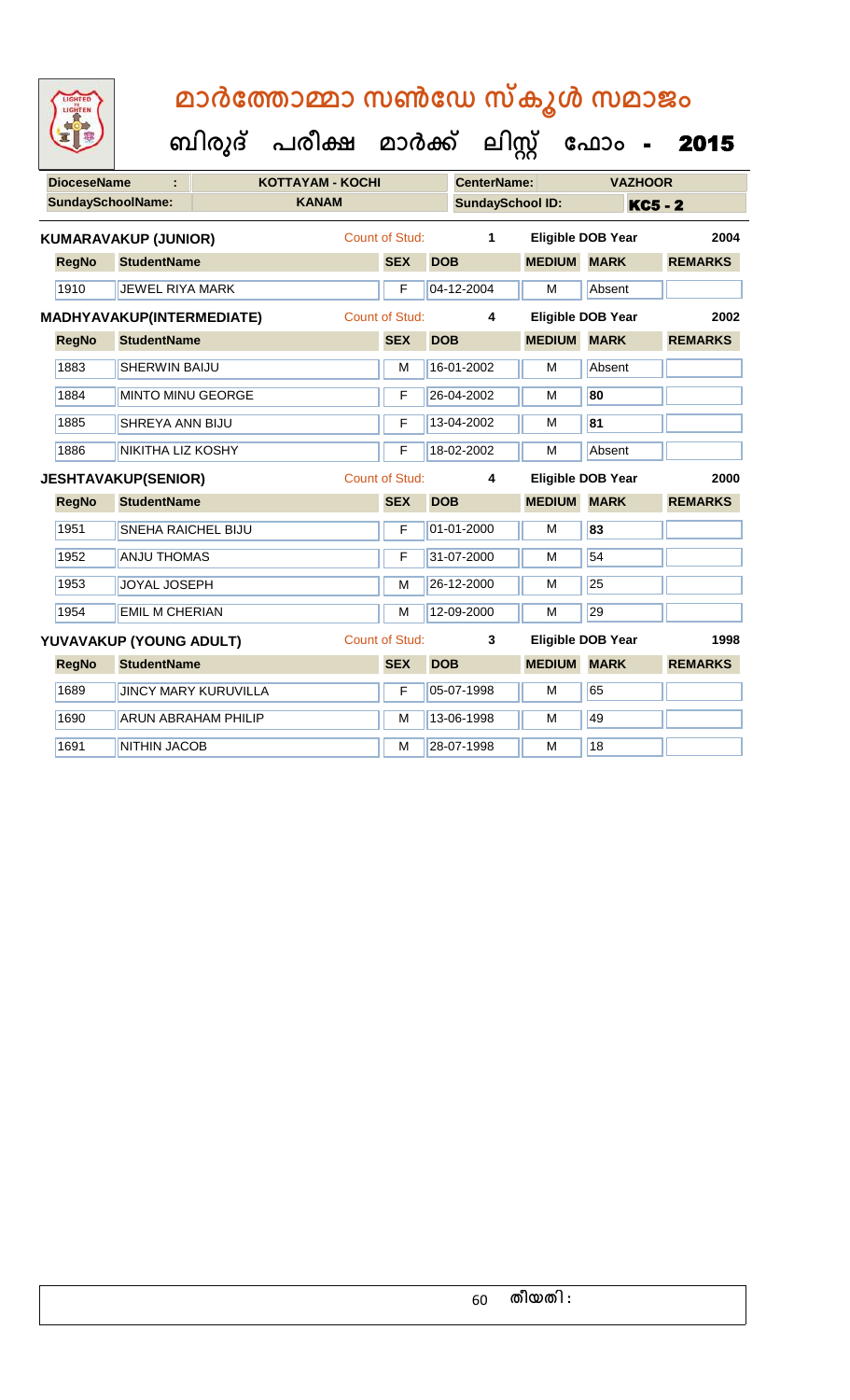| <b>DioceseName</b><br>÷ |                          |                             | <b>KOTTAYAM - KOCHI</b> |                       | <b>CenterName:</b> |                         |               | <b>VAZHOOR</b>                   |                |  |
|-------------------------|--------------------------|-----------------------------|-------------------------|-----------------------|--------------------|-------------------------|---------------|----------------------------------|----------------|--|
|                         | <b>SundaySchoolName:</b> |                             | <b>ULLAYAM</b>          |                       |                    | <b>SundaySchool ID:</b> |               |                                  | <b>KC5 - 3</b> |  |
|                         |                          | <b>KUMARAVAKUP (JUNIOR)</b> |                         | Count of Stud:        | 3                  |                         |               | 2004<br><b>Eligible DOB Year</b> |                |  |
|                         | <b>RegNo</b>             | <b>StudentName</b>          |                         | <b>SEX</b>            | <b>DOB</b>         |                         | <b>MEDIUM</b> | <b>MARK</b>                      | <b>REMARKS</b> |  |
|                         | 1911                     | <b>ALVIN K BINSU</b>        |                         | M                     |                    | 27-09-2004              | M             | $\overline{22}$                  |                |  |
|                         | 1912                     | <b>RIYA SAJAN</b>           |                         | F                     |                    | 25-12-2004              | M             | 32                               |                |  |
|                         | 1913                     | <b>SONA BINOY</b>           |                         | F                     |                    | 18-02-2004              | M             | 48                               |                |  |
|                         |                          | MADHYAVAKUP(INTERMEDIATE)   |                         | Count of Stud:        |                    | 3                       |               | <b>Eligible DOB Year</b><br>2002 |                |  |
|                         | <b>RegNo</b>             | <b>StudentName</b>          |                         | <b>SEX</b>            | <b>DOB</b>         |                         | <b>MEDIUM</b> | <b>MARK</b>                      | <b>REMARKS</b> |  |
|                         | 1887                     |                             | ALEENA ELIZABATH BENNY  | F                     |                    | 19-10-2002              | M             | 37                               |                |  |
|                         | 1888                     |                             | NIVYA SUSAN VARGHESE    | F                     |                    | 20-05-2002              | M             | 44                               |                |  |
|                         | 1889                     | SANJU THOMAS BIJI           |                         | M                     |                    | 23-08-2002              | M             | $\overline{11}$                  |                |  |
|                         |                          | <b>JESHTAVAKUP(SENIOR)</b>  |                         | Count of Stud:        |                    | 3                       |               | <b>Eligible DOB Year</b>         | 2000           |  |
|                         | <b>RegNo</b>             | <b>StudentName</b>          |                         | <b>SEX</b>            | <b>DOB</b>         |                         | <b>MEDIUM</b> | <b>MARK</b>                      | <b>REMARKS</b> |  |
|                         | 1955                     | <b>MARIA SARA MATHEW</b>    |                         | F                     |                    | 30-08-2000              | M             | 46                               |                |  |
|                         | 1956                     | <b>MERIN SARA JOY</b>       |                         | F                     |                    | 04-02-2000              | M             | 32                               |                |  |
|                         | 1957                     | <b>SANDRA ANNA BIJI</b>     |                         | F                     |                    | 24-04-2000              | M             | 38                               |                |  |
|                         |                          | YUVAVAKUP (YOUNG ADULT)     |                         | <b>Count of Stud:</b> |                    | 1                       |               | <b>Eligible DOB Year</b>         | 1998           |  |
|                         | <b>RegNo</b>             | <b>StudentName</b>          |                         | <b>SEX</b>            | <b>DOB</b>         |                         | <b>MEDIUM</b> | <b>MARK</b>                      | <b>REMARKS</b> |  |
|                         | 1692                     | <b>BINCY MATHEW</b>         |                         | F                     |                    | 08-10-1998              | M             | 25                               |                |  |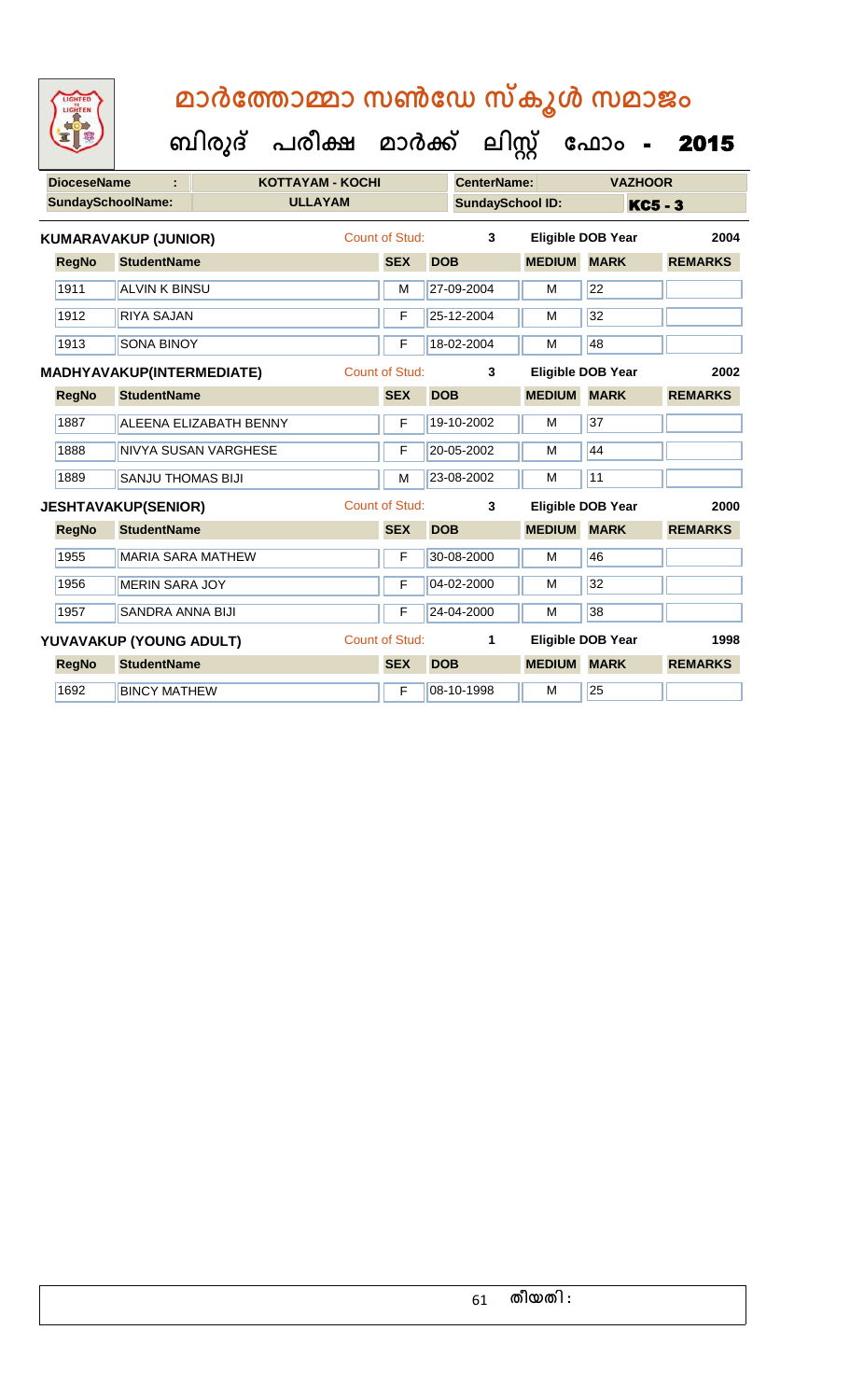| <b>DioceseName</b> | <b>KOTTAYAM - KOCHI</b><br>÷               |                       | <b>CenterName:</b>      |               | <b>VAZHOOR</b>           |                |
|--------------------|--------------------------------------------|-----------------------|-------------------------|---------------|--------------------------|----------------|
|                    | <b>SundaySchoolName:</b><br><b>VAZHOOR</b> |                       | <b>SundaySchool ID:</b> |               |                          | <b>KC5 - 4</b> |
|                    | <b>KUMARAVAKUP (JUNIOR)</b>                | Count of Stud:        | $\overline{2}$          |               | <b>Eligible DOB Year</b> | 2004           |
| <b>RegNo</b>       | <b>StudentName</b>                         | <b>SEX</b>            | <b>DOB</b>              | <b>MEDIUM</b> | <b>MARK</b>              | <b>REMARKS</b> |
| 1914               | <b>ALAN GEO REJI</b>                       | M                     | 03-10-2004              | M             | 35                       |                |
| 1915               | <b>ROBIN K JOY</b>                         | M                     | 15-04-2004              | M             | 87                       |                |
|                    | MADHYAVAKUP(INTERMEDIATE)                  | <b>Count of Stud:</b> | $\overline{2}$          |               | <b>Eligible DOB Year</b> | 2002           |
| <b>RegNo</b>       | <b>StudentName</b>                         | <b>SEX</b>            | <b>DOB</b>              | <b>MEDIUM</b> | <b>MARK</b>              | <b>REMARKS</b> |
| 1890               | <b>FEBY JOHN</b>                           | F                     | 13-04-2002              | м             | 54                       |                |
| 1891               | <b>JEENA M SUNNY</b>                       | F                     | 17-05-2002              | M             | 37                       |                |
|                    | <b>JESHTAVAKUP(SENIOR)</b>                 | <b>Count of Stud:</b> | 3                       |               | <b>Eligible DOB Year</b> | 2000           |
| <b>RegNo</b>       | <b>StudentName</b>                         | <b>SEX</b>            | <b>DOB</b>              | <b>MEDIUM</b> | <b>MARK</b>              | <b>REMARKS</b> |
| 1958               | <b>AJOMON JOY</b>                          | М                     | 13-03-2000              | м             | $\overline{21}$          |                |
| 1959               | <b>FANSY S THOMAS</b>                      | M                     | 09-12-2000              | M             | Absent                   |                |
| 1960               | <b>CHRISTY MONICA THOMAS</b>               | F                     | 25-12-2000              | M             | 19                       |                |
|                    | YUVAVAKUP (YOUNG ADULT)                    | <b>Count of Stud:</b> | $\mathbf{2}$            |               | <b>Eligible DOB Year</b> | 1998           |
| <b>RegNo</b>       | <b>StudentName</b>                         | <b>SEX</b>            | <b>DOB</b>              | <b>MEDIUM</b> | <b>MARK</b>              | <b>REMARKS</b> |
| 1693               | <b>ATHULYA SUSAN ABRAHAM</b>               | F                     | 28-03-1998              | м             | 55                       |                |
| 1694               | <b>SHERIN VARGHESE</b>                     | F                     | 18-06-1998              | M             | 20                       |                |
|                    | PROUDA SUNDAY SCHOOL (ADULT)               | <b>Count of Stud:</b> | 3                       |               | <b>Eligible DOB Year</b> | 1997           |
| <b>RegNo</b>       | <b>StudentName</b>                         | <b>SEX</b>            | <b>DOB</b>              | <b>MEDIUM</b> | <b>MARK</b>              | <b>REMARKS</b> |
| 1247               | <b>VINEETHA MARIYAM VARGHESE</b>           | F                     | 14-12-1997              | M             | Absent                   |                |
| 1248               | <b>JINCY M SUNNY</b>                       | F                     | 04-06-1997              | M             | $\overline{21}$          |                |
| 1249               | <b>RONI ROY</b>                            | М                     | 11-04-1997              | м             | Absent                   |                |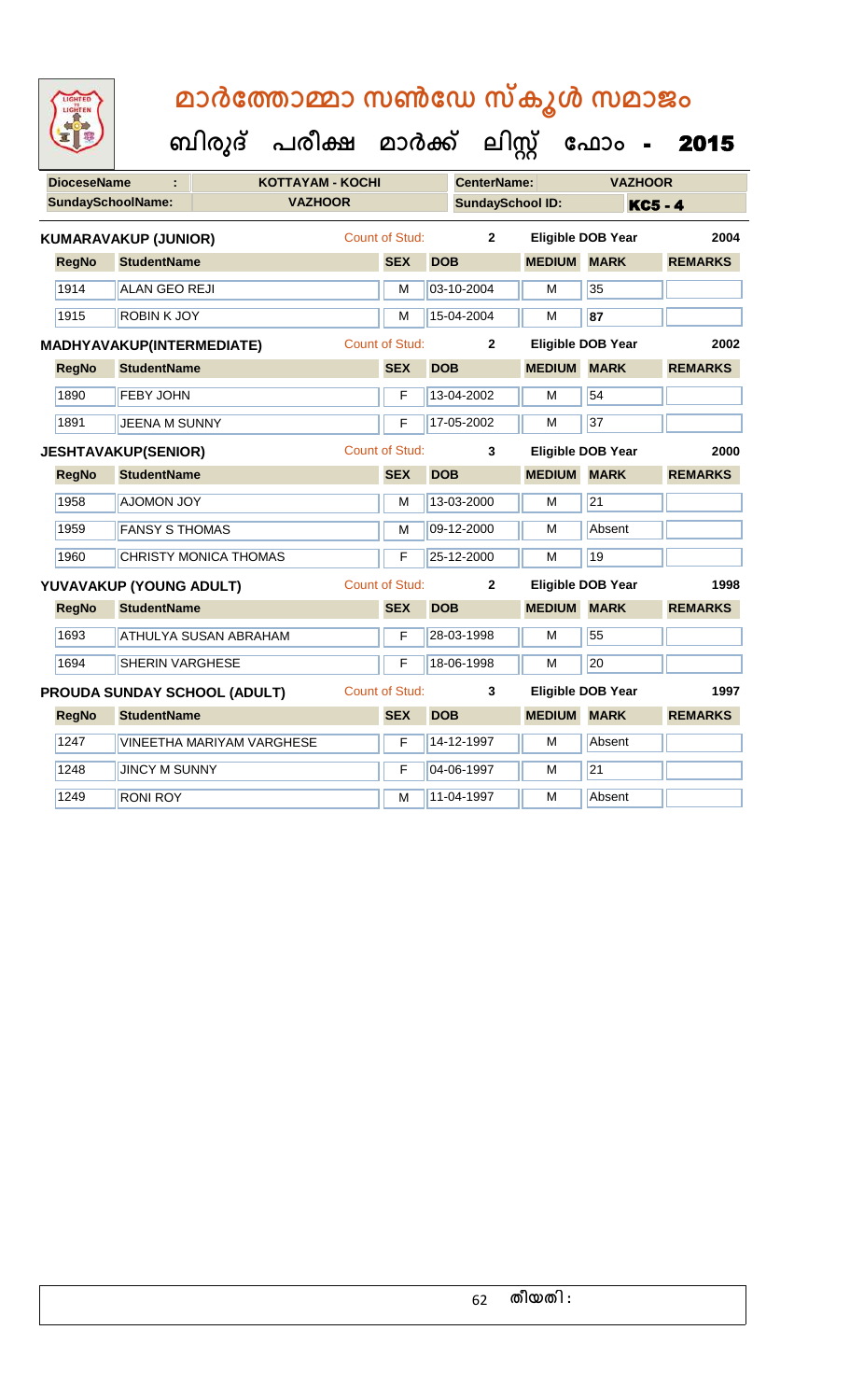|                          | LIGHTED<br>LIGHTEN         |                          |                         | മാർത്തോമ്മാ സൺഡേ സ്കൂൾ സമാജം<br>ബിരുദ് പരീക്ഷ മാർക്ക് ലിസ്റ്റ് |                |                         |                    |               | ഫോം<br>$\sim$            | 2015           |
|--------------------------|----------------------------|--------------------------|-------------------------|----------------------------------------------------------------|----------------|-------------------------|--------------------|---------------|--------------------------|----------------|
|                          | <b>DioceseName</b>         | ÷                        |                         | <b>KOTTAYAM - KOCHI</b>                                        |                |                         | <b>CenterName:</b> |               | <b>VAZHOOR</b>           |                |
| <b>SundaySchoolName:</b> |                            |                          | <b>VAZHOOR EBENEZER</b> |                                                                |                | <b>SundaySchool ID:</b> |                    | KC5 - 5       |                          |                |
|                          | <b>JESHTAVAKUP(SENIOR)</b> |                          |                         | Count of Stud:                                                 |                |                         | $\overline{2}$     |               | <b>Eligible DOB Year</b> | 2000           |
|                          | <b>RegNo</b>               | <b>StudentName</b>       |                         |                                                                | <b>SEX</b>     | <b>DOB</b>              |                    | <b>MEDIUM</b> | <b>MARK</b>              | <b>REMARKS</b> |
|                          | 1961                       | <b>MANNA ELSA PHILIP</b> |                         |                                                                | F              |                         | 15-02-2000         | м             | 16                       |                |
|                          | 1962                       | <b>SEJEL BINOY</b>       |                         |                                                                | F              |                         | 05-02-2000         | м             | 14                       |                |
|                          | YUVAVAKUP (YOUNG ADULT)    |                          |                         |                                                                | Count of Stud: |                         | 1                  |               | <b>Eligible DOB Year</b> | 1998           |
|                          | <b>RegNo</b>               | <b>StudentName</b>       |                         |                                                                | <b>SEX</b>     | <b>DOB</b>              |                    | <b>MEDIUM</b> | <b>MARK</b>              | <b>REMARKS</b> |
|                          | 1695                       | <b>AKASH GEORGE</b>      |                         |                                                                | м              |                         | 12-07-1998         | м             | Absent                   |                |

**RegNo StudentName SEX DOB MEDIUM MARK REMARKS PROUDA SUNDAY SCHOOL (ADULT)** Count of Stud: **1 Leading Eligible DOB Year 1997** 

1250 NEETHU SUSAN KURIAKOSE F 22-03-1997 M Absent

| തീയതി : |
|---------|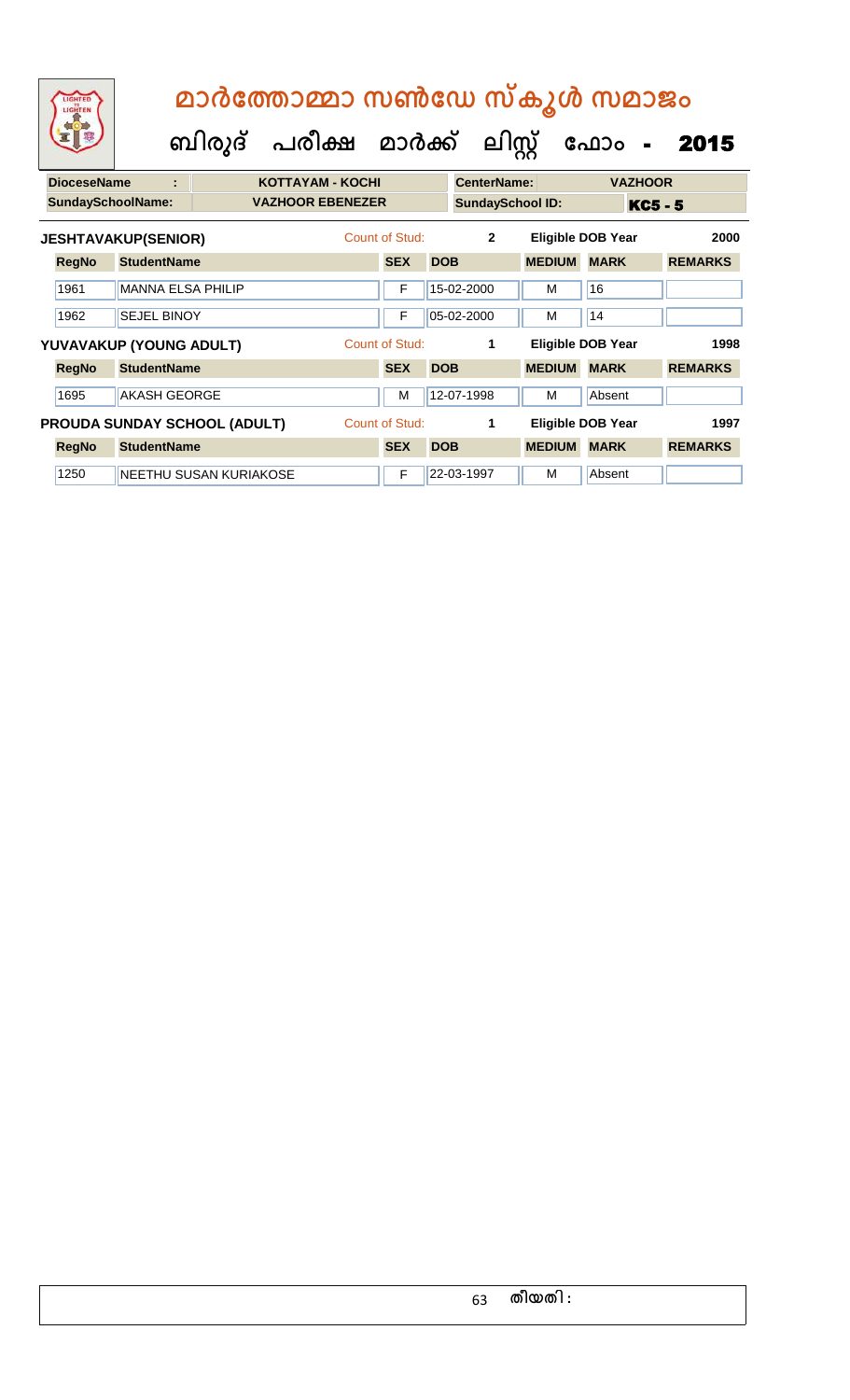| <b>IGHTED</b> |  |
|---------------|--|
|               |  |
|               |  |
|               |  |
|               |  |

| <b>DioceseName</b>                 |                             | KOTTAYAM - KOCHI          |  | <b>CenterName:</b>    |            | <b>VAZHOOR</b>          |                    |                          |                |
|------------------------------------|-----------------------------|---------------------------|--|-----------------------|------------|-------------------------|--------------------|--------------------------|----------------|
|                                    | SundaySchoolName:           | <b>PAMPADY SALEM</b>      |  |                       |            | <b>SundaySchool ID:</b> |                    |                          | <b>KC5 - 6</b> |
|                                    | <b>KUMARAVAKUP (JUNIOR)</b> |                           |  | <b>Count of Stud:</b> |            | $\overline{\mathbf{4}}$ |                    | <b>Eligible DOB Year</b> | 2004           |
| <b>RegNo</b>                       | <b>StudentName</b>          |                           |  | <b>SEX</b>            | <b>DOB</b> |                         | <b>MEDIUM</b>      | <b>MARK</b>              | <b>REMARKS</b> |
| 1916                               |                             | ALBIN KURUVILLA JAMES     |  | M                     |            | 01-04-2004              | M                  | 17                       |                |
| 1917<br><b>CHRIS MATHEW PRINCE</b> |                             |                           |  | M                     |            | 25-12-2004              | M                  | Absent                   |                |
| 1918                               | <b>TIMOTHY K TOM</b>        |                           |  | M                     |            | 16-09-2004              | M                  | 75                       |                |
| 1919                               | <b>FEBA SARA MATHEW</b>     |                           |  | F                     |            | 25-08-2004              | M                  | 39                       |                |
|                                    | MADHYAVAKUP(INTERMEDIATE)   |                           |  | <b>Count of Stud:</b> |            | $\overline{2}$          |                    | <b>Eligible DOB Year</b> | 2002           |
| <b>RegNo</b>                       | <b>StudentName</b>          |                           |  | <b>SEX</b>            | <b>DOB</b> |                         | <b>MEDIUM</b>      | <b>MARK</b>              | <b>REMARKS</b> |
| 1892                               | PRIYA MERIN MATHEW          |                           |  | F                     |            | 18-03-2002              | M                  | 33                       |                |
| 1893                               | <b>RUBIN SIBY</b>           |                           |  | $\overline{M}$        |            | 11-04-2002              | M                  | $\overline{21}$          |                |
|                                    | <b>JESHTAVAKUP(SENIOR)</b>  |                           |  | <b>Count of Stud:</b> | 4          |                         |                    | <b>Eligible DOB Year</b> | 2000           |
| <b>RegNo</b>                       | <b>StudentName</b>          |                           |  | <b>SEX</b>            | <b>DOB</b> |                         | <b>MEDIUM MARK</b> |                          | <b>REMARKS</b> |
| 1963                               | <b>ALWIN VARGHESE</b>       |                           |  | M                     |            | 24-02-2000              | M                  | 20                       |                |
| 1964                               | <b>SOHAN M CHERIYAN</b>     |                           |  | M                     |            | 02-12-2000              | M                  | 6                        |                |
| 1965                               |                             | <b>JERRY ALEAN MATHEW</b> |  | F                     |            | 28-04-2000              | M                  | 28                       |                |
| 1966                               | <b>JENCY SARA JOHAN</b>     |                           |  | $\overline{F}$        |            | 04-05-2000              | M                  | 43                       |                |
|                                    | YUVAVAKUP (YOUNG ADULT)     |                           |  | <b>Count of Stud:</b> |            | $\overline{2}$          |                    | Eligible DOB Year        | 1998           |
| <b>RegNo</b>                       | <b>StudentName</b>          |                           |  | <b>SEX</b>            | <b>DOB</b> |                         | <b>MEDIUM</b>      | <b>MARK</b>              | <b>REMARKS</b> |
| 1696                               |                             | NIKITHA SUSAN KURIAN      |  | F                     |            | 24-03-1998              | M                  | 57                       |                |
| 1697                               | <b>JABY SUSAN MATHEW</b>    |                           |  | F                     |            | 01-09-1998              | M                  | 45                       |                |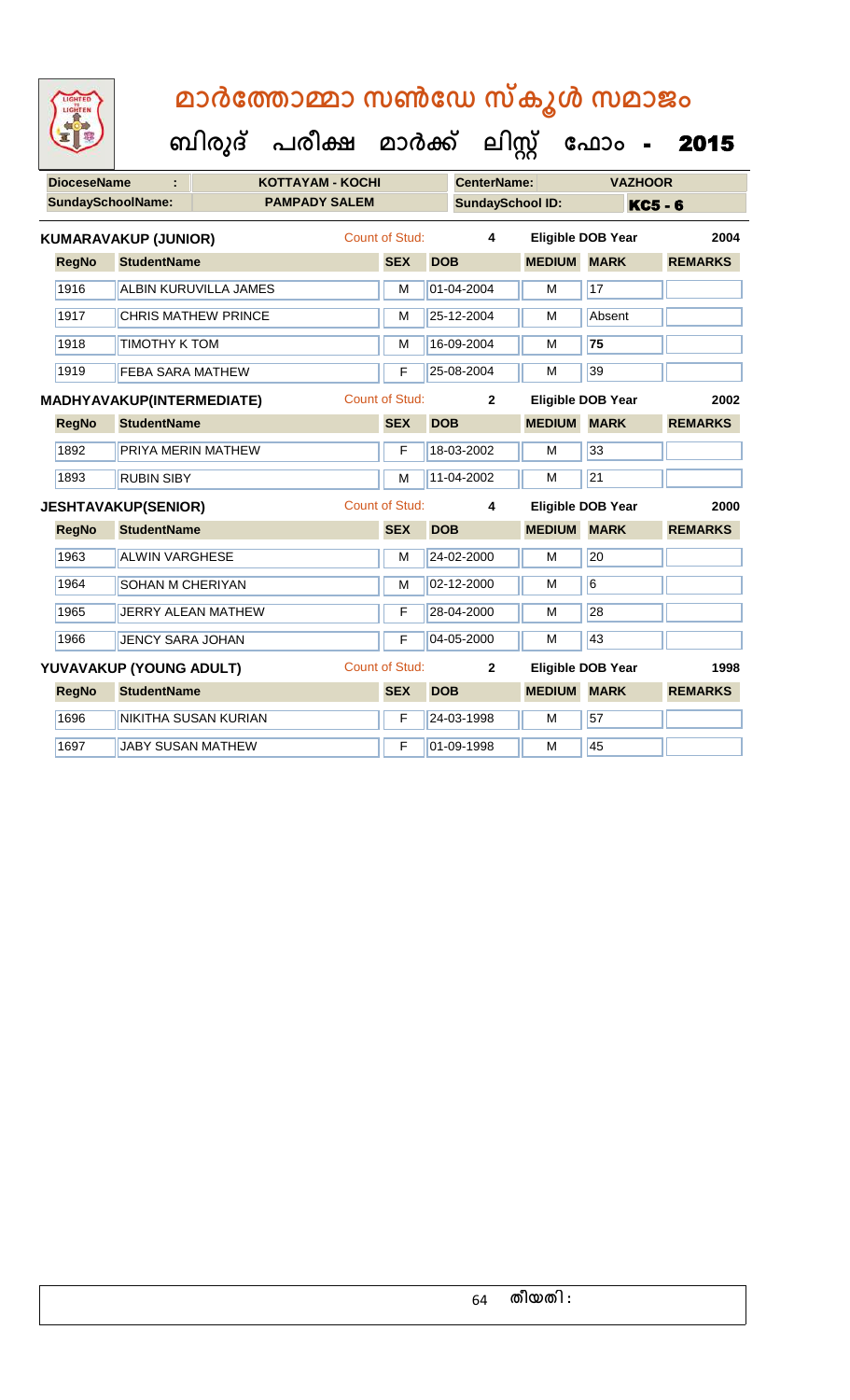| 工业                 |                                  | ബിരുദ് പരീക്ഷ മാർക്ക്   |                |            | ലിസ്                    |               | ഫോം                      | 2015           |
|--------------------|----------------------------------|-------------------------|----------------|------------|-------------------------|---------------|--------------------------|----------------|
| <b>DioceseName</b> | ٠                                | <b>KOTTAYAM - KOCHI</b> |                |            | <b>CenterName:</b>      |               | <b>VAZHOOR</b>           |                |
|                    | <b>SundaySchoolName:</b>         | <b>PAMPADY SEHION</b>   |                |            | <b>SundaySchool ID:</b> |               |                          | <b>KC5 - 7</b> |
|                    | <b>KUMARAVAKUP (JUNIOR)</b>      |                         | Count of Stud: |            | 1                       |               | <b>Eligible DOB Year</b> | 2004           |
| <b>RegNo</b>       | <b>StudentName</b>               |                         | <b>SEX</b>     | <b>DOB</b> |                         | <b>MEDIUM</b> | <b>MARK</b>              | <b>REMARKS</b> |
| 1920               | <b>ANGEL JOY</b>                 |                         | F              |            | 07-05-2004              | м             | 23                       |                |
|                    | <b>MADHYAVAKUP(INTERMEDIATE)</b> |                         | Count of Stud: |            | $\overline{2}$          |               | Eligible DOB Year        | 2002           |
| <b>RegNo</b>       | <b>StudentName</b>               |                         | <b>SEX</b>     | <b>DOB</b> |                         | <b>MEDIUM</b> | <b>MARK</b>              | <b>REMARKS</b> |
| 1894               | <b>SILJO JACOB</b>               |                         | M              |            | 26-10-2002              | M             | 38                       |                |
| 1895               | LIDIYA SARA KURIAN               |                         | F              |            | 12-09-2002              | M             | 56                       |                |
|                    | <b>JESHTAVAKUP(SENIOR)</b>       |                         | Count of Stud: |            | 4                       |               | <b>Eligible DOB Year</b> | 2000           |
| <b>RegNo</b>       | <b>StudentName</b>               |                         | <b>SEX</b>     | <b>DOB</b> |                         | <b>MEDIUM</b> | <b>MARK</b>              | <b>REMARKS</b> |
| 1967               | <b>JUSTIN GEORGE</b>             |                         | M              |            | 17-05-2000              | M             | 3                        |                |
| 1968               | <b>SONA SUSAN JACOB</b>          |                         | F              |            | 18-02-2000              | M             | 55                       |                |
| 1969               | <b>SHYBIN K BINO</b>             |                         | M              |            | 14-04-2000              | м             | 12                       |                |
| 1970               | <b>REEJA C ANNS</b>              |                         | F              |            | 14-02-2000              | M             | 47                       |                |
|                    | YUVAVAKUP (YOUNG ADULT)          |                         | Count of Stud: |            | 1                       |               | <b>Eligible DOB Year</b> | 1998           |
| <b>RegNo</b>       | <b>StudentName</b>               |                         | <b>SEX</b>     | <b>DOB</b> |                         | <b>MEDIUM</b> | <b>MARK</b>              | <b>REMARKS</b> |
|                    |                                  |                         |                |            |                         |               |                          |                |

LIGHTER

1698 AKASH K JOSSY M M 06-10-1998 M Absent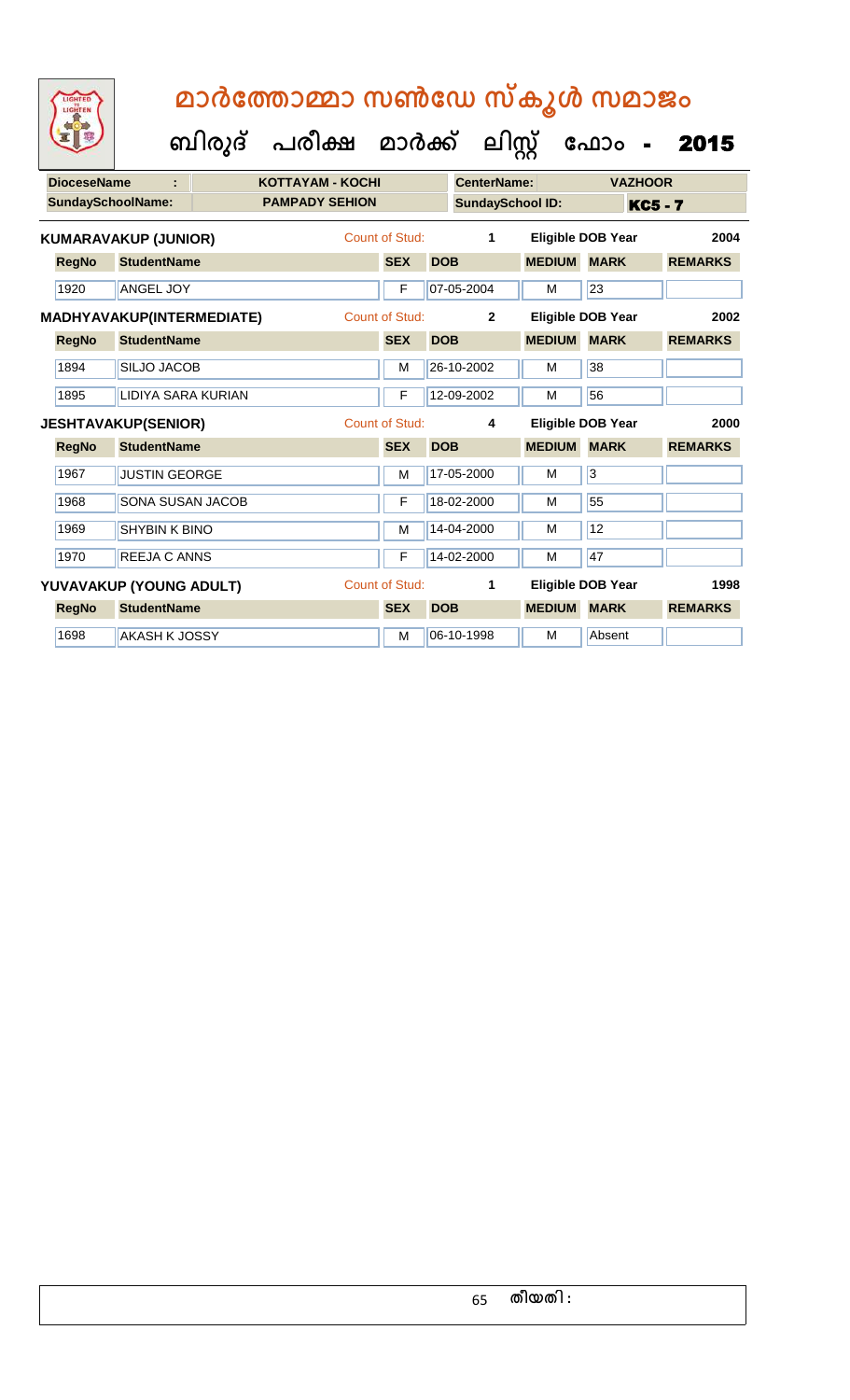| <b>DioceseName</b> |                                  | <b>KOTTAYAM - KOCHI</b>     |                       |            | <b>CenterName:</b>      |                    | <b>VAZHOOR</b>           |                |
|--------------------|----------------------------------|-----------------------------|-----------------------|------------|-------------------------|--------------------|--------------------------|----------------|
|                    | <b>SundaySchoolName:</b>         | <b>KARUKACHAL ST.THOMAS</b> |                       |            | <b>SundaySchool ID:</b> |                    |                          | <b>KC5 - 8</b> |
|                    | <b>KUMARAVAKUP (JUNIOR)</b>      |                             | <b>Count of Stud:</b> |            | $\overline{2}$          |                    | <b>Eligible DOB Year</b> | 2004           |
| <b>RegNo</b>       | <b>StudentName</b>               |                             | <b>SEX</b>            | <b>DOB</b> |                         | <b>MEDIUM MARK</b> |                          | <b>REMARKS</b> |
| 1921               |                                  | HARSHA SUSAN JACOB          | F                     |            | 23-05-2004              | Е                  | 77                       |                |
| 1922               | <b>MINNU ANNA REGI</b>           |                             | F                     |            | 12-11-2004              | M                  | 73                       |                |
|                    | <b>MADHYAVAKUP(INTERMEDIATE)</b> |                             | <b>Count of Stud:</b> |            | $\overline{7}$          |                    | <b>Eligible DOB Year</b> | 2002           |
| <b>RegNo</b>       | <b>StudentName</b>               |                             | <b>SEX</b>            | <b>DOB</b> |                         | <b>MEDIUM MARK</b> |                          | <b>REMARKS</b> |
| 1896               | <b>ALAN JOSE</b>                 |                             | M                     |            | 04-05-2002              | M                  | 25                       |                |
| 1897               | <b>ANJU LISSA SABU</b>           |                             | F                     |            | 18-10-2002              | M                  | 26                       |                |
| 1898               |                                  | <b>ASHNA ANN REJI</b>       |                       |            | 24-04-2002              | М                  | 25                       |                |
| 1899               |                                  | HANNA ANN JOSEPH            |                       |            | 15-12-2002              | M                  | 59                       |                |
| 1900               |                                  | <b>HEEBA SUSANNA REJI</b>   |                       |            | 14-02-2002              | M                  | 17                       |                |
| 1901               | <b>JISNA JAMES</b>               |                             | F                     |            | 21-12-2002              | M                  | 43                       |                |
| 1902               | <b>RUPA JOHN</b>                 |                             | F                     |            | 27-03-2002              | M                  | 29                       |                |
|                    | <b>JESHTAVAKUP(SENIOR)</b>       |                             | <b>Count of Stud:</b> |            | 3                       |                    | <b>Eligible DOB Year</b> | 2000           |
| <b>RegNo</b>       | <b>StudentName</b>               |                             | <b>SEX</b>            | <b>DOB</b> |                         | <b>MEDIUM</b>      | <b>MARK</b>              | <b>REMARKS</b> |
| 1971               | <b>JANET ABRAHAM</b>             |                             | F                     |            | 11-01-2000              | м                  | Absent                   |                |
| 1972               | <b>JESSA MARIAM SABU</b>         |                             | F                     |            | 08-11-2000              | м                  | 41                       |                |
| 1973               |                                  | ROBIN ABRAHAM JOSEPH        | M                     |            | 14-09-2000              | M                  | 51                       |                |
|                    | YUVAVAKUP (YOUNG ADULT)          |                             | <b>Count of Stud:</b> |            | 6                       |                    | <b>Eligible DOB Year</b> | 1998           |
| <b>RegNo</b>       | <b>StudentName</b>               |                             | <b>SEX</b>            | <b>DOB</b> |                         | <b>MEDIUM</b>      | <b>MARK</b>              | <b>REMARKS</b> |
| 1699               | <b>AMAL JOSE</b>                 |                             | M                     |            | 12-09-1998              | м                  | 24                       |                |
| 1700               | <b>ASHLY SUSAN REJI</b>          |                             |                       |            | $F$ 09-11-1998          | $\overline{M}$     | 35                       |                |
| 1701               |                                  | <b>KRUPA MARIYA THOMAS</b>  | F                     |            | 16-08-1998              | м                  | 58                       |                |
| 1702               | LINU SUSAN JACOB                 |                             | F                     |            | 20-10-1998              | м                  | Absent                   |                |
| 1703               | RESHMA ABRAHAM                   |                             | F                     |            | 04-07-1998              | M                  | 68                       |                |
| 1704               |                                  | SNEHA ELIZABETH ALEX        | F                     |            | 20-01-1998              | M                  | Absent                   |                |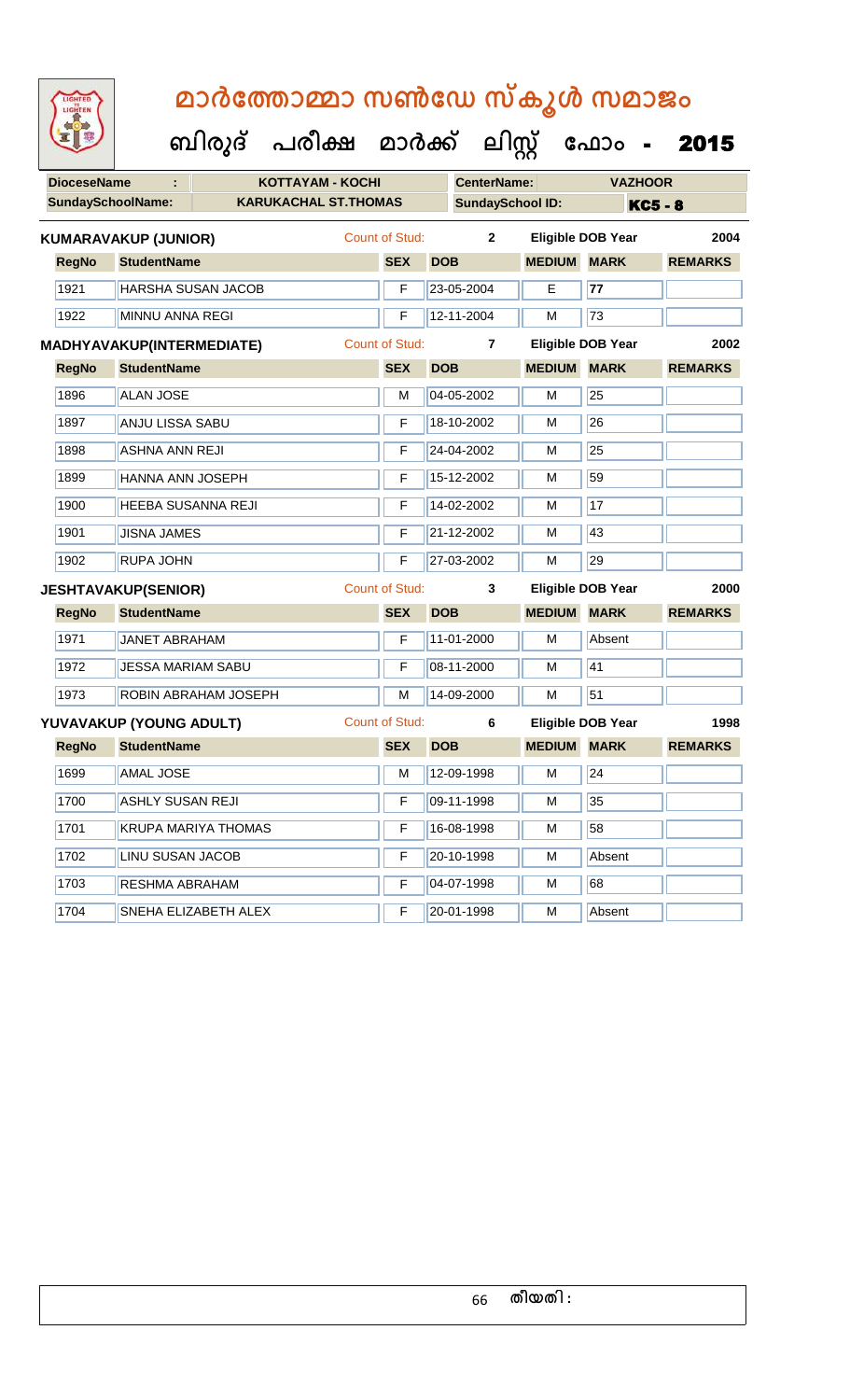| 92                 | ബിരുദ്                           | പരീക്ഷ                   | മാർക്ക്               |            | பிழ                     | ഫോം -                    | 2015           |
|--------------------|----------------------------------|--------------------------|-----------------------|------------|-------------------------|--------------------------|----------------|
| <b>DioceseName</b> | ÷                                | <b>KOTTAYAM - KOCHI</b>  |                       |            | <b>CenterName:</b>      | <b>MALLAPPALLY</b>       |                |
|                    | <b>SundaySchoolName:</b>         | <b>MALLAPALLY SEHION</b> |                       |            | <b>SundaySchool ID:</b> |                          | <b>KC6 - 1</b> |
|                    | <b>KUMARAVAKUP (JUNIOR)</b>      |                          | <b>Count of Stud:</b> |            | 8                       | <b>Eligible DOB Year</b> | 2004           |
| <b>RegNo</b>       | <b>StudentName</b>               |                          | <b>SEX</b>            | <b>DOB</b> | <b>MEDIUM MARK</b>      |                          | <b>REMARKS</b> |
| 1923               | <b>AKHIA SARA BIBIN</b>          |                          | F                     | 30-03-2004 | М                       | 86                       |                |
| 1924               | <b>ADONA N SAROOP</b>            |                          | F                     | 22-09-2004 | M                       | 81                       |                |
| 1925               | <b>CHELSA SARA CHACKO</b>        |                          | F                     | 03-12-2004 | M                       | Absent                   |                |
| 1926               | CHRISTINE SUSAN JOY              |                          | F                     | 22-02-2004 | Е                       | 82                       |                |
| 1927               | <b>SABIN MATHEW</b>              |                          | M                     | 27-10-2004 | M                       | Absent                   |                |
| 1928               | <b>ADITYA SHIBU</b>              |                          | F                     | 11-04-2004 | м                       | Absent                   |                |
| 1929               | STANIYA E CHACKO                 |                          | F                     | 08-03-2004 | м                       | 39                       |                |
| 1930               | <b>SUKSHMA</b>                   |                          | F                     | 02-04-2004 | М                       | 86                       |                |
|                    | <b>MADHYAVAKUP(INTERMEDIATE)</b> |                          | <b>Count of Stud:</b> |            | $\overline{7}$          | Eligible DOB Year        | 2002           |
| <b>RegNo</b>       | <b>StudentName</b>               |                          | <b>SEX</b>            | <b>DOB</b> | <b>MEDIUM</b>           | <b>MARK</b>              | <b>REMARKS</b> |
| 1903               | <b>AJIL ALEXANDER</b>            |                          | М                     | 21-06-2002 | M                       | 46                       |                |
| 1904               | NAVYAMOL V G                     |                          | F                     | 28-11-2002 | М                       | 66                       |                |
| 1905               | <b>SARITHA R</b>                 |                          | F                     | 14-07-2002 | M                       | 84                       |                |
| 1906               | SNEHA P M                        |                          | F                     | 01-09-2002 | м                       | 70                       |                |
| 1907               | SONA ANNA MATHEW                 |                          | F                     | 10-01-2002 | м                       | 58                       |                |
| 1908               | STEFFY CHACKO                    |                          | F                     | 03-06-2002 | M                       | 68                       |                |
| 1909               | VIDYA VIJAKUMAR                  |                          | F                     | 16-04-2002 | M                       | 42                       |                |
|                    | <b>JESHTAVAKUP(SENIOR)</b>       |                          | Count of Stud:        |            | 3                       | <b>Eligible DOB Year</b> | 2000           |
| <b>RegNo</b>       | <b>StudentName</b>               |                          | <b>SEX</b>            | <b>DOB</b> |                         | <b>MEDIUM MARK</b>       | <b>REMARKS</b> |
| 1974               | <b>ABHINITH MATHEW JOHN</b>      |                          | M                     | 14-06-2000 | М                       | 58                       |                |
| 1975               | ABHISHEK PHILIP JOHN             |                          | M                     | 14-06-2000 | M                       | 55                       |                |
| 1976               | NITHIN MATHEW ALEX               |                          | M                     | 05-08-2000 | M                       | 51                       |                |
|                    | YUVAVAKUP (YOUNG ADULT)          |                          | Count of Stud:        |            | 3                       | <b>Eligible DOB Year</b> | 1998           |
| <b>RegNo</b>       | <b>StudentName</b>               |                          | <b>SEX</b>            | <b>DOB</b> | <b>MEDIUM MARK</b>      |                          | <b>REMARKS</b> |
| 1705               | <b>EMMANUEL THOMAS KURIAN</b>    |                          | M                     | 11-06-1998 | М                       | 27                       |                |
| 1706               | SHALINI T SHAJI                  |                          | F                     | 03-08-1998 | M                       | 66                       |                |
| 1707               | SHINU PHILIP CHERIAN             |                          | M                     | 10-01-1998 | M                       | Absent                   |                |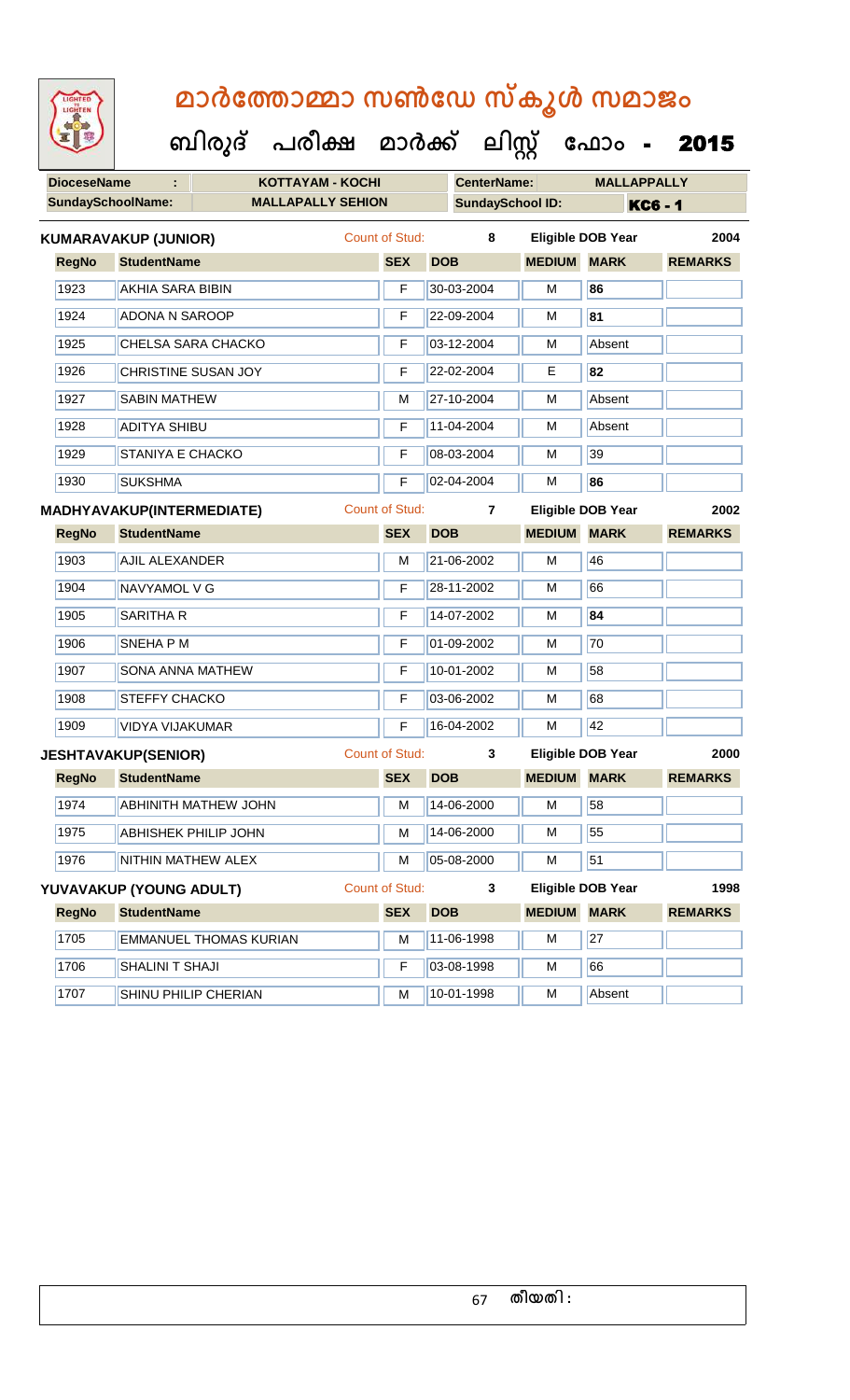| LIGHTED<br>LIGHTEN |                                              |                                                |                                                                                                                                                                                                                                                                                                                                                              |                                                                                                                                                                      |            |                                                      |                                                           |                                                                                                                                                                                                                |                                               |                                                                                                                                                                                                                       |
|--------------------|----------------------------------------------|------------------------------------------------|--------------------------------------------------------------------------------------------------------------------------------------------------------------------------------------------------------------------------------------------------------------------------------------------------------------------------------------------------------------|----------------------------------------------------------------------------------------------------------------------------------------------------------------------|------------|------------------------------------------------------|-----------------------------------------------------------|----------------------------------------------------------------------------------------------------------------------------------------------------------------------------------------------------------------|-----------------------------------------------|-----------------------------------------------------------------------------------------------------------------------------------------------------------------------------------------------------------------------|
|                    |                                              |                                                |                                                                                                                                                                                                                                                                                                                                                              |                                                                                                                                                                      |            |                                                      |                                                           |                                                                                                                                                                                                                |                                               |                                                                                                                                                                                                                       |
|                    |                                              |                                                |                                                                                                                                                                                                                                                                                                                                                              |                                                                                                                                                                      |            |                                                      |                                                           |                                                                                                                                                                                                                |                                               |                                                                                                                                                                                                                       |
|                    |                                              |                                                |                                                                                                                                                                                                                                                                                                                                                              |                                                                                                                                                                      |            |                                                      |                                                           |                                                                                                                                                                                                                |                                               | <b>KC6 - 2</b>                                                                                                                                                                                                        |
|                    |                                              |                                                |                                                                                                                                                                                                                                                                                                                                                              |                                                                                                                                                                      |            |                                                      | 4                                                         |                                                                                                                                                                                                                |                                               | 2004                                                                                                                                                                                                                  |
|                    |                                              |                                                |                                                                                                                                                                                                                                                                                                                                                              |                                                                                                                                                                      | <b>SEX</b> | <b>DOB</b>                                           |                                                           |                                                                                                                                                                                                                | <b>MARK</b>                                   | <b>REMARKS</b>                                                                                                                                                                                                        |
| 1931               |                                              |                                                |                                                                                                                                                                                                                                                                                                                                                              |                                                                                                                                                                      | м          |                                                      |                                                           | м                                                                                                                                                                                                              | 58                                            |                                                                                                                                                                                                                       |
| 1932               |                                              |                                                |                                                                                                                                                                                                                                                                                                                                                              |                                                                                                                                                                      | F          |                                                      |                                                           | м                                                                                                                                                                                                              | 81                                            |                                                                                                                                                                                                                       |
| 1933               |                                              |                                                |                                                                                                                                                                                                                                                                                                                                                              |                                                                                                                                                                      | м          |                                                      |                                                           | м                                                                                                                                                                                                              | 18                                            |                                                                                                                                                                                                                       |
| 1934               |                                              |                                                |                                                                                                                                                                                                                                                                                                                                                              |                                                                                                                                                                      | м          |                                                      |                                                           | м                                                                                                                                                                                                              | 39                                            |                                                                                                                                                                                                                       |
|                    |                                              |                                                |                                                                                                                                                                                                                                                                                                                                                              |                                                                                                                                                                      |            |                                                      | 5                                                         |                                                                                                                                                                                                                |                                               | 2002                                                                                                                                                                                                                  |
|                    |                                              |                                                |                                                                                                                                                                                                                                                                                                                                                              |                                                                                                                                                                      | <b>SEX</b> | <b>DOB</b>                                           |                                                           | <b>MEDIUM</b>                                                                                                                                                                                                  | <b>MARK</b>                                   | <b>REMARKS</b>                                                                                                                                                                                                        |
| 1910               |                                              |                                                |                                                                                                                                                                                                                                                                                                                                                              |                                                                                                                                                                      | M          |                                                      |                                                           | м                                                                                                                                                                                                              | 49                                            |                                                                                                                                                                                                                       |
| 1911               |                                              |                                                |                                                                                                                                                                                                                                                                                                                                                              |                                                                                                                                                                      | F          |                                                      |                                                           | Е                                                                                                                                                                                                              | 75                                            |                                                                                                                                                                                                                       |
| 1912               |                                              |                                                |                                                                                                                                                                                                                                                                                                                                                              |                                                                                                                                                                      | F          |                                                      |                                                           | м                                                                                                                                                                                                              | 71                                            |                                                                                                                                                                                                                       |
| 1913               |                                              |                                                |                                                                                                                                                                                                                                                                                                                                                              |                                                                                                                                                                      | F          |                                                      |                                                           | м                                                                                                                                                                                                              | 54                                            |                                                                                                                                                                                                                       |
| 1914               |                                              |                                                |                                                                                                                                                                                                                                                                                                                                                              |                                                                                                                                                                      | F          |                                                      |                                                           | м                                                                                                                                                                                                              | 15                                            |                                                                                                                                                                                                                       |
|                    |                                              |                                                |                                                                                                                                                                                                                                                                                                                                                              |                                                                                                                                                                      |            |                                                      | 8                                                         |                                                                                                                                                                                                                |                                               | 2000                                                                                                                                                                                                                  |
|                    |                                              |                                                |                                                                                                                                                                                                                                                                                                                                                              |                                                                                                                                                                      | <b>SEX</b> | <b>DOB</b>                                           |                                                           |                                                                                                                                                                                                                | <b>MARK</b>                                   | <b>REMARKS</b>                                                                                                                                                                                                        |
| 1977               |                                              |                                                |                                                                                                                                                                                                                                                                                                                                                              |                                                                                                                                                                      | F          |                                                      |                                                           | Е                                                                                                                                                                                                              | 62                                            |                                                                                                                                                                                                                       |
| 1978               |                                              |                                                |                                                                                                                                                                                                                                                                                                                                                              |                                                                                                                                                                      | F          |                                                      |                                                           | м                                                                                                                                                                                                              | 61                                            |                                                                                                                                                                                                                       |
| 1979               |                                              |                                                |                                                                                                                                                                                                                                                                                                                                                              |                                                                                                                                                                      | F          |                                                      |                                                           | м                                                                                                                                                                                                              | 53                                            |                                                                                                                                                                                                                       |
| 1980               |                                              |                                                |                                                                                                                                                                                                                                                                                                                                                              |                                                                                                                                                                      | м          |                                                      |                                                           | м                                                                                                                                                                                                              | 34                                            |                                                                                                                                                                                                                       |
| 1981               |                                              |                                                |                                                                                                                                                                                                                                                                                                                                                              |                                                                                                                                                                      | м          |                                                      |                                                           | м                                                                                                                                                                                                              | 38                                            |                                                                                                                                                                                                                       |
| 1982               |                                              |                                                |                                                                                                                                                                                                                                                                                                                                                              |                                                                                                                                                                      | F          |                                                      |                                                           | м                                                                                                                                                                                                              | 21                                            |                                                                                                                                                                                                                       |
|                    | <b>RegNo</b><br><b>RegNo</b><br><b>RegNo</b> | <b>DioceseName</b><br><b>SundaySchoolName:</b> | <b>KUMARAVAKUP (JUNIOR)</b><br><b>StudentName</b><br><b>ABIN THOMAS</b><br><b>StudentName</b><br><b>ALEN TOM THOMAS</b><br>AKILA MARY BABU<br>MEEVEL ELSA SHAJI<br><b>BIJILA ANN MATHEW</b><br><b>JESHTAVAKUP(SENIOR)</b><br><b>StudentName</b><br>ANPIN MARY JOHN<br><b>LIYA K ABRAHAM</b><br><b>FAITH ELSA MATHEW</b><br><b>JINO MATHEW</b><br>JUBY THOMAS | JOHAN GEORGE VARGHESE<br><b>ANGEL MARIA THOMAS</b><br><b>JOEL GEORGE KURUVILLA</b><br>MADHYAVAKUP(INTERMEDIATE)<br>SMERA ANNA ABRAHAM<br><b>ALVIN ABRAHAM THOMAS</b> |            | <b>KOTTAYAM - KOCHI</b><br><b>SANTHIPURAM BETHEL</b> | Count of Stud:<br>Count of Stud:<br><b>Count of Stud:</b> | 28-09-2004<br>06-06-2004<br>16-09-2004<br>28-01-2004<br>21-06-2002<br>05-05-2002<br>12-06-2002<br>11-10-2002<br>03-10-2002<br>04-09-2000<br>17-10-2000<br>06-06-2000<br>02-08-2000<br>17-10-2000<br>07-01-2000 | <b>CenterName:</b><br><b>SundaySchool ID:</b> | മാർത്തോമ്മാ സൺഡേ സ്കൂൾ സമാജം<br>ബിരുദ് പരീക്ഷ മാർക്ക് ലിസ്റ്റ് ഫോം - 2015<br><b>MALLAPPALLY</b><br><b>Eligible DOB Year</b><br><b>MEDIUM</b><br><b>Eligible DOB Year</b><br><b>Eligible DOB Year</b><br><b>MEDIUM</b> |

| 1984         | <b>SIBIL BABU JOSEPH</b>            | м              | 26-09-2000   | Е             | Absent                   |                |
|--------------|-------------------------------------|----------------|--------------|---------------|--------------------------|----------------|
|              | YUVAVAKUP (YOUNG ADULT)             | Count of Stud: | $\mathbf{2}$ |               | <b>Eligible DOB Year</b> | 1998           |
| <b>RegNo</b> | <b>StudentName</b>                  | <b>SEX</b>     | <b>DOB</b>   | <b>MEDIUM</b> | <b>MARK</b>              | <b>REMARKS</b> |
| 1708         | <b>BIGIN MATHEW</b>                 | м              | 22-06-1998   | м             | 49                       |                |
| 1709         | <b>JOEL VARGHESE KURUVILA</b>       | м              | 20-04-1998   | м             | <b>9</b>                 |                |
|              |                                     |                |              |               |                          |                |
|              | <b>PROUDA SUNDAY SCHOOL (ADULT)</b> | Count of Stud: | 3            |               | <b>Eligible DOB Year</b> | 1997           |
| <b>RegNo</b> | <b>StudentName</b>                  | <b>SEX</b>     | <b>DOB</b>   | <b>MEDIUM</b> | <b>MARK</b>              | <b>REMARKS</b> |
| 1251         | MANNA ANN KURUVILA                  | F              | 15-01-1997   | м             | 54                       |                |
| 1252         | <b>JUBY SUSAN ISSAC</b>             | F              | 02-07-1997   | м             | 54                       |                |

1983 NIJO S MATHEW M 25-06-2000 M 25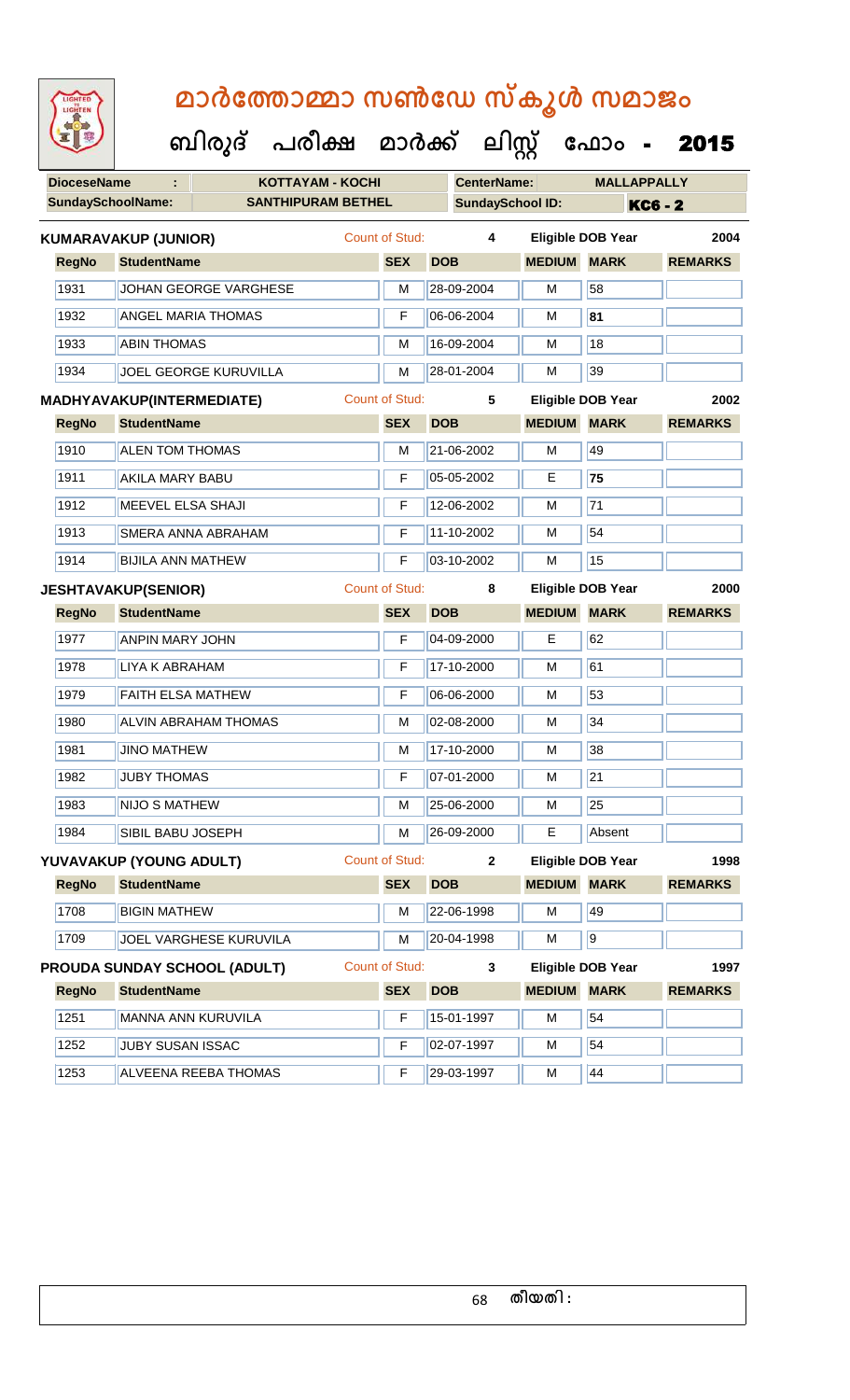|                    |                                  |                              |                       |            |                         | ັ             |                          |                |
|--------------------|----------------------------------|------------------------------|-----------------------|------------|-------------------------|---------------|--------------------------|----------------|
|                    |                                  | ബിരുദ് പരീക്ഷ മാർക്ക് ലിസ്റ് |                       |            |                         |               | ഫോം -                    | 2015           |
| <b>DioceseName</b> | ÷.                               | <b>KOTTAYAM - KOCHI</b>      |                       |            | <b>CenterName:</b>      |               | <b>MALLAPPALLY</b>       |                |
|                    | <b>SundaySchoolName:</b>         | <b>PARIYARAM ST.THOMAS</b>   |                       |            | <b>SundaySchool ID:</b> |               |                          | <b>KC6 - 3</b> |
|                    | <b>KUMARAVAKUP (JUNIOR)</b>      |                              | Count of Stud:        |            | 1                       |               | <b>Eligible DOB Year</b> | 2004           |
| <b>RegNo</b>       | <b>StudentName</b>               |                              | <b>SEX</b>            | <b>DOB</b> |                         | <b>MEDIUM</b> | <b>MARK</b>              | <b>REMARKS</b> |
| 1935               | <b>JERUSHA MERIN JACOB</b>       |                              | F                     |            | 21-06-2004              | M             | 67                       |                |
|                    | <b>MADHYAVAKUP(INTERMEDIATE)</b> |                              | Count of Stud:        |            | 3                       |               | <b>Eligible DOB Year</b> | 2002           |
| <b>RegNo</b>       | <b>StudentName</b>               |                              | <b>SEX</b>            | <b>DOB</b> |                         | <b>MEDIUM</b> | <b>MARK</b>              | <b>REMARKS</b> |
| 1915               | <b>MERIN MARIAM VARUGHESE</b>    |                              | F                     |            | 16-08-2002              | M             | 79                       |                |
| 1916               | <b>SAJINI THOMAS</b>             |                              | F                     |            | 17-08-2002              | м             | $\overline{11}$          |                |
| 1917               | <b>JAME THOMAS MATHEW</b>        |                              | M                     |            | 12-11-2002              | M             | 81                       |                |
|                    | <b>JESHTAVAKUP(SENIOR)</b>       |                              | Count of Stud:        |            | 3                       |               | <b>Eligible DOB Year</b> | 2000           |
| <b>RegNo</b>       | <b>StudentName</b>               |                              | <b>SEX</b>            | <b>DOB</b> |                         | <b>MEDIUM</b> | <b>MARK</b>              | <b>REMARKS</b> |
| 1985               | <b>ALEESHA THANKAM RAJ</b>       |                              | F                     |            | 09-04-2000              | M             | 10                       |                |
| 1986               | <b>MARTIN M EDETHU</b>           |                              | M                     |            | 04-05-2000              | м             | 32                       |                |
| 1987               | <b>SOJO THOMAS THOMAS</b>        |                              | M                     |            | 27-12-2000              | M             | 17                       |                |
|                    | YUVAVAKUP (YOUNG ADULT)          |                              | <b>Count of Stud:</b> |            | 6                       |               | Eligible DOB Year        | 1998           |
| <b>RegNo</b>       | <b>StudentName</b>               |                              | <b>SEX</b>            | <b>DOB</b> |                         | <b>MEDIUM</b> | <b>MARK</b>              | <b>REMARKS</b> |
| 1710               | <b>JULE MARIAM JOSEPH</b>        |                              | F                     |            | 05-01-1998              | M             | Absent                   |                |
| 1711               | <b>SIJO CHACKO THOMAS</b>        |                              | м                     |            | 21-01-1998              | м             | Absent                   |                |
| 1712               | <b>ASHLY ANU VARGHESE</b>        |                              | F                     |            | 02-02-1998              | м             | 79                       |                |
| 1713               | <b>JESENA CHERIAN</b>            |                              | F                     |            | 10-08-1998              | M             | 49                       |                |

LIGHTED

1714 ALESHA MARIAM JACOB F 23-08-1998 M 46

1715 STEV BINVARGHESE MARIA 1998 MARIA Absent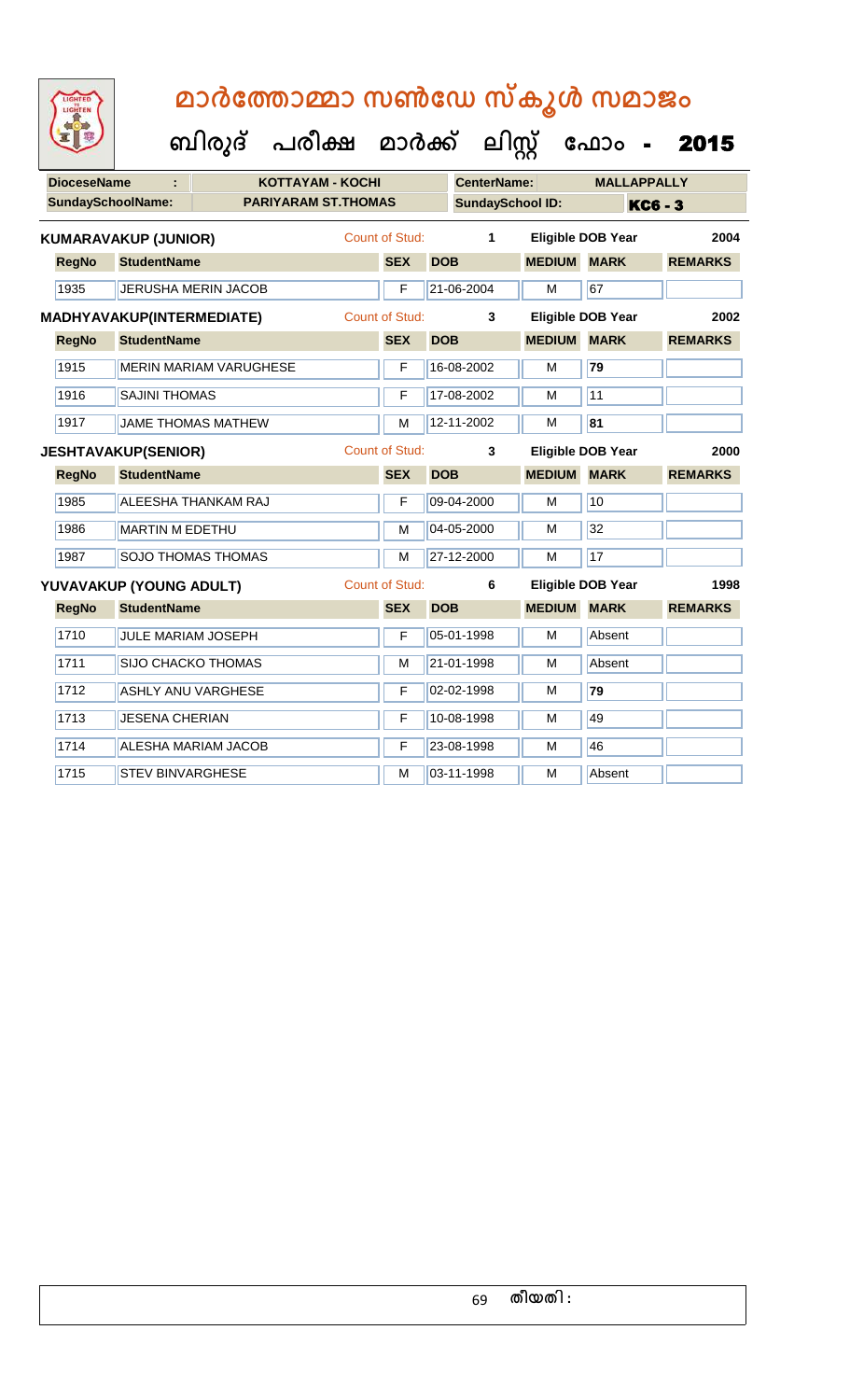| <b>DioceseName</b>       | ÷                           |                            | <b>KOTTAYAM - KOCHI</b>  |                       |            | <b>CenterName:</b>      |               | <b>MALLAPPALLY</b>       |                |      |
|--------------------------|-----------------------------|----------------------------|--------------------------|-----------------------|------------|-------------------------|---------------|--------------------------|----------------|------|
| <b>SundaySchoolName:</b> |                             |                            | <b>PARIYARAM THAZHAM</b> |                       |            | <b>SundaySchool ID:</b> |               |                          | <b>KC6 - 4</b> |      |
|                          | <b>KUMARAVAKUP (JUNIOR)</b> |                            |                          | Count of Stud:        |            | 5                       |               | <b>Eligible DOB Year</b> |                | 2004 |
| <b>RegNo</b>             | <b>StudentName</b>          |                            |                          | <b>SEX</b>            | <b>DOB</b> |                         | <b>MEDIUM</b> | <b>MARK</b>              | <b>REMARKS</b> |      |
| 1936                     | <b>JUTHAL JOHNSON</b>       |                            |                          | M                     |            | 31-05-2004              | M             | 58                       |                |      |
| 1937                     |                             | <b>REMIL RENO ABRAHAM</b>  |                          | м                     |            | 26-07-2004              | м             | 67                       |                |      |
| 1938                     |                             | JENEETA MARIYAM GEORGE     |                          | F                     |            | 21-08-2004              | М             | 93                       |                |      |
| 1939                     |                             | ROHAN VARGHESE JACOB       |                          | M                     |            | 29-08-2004              | M             | 63                       |                |      |
| 1940                     |                             | SHALON JOSEPH MATHEW       |                          | M                     |            | 07-12-2004              | M             | 89                       |                |      |
|                          | MADHYAVAKUP(INTERMEDIATE)   |                            |                          | Count of Stud:        |            | $\overline{2}$          |               | <b>Eligible DOB Year</b> |                | 2002 |
| <b>RegNo</b>             | <b>StudentName</b>          |                            |                          | <b>SEX</b>            | <b>DOB</b> |                         | <b>MEDIUM</b> | <b>MARK</b>              | <b>REMARKS</b> |      |
| 1918                     | <b>JUSTIN M GEORGE</b>      |                            |                          | M                     |            | 12-05-2002              | M             | 56                       |                |      |
| 1919                     | <b>KEVIN K JACOB</b>        |                            |                          | M                     |            | 06-09-2002              | м             | 68                       |                |      |
|                          | YUVAVAKUP (YOUNG ADULT)     |                            |                          | <b>Count of Stud:</b> |            | 4                       |               | <b>Eligible DOB Year</b> |                | 1998 |
| <b>RegNo</b>             | <b>StudentName</b>          |                            |                          | <b>SEX</b>            | <b>DOB</b> |                         | <b>MEDIUM</b> | <b>MARK</b>              | <b>REMARKS</b> |      |
| 1716                     | <b>DIVYA ABRAHAM</b>        |                            |                          | F                     |            | 23-03-1998              | M             | 19                       |                |      |
| 1717                     | <b>RINKU ELSA REJI</b>      |                            |                          | F                     |            | 08-04-1998              | м             | 43                       |                |      |
| 1718                     | TANIA RIYA SUJIT            |                            |                          | F                     |            | 30-06-1998              | M             | Absent                   |                |      |
| 1719                     |                             | <b>RESHMA SUSAN MATHEW</b> |                          | F                     |            | 04-10-1998              | M             | 15                       |                |      |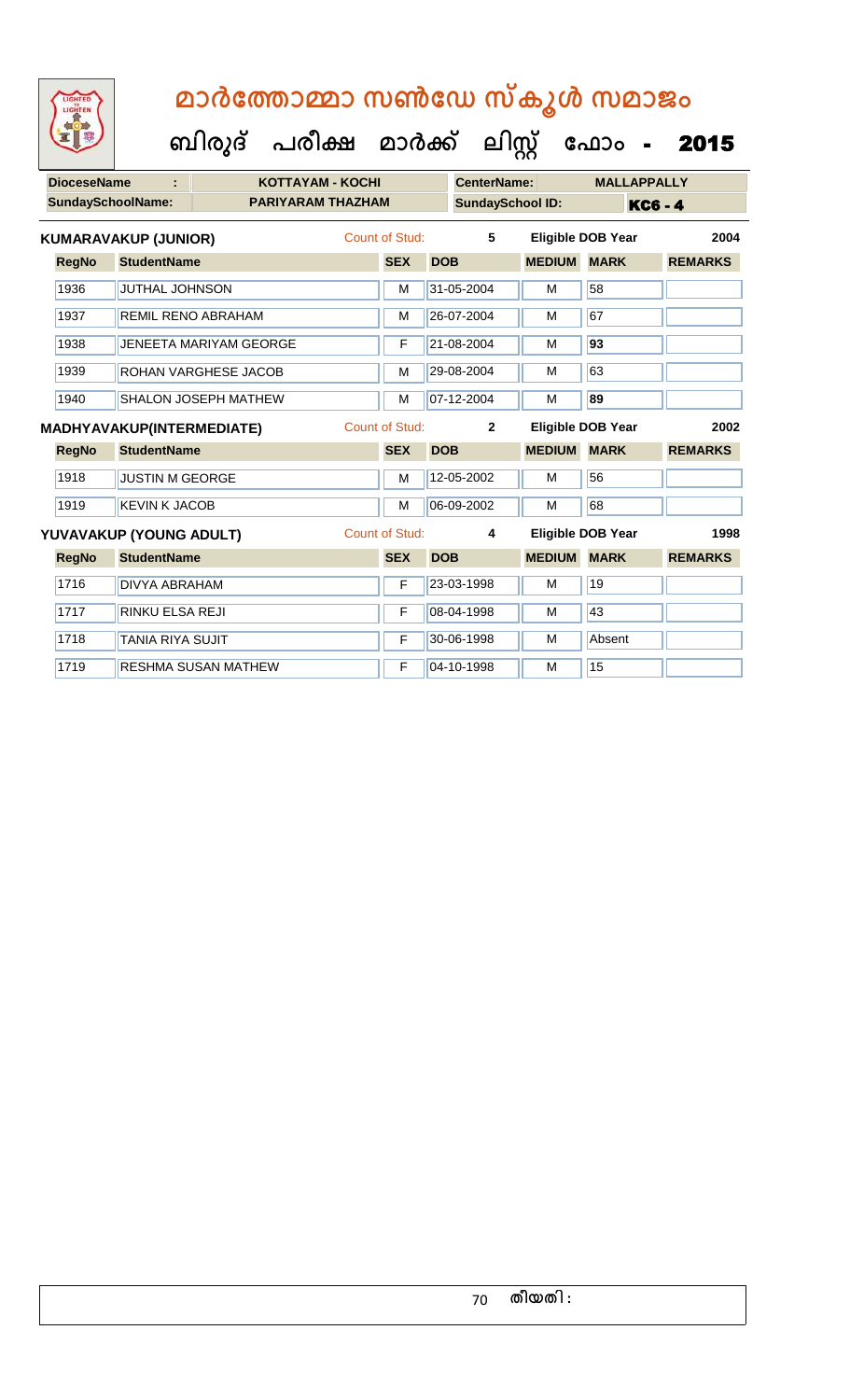| <b>IGHTED</b> |
|---------------|
|               |
|               |
|               |
|               |

| <b>DioceseName</b> |                                  | <b>KOTTAYAM - KOCHI</b>             |                       |            | <b>CenterName:</b>      |                          |                          | <b>MALLAPPALLY</b> |  |  |
|--------------------|----------------------------------|-------------------------------------|-----------------------|------------|-------------------------|--------------------------|--------------------------|--------------------|--|--|
|                    | SundaySchoolName:                | <b>KAVINPURAM</b>                   |                       |            | <b>SundaySchool ID:</b> |                          |                          | <b>KC6 - 5</b>     |  |  |
|                    | <b>KUMARAVAKUP (JUNIOR)</b>      |                                     | Count of Stud:        |            | $\mathbf{3}$            |                          | <b>Eligible DOB Year</b> | 2004               |  |  |
| <b>RegNo</b>       | <b>StudentName</b>               |                                     |                       | <b>SEX</b> | <b>DOB</b>              | <b>MEDIUM</b>            | <b>MARK</b>              | <b>REMARKS</b>     |  |  |
| 1941               |                                  | <b>ADHEENA MERIN EAPEN</b>          |                       | F          | 20-12-2004              | M                        | 92                       |                    |  |  |
| 1942               |                                  | <b>RINCE VARGHESE KURIEN</b>        |                       | M          | 11-12-2004              | M                        | 33                       |                    |  |  |
| 1943               |                                  | SHEBA ACHAMMA JOSEPH                |                       | F          | 23-01-2004              | M                        | 88                       |                    |  |  |
|                    | <b>MADHYAVAKUP(INTERMEDIATE)</b> |                                     | <b>Count of Stud:</b> |            | 9                       |                          | <b>Eligible DOB Year</b> | 2002               |  |  |
| <b>RegNo</b>       | <b>StudentName</b>               |                                     |                       | <b>SEX</b> | <b>DOB</b>              | <b>MEDIUM</b>            | <b>MARK</b>              | <b>REMARKS</b>     |  |  |
| 1920               | <b>AYRIN ANN ISSAC</b>           |                                     |                       | F          | 16-01-2002              | E                        | 86                       |                    |  |  |
| 1921               |                                  | <b>SILPA MERLIN THOMAS</b>          |                       | F          | 15-04-2002              | M                        | 50                       |                    |  |  |
| 1922               | <b>LENA M JOSEPH</b>             |                                     |                       | F          | 27-08-2002              | Е                        | 42                       |                    |  |  |
| 1923               |                                  | ANJANA MARIAM JACOB                 |                       | F          | 06-02-2002              | М                        | 61                       |                    |  |  |
| 1924               | <b>JIBIN THOMAS</b>              |                                     |                       | F          | 27-08-2002              | M                        | Absent                   |                    |  |  |
| 1925               | ROHIT GEORGE SOJI                |                                     |                       | M          | 21-03-2002              | M                        | 14                       |                    |  |  |
| 1926               | JOEL GEORGE JOHN                 |                                     |                       | M          | 16-11-2002              | м                        | 60                       |                    |  |  |
| 1927               | <b>SIJU K ABRAHAM</b>            |                                     |                       | M          | 30-04-2002              | M                        | 35                       |                    |  |  |
| 1928               | <b>NIVIN ABRAHAM</b>             |                                     |                       | M          | 12-09-2002              | M                        | 40                       |                    |  |  |
|                    | <b>JESHTAVAKUP(SENIOR)</b>       |                                     | <b>Count of Stud:</b> |            | 6                       | <b>Eligible DOB Year</b> |                          | 2000               |  |  |
| <b>RegNo</b>       | <b>StudentName</b>               |                                     |                       | <b>SEX</b> | <b>DOB</b>              | <b>MEDIUM</b>            | <b>MARK</b>              | <b>REMARKS</b>     |  |  |
| 1988               | <b>ALAN JACOB</b>                |                                     |                       | M          | 06-05-2000              | M                        | 66                       |                    |  |  |
| 1989               |                                  | <b>ASHIN VARGHESE MATHEW</b>        |                       | M          | 19-01-2000              | м                        | 43                       |                    |  |  |
| 1990               | <b>MELVIN PHILIP ISSAC</b>       |                                     |                       | M          | 27-04-2000              | M                        | 22                       |                    |  |  |
| 1991               |                                  | SILLA ELIZABETH THOMAS              |                       | F          | 15-05-2000              | M                        | 26                       |                    |  |  |
| 1992               | SYBI ELSA JOHN                   |                                     |                       | F          | 08-06-2000              | M                        | 63                       |                    |  |  |
| 1993               | LEO M JOSEPH                     |                                     |                       | M          | 21-09-2000              | м                        | 11                       |                    |  |  |
|                    | YUVAVAKUP (YOUNG ADULT)          |                                     | Count of Stud:        |            | 4                       |                          | <b>Eligible DOB Year</b> | 1998               |  |  |
| <b>RegNo</b>       | <b>StudentName</b>               |                                     |                       | <b>SEX</b> | <b>DOB</b>              | <b>MEDIUM MARK</b>       |                          | <b>REMARKS</b>     |  |  |
| 1720               |                                  | <b>ABY ABRAHAM MATHEW</b>           |                       | M          | 21-08-1998              | М                        | Absent                   |                    |  |  |
| 1721               | <b>ABIN REJI</b>                 |                                     |                       | M          | 12-06-1998              | M                        | $\overline{8}$           |                    |  |  |
| 1722               | SHEBIN SANTHOSH                  |                                     |                       | M          | $13 - 10 - 1998$        | M                        | 14                       |                    |  |  |
| 1723               | SHIKHA MERIN PHILIP              |                                     |                       | F          | 16-08-1998              | М                        | 27                       |                    |  |  |
|                    |                                  | <b>PROUDA SUNDAY SCHOOL (ADULT)</b> | <b>Count of Stud:</b> |            | $\mathbf{2}$            |                          | <b>Eligible DOB Year</b> | 1997               |  |  |
| <b>RegNo</b>       | <b>StudentName</b>               |                                     |                       | <b>SEX</b> | <b>DOB</b>              | <b>MEDIUM</b>            | <b>MARK</b>              | <b>REMARKS</b>     |  |  |
| 1254               | <b>MELVIN MAMMEN</b>             |                                     |                       | M          | 21-01-1997              | M                        | 69                       |                    |  |  |
| 1255               | RAHUL MATHEW                     |                                     |                       | M          | 15-05-1997              | М                        | 30                       |                    |  |  |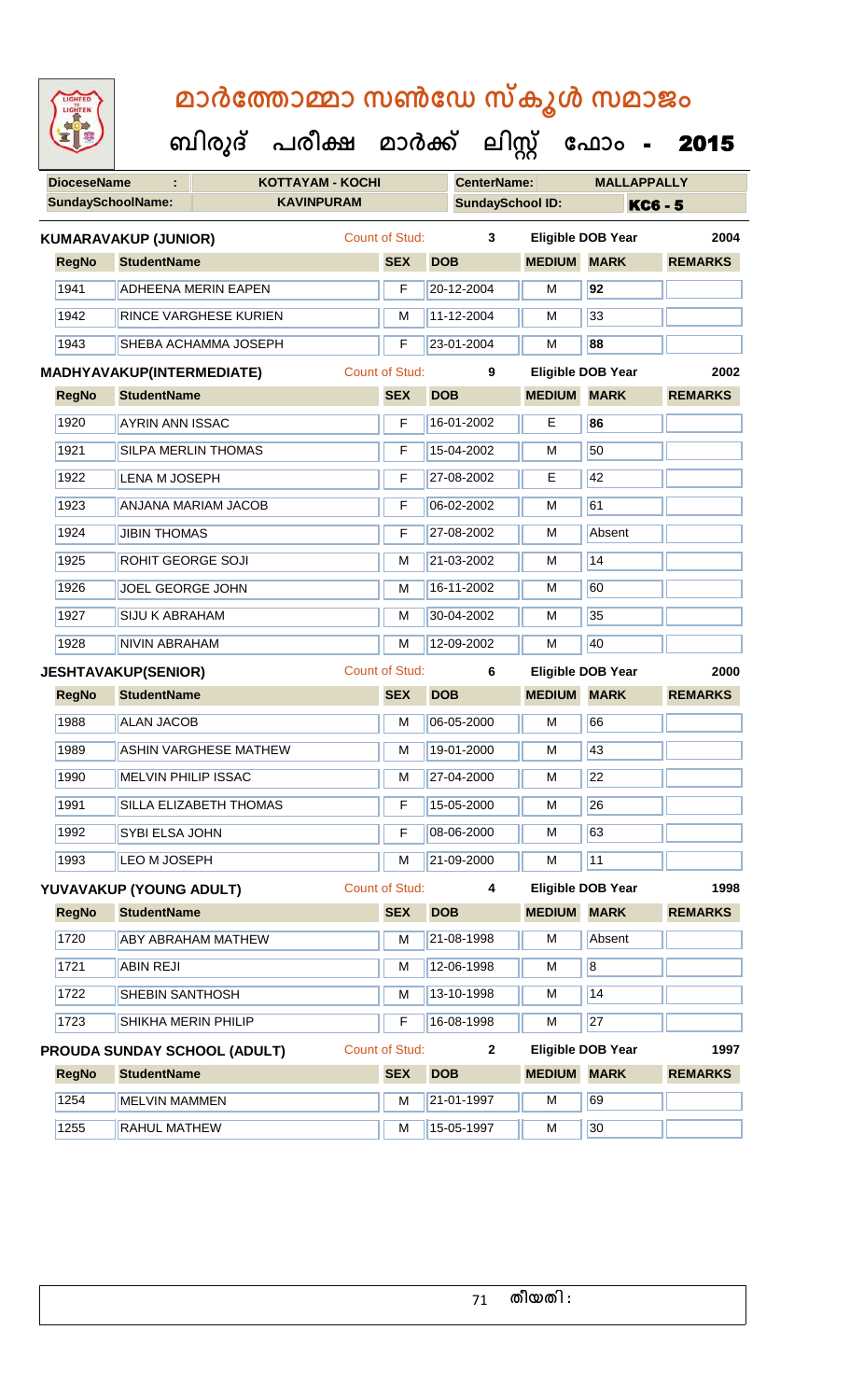| <b>DioceseName</b>       |                             |                     | <b>KOTTAYAM - KOCHI</b> |                       |            | <b>CenterName:</b>      |               | <b>MALLAPPALLY</b>       |                |  |
|--------------------------|-----------------------------|---------------------|-------------------------|-----------------------|------------|-------------------------|---------------|--------------------------|----------------|--|
| <b>SundaySchoolName:</b> |                             |                     | <b>KAIPATTA</b>         |                       |            | <b>SundaySchool ID:</b> |               |                          | <b>KC6 - 6</b> |  |
|                          | <b>KUMARAVAKUP (JUNIOR)</b> |                     |                         | Count of Stud:        |            | 1                       |               | Eligible DOB Year        | 2004           |  |
| <b>RegNo</b>             | <b>StudentName</b>          |                     |                         | <b>SEX</b>            | <b>DOB</b> |                         | <b>MEDIUM</b> | <b>MARK</b>              | <b>REMARKS</b> |  |
| 1944                     | <b>FEBA MARIAM GEORGE</b>   |                     |                         | F                     |            | 01-04-2004              | М             | 60                       |                |  |
|                          | MADHYAVAKUP(INTERMEDIATE)   |                     |                         | Count of Stud:        |            | $\overline{2}$          |               | <b>Eligible DOB Year</b> | 2002           |  |
| <b>RegNo</b>             | <b>StudentName</b>          |                     |                         | <b>SEX</b>            | <b>DOB</b> |                         | <b>MEDIUM</b> | <b>MARK</b>              | <b>REMARKS</b> |  |
| 1929                     | <b>BONY THOMAS</b>          |                     |                         | M                     |            | 08-04-2002              | м             | 9                        |                |  |
| 1930                     | <b>ALWIN MAMMEN P</b>       |                     |                         | M                     |            | 24-09-2002              | М             | Absent                   |                |  |
|                          | <b>JESHTAVAKUP(SENIOR)</b>  |                     |                         | <b>Count of Stud:</b> |            | $\mathbf{2}$            |               | <b>Eligible DOB Year</b> | 2000           |  |
| <b>RegNo</b>             | <b>StudentName</b>          |                     |                         | <b>SEX</b>            | <b>DOB</b> |                         | <b>MEDIUM</b> | <b>MARK</b>              | <b>REMARKS</b> |  |
| 1994                     |                             | ASHA RACHEL ABRAHAM |                         | F                     |            | 27-03-2000              | м             | 53                       |                |  |
| 1995                     | <b>SHERIN K SHAJI</b>       |                     |                         | F                     |            | 05-10-2000              | М             | 41                       |                |  |
|                          | YUVAVAKUP (YOUNG ADULT)     |                     |                         | Count of Stud:        |            | 4                       |               | <b>Eligible DOB Year</b> | 1998           |  |
| <b>RegNo</b>             | <b>StudentName</b>          |                     |                         | <b>SEX</b>            | <b>DOB</b> |                         | <b>MEDIUM</b> | <b>MARK</b>              | <b>REMARKS</b> |  |
| 1724                     | <b>ASHWIN GEORGE</b>        |                     |                         | M                     |            | 30-05-1998              | м             | 63                       |                |  |
| 1725                     | <b>REJINT JAYS</b>          |                     |                         | M                     |            | 06-03-1998              | м             | Absent                   |                |  |
| 1726                     | <b>FEBA R VARGHESE</b>      |                     |                         | F                     |            | 09-05-1998              | M             | 53                       |                |  |
| 1727                     | <b>GIBY MERIN THOMAS</b>    |                     |                         | F                     |            | 18-11-1998              | М             | 53                       |                |  |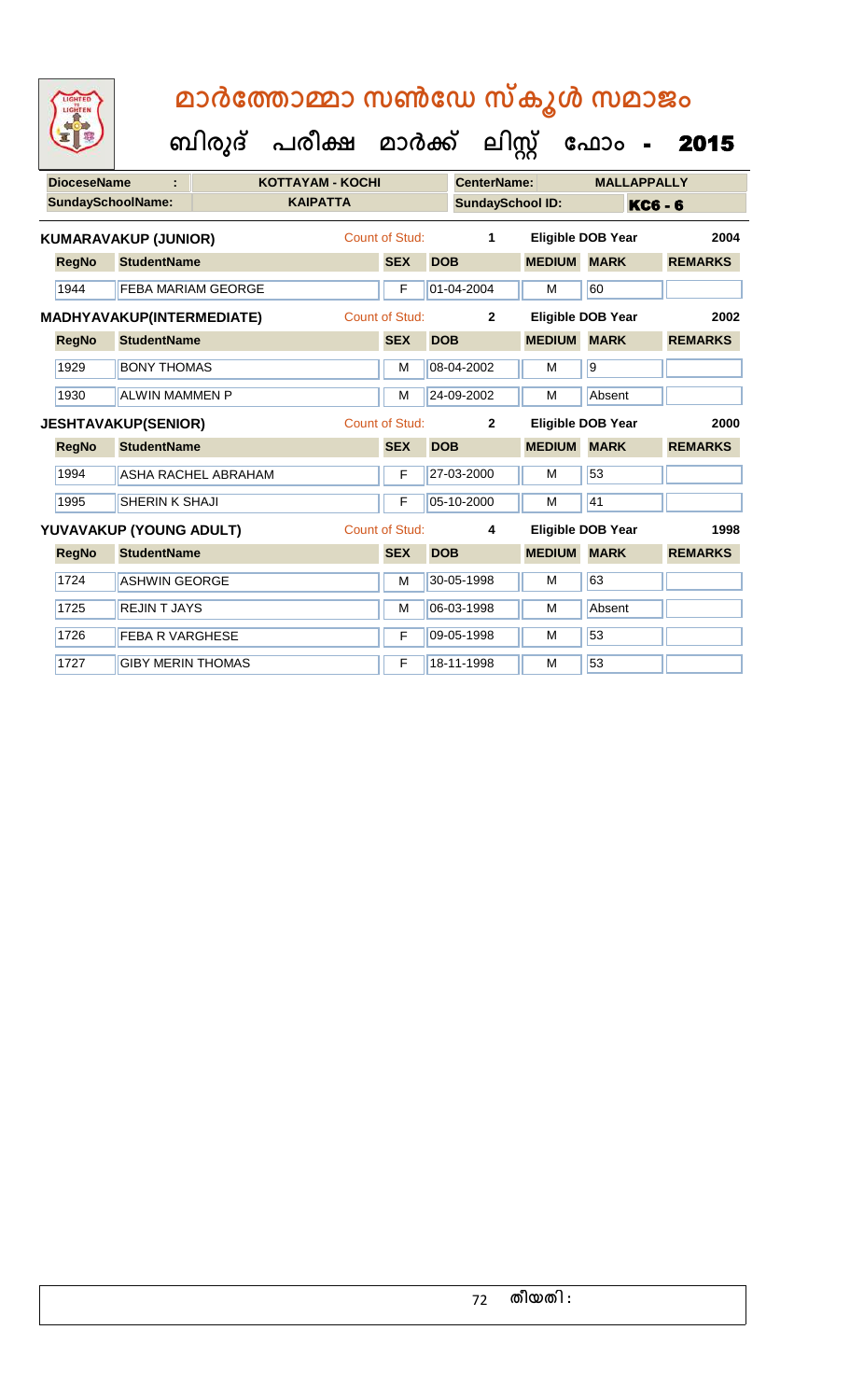| LIGHTED<br>LIGHTEN       |                             |                           | മാർത്തോമ്മാ സൺഡേ സ്കൂൾ സമാജം<br>ബിരുദ് പരീക്ഷ മാർക്ക് ലിസ്റ്റ് |                |            |                         |               | ഫോം                      | $\sim$ $\sim$  | 2015           |
|--------------------------|-----------------------------|---------------------------|----------------------------------------------------------------|----------------|------------|-------------------------|---------------|--------------------------|----------------|----------------|
| <b>DioceseName</b>       | ÷                           |                           | <b>KOTTAYAM - KOCHI</b>                                        |                |            | <b>CenterName:</b>      |               | <b>MALLAPPALLY</b>       |                |                |
| <b>SundaySchoolName:</b> |                             |                           | <b>PUTHUSSERY THEKKU</b>                                       |                |            | <b>SundaySchool ID:</b> |               |                          | <b>KC6 - 7</b> |                |
|                          | <b>KUMARAVAKUP (JUNIOR)</b> |                           |                                                                | Count of Stud: |            | 1                       |               | <b>Eligible DOB Year</b> |                | 2004           |
| <b>RegNo</b>             | <b>StudentName</b>          |                           |                                                                | <b>SEX</b>     | <b>DOB</b> |                         | <b>MEDIUM</b> | <b>MARK</b>              |                | <b>REMARKS</b> |
| 1945                     | <b>RINU K VARGHESE</b>      |                           |                                                                | M              |            | 12-02-2004              | м             | 37                       |                |                |
|                          | <b>JESHTAVAKUP(SENIOR)</b>  |                           |                                                                | Count of Stud: |            | 3                       |               | <b>Eligible DOB Year</b> |                | 2000           |
| <b>RegNo</b>             | <b>StudentName</b>          |                           |                                                                | <b>SEX</b>     | <b>DOB</b> |                         | <b>MEDIUM</b> | <b>MARK</b>              |                | <b>REMARKS</b> |
| 1996                     |                             | <b>SWETHA MARIAM SAJI</b> |                                                                | F              |            | 13-09-2000              | м             | 89                       |                |                |
| 1997                     |                             | SHERIN SUSAN JACOB        |                                                                | F              |            | 30-03-2000              | м             | 55                       |                |                |

1998 SNEHA SARA MATHEW **F** 16-08-2000 M 41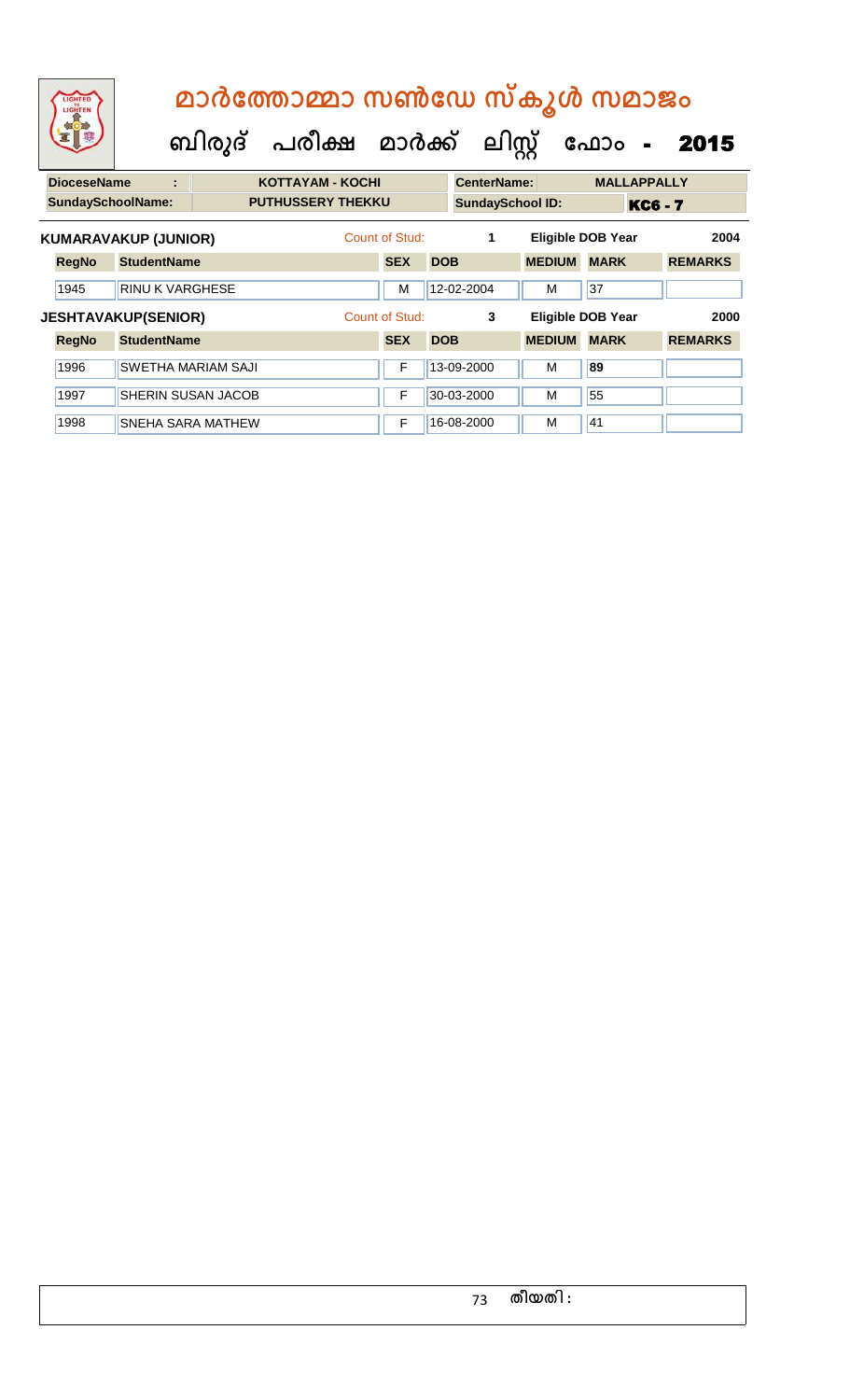**DioceseName : KOTTAYAM - KOCHI CenterName: MALLAPPALLY SundaySchoolName: PULLUKUTHY SundaySchool ID: KC6 - 8 ബിരുദ് പരീക്ഷ മാര്ക് ക ലിസ്റ്റ ക ഫ ാോം** - 2015 **RegNo StudentName SEX DOB MEDIUM MARK REMARKS KUMARAVAKUP (JUNIOR)** Count of Stud: **8 Eligible DOB Year 2004** 1946 ALWIN PHILIP M 06-01-2004 M 56 1947 BLESSON V THOMAS M 24-04-2004 M 35 |1948 ||EMIL VARGHESE MATHEW || M || 14-02-2004 || M || 56 1949 JOBIN T KURUVILA M M 09-09-2004 M Absent 1950 ANGEL ANN REJI F 10-07-2004 M **76** 1951 ASHMI AJI F 09-11-2004 M 59 1952 JJIYA CHACKO **F 12-12-2004** M 40 1953 JOSIYA JACOB **F 01-03-2004 M 52 RegNo StudentName SEX DOB MEDIUM MARK REMARKS MADHYAVAKUP(INTERMEDIATE)** Count of Stud: **5 Eligible DOB Year 2002** 1931 NOYAL THOMAS M N 04-08-2002 M 10 1932 ROBY K MATHEW M M 05-09-2002 M 41 1933 SABIN V SAM M 05-09-2002 M Absent 1934 SHILPA SURESH F 11-02-2002 M 40 5092 AARON SHAJAN CHACKO M 22-05-2002 M 11 **RegNo StudentName SEX DOB MEDIUM MARK REMARKS JESHTAVAKUP(SENIOR)** Count of Stud: **4 Eligible DOB Year 2000** 1999 JOEL PHILIP M M 16-09-2000 M 11 2000 JOYAL T VARGHESE M M 17-04-2000 M 30 2001 NIVESH VARKEY VARGHESE M M 27-12-2000 M 21 2002 PRITHKA SHIBU VARGHESE **F 104-12-2000** M 19 **RegNo StudentName SEX DOB MEDIUM MARK REMARKS YUVAVAKUP (YOUNG ADULT)** Count of Stud: **7 Eligible DOB Year 1998** 1728 JOB CHERIAN ABRAHAM M M 02-08-1998 M 28 1729 JOMON KURIAKOSE M M 08-06-1998 M 19 1730 NIKHIL GEORGE VARGHESE M M 02-12-1998 M 40 1731 SANJU MATHEW M M 08-09-1998 M 39 1732 ELIZABETH THOMAS F F 07-04-1998 M 59 1733 HARSHITHA MARY VARGHESE | F 14-05-1998 M Absent 1734 HONEY SARA ABY KURIAN F 08-02-1998 M 60 **RegNo StudentName SEX DOB MEDIUM MARK REMARKS PROUDA SUNDAY SCHOOL (ADULT)** Count of Stud: **1 Eligible DOB Year 1997** 1256 SHANTI MERIN MATHEW **F** 11-11-1997 M 65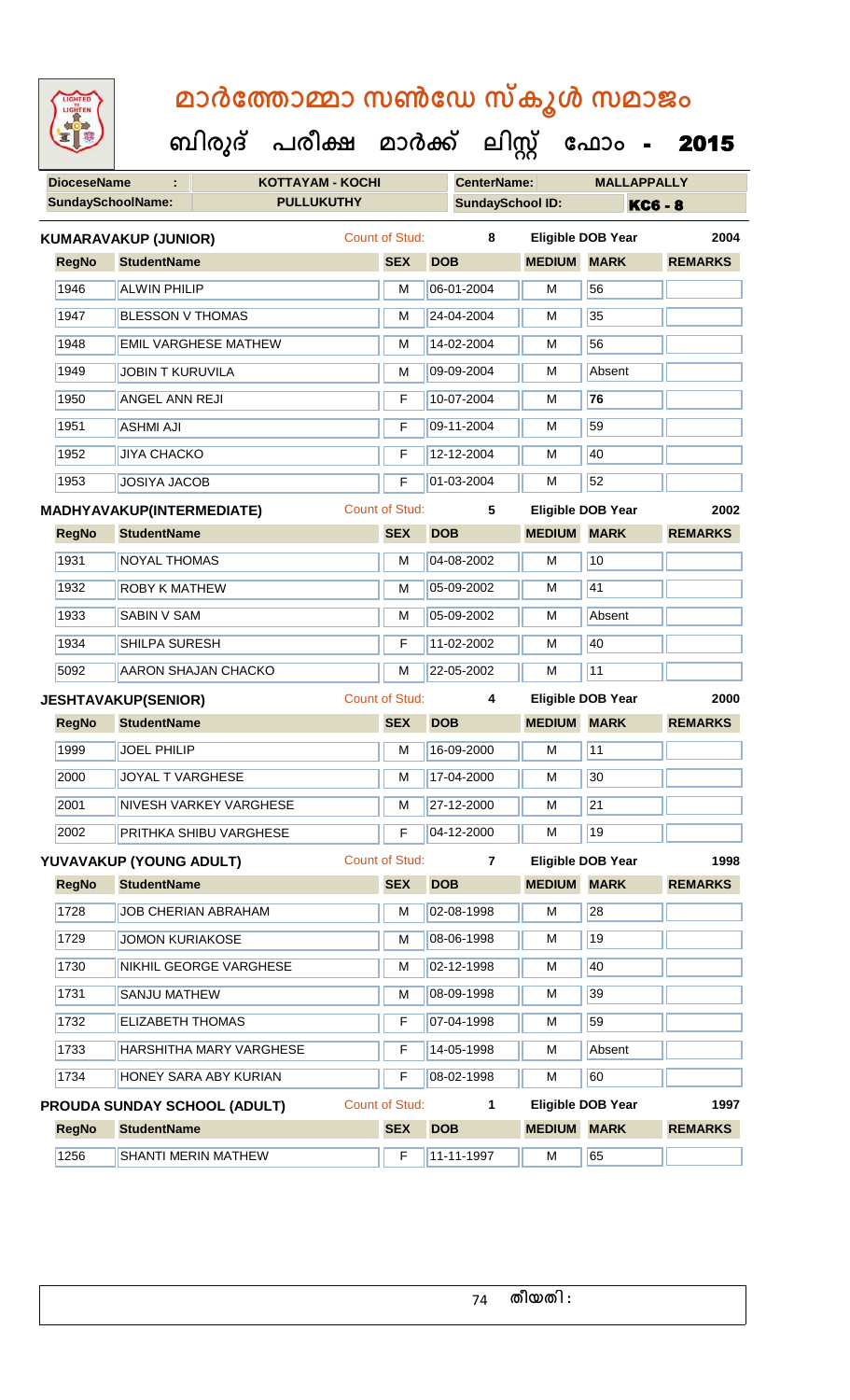| LIGHTED<br>LIGHTEN       |                              | ബിരുദ് | മാർത്തോമ്മാ സൺഡേ സ്കൂൾ സമാജം<br>പരീക്ഷ മാർക്ക് ലിസ്റ്റ് |                |            |                         |               | ഫോം<br>$\blacksquare$    | 2015           |
|--------------------------|------------------------------|--------|---------------------------------------------------------|----------------|------------|-------------------------|---------------|--------------------------|----------------|
| <b>DioceseName</b>       | Ë                            |        | <b>KOTTAYAM - KOCHI</b>                                 |                |            | <b>CenterName:</b>      |               | <b>MALLAPPALLY</b>       |                |
| <b>SundaySchoolName:</b> |                              |        | <b>POOVANPARA</b>                                       |                |            | <b>SundaySchool ID:</b> |               |                          | <b>KC6 - 9</b> |
|                          | <b>KUMARAVAKUP (JUNIOR)</b>  |        |                                                         | Count of Stud: |            | 1                       |               | <b>Eligible DOB Year</b> | 2004           |
| <b>RegNo</b>             | <b>StudentName</b>           |        |                                                         | <b>SEX</b>     | <b>DOB</b> |                         | <b>MEDIUM</b> | <b>MARK</b>              | <b>REMARKS</b> |
| 1954                     | SMITH ANIL MATHEW            |        |                                                         | м              |            | 08-04-2004              | м             | Absent                   |                |
|                          | <b>JESHTAVAKUP(SENIOR)</b>   |        |                                                         | Count of Stud: |            | 3                       |               | <b>Eligible DOB Year</b> | 2000           |
| <b>RegNo</b>             | <b>StudentName</b>           |        |                                                         | <b>SEX</b>     | <b>DOB</b> |                         | <b>MEDIUM</b> | <b>MARK</b>              | <b>REMARKS</b> |
| 2003                     | <b>NEFFIN CHERIAN MATHEW</b> |        |                                                         | М              |            | 30-01-2000              | м             | 27                       |                |
| 2004                     | <b>SANDRA ANN NINAN</b>      |        |                                                         | F              |            | 28-06-2000              | M             | 76                       |                |
| 2005                     | <b>ANJU SUSAN KURIAN</b>     |        |                                                         | F              |            | 07-01-2000              | м             | 55                       |                |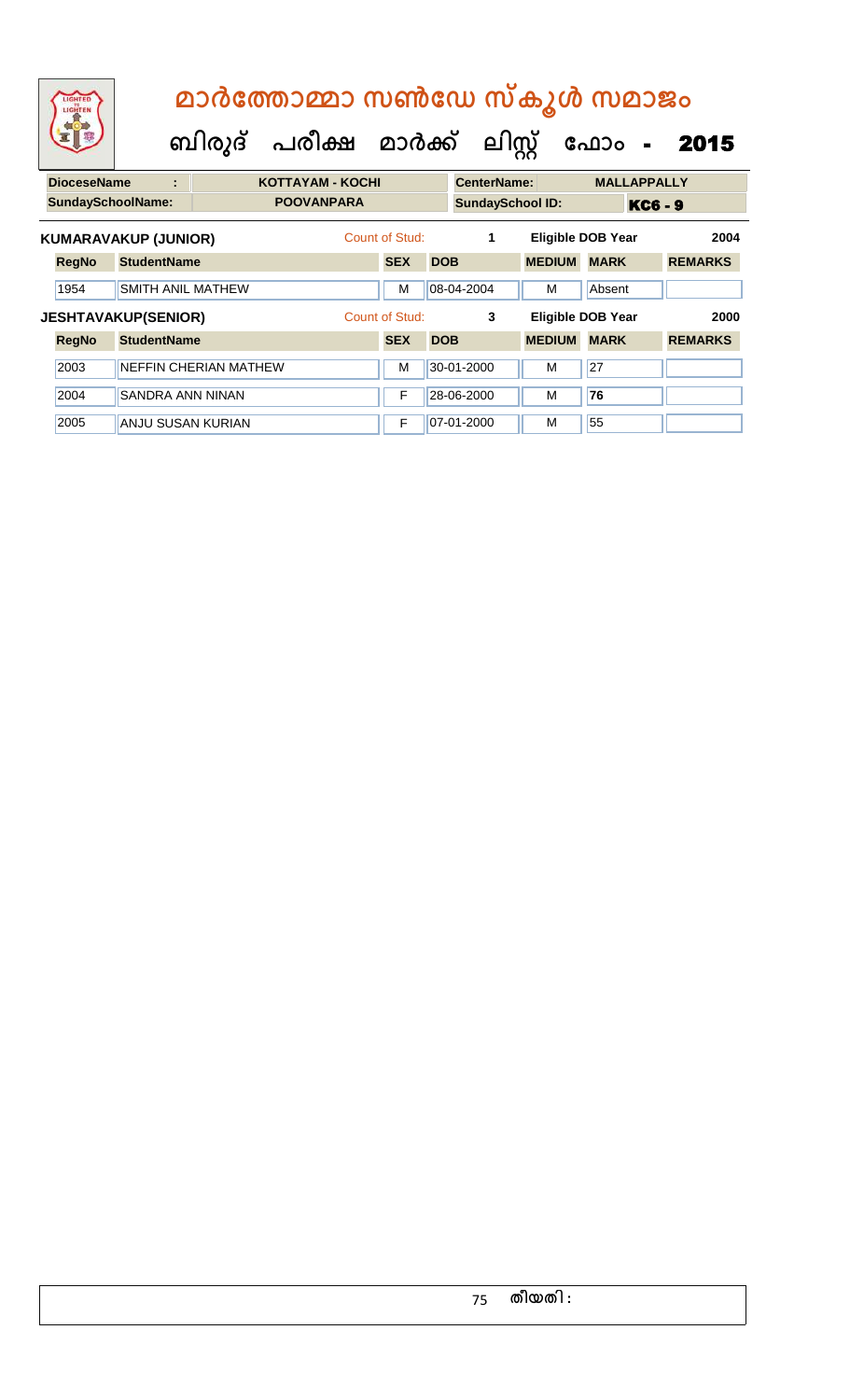| <b>DioceseName</b>       | t                                |                              | <b>KOTTAYAM - KOCHI</b>  |                |            | <b>CenterName:</b>      |               | <b>MALLAPPALLY</b>       |                |
|--------------------------|----------------------------------|------------------------------|--------------------------|----------------|------------|-------------------------|---------------|--------------------------|----------------|
| <b>SundaySchoolName:</b> |                                  |                              | <b>ANICAD ST. THOMAS</b> |                |            | <b>SundaySchool ID:</b> |               |                          | KC6 - 10       |
|                          | <b>MADHYAVAKUP(INTERMEDIATE)</b> |                              |                          | Count of Stud: |            | 3                       |               | <b>Eligible DOB Year</b> | 2002           |
| <b>RegNo</b>             | <b>StudentName</b>               |                              |                          | <b>SEX</b>     | <b>DOB</b> |                         | <b>MEDIUM</b> | <b>MARK</b>              | <b>REMARKS</b> |
| 1935                     | <b>ANN RIYA SHIBU</b>            |                              |                          | F              |            | 11-03-2002              | м             | 12                       |                |
| 1936                     | <b>JOAN K VARGHESE</b>           |                              |                          | F              |            | 26-10-2002              | м             | 21                       |                |
| 1937                     | <b>SHYJU CHERIAN</b>             |                              |                          | M              |            | 07-05-2002              | M             | 31                       |                |
|                          | <b>JESHTAVAKUP(SENIOR)</b>       |                              |                          | Count of Stud: |            | 4                       |               | <b>Eligible DOB Year</b> | 2000           |
| <b>RegNo</b>             | <b>StudentName</b>               |                              |                          | <b>SEX</b>     | <b>DOB</b> |                         | <b>MEDIUM</b> | <b>MARK</b>              | <b>REMARKS</b> |
| 2006                     | <b>KARUNA MARY SAM</b>           |                              |                          | F              |            | 24-04-2000              | м             | 28                       |                |
| 2007                     |                                  | <b>CERINE MARIAM CHERIAN</b> |                          | F              |            | 05-04-2000              | м             | 22                       |                |
| 2008                     |                                  | <b>ABEL CHRISTY THOMAS</b>   |                          | M              |            | 07-12-2000              | м             | 15                       |                |
| 2009                     | <b>BIBBIN ABRAHAM</b>            |                              |                          | M              |            | 16-10-2000              | м             | 17                       |                |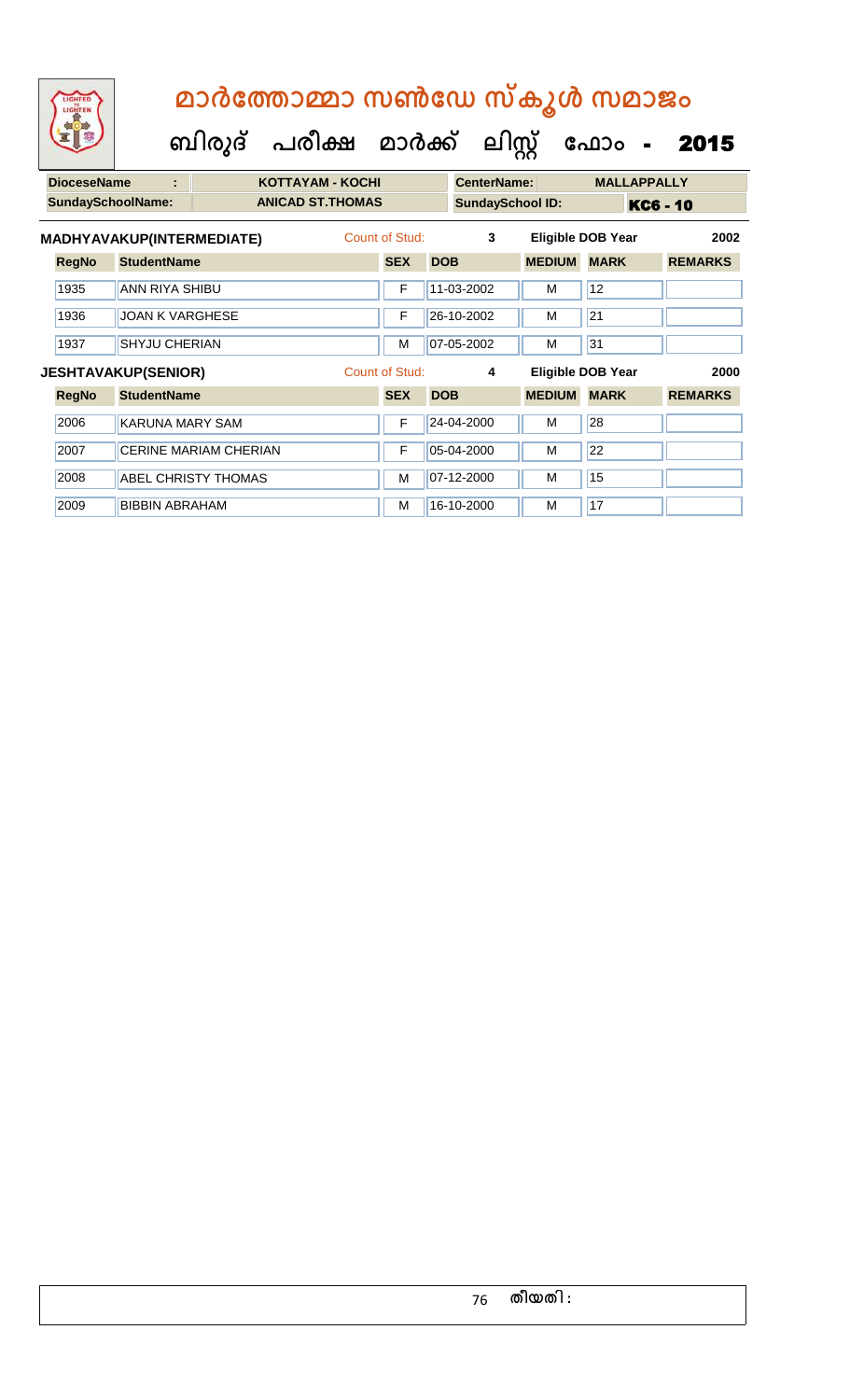| <b>DioceseName</b>          |                           | <b>KOTTAYAM - KOCHI</b>      |                       |              | <b>CenterName:</b>      |                         | <b>MALLAPPALLY</b>       |                 |
|-----------------------------|---------------------------|------------------------------|-----------------------|--------------|-------------------------|-------------------------|--------------------------|-----------------|
| <b>SundaySchoolName:</b>    |                           | PUNNAVELY PALLIBHAGAOM       |                       |              | <b>SundaySchool ID:</b> |                         |                          | <b>KC6 - 12</b> |
| <b>KUMARAVAKUP (JUNIOR)</b> |                           |                              | <b>Count of Stud:</b> |              | $\mathbf{2}$            |                         | <b>Eligible DOB Year</b> | 2004            |
| <b>RegNo</b>                | <b>StudentName</b>        |                              | <b>SEX</b>            |              | <b>DOB</b>              | <b>MEDIUM MARK</b>      |                          | <b>REMARKS</b>  |
| 1955                        | <b>ATHULYA SAJAN</b>      |                              |                       | $\mathsf{F}$ | 02-10-2004              | M                       | Absent                   |                 |
| 1956                        | <b>SUBIN A SHIBU</b>      |                              |                       | M            | 29-04-2004              | M                       | 59                       |                 |
| MADHYAVAKUP(INTERMEDIATE)   |                           |                              | <b>Count of Stud:</b> |              | 3                       |                         | <b>Eligible DOB Year</b> | 2002            |
| <b>RegNo</b>                | <b>StudentName</b>        |                              | <b>SEX</b>            |              | <b>DOB</b>              | <b>MEDIUM MARK</b>      |                          | <b>REMARKS</b>  |
| 1938                        | <b>AMITHA ACCA DANIEL</b> |                              |                       | F            | 16-07-2002              | M                       | 61                       |                 |
| 1939                        | <b>ALEESHA MOL RAJAN</b>  |                              |                       | F            | 16-07-2002              | м                       | 67                       |                 |
| 1940                        | <b>SHERI KURIAN</b>       |                              |                       | F            | 30-07-2002              | M                       | 23                       |                 |
| <b>JESHTAVAKUP(SENIOR)</b>  |                           |                              | <b>Count of Stud:</b> |              | 3                       |                         | <b>Eligible DOB Year</b> | 2000            |
| <b>RegNo</b>                | <b>StudentName</b>        |                              | <b>SEX</b>            |              | <b>DOB</b>              | <b>MEDIUM MARK</b>      |                          | <b>REMARKS</b>  |
| 2010                        | <b>MIJO T KURUVILLA</b>   |                              |                       | M            | 03-12-2000              | м                       | 26                       |                 |
| 2011                        | <b>ACHU JOHNS DANIEL</b>  |                              |                       | M            | 01-09-2000              | M                       | Absent                   |                 |
| 2012                        | <b>AKHIL SABU</b>         |                              |                       | M            | 21-11-2000              | M                       | 35                       |                 |
| YUVAVAKUP (YOUNG ADULT)     |                           |                              | <b>Count of Stud:</b> |              | 6                       |                         | <b>Eligible DOB Year</b> | 1998            |
| <b>RegNo</b>                | <b>StudentName</b>        |                              | <b>SEX</b>            |              | <b>DOB</b>              | <b>MEDIUM MARK</b>      |                          | <b>REMARKS</b>  |
| 1735                        |                           | <b>CHRISTOPHER KUNCHERIA</b> |                       | M            | 30-08-1998              | M                       | 56                       |                 |
| 1736                        | NITHIN P SHIBU            |                              |                       | M            | 27-03-1998              | M                       | 64                       |                 |
| 1737                        | <b>RIJO K MATHEW</b>      |                              |                       | M            | 27-01-1998              | M                       | 26                       |                 |
| 1738                        |                           | <b>LINSA MARY VARGHESE</b>   |                       | $\mathsf F$  | 02-10-1998              | M                       | 51                       |                 |
| 1739                        | <b>SHERIN MARY SAJI</b>   |                              |                       | $\mathsf{F}$ | 18-02-1998              | M                       | 49                       |                 |
| 1740                        | <b>ISWETHA ANN MATHEW</b> |                              |                       |              | $F$ 11-08-1998          | $\overline{\mathsf{M}}$ | Absent                   |                 |
|                             |                           | PROUDA SUNDAY SCHOOL (ADULT) | <b>Count of Stud:</b> |              | $\mathbf{2}$            |                         | <b>Eligible DOB Year</b> | 1997            |
| <b>RegNo</b>                | <b>StudentName</b>        |                              | <b>SEX</b>            |              | <b>DOB</b>              | <b>MEDIUM</b>           | <b>MARK</b>              | <b>REMARKS</b>  |
| 1257                        | <b>ANGEL M RAJAN</b>      |                              |                       | $\mathsf F$  | 07-04-1997              | M                       | 78                       |                 |
| 1258                        | <b>VINNE ANNE THOMAS</b>  |                              |                       | F            | 22-06-1997              | M                       | Absent                   |                 |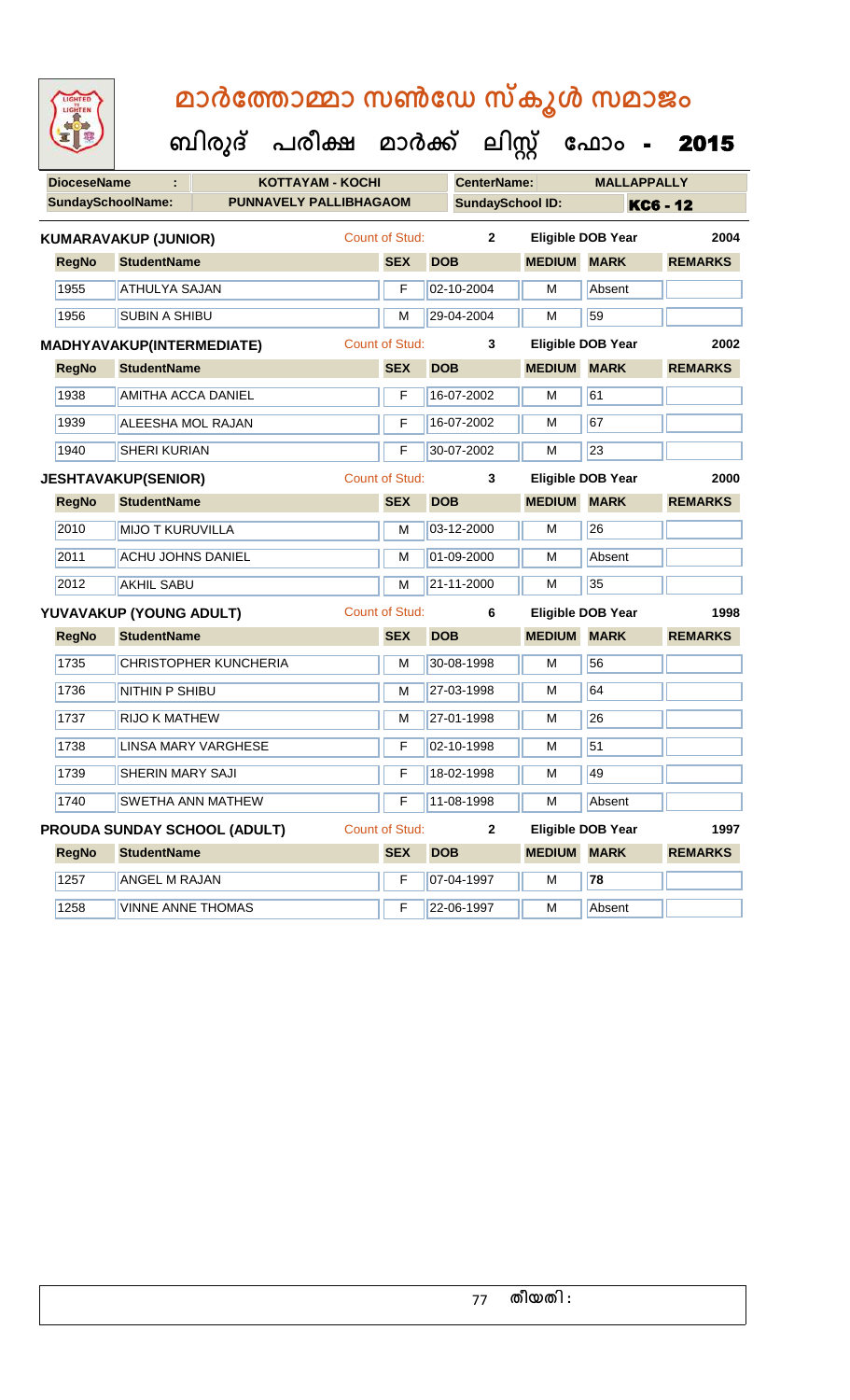**ക ഫ ാോം** - 2015

 **ബിരുദ് പരീക്ഷ മാര്ക്**

**DioceseName : KOTTAYAM - KOCHI CenterName: MALLAPPALLY SundaySchoolName: ATTAKULAMBHAGAOM SundaySchool ID: KC6 - 13 ക ലിസ്റ്റ RegNo StudentName SEX DOB MEDIUM MARK REMARKS KUMARAVAKUP (JUNIOR)** Count of Stud: **1 Eligible DOB Year 2004** 1957 SONA BIJU F 18-08-2004 M Absent **RegNo StudentName SEX DOB MEDIUM MARK REMARKS MADHYAVAKUP(INTERMEDIATE)** Count of Stud: **3 Eligible DOB Year 2002** 1941 RONY VARUGHESE MATHEW M 06-02-2002 M 70 1942 NITHA MARIAM MATHEW **F** 10-08-2002 M 32 1943 SNEHAMOL E B **F** 20-01-2002 M Absent **RegNo StudentName SEX DOB MEDIUM MARK REMARKS JESHTAVAKUP(SENIOR)** Count of Stud: **3 Eligible DOB Year 2000** 2013 ASWINI MARY GEORGE F 08-12-2000 M 30 2014 JOEL PHILIP SIMON F 10-12-2000 M 40 2015 SANIKA ELIZABETH THOMAS **F 03-06-2000** M 12 **RegNo StudentName SEX DOB MEDIUM MARK REMARKS YUVAVAKUP (YOUNG ADULT)** Count of Stud: **2 Eligible DOB Year 1998** 1741 ALLEN MATHEW GEORGE M M 09-02-1998 M 1742 RIYA MARIAM JOHN F 19-08-1998 M 50 **RegNo StudentName SEX DOB MEDIUM MARK REMARKS PROUDA SUNDAY SCHOOL (ADULT)** Count of Stud: **2 Eligible DOB Year 1997** 1259 ANSU SUSAN JOHN F 24-07-1997 M Absent 1260 NEETHU ANNA VARGHESE **F** 09-09-1997 M Absent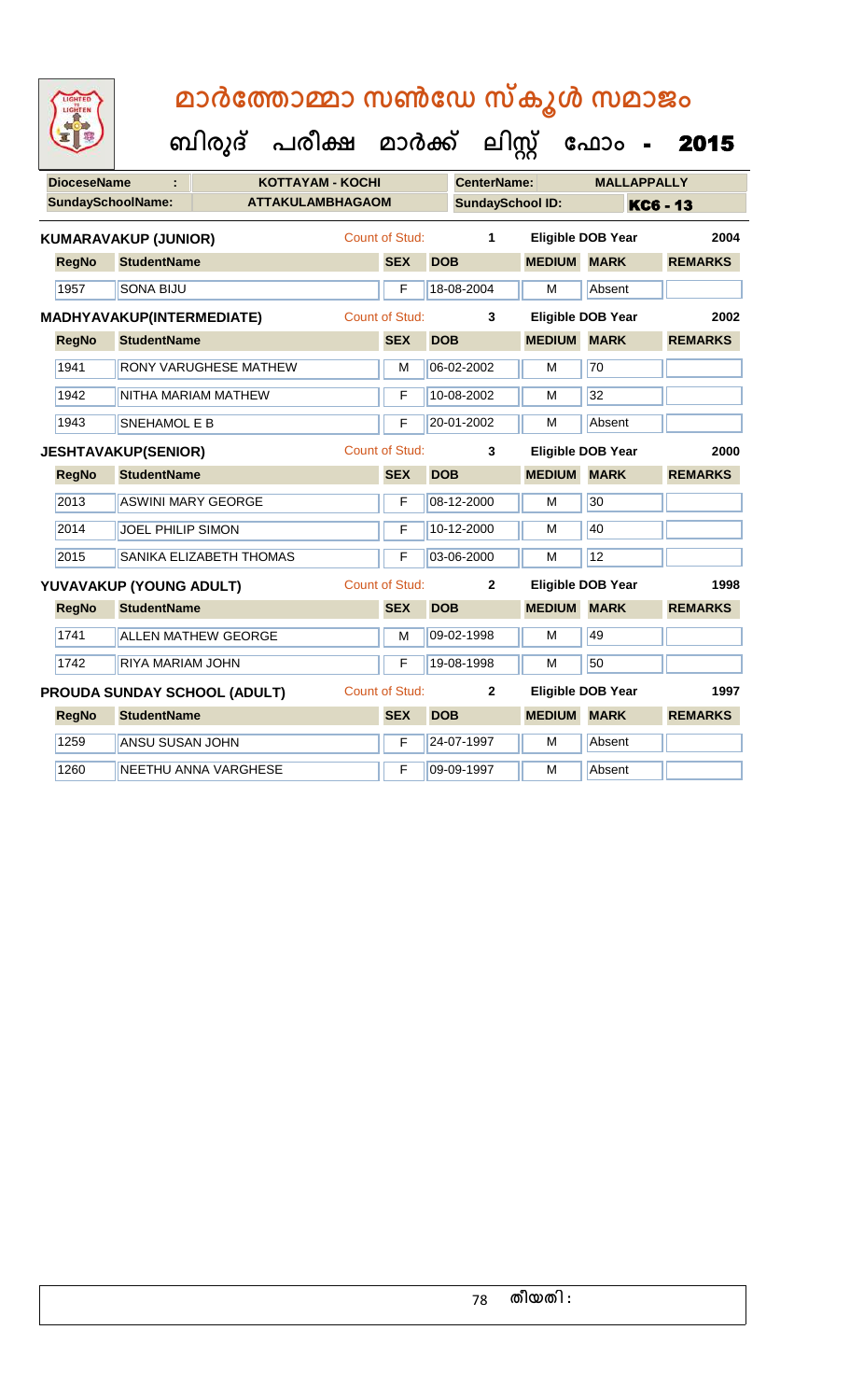| LIGHTED<br>LIGHTEN       | മാർത്തോമ്മാ സൺഡേ സ്കൂൾ സമാജം         |                       |                         |                    |                          |                |
|--------------------------|--------------------------------------|-----------------------|-------------------------|--------------------|--------------------------|----------------|
|                          | ബിരുദ് പരീക്ഷ മാർക്ക് ലിസ്റ്റ് ഫോം - |                       |                         |                    |                          | 2015           |
| <b>DioceseName</b>       | <b>KOTTAYAM - KOCHI</b>              |                       | <b>CenterName:</b>      |                    | <b>MALLAPPALLY</b>       |                |
| <b>SundaySchoolName:</b> | <b>CHELAKOMPU ST.JOHNS</b>           |                       | <b>SundaySchool ID:</b> |                    |                          | KC6 - 14       |
|                          | <b>KUMARAVAKUP (JUNIOR)</b>          | Count of Stud:        | $\overline{7}$          |                    | <b>Eligible DOB Year</b> | 2004           |
| <b>RegNo</b>             | <b>StudentName</b>                   | <b>SEX</b>            | <b>DOB</b>              | <b>MEDIUM</b>      | <b>MARK</b>              | <b>REMARKS</b> |
| 1958                     | <b>AARON ABRAHAM</b>                 | M                     | 10-05-2004              | м                  | 71                       |                |
| 1959                     | <b>BIJOY MATHEW VARGHESE</b>         | M                     | 07-08-2004              | М                  | 96                       |                |
| 1960                     | <b>JOHAN THOMAS ROBERT</b>           | M                     | 20-12-2004              | М                  | 70                       |                |
| 1961                     | <b>SHIBIN MATHEW</b>                 | м                     | 15-12-2004              | м                  | Absent                   |                |
| 1962                     | <b>ALEENA MARIAM JOSEPH</b>          | F                     | 15-06-2004              | M                  | 55                       |                |
| 1963                     | <b>RICHY SARA GEORGE</b>             | F                     | 21-05-2004              | м                  | 89                       |                |
| 1964                     | <b>SHIJIN T SABU</b>                 | F                     | 14-09-2004              | м                  | 48                       |                |
|                          | MADHYAVAKUP(INTERMEDIATE)            | <b>Count of Stud:</b> | $\mathbf{2}$            |                    | <b>Eligible DOB Year</b> | 2002           |
| <b>RegNo</b>             | <b>StudentName</b>                   | <b>SEX</b>            | <b>DOB</b>              | <b>MEDIUM</b>      | <b>MARK</b>              | <b>REMARKS</b> |
| 1944                     | <b>SAJIN T SABU</b>                  | M                     | 27-05-2002              | М                  | 18                       |                |
| 1945                     | <b>ANSU T VARGHESE</b>               | F                     | 30-07-2002              | м                  | 50                       |                |
|                          | <b>JESHTAVAKUP(SENIOR)</b>           | <b>Count of Stud:</b> | 4                       |                    | <b>Eligible DOB Year</b> | 2000           |
| <b>RegNo</b>             | <b>StudentName</b>                   | <b>SEX</b>            | <b>DOB</b>              | <b>MEDIUM MARK</b> |                          | <b>REMARKS</b> |
| 2016                     | <b>JEEVAN ABRAHAM</b>                | M                     | 28-11-2000              | E                  | 53                       |                |
| 2017                     | <b>JEWEL GEORGE</b>                  | F                     | 10-03-2000              | м                  | 40                       |                |
| 2018                     | <b>RIYA RACHEL VARGHESE</b>          | F                     | 16-03-2000              | М                  | 58                       |                |
| 2019                     | <b>SNEHA ANNIE ROBERT</b>            | F                     | 17-04-2000              | М                  | 66                       |                |
|                          | YUVAVAKUP (YOUNG ADULT)              | <b>Count of Stud:</b> | 4                       |                    | <b>Eligible DOB Year</b> | 1998           |
| <b>RegNo</b>             | <b>StudentName</b>                   | <b>SEX</b>            | <b>DOB</b>              | <b>MEDIUM</b>      | <b>MARK</b>              | <b>REMARKS</b> |
| 1743                     | <b>BOBBY OOMMENCHANDY</b>            | M                     | 09-04-1998              | М                  | 64                       |                |
| 1744                     | <b>COSETH MARY ZACHERIAH</b>         | F                     | 26-10-1998              | М                  | 63                       |                |

1745 SUSANNA P AJI **F** 16-06-1998 M Absent

1746 SHERIN MATHEW **F** 26-04-1998 M Absent

### 79 **തീയതി :**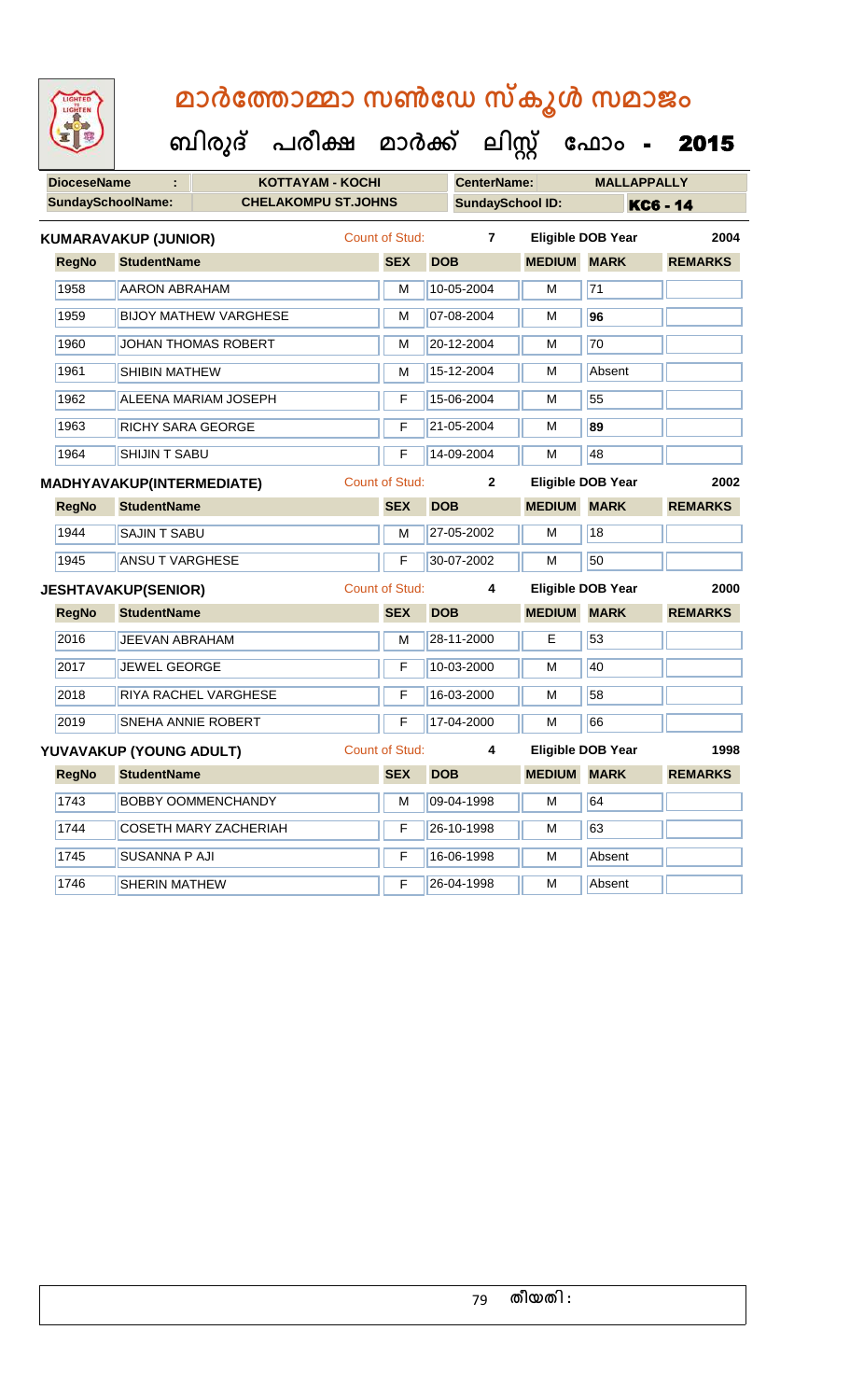| LIGHTED<br>LIGHTEN          |                       | മാർത്തോമ്മാ സൺഡേ സ്കൂൾ സമാജം<br>ബിരുദ് പരീക്ഷ മാർക്ക് |                |            | ലിസ്റ്റ്                |               | ഫോം<br>$\blacksquare$    | 2015           |
|-----------------------------|-----------------------|-------------------------------------------------------|----------------|------------|-------------------------|---------------|--------------------------|----------------|
| <b>DioceseName</b>          | ÷                     | <b>KOTTAYAM - KOCHI</b>                               |                |            | <b>CenterName:</b>      |               | <b>MALLAPPALLY</b>       |                |
| <b>SundaySchoolName:</b>    |                       | <b>PULICKAMALA ST.THOMAS</b>                          |                |            | <b>SundaySchool ID:</b> |               |                          | KC6 - 15       |
| <b>KUMARAVAKUP (JUNIOR)</b> |                       |                                                       | Count of Stud: |            | 1                       |               | <b>Eligible DOB Year</b> | 2004           |
| <b>RegNo</b>                | <b>StudentName</b>    |                                                       | <b>SEX</b>     | <b>DOB</b> |                         | <b>MEDIUM</b> | <b>MARK</b>              | <b>REMARKS</b> |
| 1965                        | <b>JEEVAN T SAM</b>   |                                                       | M              |            | 17-05-2004              | M             | 27                       |                |
| MADHYAVAKUP(INTERMEDIATE)   |                       |                                                       | Count of Stud: |            | 1                       |               | <b>Eligible DOB Year</b> | 2002           |
| <b>RegNo</b>                | <b>StudentName</b>    |                                                       | <b>SEX</b>     | <b>DOB</b> |                         | <b>MEDIUM</b> | <b>MARK</b>              | <b>REMARKS</b> |
| 1946                        | <b>JANVI MARY SAM</b> |                                                       | F              |            | 24-04-2002              | м             | 16                       |                |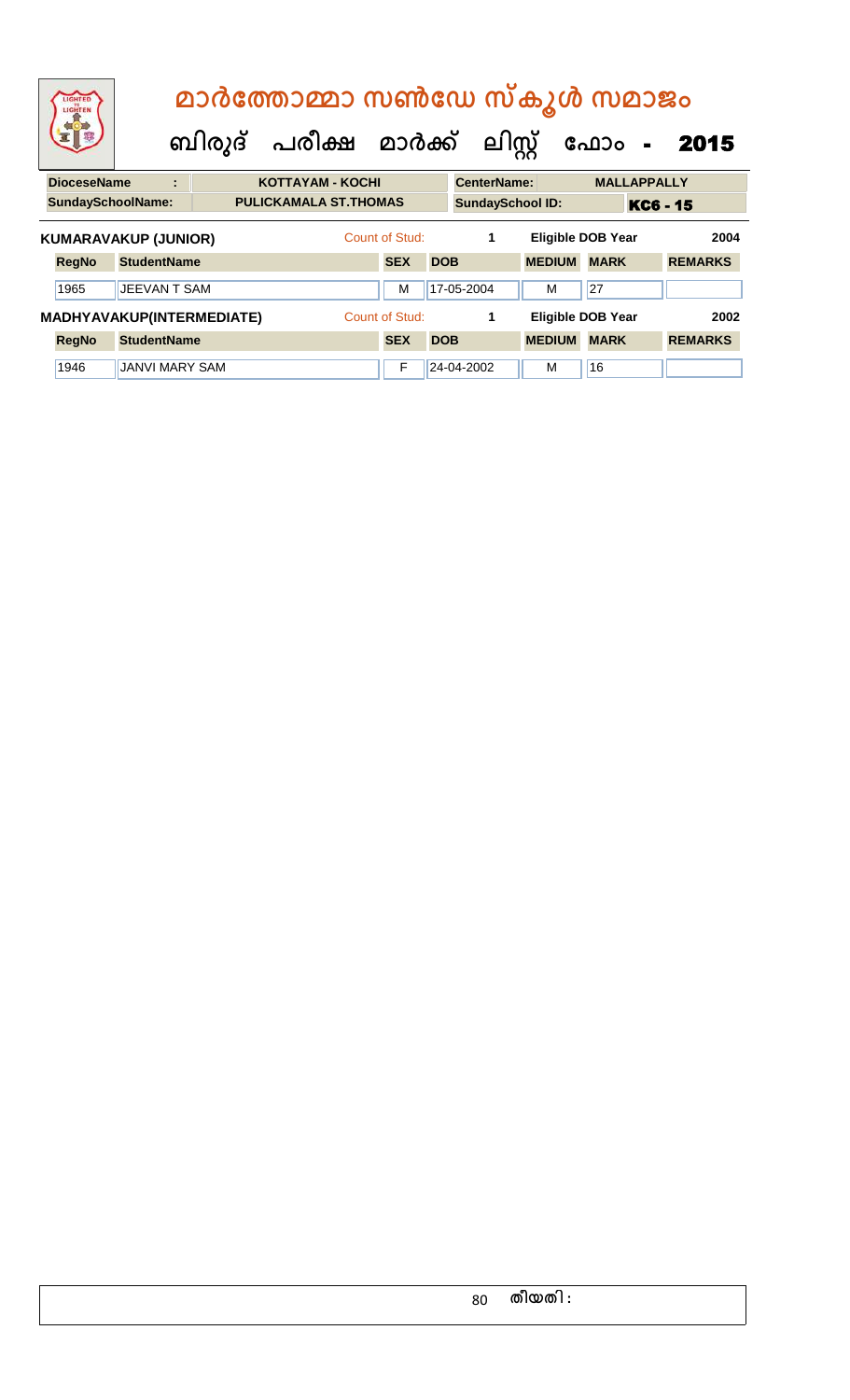**ക ലിസ്റ്റ**

**ക ഫ ാോം** - 2015

 **ബിരുദ് പരീക്ഷ മാര്ക്**

**DioceseName : KOTTAYAM - KOCHI CenterName: MALLAPPALLY** SundaySchoolName: **KOOTHRAPALLY JERSUALEM** SundaySchool ID: **KC6 - 16 RegNo StudentName SEX DOB MEDIUM MARK REMARKS KUMARAVAKUP (JUNIOR)** Count of Stud: **1 Eligible DOB Year 2004** 1966 MARIYA WILSON F 09-07-2004 M 37 **RegNo StudentName SEX DOB MEDIUM MARK REMARKS JESHTAVAKUP(SENIOR)** Count of Stud: **1 Eligible DOB Year 2000** 2020 ANUJA M SAJI F 17-01-2000 M **83 RegNo StudentName SEX DOB MEDIUM MARK REMARKS YUVAVAKUP (YOUNG ADULT)** Count of Stud: **4 Eligible DOB Year 1998** 1747 SAIJU T CHACKO M 30-03-1998 M 30-03-1998 M 1748 AMALA M SAJI **F 22-07-1998** M 89 1749 NAVEEN JOSEPH M 29-04-1998 M 49 1750 SACHIN J ABRAHAM M 31-03-1998 M Absent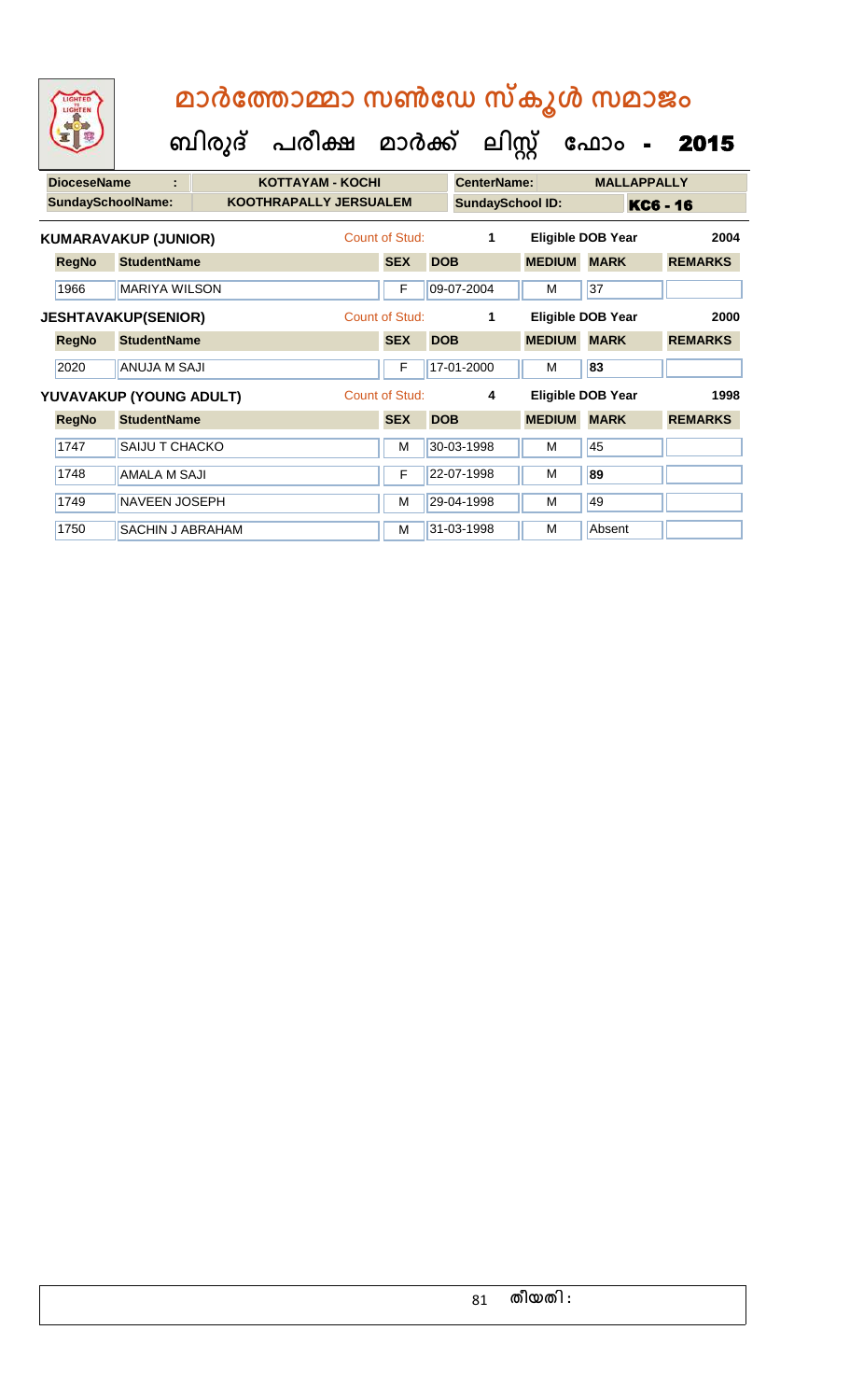| <b>DioceseName</b> |                             |                              | <b>KOTTAYAM - KOCHI</b>      |                       | <b>CenterName:</b>      |               | <b>MALLAPPALLY</b>       |                |
|--------------------|-----------------------------|------------------------------|------------------------------|-----------------------|-------------------------|---------------|--------------------------|----------------|
|                    | <b>SundaySchoolName:</b>    |                              | <b>KANGAZHA PALLIBHAGAOM</b> |                       | <b>SundaySchool ID:</b> |               |                          | KC6 - 17       |
|                    | <b>KUMARAVAKUP (JUNIOR)</b> |                              |                              | Count of Stud:        | 1                       |               | Eligible DOB Year        | 2004           |
| <b>RegNo</b>       | <b>StudentName</b>          |                              |                              | <b>SEX</b>            | <b>DOB</b>              | <b>MEDIUM</b> | <b>MARK</b>              | <b>REMARKS</b> |
| 1967               | <b>JISNA GRACE JIJI</b>     |                              |                              | F                     | 10-10-2004              | M             | 29                       |                |
|                    | MADHYAVAKUP(INTERMEDIATE)   |                              |                              | <b>Count of Stud:</b> | 3                       |               | <b>Eligible DOB Year</b> | 2002           |
| <b>RegNo</b>       | <b>StudentName</b>          |                              |                              | <b>SEX</b>            | <b>DOB</b>              | <b>MEDIUM</b> | <b>MARK</b>              | <b>REMARKS</b> |
| 1947               |                             | <b>ALBERT K THAMPICHEN</b>   |                              | M                     | 22-08-2002              | M             | 41                       |                |
| 1948               | <b>ALEENA ACHU SUGU</b>     |                              |                              | F                     | 10-07-2002              | M             | 56                       |                |
| 1949               | <b>JOBY BIJU THOMAS</b>     |                              |                              | M                     | 16-07-2002              | M             | 12                       |                |
|                    | <b>JESHTAVAKUP(SENIOR)</b>  |                              |                              | Count of Stud:        | $\overline{2}$          |               | <b>Eligible DOB Year</b> | 2000           |
| <b>RegNo</b>       | <b>StudentName</b>          |                              |                              | <b>SEX</b>            | <b>DOB</b>              | <b>MEDIUM</b> | <b>MARK</b>              | <b>REMARKS</b> |
| 2021               | <b>JISA SARA JOHNSON</b>    |                              |                              | F                     | 05-03-2000              | M             | 33                       |                |
| 2022               |                             |                              |                              |                       |                         |               |                          |                |
|                    | <b>SILPA K MATHEW</b>       |                              |                              | F                     | 20-10-2000              | M             | 58                       |                |
|                    | YUVAVAKUP (YOUNG ADULT)     |                              |                              | <b>Count of Stud:</b> | 4                       |               | <b>Eligible DOB Year</b> | 1998           |
| <b>RegNo</b>       | <b>StudentName</b>          |                              |                              | <b>SEX</b>            | <b>DOB</b>              | <b>MEDIUM</b> | <b>MARK</b>              | <b>REMARKS</b> |
| 1751               |                             | <b>JINCY ELIZABETH JACOB</b> |                              | F                     | 14-04-1998              | M             | 34                       |                |
| 1752               | <b>MEBI SUSAN THOMAS</b>    |                              |                              | F                     | 22-06-1998              | M             | 58                       |                |
| 1753               | PHILIP K CHERIAN            |                              |                              | M                     | 17-12-1998              | M             | 69                       |                |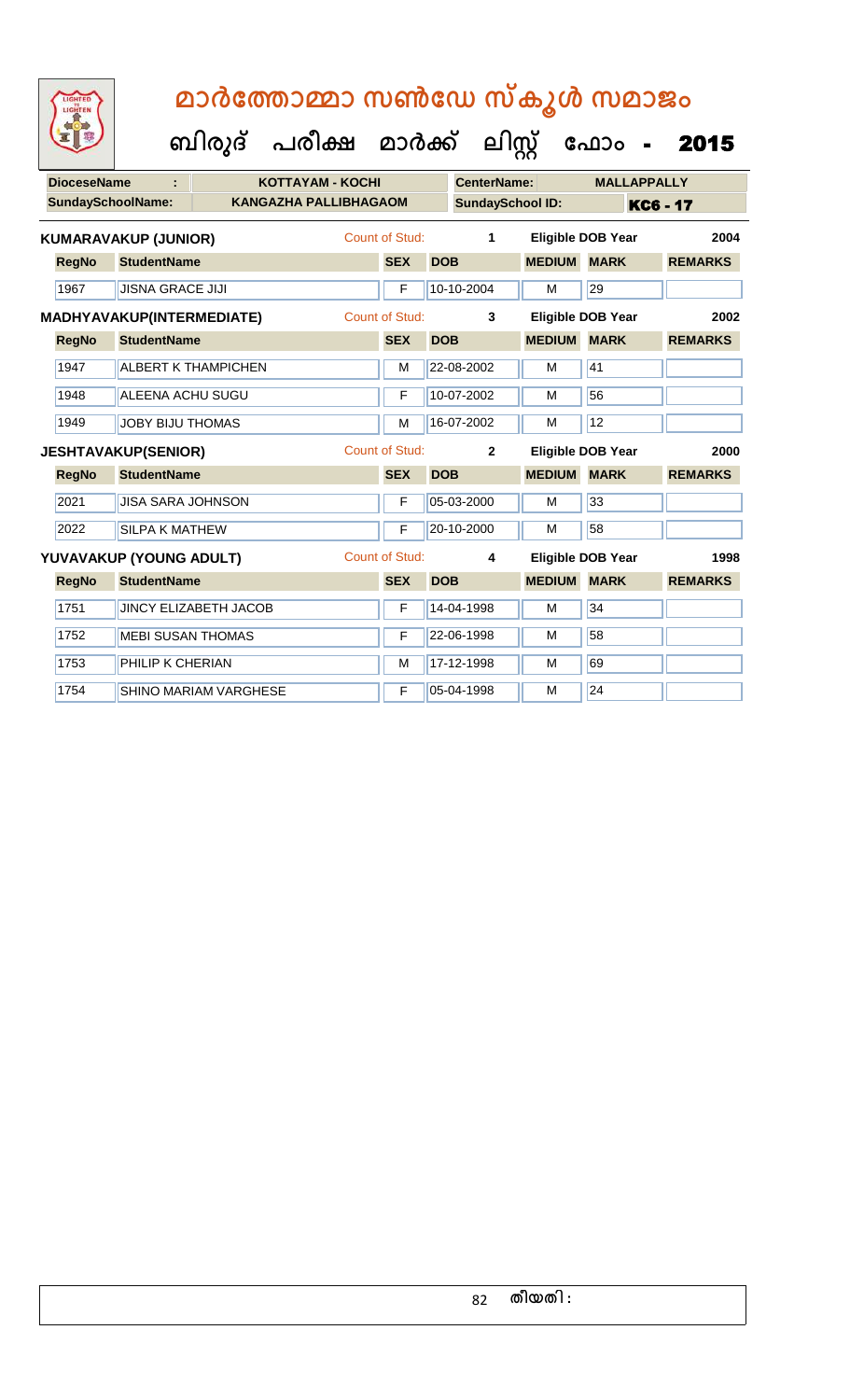| <b>DioceseName</b> |                                  |                            | <b>KOTTAYAM - KOCHI</b> |                       |            | <b>CenterName:</b>      |               | <b>MALLAPPALLY</b>       |                 |
|--------------------|----------------------------------|----------------------------|-------------------------|-----------------------|------------|-------------------------|---------------|--------------------------|-----------------|
|                    | <b>SundaySchoolName:</b>         |                            | <b>KANGZHA BETHEL</b>   |                       |            | <b>SundaySchool ID:</b> |               |                          | <b>KC6 - 18</b> |
|                    | <b>KUMARAVAKUP (JUNIOR)</b>      |                            |                         | <b>Count of Stud:</b> |            | $\overline{2}$          |               | <b>Eligible DOB Year</b> | 2004            |
| <b>RegNo</b>       | <b>StudentName</b>               |                            |                         | <b>SEX</b>            | <b>DOB</b> |                         | <b>MEDIUM</b> | <b>MARK</b>              | <b>REMARKS</b>  |
| 1968               |                                  | MEGHA ELIZBETH SHIBU       |                         | F                     |            | 22-01-2004              | M             | 83                       |                 |
| 1969               | <b>SEBA ELSA MATHEW</b>          |                            |                         | F                     |            | 26-04-2004              | M             | 59                       |                 |
|                    | <b>MADHYAVAKUP(INTERMEDIATE)</b> |                            |                         | Count of Stud:        |            | 1                       |               | <b>Eligible DOB Year</b> | 2002            |
| <b>RegNo</b>       | <b>StudentName</b>               |                            |                         | <b>SEX</b>            | <b>DOB</b> |                         | <b>MEDIUM</b> | <b>MARK</b>              | <b>REMARKS</b>  |
| 1950               | <b>AJITH P MANOJ</b>             |                            |                         | M                     |            | 13-03-2002              | M             | 17                       |                 |
|                    | <b>JESHTAVAKUP(SENIOR)</b>       |                            |                         | Count of Stud:        |            | $\mathbf{2}$            |               | <b>Eligible DOB Year</b> | 2000            |
| <b>RegNo</b>       | <b>StudentName</b>               |                            |                         | <b>SEX</b>            | <b>DOB</b> |                         | <b>MEDIUM</b> | <b>MARK</b>              | <b>REMARKS</b>  |
| 2023               |                                  | JEMINI ANNIE VARGHESE      |                         | F                     |            | 16-07-2000              | M             | 65                       |                 |
| 2024               | <b>HONEY LEYA SAJAN</b>          |                            |                         | F                     |            | 08-04-2000              | M             | 58                       |                 |
|                    | YUVAVAKUP (YOUNG ADULT)          |                            |                         | <b>Count of Stud:</b> |            | 3                       |               | Eligible DOB Year        | 1998            |
| <b>RegNo</b>       | <b>StudentName</b>               |                            |                         | <b>SEX</b>            | <b>DOB</b> |                         | <b>MEDIUM</b> | <b>MARK</b>              | <b>REMARKS</b>  |
| 1755               | <b>AMAL SHIBU PHILIP</b>         |                            |                         | M                     |            | 02-06-1998              | M             | 36                       |                 |
| 1756               |                                  | <b>NITHIN JACOB CHARLY</b> |                         | M                     |            | 15-09-1998              | M             | 43                       |                 |
| 1757               | <b>ANNA SUMIMOL BIJU</b>         |                            |                         | F                     |            | 08-06-1998              | M             | Absent                   |                 |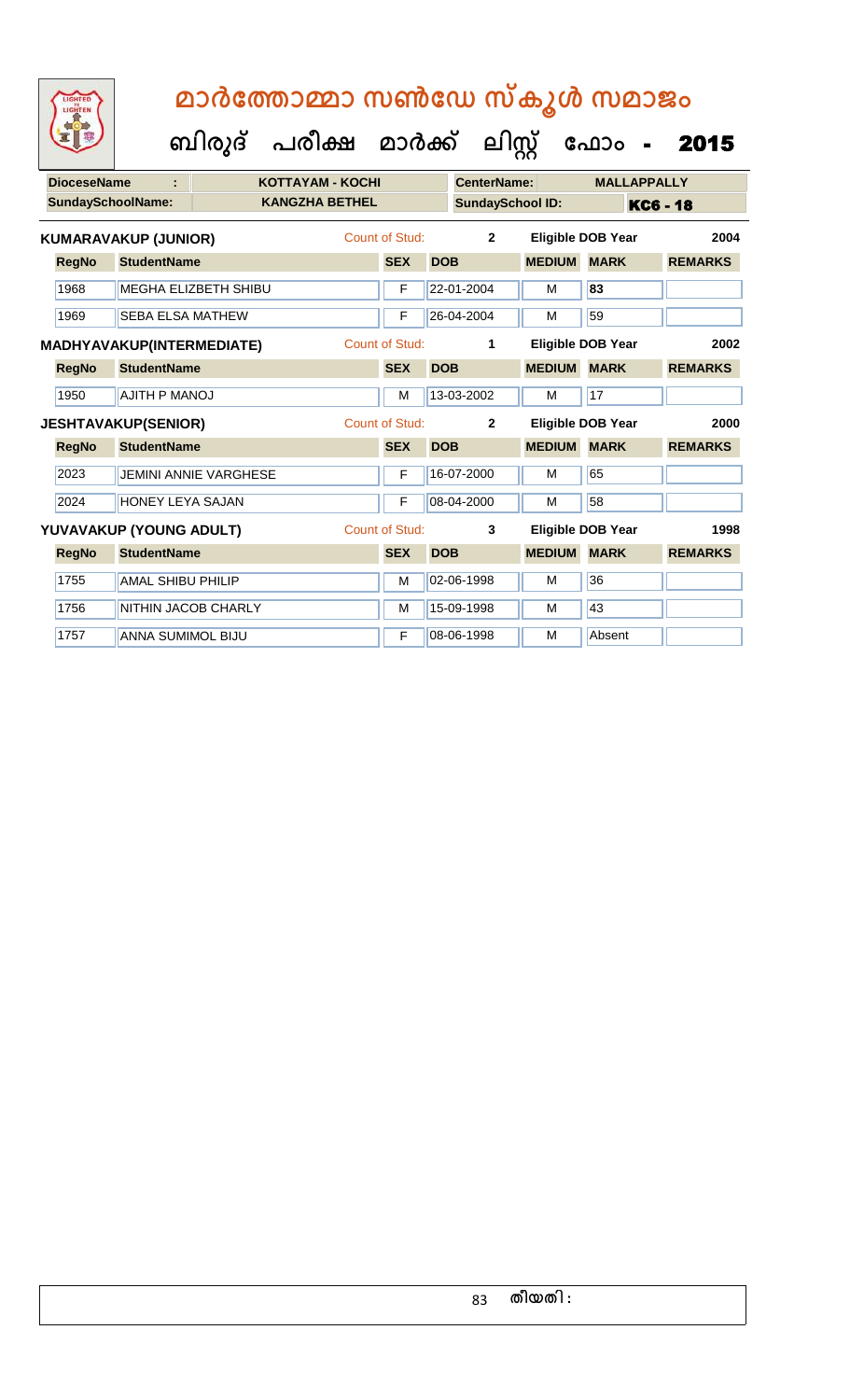| <b>IGHTED</b> |
|---------------|
|               |
|               |
|               |

 **ബിരുദ് പരീക്ഷ മാര്ക്**

**DioceseName : KOTTAYAM - KOCHI CenterName: KEEZHVAIPUR** SundaySchoolName: **KEEZHVAIPUR THEKKU** SundaySchool ID: **KC7 - 1 ക ലിസ്റ്റ ക ഫ ാോം** - 2015 **RegNo StudentName SEX DOB MEDIUM MARK REMARKS KUMARAVAKUP (JUNIOR)** Count of Stud: **5 Eligible DOB Year 2004** 1970 FEBIN CHERIAN M M 09-05-2004 M 31 1971 **JOSHUA B VARGHESE** M **M** 31-01-2004 M 64 1972 LINTA ANN SHIJU **F 19-02-2004 M** 60 1973 NIDHI SUSAN BINU F 01-03-2004 M **78** 1974 SWEETY THOMAS F 09-07-2004 M **90 RegNo StudentName SEX DOB MEDIUM MARK REMARKS MADHYAVAKUP(INTERMEDIATE)** Count of Stud: **4 Eligible DOB Year 2002** 1951 AJEENA ACHU BIJU F 10-01-2002 M **76** 1952 JOEL GEORGE KURIEN M 12-12-2002 M 21 1953 JOEL REGI VARGHESE M M 27-03-2002 M 10 1954 KARUNA ELSA ABRAHAM F 06-04-2002 M 61 **RegNo StudentName SEX DOB MEDIUM MARK REMARKS JESHTAVAKUP(SENIOR)** Count of Stud: **2 Eligible DOB Year 2000** 2025 **ABIN SAM GEORGE M 29-03-2000 M** 11 2026 ACSAH SUSAN SUNIL F 15-08-2000 M 34 **RegNo StudentName SEX DOB MEDIUM MARK REMARKS YUVAVAKUP (YOUNG ADULT)** Count of Stud: **4 Eligible DOB Year 1998** 1758 ROBY THOMAS REJI M 26-04-1998 M 25 1759 SHERIN THOMAS M 11-10-1998 M Absent 1760 RESHMA ALEN REJI F 26-04-1998 M 39 1761 | ANILA ANN VARGHESE **F 24-02-1998** | M 62 **RegNo StudentName SEX DOB MEDIUM MARK REMARKS PROUDA SUNDAY SCHOOL (ADULT)** Count of Stud: **3 Eligible DOB Year 1997** 1261 JUBIN S THOMAS METHOMAS METHOD M 30-03-1997 M Absent 1262 ANUPA SUSAN ABRAHAM F 05-03-1997 M Absent

1263 REEJA ELSA JOHN F 27-09-1997 M **75**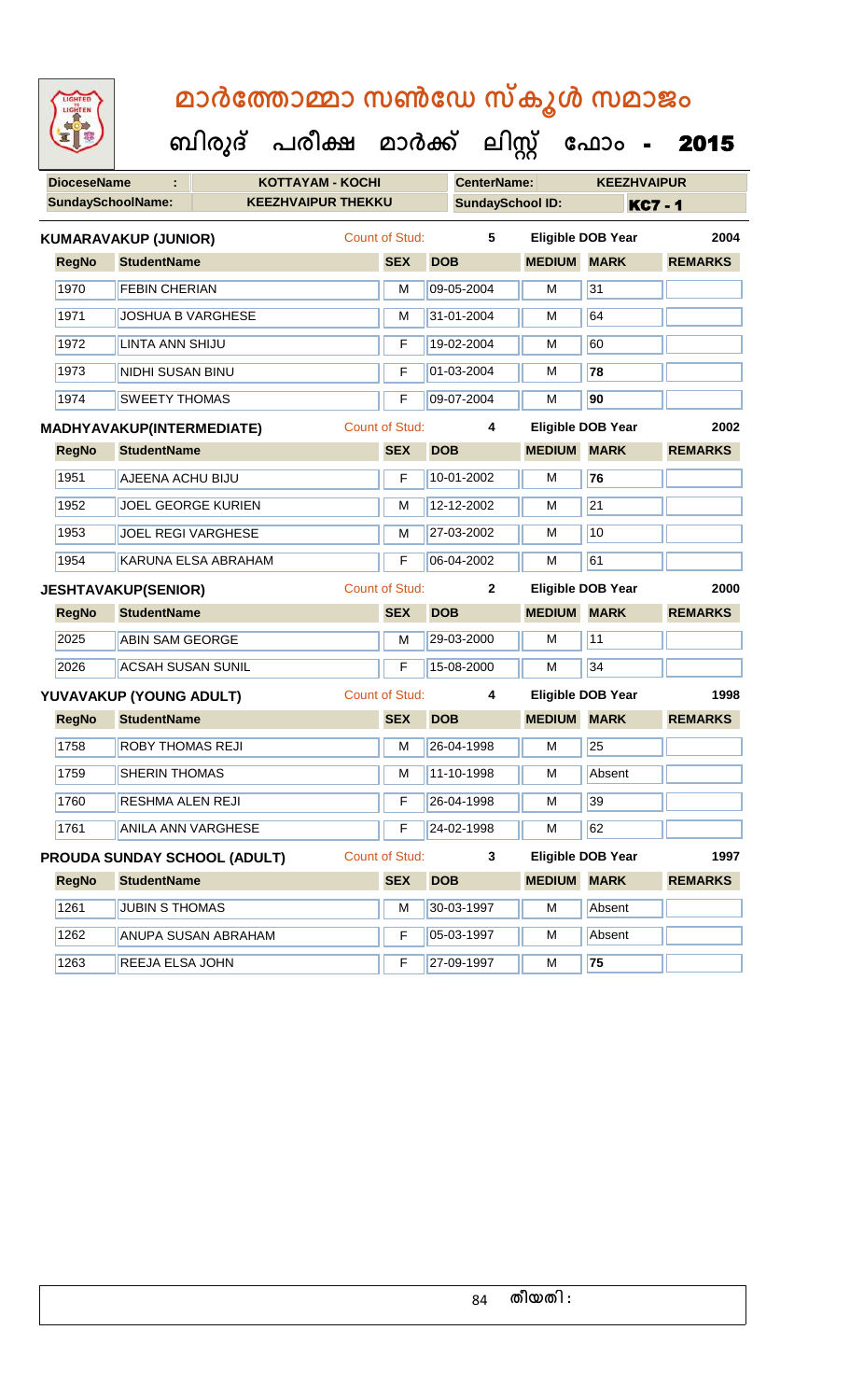**ബിരുദ് പരീക്ഷ മാര്ക്**

**ക ലിസ്റ്റ**

**DioceseName : KOTTAYAM - KOCHI CenterName: KEEZHVAIPUR** SundaySchoolName: **NARAKATHANY SALEM SundaySchool ID:** KC7 - 2 **ക ഫ ാോം** - 2015 **RegNo StudentName SEX DOB MEDIUM MARK REMARKS KUMARAVAKUP (JUNIOR)** Count of Stud: **2 Eligible DOB Year 2004** 1975 RAHUL JACOB THOMAS M 107-02-2004 M Absent 1976 SUBIN SKARIAH M 21-01-2004 M 10 **RegNo StudentName SEX DOB MEDIUM MARK REMARKS MADHYAVAKUP(INTERMEDIATE)** Count of Stud: **1 Eligible DOB Year 2002** 1955 JJIBIN JOSEPH M 30-12-2002 M 14 **RegNo StudentName SEX DOB MEDIUM MARK REMARKS JESHTAVAKUP(SENIOR)** Count of Stud: **1 Eligible DOB Year 2000** 2027 JESWIN VARUGHESE THOMAS M 25-04-2000 M Absent

**RegNo StudentName SEX DOB MEDIUM MARK REMARKS YUVAVAKUP (YOUNG ADULT)** Count of Stud: **1 Eligible DOB Year 1998**

**RegNo StudentName SEX DOB MEDIUM MARK REMARKS PROUDA SUNDAY SCHOOL (ADULT)** Count of Stud: **2 Eligible DOB Year 1997**

1762 BIJI M NINAN F 28-04-1998 M Absent

1264 JJOEL VARUGHESE THOMAS F 08-03-1997 M Absent

1265 SHALOM A THOMAS M 11-06-1997 M 11-06-1997 M

| 85 | തീയതി : |  |
|----|---------|--|
|    |         |  |

|  | തീയതി : |
|--|---------|
|  |         |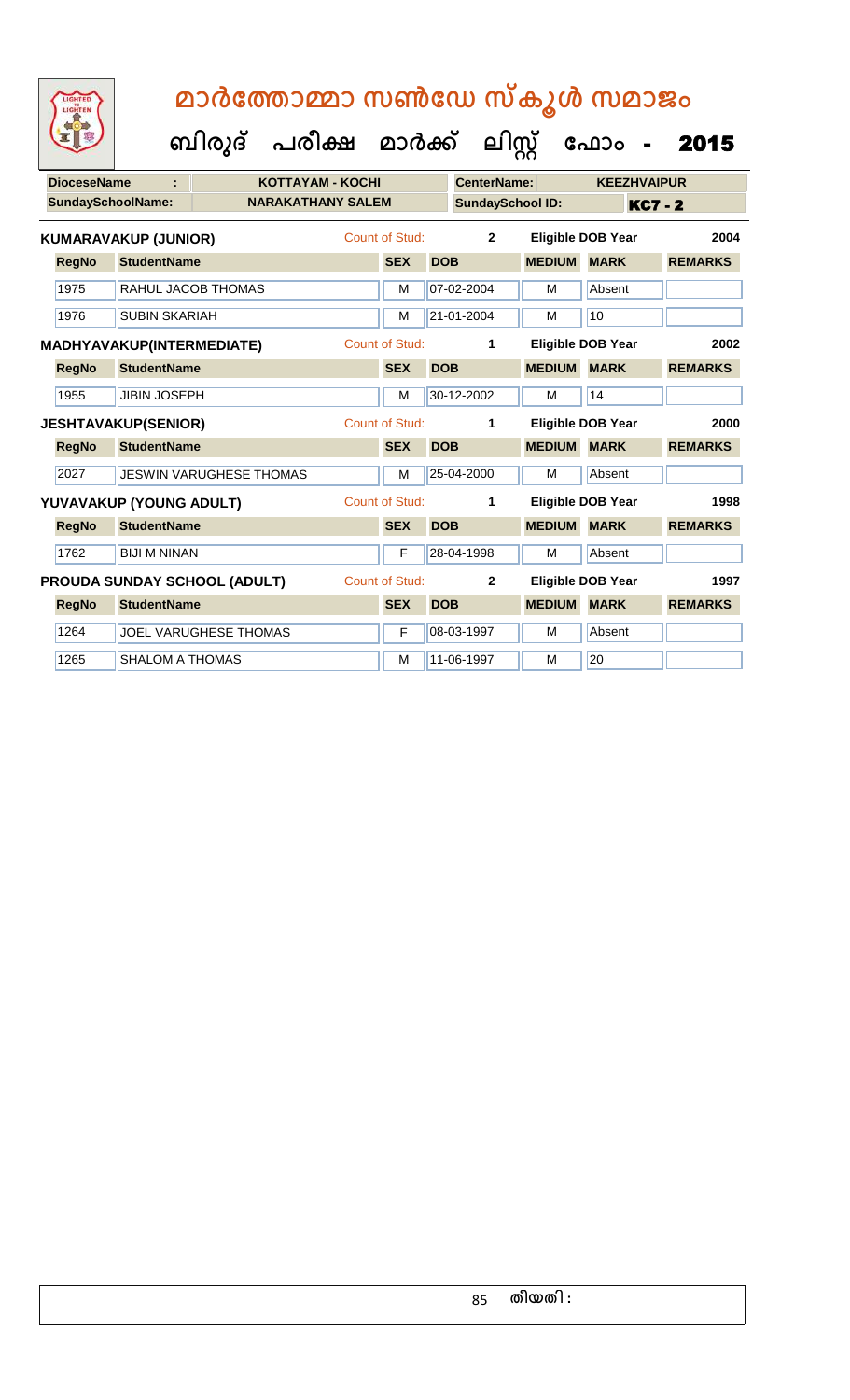|  | <b>IGHTED</b> |  |
|--|---------------|--|
|  |               |  |
|  |               |  |
|  |               |  |
|  |               |  |
|  |               |  |

**ക ലിസ്റ്റ**

**ക ഫ ാോം** - 2015

 **ബിരുദ് പരീക്ഷ മാര്ക്**

**DioceseName : KOTTAYAM - KOCHI CenterName: KEEZHVAIPUR** SundaySchoolName: **KARUTHAMANKAL SundaySchool ID:** KC7 - 3 **RegNo StudentName SEX DOB MEDIUM MARK REMARKS KUMARAVAKUP (JUNIOR)** Count of Stud: **3 Eligible DOB Year 2004** 1977 BENJAMIN C BOSE M 12-03-2004 M 8 1978 JUBIN MOHAN THOMAS M M 09-05-2004 M 51 1979 SUMIN SANTHOSH MATHEW M 20-12-2004 M 65 **RegNo StudentName SEX DOB MEDIUM MARK REMARKS MADHYAVAKUP(INTERMEDIATE)** Count of Stud: **4 Eligible DOB Year 2002** 1956 NITHIN JACOB MATHEW M M 07-06-2002 M 24 1957 | ACSAH MARY SAJAN | F | 14-04-2002 | M | 66 1958 LINDA ANN ABRAHAM F 02-10-2002 M 32 1959 SNEHA CHINNU THOMAS F 11-07-2002 M 43 **RegNo StudentName SEX DOB MEDIUM MARK REMARKS JESHTAVAKUP(SENIOR)** Count of Stud: **2 Eligible DOB Year 2000** 2028 BIBIN C BOSE M M 25-11-2000 M 34 2029 RIYA RACHEL GIGI F 30-12-2000 M 48 **RegNo StudentName SEX DOB MEDIUM MARK REMARKS YUVAVAKUP (YOUNG ADULT)** Count of Stud: **1 Eligible DOB Year 1998** 1763 SAM SIBIN JOSE M M 26-10-1998 M Absent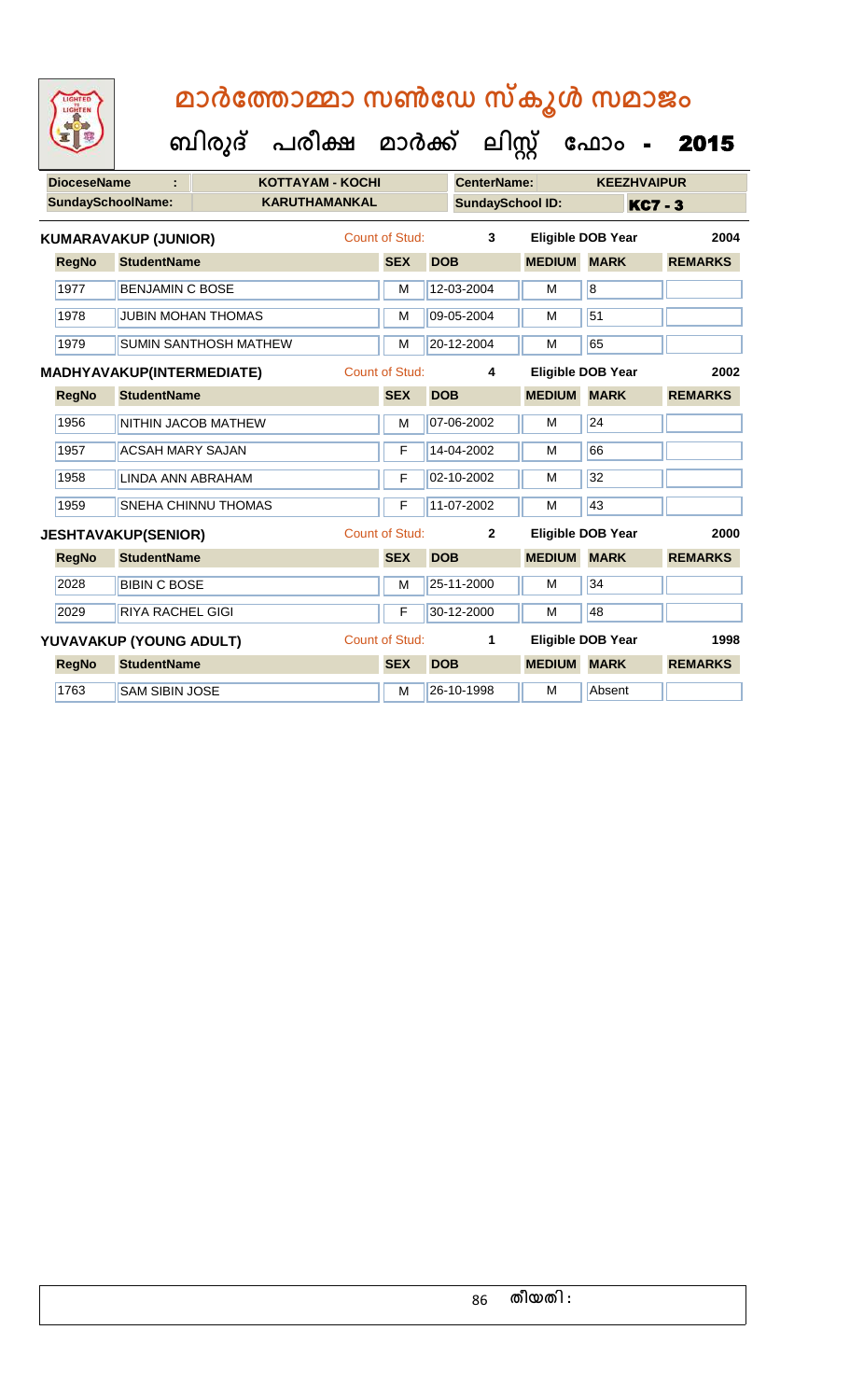**ക ലിസ്റ്റ**

**ക ഫ ാോം** - 2015

 **ബിരുദ് പരീക്ഷ മാര്ക്**

**DioceseName : KOTTAYAM - KOCHI CenterName: KEEZHVAIPUR SundaySchoolName: VALANKARA VADAKKU SundaySchool ID:** KC7 - 4 **RegNo StudentName SEX DOB MEDIUM MARK REMARKS KUMARAVAKUP (JUNIOR)** Count of Stud: **1 Eligible DOB Year 2004** 1980 ANITTA SUSAN VARGHESE F 66-12-2004 M 36 **RegNo StudentName SEX DOB MEDIUM MARK REMARKS JESHTAVAKUP(SENIOR)** Count of Stud: **2 Eligible DOB Year 2000** 2030 ABEL ISSAC THOMAS M M 26-11-2000 M 9 2031 BINCY A THOMAS F 25-03-2000 M 7 **RegNo StudentName SEX DOB MEDIUM MARK REMARKS YUVAVAKUP (YOUNG ADULT)** Count of Stud: **3 Eligible DOB Year 1998** 1764 TILIN V THOMAS MARIA 29-01-1998 M 1765 JUTTY MARIAM JOHN F 07-01-1998 M 49 1766 ANGEL ANNIE THOMAS F 06-01-1998 M 43 **RegNo StudentName SEX DOB MEDIUM MARK REMARKS PROUDA SUNDAY SCHOOL (ADULT)** Count of Stud: **1 Eligible DOB Year 1997** 1266 GEO WILLIAM M 12-05-1997 M Absent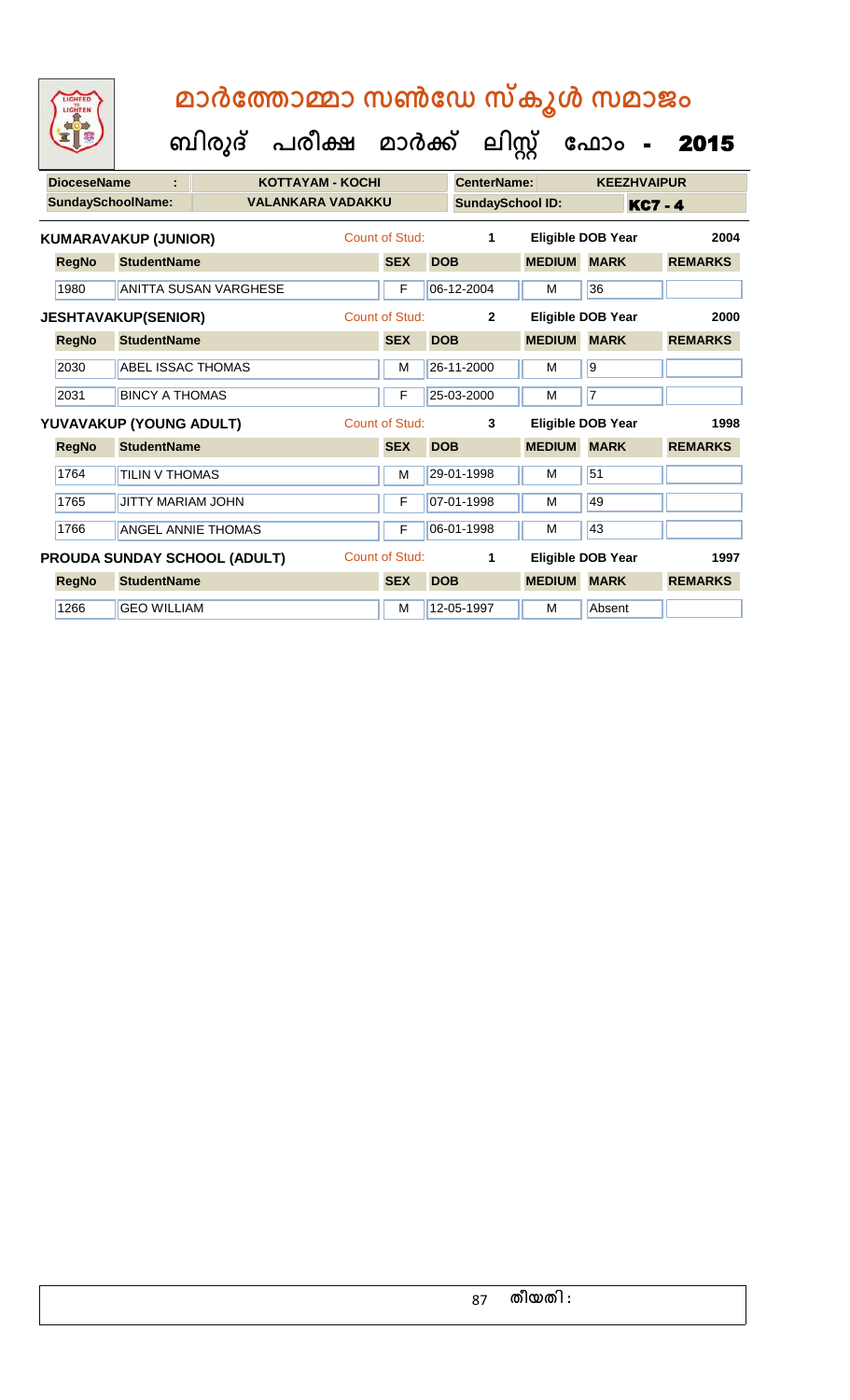### **DioceseName : KOTTAYAM - KOCHI CenterName: KEEZHVAIPUR SundaySchoolName: MALLAPALLY SundaySchool ID: KC7 - 5 ബിരുദ് പരീക്ഷ മാര്ക് ക ലിസ്റ്റ ക ഫ ാോം** - 2015  **മാര്കഫതാമ്മാ സണ്ഫേ സ്കൂള് സമാജോം RegNo StudentName SEX DOB MEDIUM MARK REMARKS KUMARAVAKUP (JUNIOR)** Count of Stud: **5 Eligible DOB Year 2004** 1981 SANIA MARIAM SUNIL F 07-06-2004 M 43 1982 STEFY JOHNSON **F** 19-10-2004 M 60 1983 LENA VARGHESE F 05-07-2004 M 39 1984 AJIMOL JOSEPH F 19-08-2004 M 65 1985 ROHAN EAPEN JOJO M 05-05-2004 M **76 RegNo StudentName SEX DOB MEDIUM MARK REMARKS MADHYAVAKUP(INTERMEDIATE)** Count of Stud: **5 Eligible DOB Year 2002** 1960 ASHISH JOHN BINU M 02-09-2002 M 43 1961 MINTO MONCY M 11-11-2002 M Absent 1962 JENEESH CHERIAN M M 16-06-2002 M 16 1963 SHARON SARA THOMAS F 19-12-2002 M 43 1964 ASHA MARIAM ABRAHAM F 15-01-2002 M 62 **RegNo StudentName SEX DOB MEDIUM MARK REMARKS JESHTAVAKUP(SENIOR)** Count of Stud: **5 Eligible DOB Year 2000** 2032 KEN DILIP M M 14-06-2000 M 51 2033 **ABIN VARGHESE** M **M** 23-04-2000 **M** 10 2034 **ALAN SAM MATHEW M 13-05-2000 M Absent** 2035 BLESSY BIJU F 10-08-2000 M 59 2036 ARPITHA HANNA MATHEW F 26-07-2000 E 66 **RegNo StudentName SEX DOB MEDIUM MARK REMARKS YUVAVAKUP (YOUNG ADULT)** Count of Stud: **3 Eligible DOB Year 1998** 1767 STANLY JOHNSON M 10-08-1998 M **83** 1768 LYJIN GEORGE M 16-09-1998 M 56 1769 ELIZABETH LEELU SHAJI F 19-08-1998 M Absent **PROUDA SUNDAY SCHOOL (ADULT)** Count of Stud: **4 Eligible DOB Year 1997**

|              | PROUDA SUNDAY SCHOOL (ADULT) | Count of Stud: | 4          |               | Eligible DOB Year | 1997           |
|--------------|------------------------------|----------------|------------|---------------|-------------------|----------------|
| <b>RegNo</b> | <b>StudentName</b>           | <b>SEX</b>     | <b>DOB</b> | <b>MEDIUM</b> | <b>MARK</b>       | <b>REMARKS</b> |
| 1267         | <b>LEVIN REJI THOMAS</b>     | M              | 15-01-1997 | M             | Absent            |                |
| 1268         | <b>ANKITH ROSHAN LAL</b>     | M              | 14-08-1997 | Е             | Absent            |                |
| 1269         | NIMMY SARA VARGHESE          | F              | 25-04-1997 | M             | 75                |                |
| 1270         | <b>RIYA RACHE JOY</b>        | F              | 18-10-1997 | M             | 82                |                |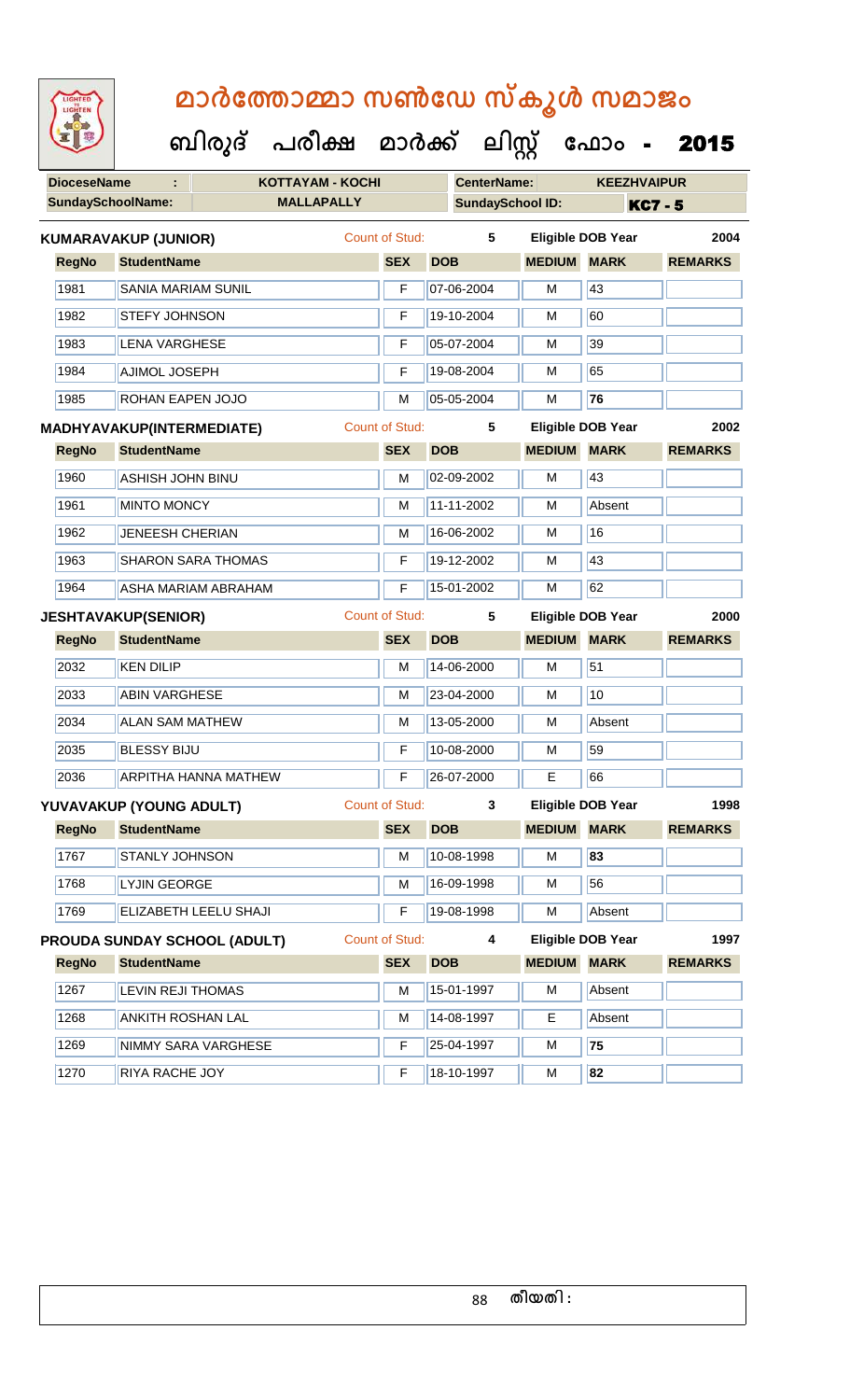| <b>IGHTED</b><br>w |
|--------------------|
|                    |
|                    |
|                    |

| <b>DioceseName</b>       |                             | <b>KOTTAYAM - KOCHI</b>      |                       |            | <b>CenterName:</b>      |               | <b>KEEZHVAIPUR</b>       |                |
|--------------------------|-----------------------------|------------------------------|-----------------------|------------|-------------------------|---------------|--------------------------|----------------|
| <b>SundaySchoolName:</b> |                             | <b>KEEZHVAIPUR JERUSALEM</b> |                       |            | <b>SundaySchool ID:</b> |               |                          | <b>KC7 - 6</b> |
|                          | <b>KUMARAVAKUP (JUNIOR)</b> |                              | Count of Stud:        |            | 5                       |               | <b>Eligible DOB Year</b> | 2004           |
| <b>RegNo</b>             | <b>StudentName</b>          |                              | <b>SEX</b>            | <b>DOB</b> |                         | <b>MEDIUM</b> | <b>MARK</b>              | <b>REMARKS</b> |
| 1986                     | <b>AJO T VARGHESE</b>       |                              | M                     |            | 10-09-2004              | M             | 39                       |                |
| 1987                     | <b>JOBIN K VARGHESE</b>     |                              | M                     |            | 20-01-2004              | M             | 88                       |                |
| 1988                     | <b>PRADEEP KURIAN</b>       |                              | M                     |            | 10-03-2004              | M             | 25                       |                |
| 1989                     | <b>BETSY MARY THOMAS</b>    |                              | F                     |            | 08-10-2004              | M             | 76                       |                |
| 1990                     | <b>MERLIN S</b>             |                              | F                     |            | 29-11-2004              | M             | 23                       |                |
|                          | MADHYAVAKUP(INTERMEDIATE)   |                              | <b>Count of Stud:</b> |            | $\mathbf{2}$            |               | <b>Eligible DOB Year</b> | 2002           |
| <b>RegNo</b>             | <b>StudentName</b>          |                              | <b>SEX</b>            | <b>DOB</b> |                         | <b>MEDIUM</b> | <b>MARK</b>              | <b>REMARKS</b> |
| 1965                     | <b>JOEL JOHN CHACKO</b>     |                              | M                     |            | 20-08-2002              | M             | 15                       |                |
| 1966                     | <b>JINSA ANNA MATHEW</b>    |                              | F                     |            | 14-04-2002              | M             | 17                       |                |
|                          | <b>JESHTAVAKUP(SENIOR)</b>  |                              | <b>Count of Stud:</b> |            | $\mathbf{2}$            |               | <b>Eligible DOB Year</b> | 2000           |
| <b>RegNo</b>             | <b>StudentName</b>          |                              | <b>SEX</b>            | <b>DOB</b> |                         | <b>MEDIUM</b> | <b>MARK</b>              | <b>REMARKS</b> |
| 2037                     | <b>AJIL T VARGHESE</b>      |                              | M                     |            | 30-11-2000              | M             | 10                       |                |
| 2038                     | <b>NISHANT K THOMAS</b>     |                              | M                     |            | 12-08-2000              | M             | 40                       |                |
|                          | YUVAVAKUP (YOUNG ADULT)     |                              | <b>Count of Stud:</b> |            | 1                       |               | <b>Eligible DOB Year</b> | 1998           |
| <b>RegNo</b>             | <b>StudentName</b>          |                              | <b>SEX</b>            | <b>DOB</b> |                         | <b>MEDIUM</b> | <b>MARK</b>              | <b>REMARKS</b> |
| 1770                     |                             | <b>MERRIN ANNA VARGHESE</b>  | м                     |            | 18-04-1998              | M             | Absent                   |                |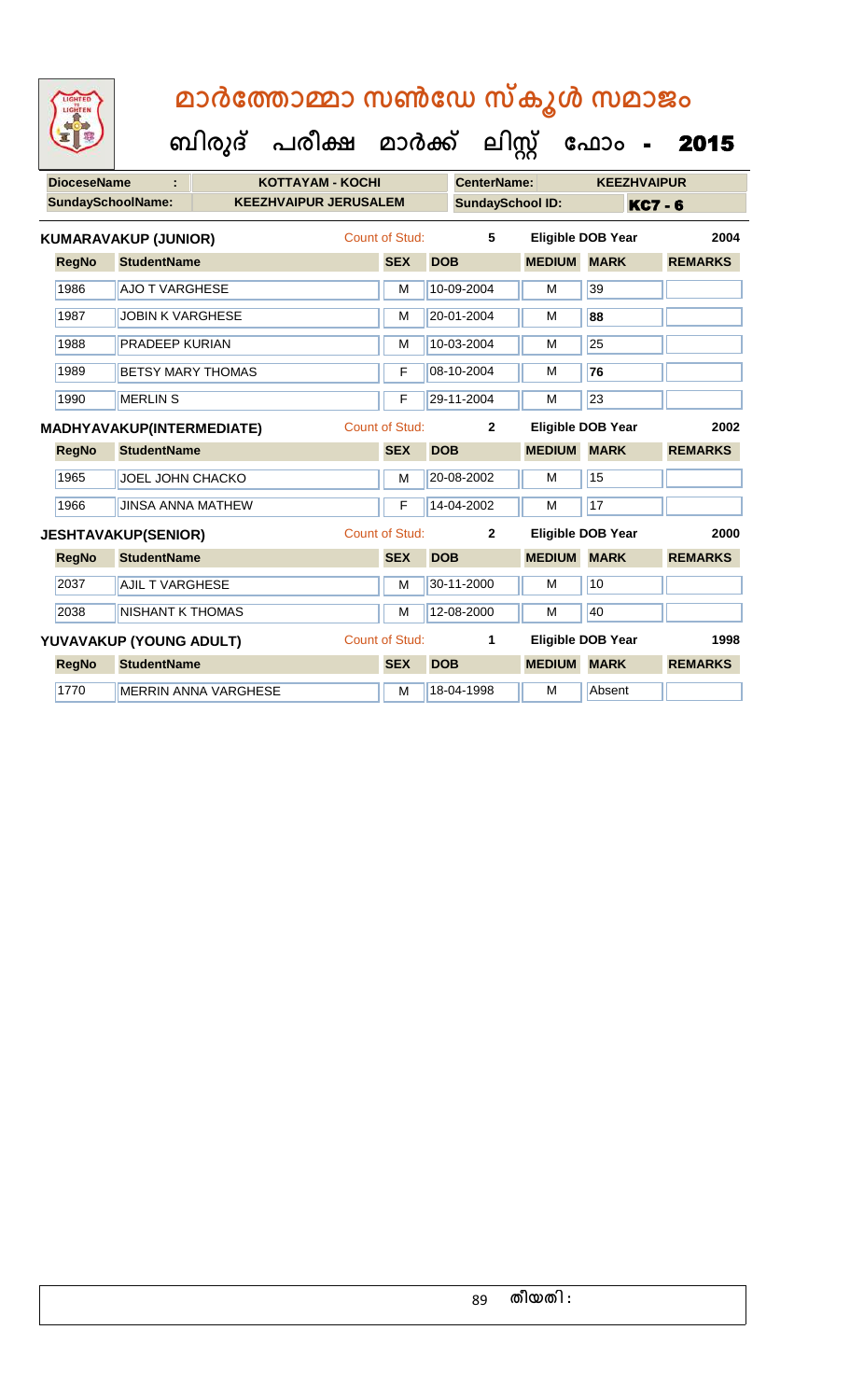| LIGHTED<br>LIGHTEN       |                                                     |   |                       | മാർത്തോമ്മാ സൺഡേ സ്കൂൾ സമാജം<br>ബിരുദ് പരീക്ഷ മാർക്ക് ലിസ്സ് ഫോം - |                    |                          |                |  |  |  |  |  |  |  |  |
|--------------------------|-----------------------------------------------------|---|-----------------------|--------------------------------------------------------------------|--------------------|--------------------------|----------------|--|--|--|--|--|--|--|--|
|                          |                                                     |   |                       |                                                                    |                    |                          | 2015           |  |  |  |  |  |  |  |  |
| <b>DioceseName</b>       | <b>KOTTAYAM - KOCHI</b><br>÷                        |   |                       | <b>CenterName:</b>                                                 |                    | <b>KEEZHVAIPUR</b>       |                |  |  |  |  |  |  |  |  |
| <b>SundaySchoolName:</b> | <b>PARACKATHANAM ST.THOMAS</b>                      |   |                       | <b>SundaySchool ID:</b>                                            |                    | <b>KC7-7</b>             |                |  |  |  |  |  |  |  |  |
|                          | <b>KUMARAVAKUP (JUNIOR)</b>                         |   | <b>Count of Stud:</b> | 5                                                                  |                    | <b>Eligible DOB Year</b> | 2004           |  |  |  |  |  |  |  |  |
| <b>RegNo</b>             | <b>StudentName</b>                                  |   | <b>SEX</b>            | <b>DOB</b>                                                         | <b>MEDIUM</b>      | <b>MARK</b>              | <b>REMARKS</b> |  |  |  |  |  |  |  |  |
| 1991                     | <b>MILAN T KOSHY</b>                                |   | м                     | 11-12-2004                                                         | м                  | 37                       |                |  |  |  |  |  |  |  |  |
| 1992                     | <b>SHARON MARY CHERIAN</b>                          |   | F                     | 30-08-2004                                                         | м                  | 83                       |                |  |  |  |  |  |  |  |  |
| 1993                     | <b>ANGEL SARA ABY</b>                               |   | F                     | 20-11-2004                                                         | м                  | 61                       |                |  |  |  |  |  |  |  |  |
| 1994                     | ARON BABY MANOJ                                     |   | м                     | 31-08-2004                                                         | м                  | Absent                   |                |  |  |  |  |  |  |  |  |
| 1995                     | <b>MERIN ACHU VARGHESE</b>                          |   | F                     | 23-06-2004                                                         | м                  | 91                       |                |  |  |  |  |  |  |  |  |
|                          | MADHYAVAKUP(INTERMEDIATE)                           |   | <b>Count of Stud:</b> | 5                                                                  |                    | <b>Eligible DOB Year</b> | 2002           |  |  |  |  |  |  |  |  |
| <b>RegNo</b>             | <b>StudentName</b>                                  |   | <b>SEX</b>            | <b>DOB</b>                                                         | <b>MEDIUM</b>      | <b>MARK</b>              | <b>REMARKS</b> |  |  |  |  |  |  |  |  |
| 1967                     | <b>SHIJIN TOM CHERIAN</b>                           |   | м                     | 08-11-2002                                                         | м                  | 69                       |                |  |  |  |  |  |  |  |  |
| 1968                     | <b>ALEN T MATHEW</b>                                |   | м                     | 23-11-2002                                                         | м                  | 17                       |                |  |  |  |  |  |  |  |  |
| 1969                     | <b>BIBIN GEORGE MONJI</b>                           |   | м                     | 20-08-2002                                                         | м                  | 13                       |                |  |  |  |  |  |  |  |  |
| 1970                     | NIMMY SARA KURUVILLA                                |   | F                     | 11-02-2002                                                         | м                  | 41                       |                |  |  |  |  |  |  |  |  |
| 1971                     | <b>SENOY MATHEW</b>                                 | м | 21-01-2002            | м                                                                  | Absent             |                          |                |  |  |  |  |  |  |  |  |
|                          | <b>Count of Stud:</b><br><b>JESHTAVAKUP(SENIOR)</b> |   |                       | 10                                                                 |                    | <b>Eligible DOB Year</b> | 2000           |  |  |  |  |  |  |  |  |
| <b>RegNo</b>             | <b>StudentName</b>                                  |   | <b>SEX</b>            | <b>DOB</b>                                                         | <b>MEDIUM</b>      | <b>MARK</b>              | <b>REMARKS</b> |  |  |  |  |  |  |  |  |
| 2039                     | JUBIA SUSAN GEORGE                                  |   | F                     | 27-04-2000                                                         | м                  | 62                       |                |  |  |  |  |  |  |  |  |
| 2040                     | SHERIN MARY JACOB                                   |   | F                     | 09-11-2000                                                         | M                  | 15                       |                |  |  |  |  |  |  |  |  |
| 2041                     | <b>TINU ELSA THOMAS</b>                             |   | F                     | 09-06-2000                                                         | M                  | 31                       |                |  |  |  |  |  |  |  |  |
| 2042                     | <b>HENA ELSA GEORGE</b>                             |   | F                     | 07-01-2000                                                         | м                  | 34                       |                |  |  |  |  |  |  |  |  |
| 2043                     | <b>ALVIN V SHIBU</b>                                |   | м                     | 22-08-2000                                                         | м                  | 32                       |                |  |  |  |  |  |  |  |  |
| 2044                     | SIBY P ABRAHAM                                      |   | M                     | 19-08-2000                                                         | M                  | 22                       |                |  |  |  |  |  |  |  |  |
| 2045                     | <b>JAIN ANNA CHACKO</b>                             |   | F                     | 12-10-2000                                                         | M                  | 45                       |                |  |  |  |  |  |  |  |  |
| 2046                     | <b>JERLY JOHN</b>                                   |   | F                     | 05-01-2000                                                         | M                  | 36                       |                |  |  |  |  |  |  |  |  |
| 2047                     | <b>LEENA MATHEW</b>                                 |   | F                     | 25-09-2000                                                         | M                  | 27                       |                |  |  |  |  |  |  |  |  |
| 2048                     | <b>MEGHA GRACE SHAJI</b>                            |   | F                     | 12-01-2000                                                         | м                  | 55                       |                |  |  |  |  |  |  |  |  |
|                          | YUVAVAKUP (YOUNG ADULT)                             |   | Count of Stud:        | $\overline{7}$                                                     |                    | <b>Eligible DOB Year</b> | 1998           |  |  |  |  |  |  |  |  |
| <b>RegNo</b>             | <b>StudentName</b>                                  |   | <b>SEX</b>            | <b>DOB</b>                                                         | <b>MEDIUM MARK</b> |                          | <b>REMARKS</b> |  |  |  |  |  |  |  |  |
| 1771                     | JERRIN JACOB GEORGE                                 |   | м                     | 23-03-1998                                                         | M                  | Absent                   |                |  |  |  |  |  |  |  |  |
| 1772                     | <b>JUSTIN MATHEW JOSEPH</b>                         |   | M                     | 27-04-1998                                                         | M                  | Absent                   |                |  |  |  |  |  |  |  |  |
| 1773                     | <b>MESIN JACOB KURIEN</b>                           |   | м                     | 24-02-1998                                                         | M                  | Absent                   |                |  |  |  |  |  |  |  |  |
| 1774                     | <b>MEFIN JOHN KURIEN</b>                            |   | м                     | 24-02-1998                                                         | м                  | Absent                   |                |  |  |  |  |  |  |  |  |
| 1775                     | <b>ABIN MATHEW</b>                                  |   | M                     | 18-09-1998                                                         | M                  | Absent                   |                |  |  |  |  |  |  |  |  |
| 1776                     | JOEL ABRAHAM JOHN                                   | м | 10-11-1998            | м                                                                  | 33                 |                          |                |  |  |  |  |  |  |  |  |
| 1777                     | <b>CHESWIN K MATHEWS</b>                            |   | M                     | 08-09-1998                                                         | E                  | 33                       |                |  |  |  |  |  |  |  |  |
|                          | <b>PROUDA SUNDAY SCHOOL (ADULT)</b>                 |   | Count of Stud:        | 5                                                                  |                    | <b>Eligible DOB Year</b> | 1997           |  |  |  |  |  |  |  |  |
| <b>RegNo</b>             | <b>StudentName</b>                                  |   | <b>SEX</b>            | <b>DOB</b>                                                         | <b>MEDIUM</b>      | <b>MARK</b>              | <b>REMARKS</b> |  |  |  |  |  |  |  |  |
| 1271                     | <b>LINSA ALEX</b>                                   |   | F                     | 20-06-1997                                                         | M                  | Absent                   |                |  |  |  |  |  |  |  |  |

1272 GIBIN VARGHESE KURUVILLA M 18-11-1997 M Absent

90 **തീയതി :**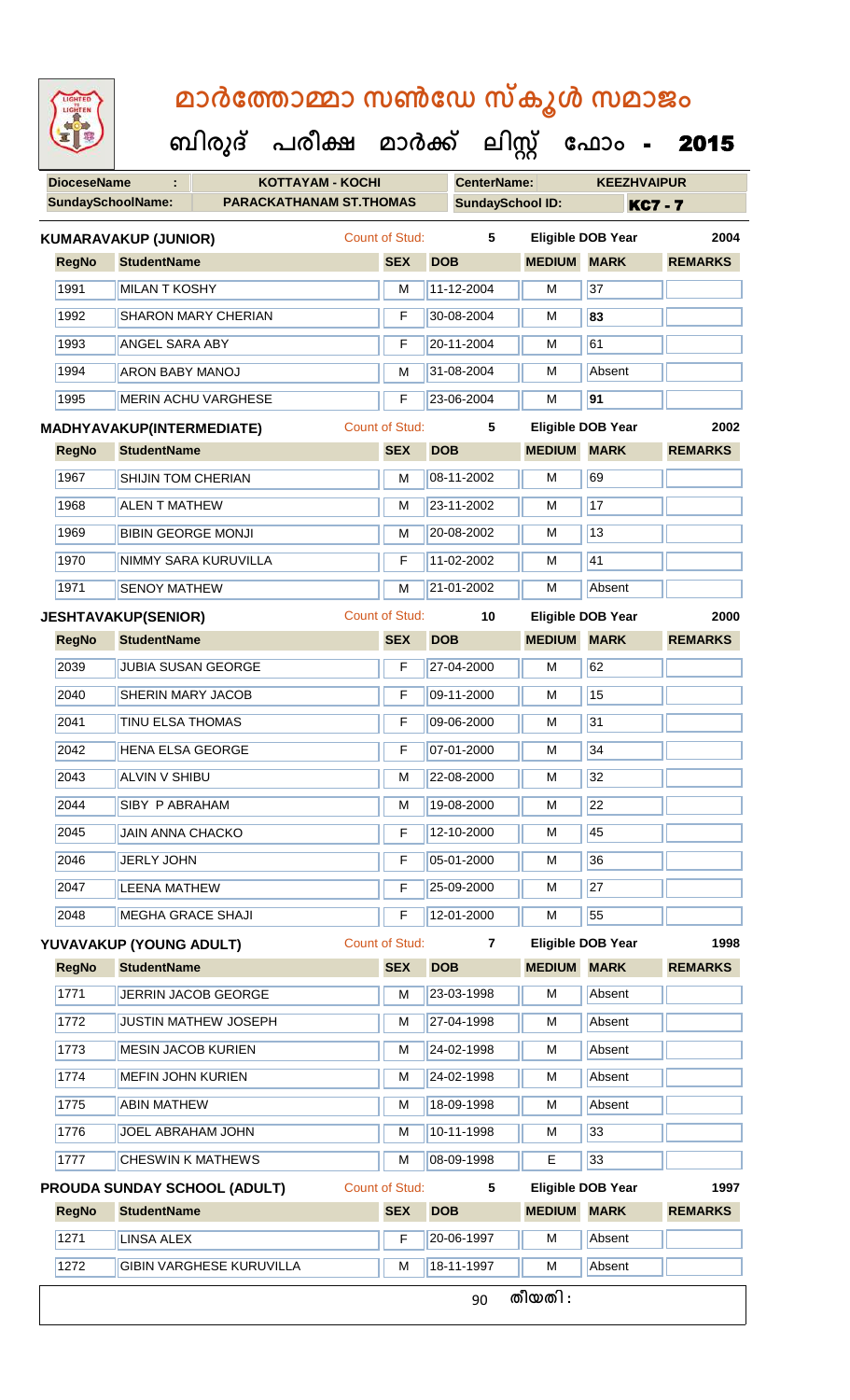**ബിരുദ് പരീക്ഷ മാര്ക്**

**ക ലിസ്റ്റ ക ഫ ാോം** - 2015

**DioceseName : KOTTAYAM - KOCHI CenterName: KEEZHVAIPUR** SundaySchoolName: **PARACKATHANAM ST.THOMAS** SundaySchool ID: **KC7 - 7** 1273 **DENISH JOHN MATHEW M 16-08-1997** M 22 1274 | LINCY MATHEW **F 15-10-1997** M 48 1275 ELSA JACOB F 29-08-1997 M 64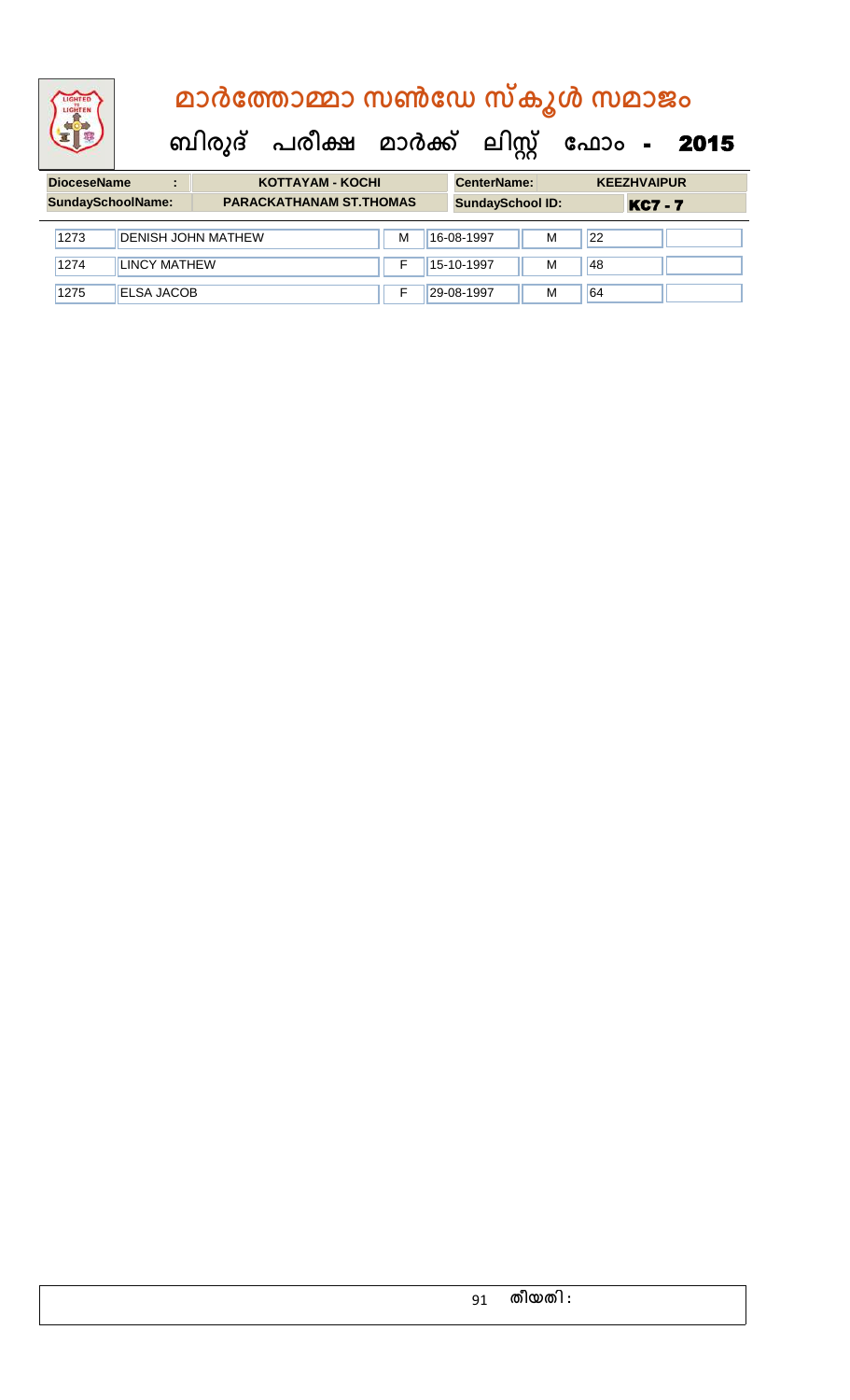| <b>DioceseName</b> | ÷                           |                             | <b>KOTTAYAM - KOCHI</b> |                |            | <b>CenterName:</b>      |               | <b>KEEZHVAIPUR</b>       |                |
|--------------------|-----------------------------|-----------------------------|-------------------------|----------------|------------|-------------------------|---------------|--------------------------|----------------|
|                    | <b>SundaySchoolName:</b>    |                             | <b>EEANTHANOLI</b>      |                |            | <b>SundaySchool ID:</b> |               |                          | <b>KC7 - 8</b> |
|                    | <b>KUMARAVAKUP (JUNIOR)</b> |                             |                         | Count of Stud: |            | $\overline{2}$          |               | <b>Eligible DOB Year</b> | 2004           |
| <b>RegNo</b>       | <b>StudentName</b>          |                             |                         | <b>SEX</b>     | <b>DOB</b> |                         | <b>MEDIUM</b> | <b>MARK</b>              | <b>REMARKS</b> |
| 1996               | <b>JENIL MATHEW SUJU</b>    |                             |                         | M              |            | 16-12-2004              | м             | 86                       |                |
| 1997               | <b>RINCY MARY THAMPL</b>    |                             |                         | F              |            | 03-11-2004              | м             | 55                       |                |
|                    | MADHYAVAKUP(INTERMEDIATE)   |                             |                         | Count of Stud: |            | 1                       |               | Eligible DOB Year        | 2002           |
| <b>RegNo</b>       | <b>StudentName</b>          |                             |                         | <b>SEX</b>     | <b>DOB</b> |                         | <b>MEDIUM</b> | <b>MARK</b>              | <b>REMARKS</b> |
| 1972               | <b>TINSA P KOSHY</b>        |                             |                         | F              |            | 11-02-2002              | м             | Absent                   |                |
|                    | <b>JESHTAVAKUP(SENIOR)</b>  |                             |                         | Count of Stud: |            | 1                       |               | <b>Eligible DOB Year</b> | 2000           |
| <b>RegNo</b>       | <b>StudentName</b>          |                             |                         | <b>SEX</b>     | <b>DOB</b> |                         | <b>MEDIUM</b> | <b>MARK</b>              | <b>REMARKS</b> |
| 2049               | <b>SHARON ELSA SAM</b>      |                             |                         | F              |            | 09-02-2000              | м             | 82                       |                |
|                    | YUVAVAKUP (YOUNG ADULT)     |                             |                         | Count of Stud: |            | 1                       |               | Eligible DOB Year        | 1998           |
| <b>RegNo</b>       | <b>StudentName</b>          |                             |                         | <b>SEX</b>     | <b>DOB</b> |                         | <b>MEDIUM</b> | <b>MARK</b>              | <b>REMARKS</b> |
| 1778               |                             | <b>GUDITH RAICHEL JENNY</b> |                         | F              |            | 07-10-1998              | м             | 59                       |                |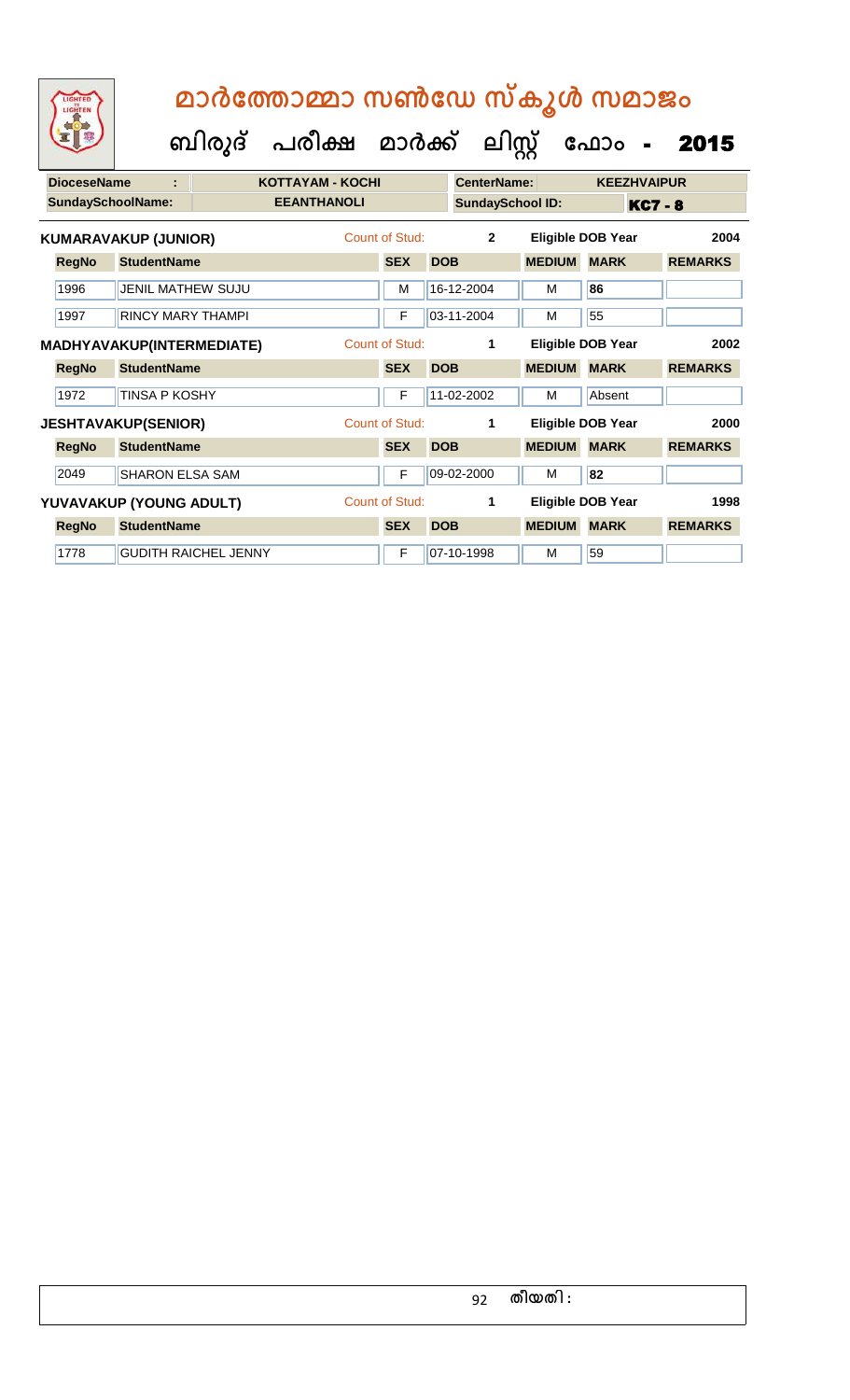**ബിരുദ് പരീക്ഷ മാര്ക്**

**DioceseName : KOTTAYAM - KOCHI CenterName: KEEZHVAIPUR** SundaySchoolName: **EZHUMATTOOR ST,THOMAS** SundaySchool ID: **KC7 - 9 ക ലിസ്റ്റ ക ഫ ാോം** - 2015 **RegNo StudentName SEX DOB MEDIUM MARK REMARKS KUMARAVAKUP (JUNIOR)** Count of Stud: **3 Eligible DOB Year 2004** 1998 AIBEL VIJI VARGHESE **F** 04-07-2004 M 20 1999 MERLIN P THANKACHAN F 25-02-2004 M 70 2000 RENU MARIAM MATHEW F 24-11-2004 M 39 **RegNo StudentName SEX DOB MEDIUM MARK REMARKS MADHYAVAKUP(INTERMEDIATE)** Count of Stud: **4 Eligible DOB Year 2002** 1973 ALFA VALSA SAYOOJ F 31-10-2002 M 45 1974 BIBIN P BENNY M 11-05-2002 M 11-05-2002 M 1975 JEFFIN MANUEL M M 14-05-2002 M Absent 1976 RINU ELIZABETH VARGHESE **F 103-05-2002** M 17 **RegNo StudentName SEX DOB MEDIUM MARK REMARKS JESHTAVAKUP(SENIOR)** Count of Stud: **5 Eligible DOB Year 2000** 2050 ALAN SUNIL MATHEWS M 19-12-2000 M 32 2051 JINCE G VARGHESE M M 31-03-2000 E 10 2052 JERRIN K VARGHESE M M 16-03-2000 M 61 2053 SHERLIN SOSA BABU F 11-03-2000 M 63 2054 SOJI P JAMES M 103-11-2000 M Absent **RegNo StudentName SEX DOB MEDIUM MARK REMARKS YUVAVAKUP (YOUNG ADULT)** Count of Stud: **5 Eligible DOB Year 1998** 1779 MIDHUN VARGHESE THANKACHEN M 23-11-1998 M 31 1780 DAN TOM VARGHESE M M 23-11-1998 M 38 1781 NOEL VARGHESE M 108-07-1998 M 1782 JESLEY ANNA GEORGE F 20-05-1998 M 37 1783 SINI SAJI **F 13-06-1998** M 28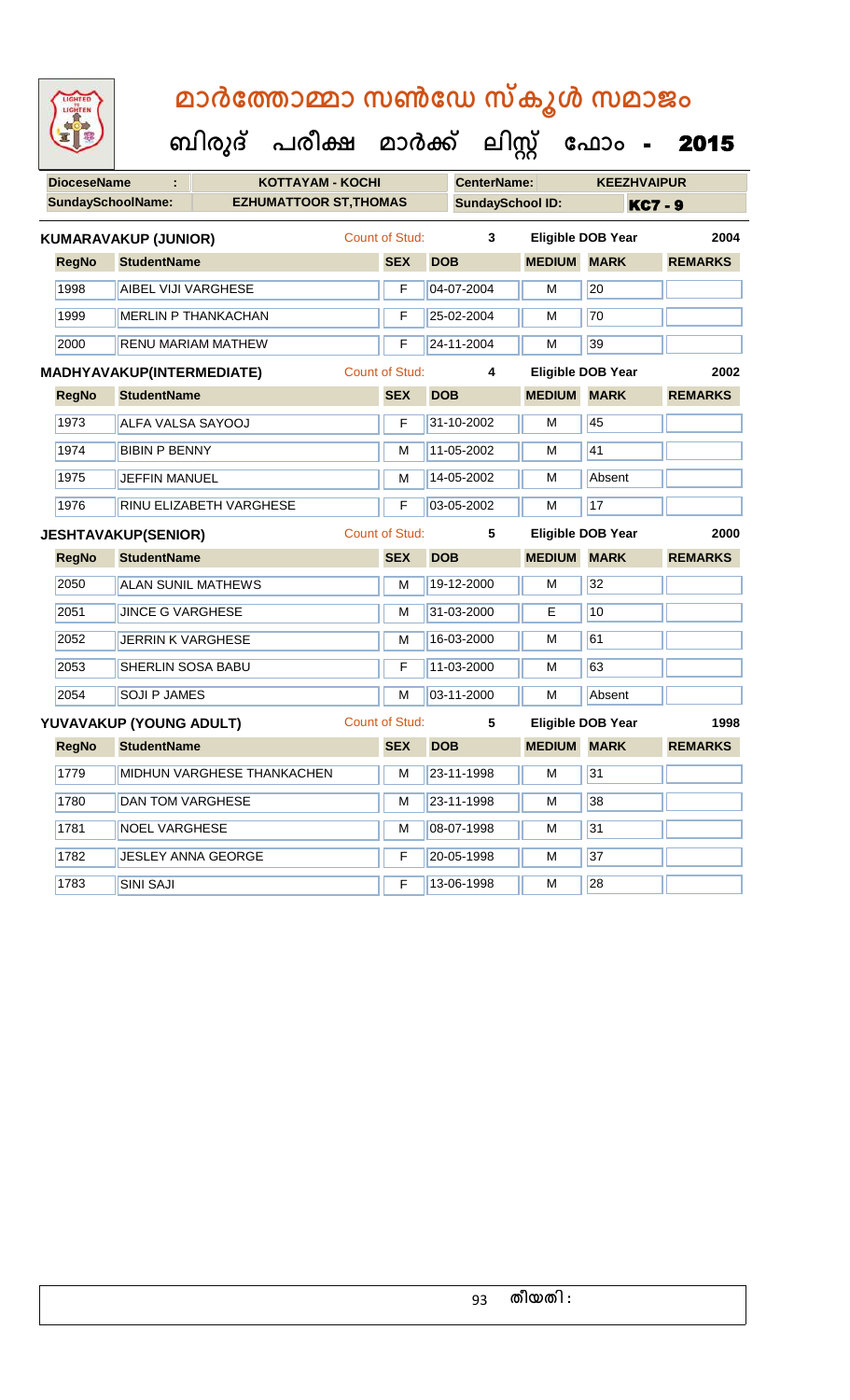|                          | LIGHTED<br>LIGHTEN |                                  | ബിരുദ്            | മാർത്തോമ്മാ സൺഡേ സ്കൂൾ സമാജം<br>പരീക്ഷ മാർക്ക് |                |                         | ലിസ്റ്റ്           |                 | ഫോം                      | $\frac{1}{2}$  | 2015 |
|--------------------------|--------------------|----------------------------------|-------------------|------------------------------------------------|----------------|-------------------------|--------------------|-----------------|--------------------------|----------------|------|
|                          | <b>DioceseName</b> | ÷                                |                   | <b>KOTTAYAM - KOCHI</b>                        |                |                         | <b>CenterName:</b> |                 | <b>KEEZHVAIPUR</b>       |                |      |
| <b>SundaySchoolName:</b> |                    |                                  | <b>KOTTUKULAM</b> |                                                |                | <b>SundaySchool ID:</b> |                    | <b>KC7 - 10</b> |                          |                |      |
|                          |                    | <b>KUMARAVAKUP (JUNIOR)</b>      |                   |                                                | Count of Stud: |                         | 1                  |                 | Eligible DOB Year        |                | 2004 |
|                          | <b>RegNo</b>       | <b>StudentName</b>               |                   |                                                | <b>SEX</b>     | <b>DOB</b>              |                    | <b>MEDIUM</b>   | <b>MARK</b>              | <b>REMARKS</b> |      |
|                          | 2001               | <b>SIBIN MATHEW VARGHESE</b>     |                   |                                                | м              |                         | 14-09-2004         | M               | 15                       |                |      |
|                          |                    | <b>MADHYAVAKUP(INTERMEDIATE)</b> |                   |                                                | Count of Stud: |                         | 3                  |                 | <b>Eligible DOB Year</b> |                | 2002 |
|                          | <b>RegNo</b>       | <b>StudentName</b>               |                   |                                                | <b>SEX</b>     | <b>DOB</b>              |                    | <b>MEDIUM</b>   | <b>MARK</b>              | <b>REMARKS</b> |      |
|                          | 1977               | <b>JEFFIN JOSE</b>               |                   |                                                | M              |                         | 29-03-2002         | M               | 43                       |                |      |
|                          | 1978               | <b>SONA RACHEL SAJI</b>          |                   |                                                | F              |                         | 08-03-2002         | м               | 30                       |                |      |
|                          | 1979               | <b>SNEHA ELSA REJI</b>           |                   |                                                | F              |                         | 12-06-2002         | м               | 53                       |                |      |
|                          |                    | YUVAVAKUP (YOUNG ADULT)          |                   |                                                | Count of Stud: |                         | 1                  |                 | <b>Eligible DOB Year</b> |                | 1998 |
|                          | <b>RegNo</b>       | <b>StudentName</b>               |                   |                                                | <b>SEX</b>     | <b>DOB</b>              |                    | <b>MEDIUM</b>   | <b>MARK</b>              | <b>REMARKS</b> |      |
|                          | 1784               | <b>GEORGE VARGHESE</b>           |                   |                                                | м              |                         | 16-04-1998         | м               | Absent                   |                |      |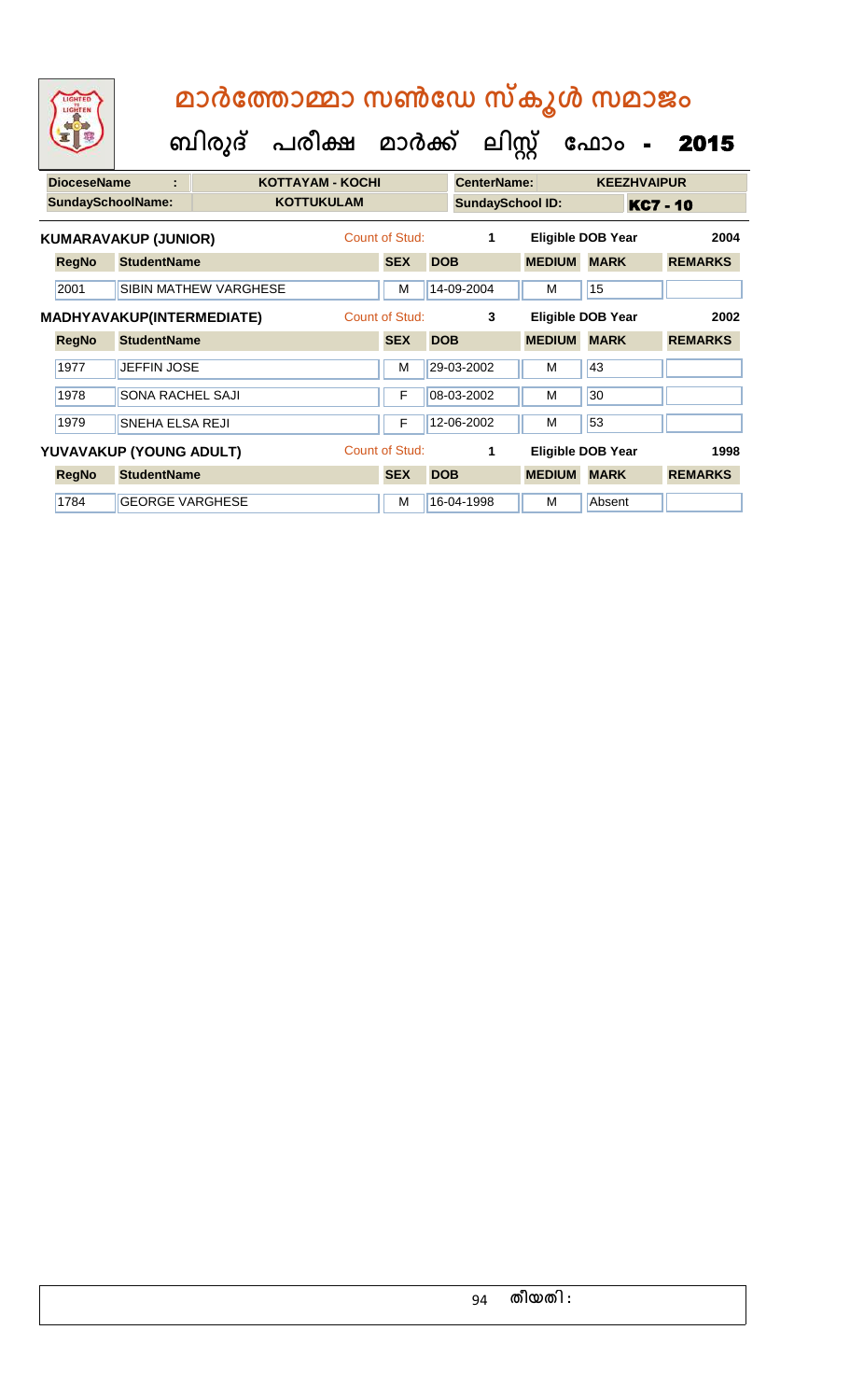| LIGHTED<br>LIGHTEN               |                              |  | മാർത്തോമ്മാ സൺഡേ സ്കൂൾ സമാജം<br>ബിരുദ് പരീക്ഷ മാർക്ക് ലിസ്റ്റ് ഫോം - |                       |                    |                         |                          | 2015           |
|----------------------------------|------------------------------|--|----------------------------------------------------------------------|-----------------------|--------------------|-------------------------|--------------------------|----------------|
| <b>DioceseName</b>               |                              |  | <b>KOTTAYAM - KOCHI</b>                                              |                       | <b>CenterName:</b> |                         | <b>VENNIKULAM</b>        |                |
|                                  | <b>SundaySchoolName:</b>     |  | <b>THELLIYOOR SALEM</b>                                              |                       |                    | <b>SundaySchool ID:</b> |                          | <b>KC8-1</b>   |
|                                  | <b>KUMARAVAKUP (JUNIOR)</b>  |  |                                                                      | Count of Stud:        | 4                  |                         | <b>Eligible DOB Year</b> | 2004           |
| <b>RegNo</b>                     | <b>StudentName</b>           |  |                                                                      | <b>SEX</b>            | <b>DOB</b>         | <b>MEDIUM</b>           | <b>MARK</b>              | <b>REMARKS</b> |
| 2002                             | <b>AARON DAN ANUJAN</b>      |  |                                                                      | М                     | 14-12-2004         | M                       | 84                       |                |
| 2003                             | <b>ALEENA CHACKO</b>         |  |                                                                      | F                     | 28-04-2004         | м                       | 69                       |                |
| 2004                             | <b>JUBY MARY THOMAS</b>      |  |                                                                      | F                     | 13-02-2004         | м                       | 75                       |                |
| 2005                             | <b>JERINA RACHEL JOSE</b>    |  |                                                                      | F                     | 09-03-2004         | м                       | 19                       |                |
| <b>MADHYAVAKUP(INTERMEDIATE)</b> |                              |  |                                                                      | <b>Count of Stud:</b> | $\overline{7}$     |                         | <b>Eligible DOB Year</b> | 2002           |
| <b>RegNo</b>                     | <b>StudentName</b>           |  |                                                                      | <b>SEX</b>            | <b>DOB</b>         | <b>MEDIUM</b>           | <b>MARK</b>              | <b>REMARKS</b> |
| 1980                             | <b>ALAN S VARGHESE</b>       |  |                                                                      | M                     | 08-02-2002         | м                       | 46                       |                |
| 1981                             | <b>RONNIE P ABRAHAM</b>      |  |                                                                      | М                     | 24-09-2002         | м                       | 52                       |                |
| 1982                             | SHEJIN JACOB MATHEW          |  |                                                                      | М                     | 03-01-2002         | м                       | 13                       |                |
| 1983                             | <b>ABEL TOM ALEX</b>         |  |                                                                      | M                     | 08-07-2002         | м                       | Absent                   |                |
| 1984                             | <b>NIRMAL M JOHN</b>         |  |                                                                      | м                     | 21-03-2002         | м                       | 28                       |                |
| 1985                             | <b>ANKITHA LIYA THOMAS</b>   |  |                                                                      | F                     | 24-01-2002         | м                       | 68                       |                |
| 1986                             | <b>NEETHU SABU</b>           |  |                                                                      | F                     | 27-09-2002         | м                       | 40                       |                |
|                                  | <b>JESHTAVAKUP(SENIOR)</b>   |  |                                                                      | Count of Stud:        | 3                  |                         | Eligible DOB Year        | 2000           |
| <b>RegNo</b>                     | <b>StudentName</b>           |  |                                                                      | <b>SEX</b>            | <b>DOB</b>         | <b>MEDIUM</b>           | <b>MARK</b>              | <b>REMARKS</b> |
| 2055                             | <b>CHRISTY MATHEW THOMAS</b> |  |                                                                      | М                     | 30-06-2000         | м                       | 18                       |                |
| 2056                             | REEBU M GEORGE               |  |                                                                      | M                     | 12-12-2000         | M                       | 27                       |                |
| 2057                             | <b>MARIA PONNU SANTHOSH</b>  |  |                                                                      | F                     | 12-05-2000         | М                       | Absent                   |                |
|                                  | YUVAVAKUP (YOUNG ADULT)      |  |                                                                      | Count of Stud:        | $5\phantom{.0}$    |                         | <b>Eligible DOB Year</b> | 1998           |
| <b>RegNo</b>                     | <b>StudentName</b>           |  |                                                                      | <b>SEX</b>            | <b>DOB</b>         | <b>MEDIUM</b>           | <b>MARK</b>              | <b>REMARKS</b> |
| 1785                             | <b>AJI JOHN BENJAMIN</b>     |  |                                                                      | M                     | 04-05-1998         | M                       | 41                       |                |
| 1786                             | <b>JOBSON TOMS ANIL</b>      |  |                                                                      | M                     | 13-03-1998         | M                       | Absent                   |                |
| 1787                             | <b>DENSE SAJI</b>            |  |                                                                      | M                     | 18-08-1998         | М                       | Absent                   |                |
| 1788                             | TINI SARA THOMAS             |  |                                                                      | F                     | 15-12-1998         | М                       | 46                       |                |
| 1789                             | MERLIN ANU VARGHESE          |  |                                                                      | F                     | 19-06-1998         | M                       | 45                       |                |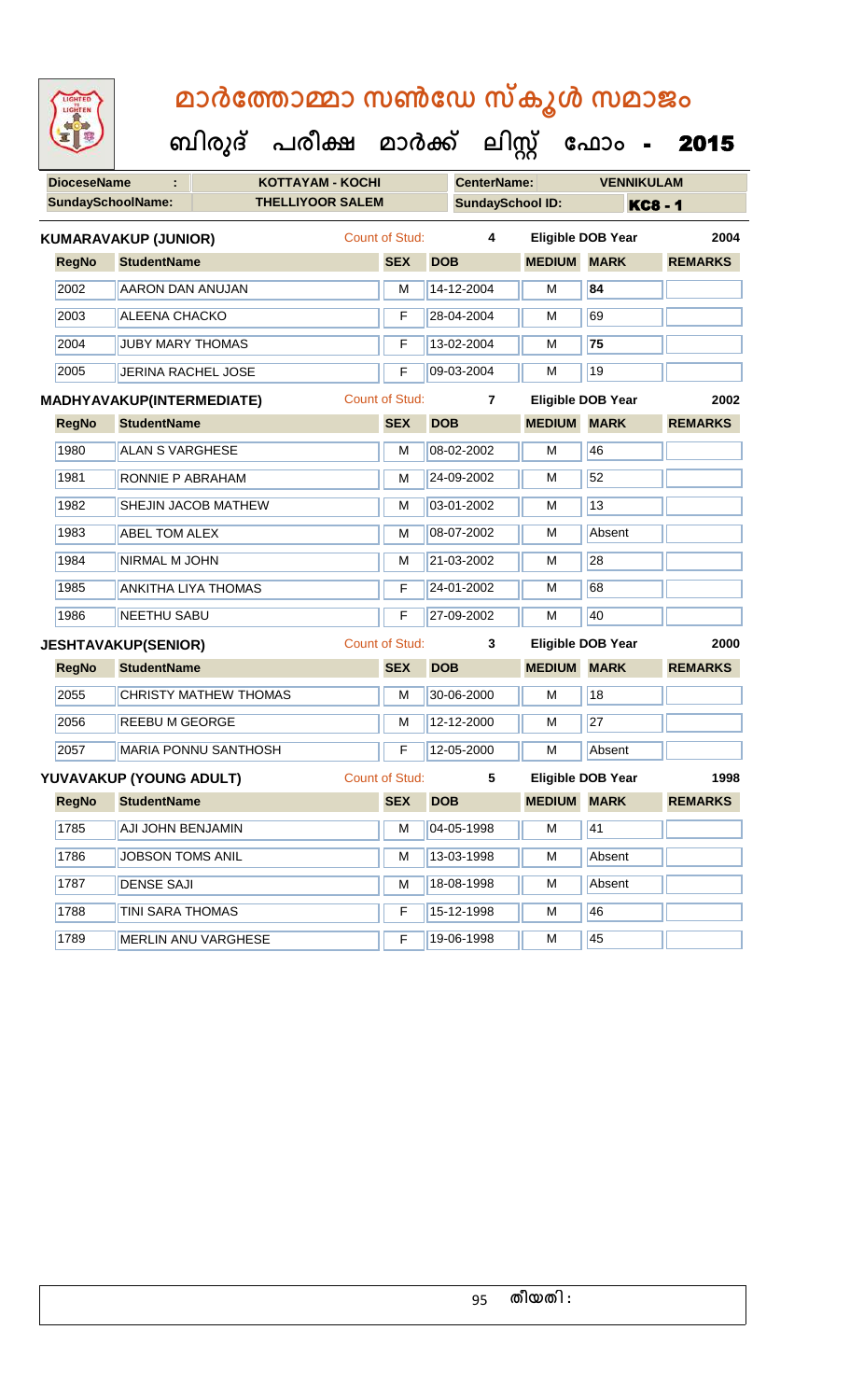**DioceseName : KOTTAYAM - KOCHI CenterName: VENNIKULAM SundaySchoolName: UNNATHANI SundaySchool ID: KC8 - 2 ബിരുദ് പരീക്ഷ മാര്ക് ക ലിസ്റ്റ ക ഫ ാോം** - 2015 **RegNo StudentName SEX DOB MEDIUM MARK REMARKS KUMARAVAKUP (JUNIOR)** Count of Stud: **2 Eligible DOB Year 2004** 2006 ANPU AN SAJI F 22-01-2004 M 37 2007 SHALOOM SAJAN MATHEW M 20-06-2004 M 33 **RegNo StudentName SEX DOB MEDIUM MARK REMARKS MADHYAVAKUP(INTERMEDIATE)** Count of Stud: **1 Eligible DOB Year 2002** 1987 LAYA KURIEN F 22-01-2002 M 72 **RegNo StudentName SEX DOB MEDIUM MARK REMARKS JESHTAVAKUP(SENIOR)** Count of Stud: **4 Eligible DOB Year 2000** 2058 JEHAN MERRY JACOB F 21-08-2000 M Absent 2059 MEGAL MARIAM MATHEW F 22-03-2000 M Absent 2060 DENNIES SAJI VARUGHESE M M 21-08-2000 M Absent 2061 | TITTU SIMON M | M | 08-10-2000 | M | Absent **RegNo StudentName SEX DOB MEDIUM MARK REMARKS YUVAVAKUP (YOUNG ADULT)** Count of Stud: **3 Eligible DOB Year 1998** 1790 AJIN JOHN VIJAYAN M 22-08-1998 M 22-08-1998 M 1791 ROJIN KURIEN M 20-11-1998 M 31 1792 SUBIN GEORGE M 31-08-1998 M Absent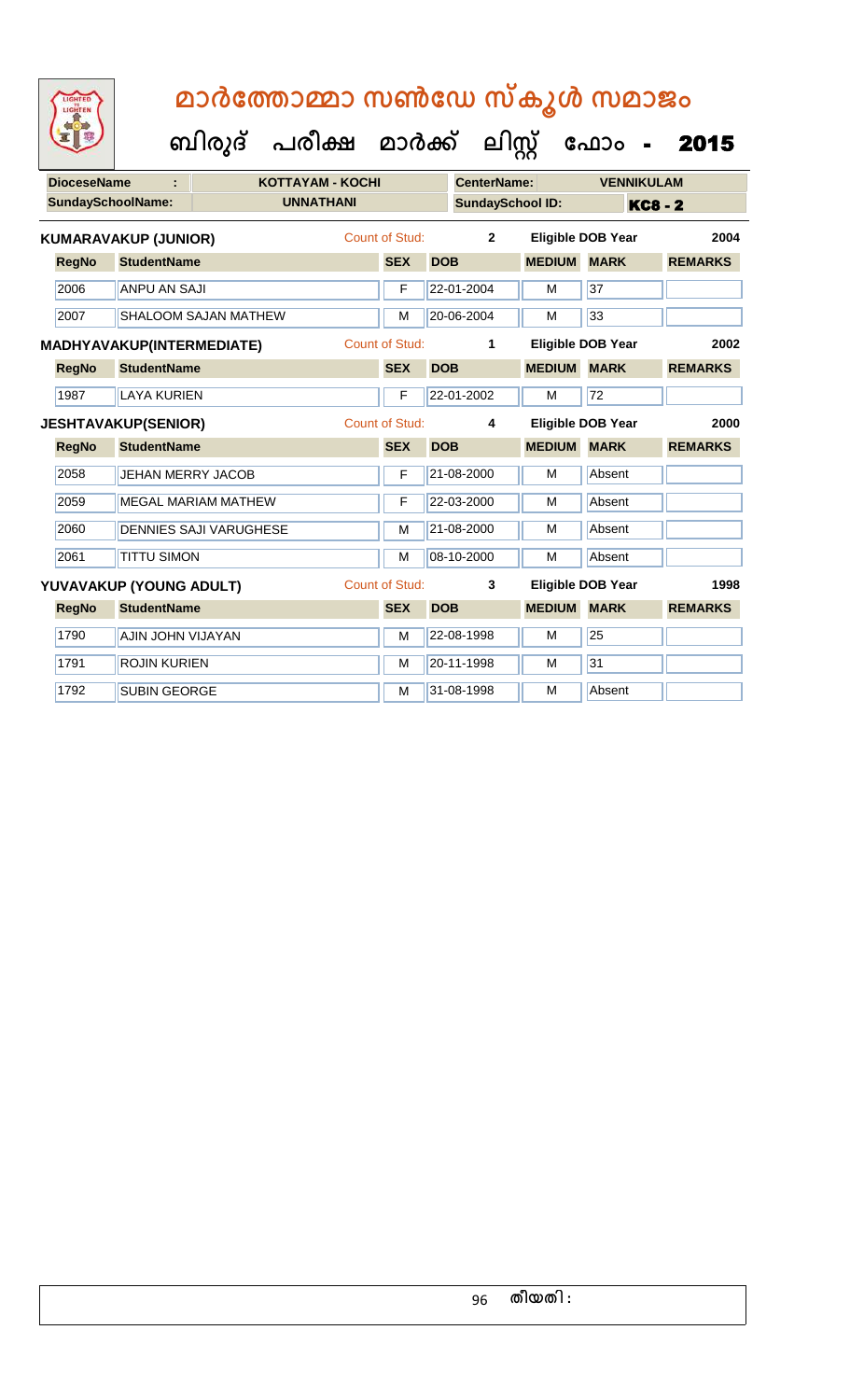| <b>DioceseName</b> | ÷                          |  | <b>KOTTAYAM - KOCHI</b>   |                |            | <b>CenterName:</b>      |                   | <b>VENNIKULAM</b>        |                |
|--------------------|----------------------------|--|---------------------------|----------------|------------|-------------------------|-------------------|--------------------------|----------------|
|                    | <b>SundaySchoolName:</b>   |  | <b>VALAMKARA EBENEZER</b> |                |            | <b>SundaySchool ID:</b> |                   |                          | <b>KC8 - 3</b> |
|                    | MADHYAVAKUP(INTERMEDIATE)  |  |                           | Count of Stud: |            | 1                       |                   | <b>Eligible DOB Year</b> | 2002           |
| <b>RegNo</b>       | <b>StudentName</b>         |  |                           | <b>SEX</b>     | <b>DOB</b> |                         | <b>MEDIUM</b>     | <b>MARK</b>              | <b>REMARKS</b> |
| 1988               | <b>SNEHA ELSA SAJI</b>     |  |                           | F              |            | 17-07-2002              | м                 | 50                       |                |
|                    | <b>JESHTAVAKUP(SENIOR)</b> |  |                           | Count of Stud: |            | $\mathbf{2}$            | Eligible DOB Year |                          | 2000           |
| <b>RegNo</b>       | <b>StudentName</b>         |  |                           | <b>SEX</b>     | <b>DOB</b> |                         | <b>MEDIUM</b>     | <b>MARK</b>              | <b>REMARKS</b> |
| 2062               | <b>RITHIN IYPE</b>         |  |                           | M              |            | 29-09-2000              | м                 | 17                       |                |
| 2063               | <b>JEFFY ANN PHILIP</b>    |  |                           | F              |            | 25-05-2000              | м                 | 89                       |                |
|                    | YUVAVAKUP (YOUNG ADULT)    |  |                           | Count of Stud: |            | 3                       |                   | Eligible DOB Year        | 1998           |
| <b>RegNo</b>       | <b>StudentName</b>         |  |                           | <b>SEX</b>     | <b>DOB</b> |                         | <b>MEDIUM</b>     | <b>MARK</b>              | <b>REMARKS</b> |
| 1793               | <b>GIGI KURIAN</b>         |  |                           | F              |            | 29-09-1998              | м                 | 43                       |                |
| 1794               | <b>JEFFRIN K PHILIP</b>    |  |                           | M              |            | 30-06-1998              | м                 | 28                       |                |
| 1795               | LIGIN ABRAHAM              |  |                           | м              |            | 24-03-1998              | м                 | 46                       |                |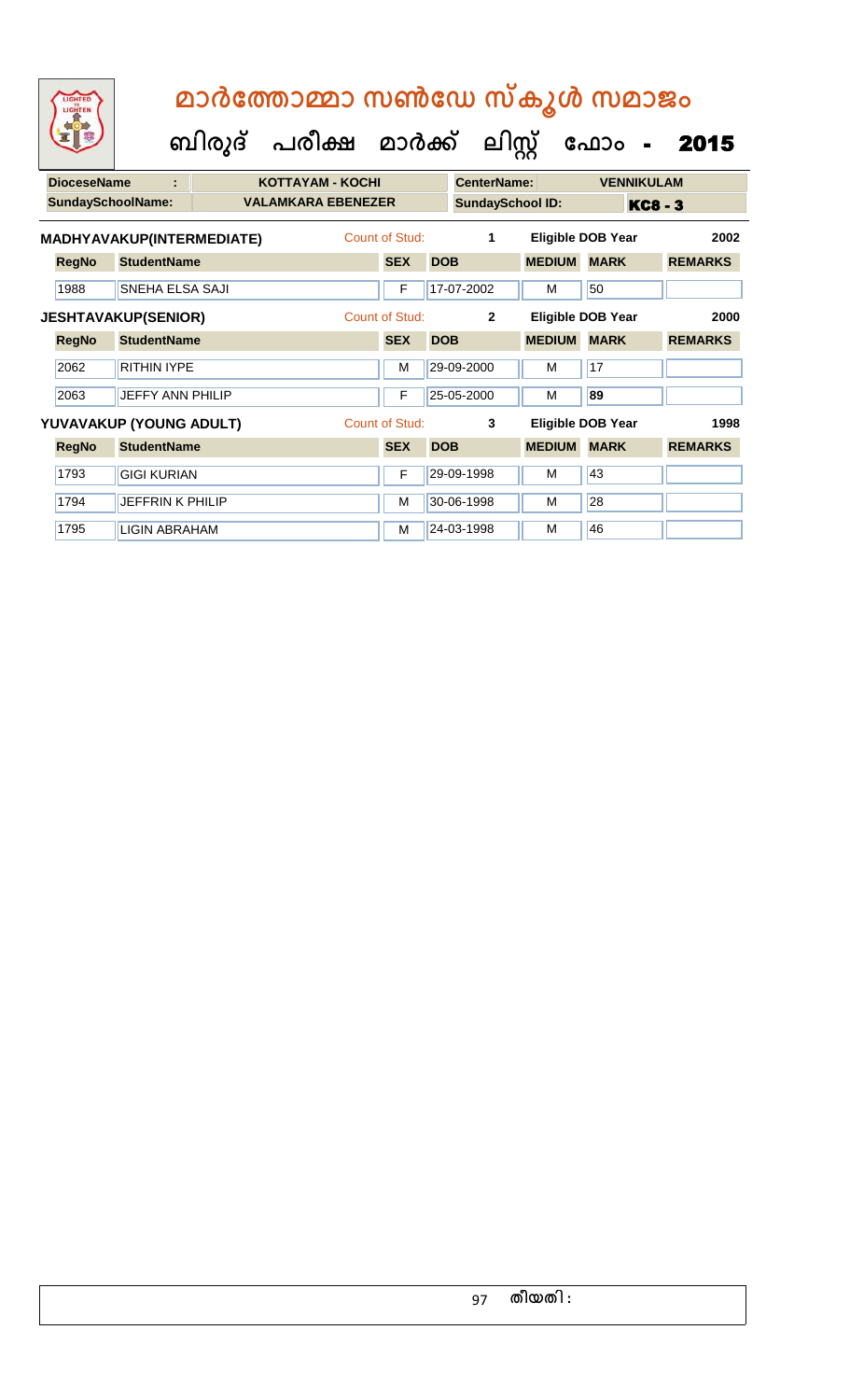| <b>IGHTED</b> |
|---------------|
|               |
|               |
|               |

| <b>DioceseName</b> | ÷                           | <b>KOTTAYAM - KOCHI</b>        |                       | <b>CenterName:</b> |                         | <b>VENNIKULAM</b>        |                |
|--------------------|-----------------------------|--------------------------------|-----------------------|--------------------|-------------------------|--------------------------|----------------|
|                    | <b>SundaySchoolName:</b>    | <b>VENNIKULAM SALEM</b>        |                       |                    | <b>SundaySchool ID:</b> |                          | <b>KC8 - 4</b> |
|                    | <b>KUMARAVAKUP (JUNIOR)</b> |                                | Count of Stud:        | 4                  |                         | <b>Eligible DOB Year</b> | 2004           |
| <b>RegNo</b>       | <b>StudentName</b>          |                                | <b>SEX</b>            | <b>DOB</b>         | <b>MEDIUM MARK</b>      |                          | <b>REMARKS</b> |
| 2008               | <b>SREYAS JOSE</b>          |                                | M                     | 12-02-2004         | М                       | 90                       |                |
| 2009               | <b>JELIN T JAMES</b>        |                                | M                     | 09-06-2004         | М                       | Absent                   |                |
| 2010               |                             | <b>SHARON MATHEW VARUGHESE</b> | M                     | 18-02-2004         | M                       | 75                       |                |
| 2011               | <b>KRISTY THOMAS</b>        |                                | F                     | 27-05-2004         | M                       | 77                       |                |
|                    | MADHYAVAKUP(INTERMEDIATE)   |                                | <b>Count of Stud:</b> | $\mathbf{2}$       |                         | <b>Eligible DOB Year</b> | 2002           |
| <b>RegNo</b>       | <b>StudentName</b>          |                                | <b>SEX</b>            | <b>DOB</b>         | <b>MEDIUM</b>           | <b>MARK</b>              | <b>REMARKS</b> |
| 1989               | JOEU SAMUEL DANIEL          |                                | м                     | 07-06-2002         | М                       | 13                       |                |
| 1990               | <b>SUBIN VARUGHESE</b>      |                                | M                     | 09-11-2002         | М                       | 22                       |                |
|                    | <b>JESHTAVAKUP(SENIOR)</b>  |                                | Count of Stud:        | 1                  |                         | <b>Eligible DOB Year</b> | 2000           |
| <b>RegNo</b>       | <b>StudentName</b>          |                                | <b>SEX</b>            | <b>DOB</b>         | <b>MEDIUM</b>           | <b>MARK</b>              | <b>REMARKS</b> |
| 2064               | <b>SUBIN ABRAHAM</b>        |                                | м                     | 18-07-2000         | м                       | 61                       |                |
|                    | YUVAVAKUP (YOUNG ADULT)     |                                | Count of Stud:        | $\overline{2}$     |                         | <b>Eligible DOB Year</b> | 1998           |
| <b>RegNo</b>       | <b>StudentName</b>          |                                | <b>SEX</b>            | <b>DOB</b>         | <b>MEDIUM</b>           | <b>MARK</b>              | <b>REMARKS</b> |
| 1796               |                             | MILLAN KOSHY CHERIAN           | M                     | 27-05-1998         | м                       | 35                       |                |
| 1797               | <b>SNEHA MARY GEORGE</b>    |                                | F                     | 28-03-1998         | М                       | 56                       |                |
|                    |                             | PROUDA SUNDAY SCHOOL (ADULT)   | <b>Count of Stud:</b> | $\mathbf{3}$       |                         | <b>Eligible DOB Year</b> | 1997           |
| <b>RegNo</b>       | <b>StudentName</b>          |                                | <b>SEX</b>            | <b>DOB</b>         | <b>MEDIUM</b>           | <b>MARK</b>              | <b>REMARKS</b> |
| 1276               | <b>JINSA M RAJAN</b>        |                                | F                     | 30-04-1997         | М                       | $\overline{22}$          |                |
| 1277               | SHEBA ANN ALEX              |                                | F                     | 05-09-1997         | м                       | 57                       |                |
| 1278               | CHINJU MERIN PRASAD         |                                | F                     | 09-08-1997         | М                       | 36                       |                |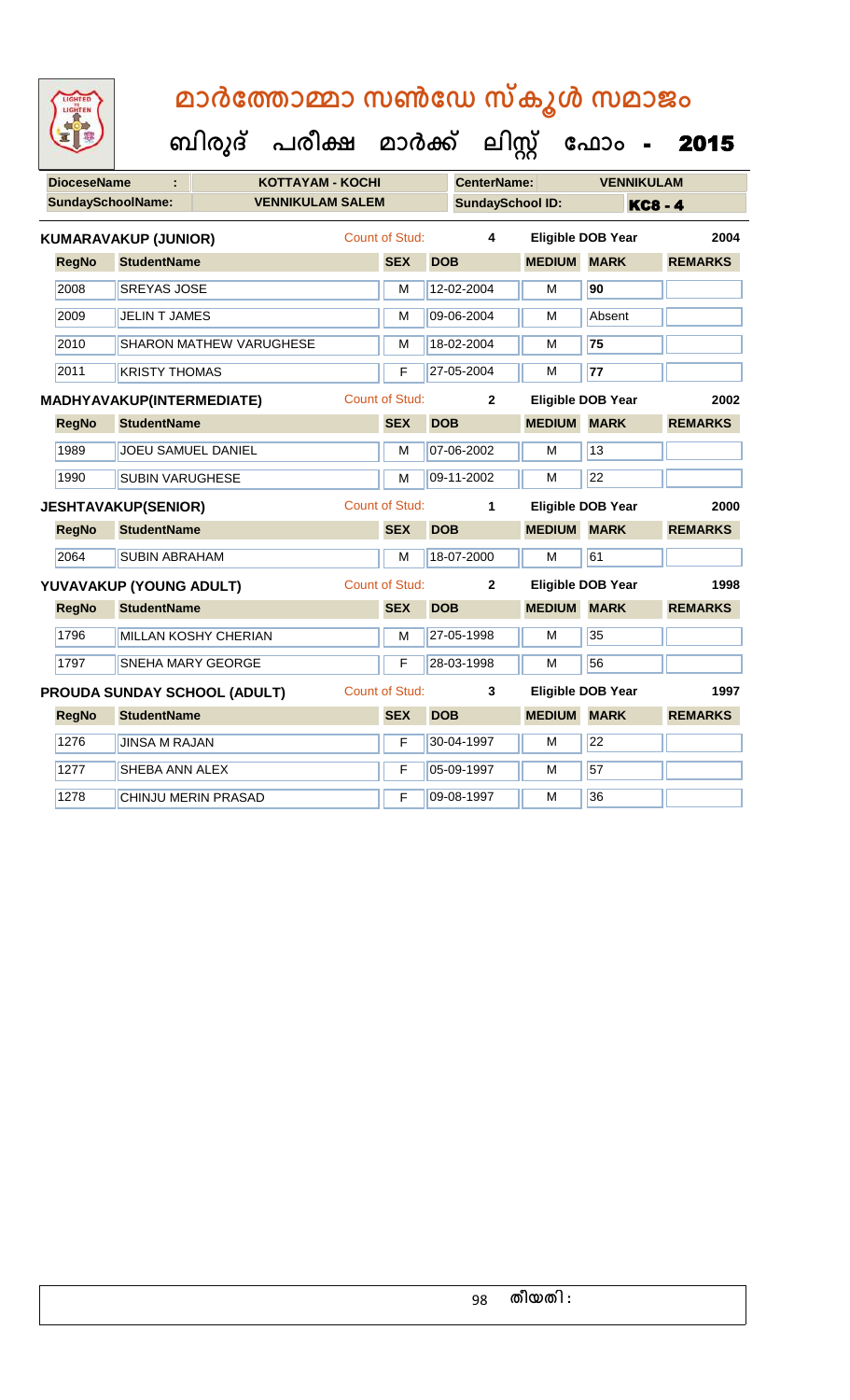| <b>IGHTED</b> |
|---------------|
|               |
|               |
|               |

| <b>DioceseName</b> |                             |                            | KOTTAYAM - KOCHI   |                       | <b>CenterName:</b> |                         | <b>VENNIKULAM</b>        |                |
|--------------------|-----------------------------|----------------------------|--------------------|-----------------------|--------------------|-------------------------|--------------------------|----------------|
|                    | <b>SundaySchoolName:</b>    |                            | <b>THURUTHIKAD</b> |                       |                    | <b>SundaySchool ID:</b> |                          | <b>KC8 - 5</b> |
|                    | <b>KUMARAVAKUP (JUNIOR)</b> |                            |                    | <b>Count of Stud:</b> | 4                  |                         | <b>Eligible DOB Year</b> | 2004           |
| <b>RegNo</b>       | <b>StudentName</b>          |                            |                    | <b>SEX</b>            | <b>DOB</b>         | <b>MEDIUM MARK</b>      |                          | <b>REMARKS</b> |
| 2012               |                             | <b>HANS MATHEWS CHACKO</b> |                    | M                     | 09-11-2004         | M                       | 85                       |                |
| 2013               | <b>JISS JOHNY</b>           |                            |                    | M                     | 09-02-2004         | M                       | 79                       |                |
| 2014               | <b>JEESON KURIEN</b>        |                            |                    | M                     | 25-09-2004         | M                       | 43                       |                |
| 2015               | <b>ANGEL SARA MATHEW</b>    |                            |                    | F                     | 26-10-2004         | M                       | 77                       |                |
|                    | MADHYAVAKUP(INTERMEDIATE)   |                            |                    | <b>Count of Stud:</b> | 10                 |                         | <b>Eligible DOB Year</b> | 2002           |
| <b>RegNo</b>       | <b>StudentName</b>          |                            |                    | <b>SEX</b>            | <b>DOB</b>         | <b>MEDIUM MARK</b>      |                          | <b>REMARKS</b> |
| 1991               | <b>ANDREW BIJU NINAN</b>    |                            |                    | M                     | 04-10-2002         | M                       | Absent                   |                |
| 1992               | <b>BINTU K BIJU</b>         |                            |                    | M                     | 21-11-2002         | м                       | 20                       |                |
| 1993               | SNEHA SUSAN ANIL            |                            |                    | F                     | 24-01-2002         | M                       | 34                       |                |
| 1994               | <b>MELIZA JOHN</b>          |                            |                    | F                     | 19-06-2002         | м                       | 18                       |                |
| 1995               | MABLE C BIJU                |                            |                    | F                     | 13-01-2002         | M                       | $\overline{5}$           |                |
| 1996               |                             | ANISHA ANN KURUVILLA       |                    | F                     | 26-11-2002         | M                       | 39                       |                |
| 1997               | <b>ANSU THOMAS</b>          |                            |                    | F                     | 21-01-2002         | M                       | 16                       |                |
| 1998               | <b>AISWARYAK</b>            |                            |                    | F                     | 18-03-2002         | M                       | 25                       |                |
| 1999               | SHINE SAJI                  |                            |                    | M                     | 13-11-2002         | M                       | 18                       |                |
| 2000               | PRINCE PRASAD               |                            |                    | M                     | 21-02-2002         | M                       | 13                       |                |
|                    | <b>JESHTAVAKUP(SENIOR)</b>  |                            |                    | <b>Count of Stud:</b> | $\mathbf{3}$       |                         | <b>Eligible DOB Year</b> | 2000           |
| <b>RegNo</b>       | <b>StudentName</b>          |                            |                    | <b>SEX</b>            | <b>DOB</b>         | <b>MEDIUM MARK</b>      |                          | <b>REMARKS</b> |
| 2065               | <b>BENJU ANN BIJU</b>       |                            |                    | F                     | 28-11-2000         | м                       | 49                       |                |
| 2066               | MANJU JOHN                  |                            |                    |                       | $F$ 12-10-2000     | M                       | $\overline{21}$          |                |
| 2067               |                             | ANJU ACHA VARGHESE         |                    | F                     | 10-09-2000         | M                       | 35                       |                |
|                    | YUVAVAKUP (YOUNG ADULT)     |                            |                    | <b>Count of Stud:</b> | $\mathbf{3}$       |                         | <b>Eligible DOB Year</b> | 1998           |
| <b>RegNo</b>       | <b>StudentName</b>          |                            |                    | <b>SEX</b>            | <b>DOB</b>         | <b>MEDIUM MARK</b>      |                          | <b>REMARKS</b> |
| 1798               | CHRISTEENA SAMUEL           |                            |                    | F                     | 20-04-1998         | E                       | 78                       |                |
| 1799               | <b>AKSHAI KOSHY</b>         |                            |                    | М                     | 16-05-1998         | M                       | 47                       |                |
| 1800               | ABHISHEK V JAMES            |                            |                    | M                     | 10-12-1998         | M                       | 55                       |                |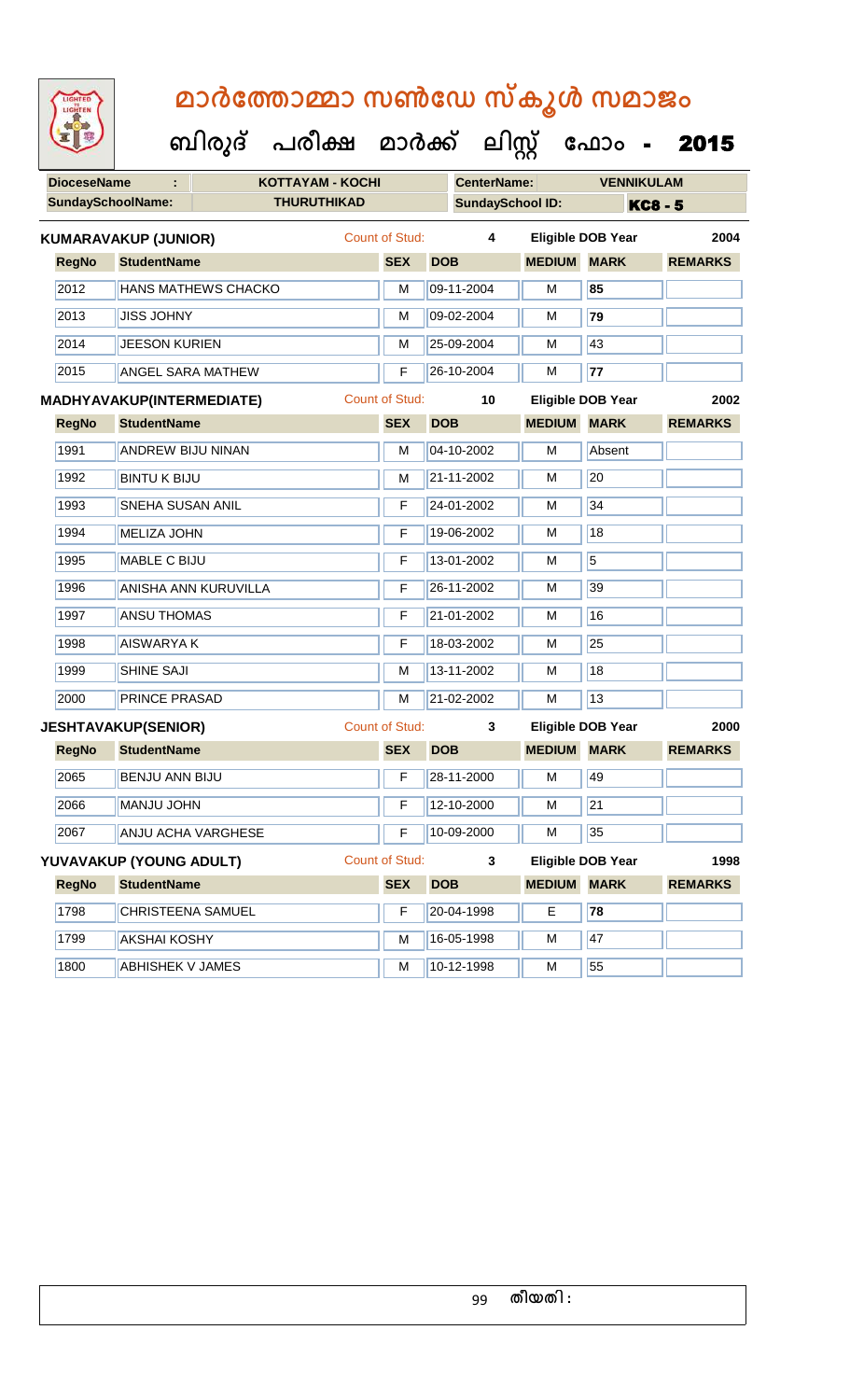|                                   | LIGHTED<br>LIGHTEN       |                            | മാർത്തോമ്മാ സൺഡേ സ്കൂൾ സമാജം |                                |                |            |                         |                   |                          |                |                |  |
|-----------------------------------|--------------------------|----------------------------|------------------------------|--------------------------------|----------------|------------|-------------------------|-------------------|--------------------------|----------------|----------------|--|
|                                   |                          |                            |                              | ബിരുദ് പരീക്ഷ മാർക്ക് ലിസ്റ്റ് |                |            |                         |                   | ഫോം                      | $\sim$ $\sim$  | 2015           |  |
| <b>DioceseName</b><br>÷           |                          |                            | <b>KOTTAYAM - KOCHI</b>      | <b>CenterName:</b>             |                |            |                         | <b>VENNIKULAM</b> |                          |                |                |  |
|                                   | <b>SundaySchoolName:</b> |                            |                              | <b>THURUTHIKAD ST.THOMAS</b>   |                |            | <b>SundaySchool ID:</b> |                   |                          | <b>KC8 - 7</b> |                |  |
|                                   |                          | <b>JESHTAVAKUP(SENIOR)</b> |                              |                                | Count of Stud: |            | 3                       |                   | <b>Eligible DOB Year</b> |                | 2000           |  |
|                                   | <b>RegNo</b>             | <b>StudentName</b>         |                              |                                | <b>SEX</b>     | <b>DOB</b> |                         | <b>MEDIUM</b>     | <b>MARK</b>              |                | <b>REMARKS</b> |  |
| 2068<br><b>ANEETA T KORUTH</b>    |                          | F                          |                              | 30-12-2000                     | М              | 18         |                         |                   |                          |                |                |  |
| 2069<br><b>CRISTEENA ANN BIJU</b> |                          |                            | F                            |                                | 07-03-2000     | М          | 42                      |                   |                          |                |                |  |

| 2070         | <b>SHEREENA ANN BIJU</b>  | ⊏              | $ 07-03-2000 $ | M             | <b>Absent</b>     |                |
|--------------|---------------------------|----------------|----------------|---------------|-------------------|----------------|
| <b>RegNo</b> | YUVAVAKUP (YOUNG ADULT)   | Count of Stud: |                |               | Eligible DOB Year | 1998           |
|              | <b>StudentName</b>        | <b>SEX</b>     | <b>DOB</b>     | <b>MEDIUM</b> | <b>MARK</b>       | <b>REMARKS</b> |
| 1801         | <b>BINIL JOE VARGHESE</b> | M              | $ 08-01-1998 $ | M             | 43                |                |

### 100 **തീയതി :**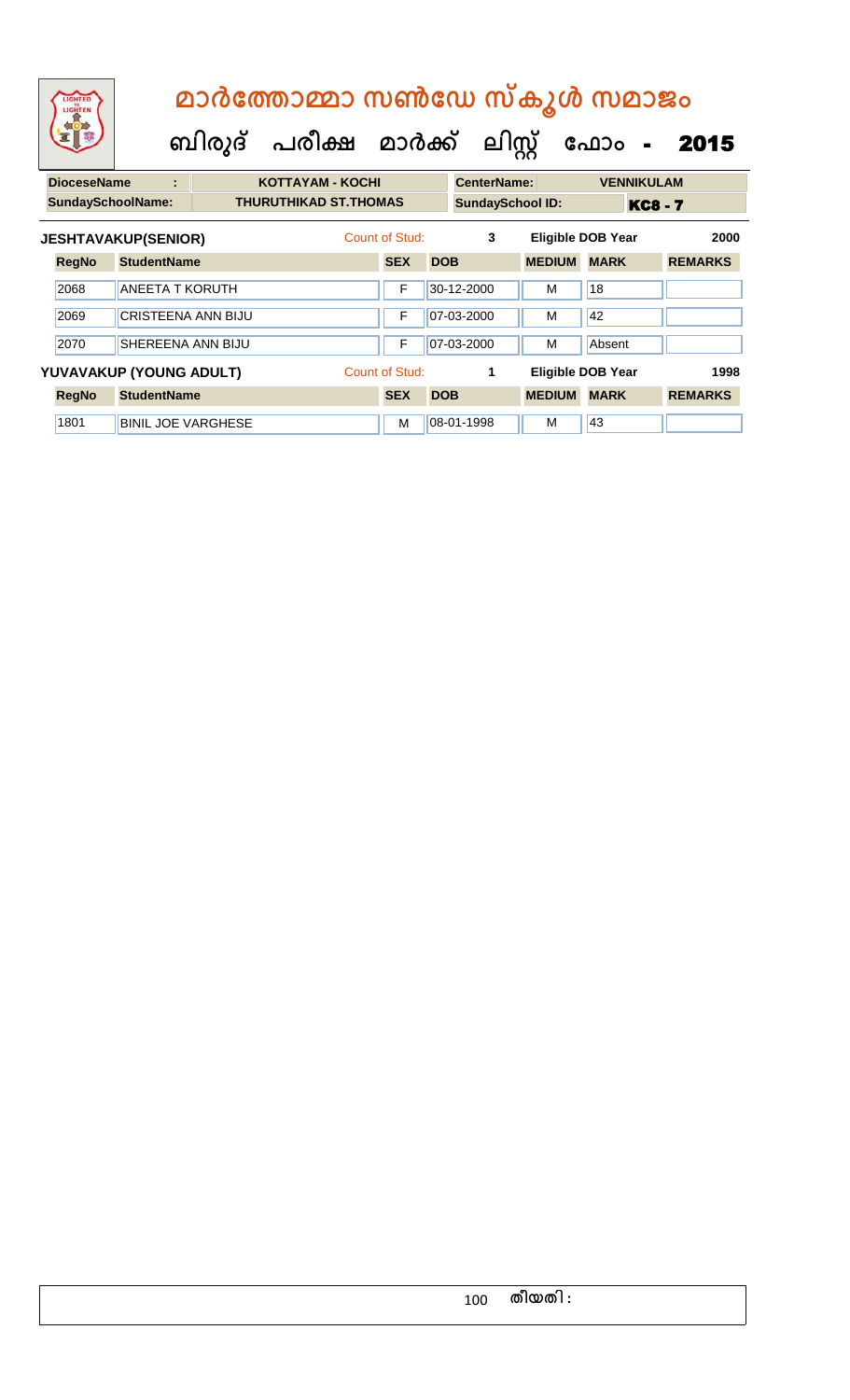| <b>DioceseName</b><br>÷ |                                  |                             | <b>KOTTAYAM - KOCHI</b> |                       |            | <b>CenterName:</b>      |               | <b>VENNIKULAM</b>        |                |  |
|-------------------------|----------------------------------|-----------------------------|-------------------------|-----------------------|------------|-------------------------|---------------|--------------------------|----------------|--|
|                         | <b>SundaySchoolName:</b>         |                             | <b>CHUZHANA</b>         |                       |            | <b>SundaySchool ID:</b> |               |                          | <b>KC8 - 8</b> |  |
|                         | <b>KUMARAVAKUP (JUNIOR)</b>      |                             |                         | Count of Stud:        |            | 5                       |               | <b>Eligible DOB Year</b> | 2004           |  |
| <b>RegNo</b>            | <b>StudentName</b>               |                             |                         | <b>SEX</b>            | <b>DOB</b> |                         | <b>MEDIUM</b> | <b>MARK</b>              | <b>REMARKS</b> |  |
| 2016                    | <b>ABIN P JOHN</b>               |                             |                         | M                     |            | 12-04-2004              | M             | 28                       |                |  |
| 2017                    | ROHAN MATHEW                     |                             |                         | М                     |            | 06-10-2004              | м             | 42                       |                |  |
| 2018                    |                                  | MELVIN KOSHY JOSEPH         |                         | M                     |            | 11-06-2004              | M             | 22                       |                |  |
| 2019                    | <b>RUBEN LUKE</b>                |                             |                         | M                     |            | 25-12-2004              | м             | Absent                   |                |  |
| 2020                    |                                  | ABHIGAIL ASHISH THOMAS      |                         | F                     |            | 04-07-2004              | м             | 88                       |                |  |
|                         | <b>MADHYAVAKUP(INTERMEDIATE)</b> |                             |                         | Count of Stud:        |            | $\overline{2}$          |               | Eligible DOB Year        | 2002           |  |
| <b>RegNo</b>            | <b>StudentName</b>               |                             |                         | <b>SEX</b>            | <b>DOB</b> |                         | <b>MEDIUM</b> | <b>MARK</b>              | <b>REMARKS</b> |  |
| 2001                    | SHARON AJI JOSEPH                |                             |                         | M                     |            | 13-04-2002              | м             | 16                       |                |  |
| 2002                    |                                  | <b>NISTHUL EAPEN PHILIP</b> |                         | M                     |            | 18-07-2002              | E             | 35                       |                |  |
|                         | YUVAVAKUP (YOUNG ADULT)          |                             |                         | <b>Count of Stud:</b> |            | 1                       |               | Eligible DOB Year        | 1998           |  |
| <b>RegNo</b>            | <b>StudentName</b>               |                             |                         | <b>SEX</b>            | <b>DOB</b> |                         | <b>MEDIUM</b> | <b>MARK</b>              | <b>REMARKS</b> |  |
| 1802                    | <b>HELAN MARY JOHN</b>           |                             |                         | F                     |            | 25-03-1998              | м             | 47                       |                |  |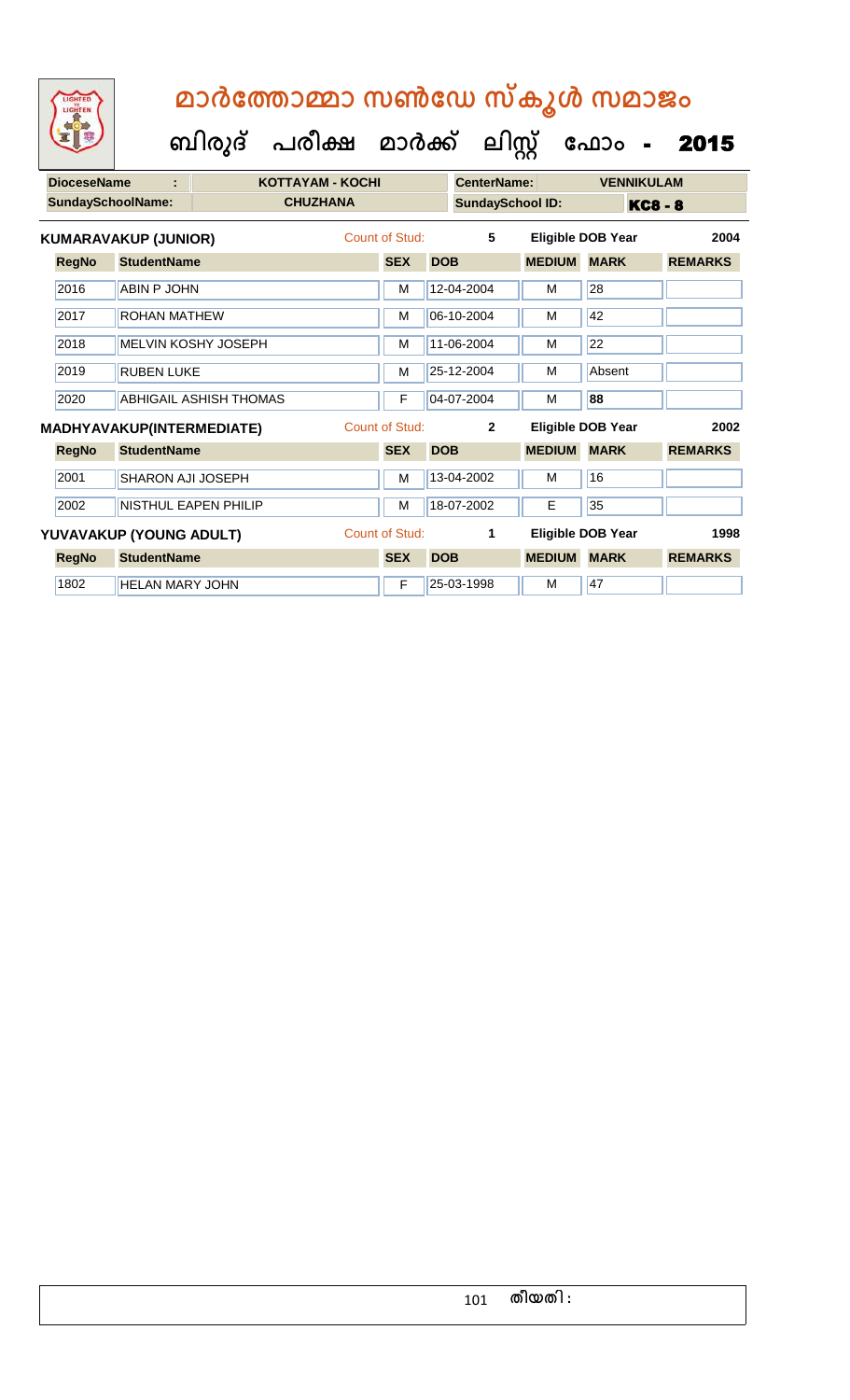**ക ഫ ാോം** - 2015

 **ബിരുദ് പരീക്ഷ മാര്ക്**

**ക ലിസ്റ്റ**

**DioceseName : KOTTAYAM - KOCHI CenterName: VENNIKULAM** SundaySchoolName: THELLIYOOR CHRISTHOSE SundaySchool ID: KC8 - 10 **RegNo StudentName SEX DOB MEDIUM MARK REMARKS KUMARAVAKUP (JUNIOR)** Count of Stud: **2 Eligible DOB Year 2004** 2021 NEHA SUSAN THOMAS F 66-04-2004 M 40 2022 ALAN MATHEW M 12-11-2004 M 8 **RegNo StudentName SEX DOB MEDIUM MARK REMARKS MADHYAVAKUP(INTERMEDIATE)** Count of Stud: **1 Eligible DOB Year 2002** 2003 SONIYA MATHEW F 01-10-2002 M Absent **RegNo StudentName SEX DOB MEDIUM MARK REMARKS JESHTAVAKUP(SENIOR)** Count of Stud: **2 Eligible DOB Year 2000** 2071 CHRISTY KURIEN M 23-11-2000 M Absent 2072 SARA GEORGE **F 04-03-2000** M Absent **RegNo StudentName SEX DOB MEDIUM MARK REMARKS YUVAVAKUP (YOUNG ADULT)** Count of Stud: **1 Eligible DOB Year 1998** 1803 SINI MARIAM JOSE **F** 07-08-1998 M 66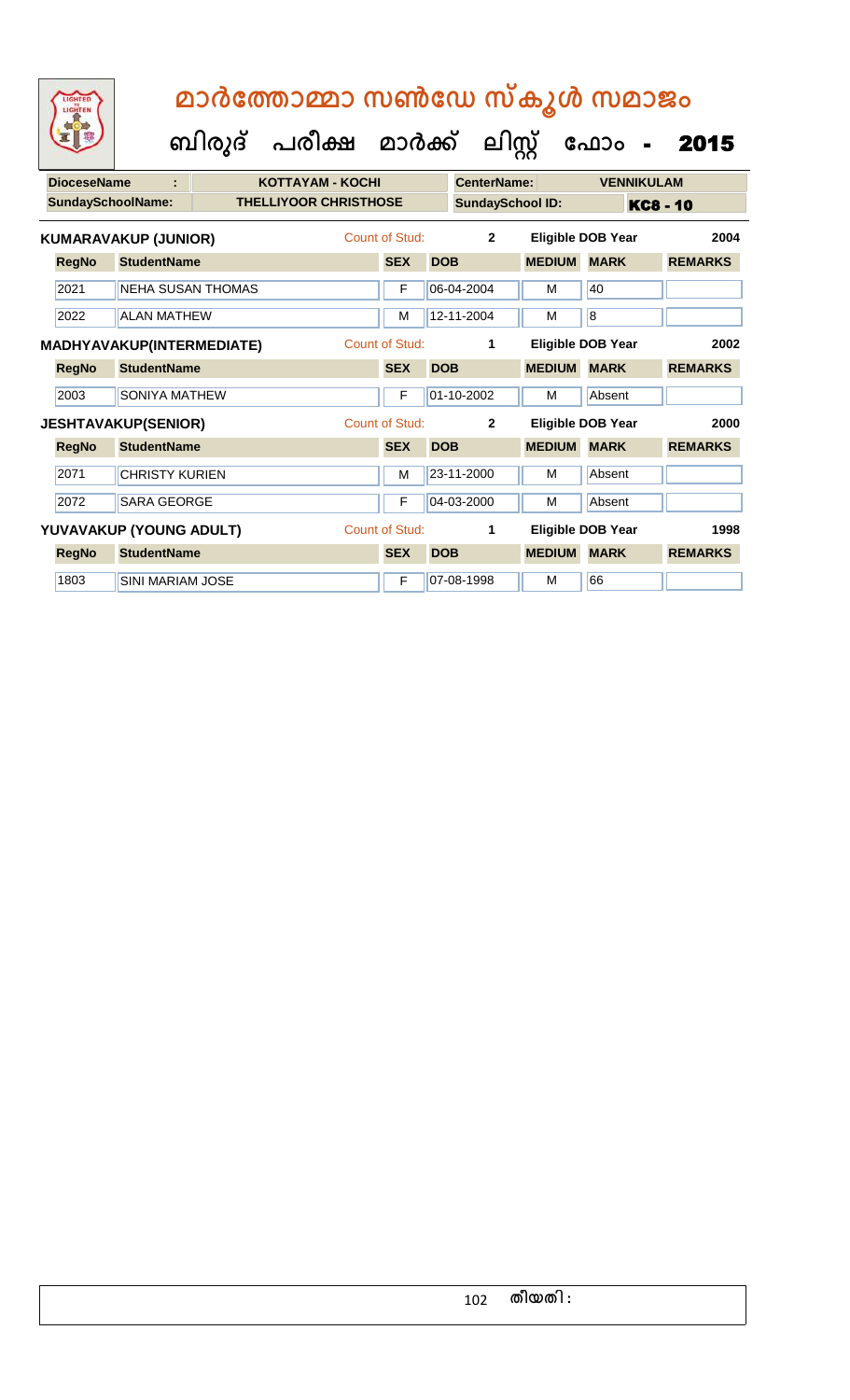| LIGHTED<br>LIGHTEN                  |                             |        | മാർത്തോമ്മാ സൺഡേ സ്കൂൾ സമാജം |                |            |                    |                         |                          |                |
|-------------------------------------|-----------------------------|--------|------------------------------|----------------|------------|--------------------|-------------------------|--------------------------|----------------|
|                                     |                             | ബിരുദ് | പരീക്ഷ മാർക്ക്               |                |            |                    | ലിസ്റ്റ്                | ഫോം<br>$\blacksquare$    | 2015           |
| <b>DioceseName</b>                  |                             |        | <b>KOTTAYAM - KOCHI</b>      |                |            | <b>CenterName:</b> |                         | <b>KUMILY</b>            |                |
| <b>SundaySchoolName:</b>            |                             |        | <b>MULAKARAMEDU</b>          |                |            |                    | <b>SundaySchool ID:</b> |                          | <b>KC9 - 2</b> |
|                                     | <b>KUMARAVAKUP (JUNIOR)</b> |        |                              | Count of Stud: |            | $\mathbf{2}$       |                         | <b>Eligible DOB Year</b> | 2004           |
| <b>RegNo</b>                        | <b>StudentName</b>          |        |                              | <b>SEX</b>     | <b>DOB</b> |                    | <b>MEDIUM</b>           | <b>MARK</b>              | <b>REMARKS</b> |
| 2023                                | <b>AKHIL BAIJU</b>          |        |                              | М              |            | 27-11-2004         | м                       | 62                       |                |
| 2024                                | <b>SANDRAMOL SHAJI</b>      |        |                              | F              |            | 01-10-2004         | м                       | 90                       |                |
|                                     | YUVAVAKUP (YOUNG ADULT)     |        |                              | Count of Stud: |            | 1                  |                         | Eligible DOB Year        | 1998           |
| <b>RegNo</b>                        | <b>StudentName</b>          |        |                              | <b>SEX</b>     | <b>DOB</b> |                    | <b>MEDIUM</b>           | <b>MARK</b>              | <b>REMARKS</b> |
| 1804                                | <b>ABHIJITH C RAJAN</b>     |        |                              | м              |            | 19-11-1998         | М                       | 58                       |                |
| <b>PROUDA SUNDAY SCHOOL (ADULT)</b> |                             |        |                              | Count of Stud: |            | 1                  |                         | Eligible DOB Year        | 1997           |
| <b>RegNo</b>                        | <b>StudentName</b>          |        |                              | <b>SEX</b>     | <b>DOB</b> |                    | <b>MEDIUM</b>           | <b>MARK</b>              | <b>REMARKS</b> |
| 1279                                | <b>NITHIN THOMAS</b>        |        |                              | м              |            | 19-02-1997         | м                       | 22                       |                |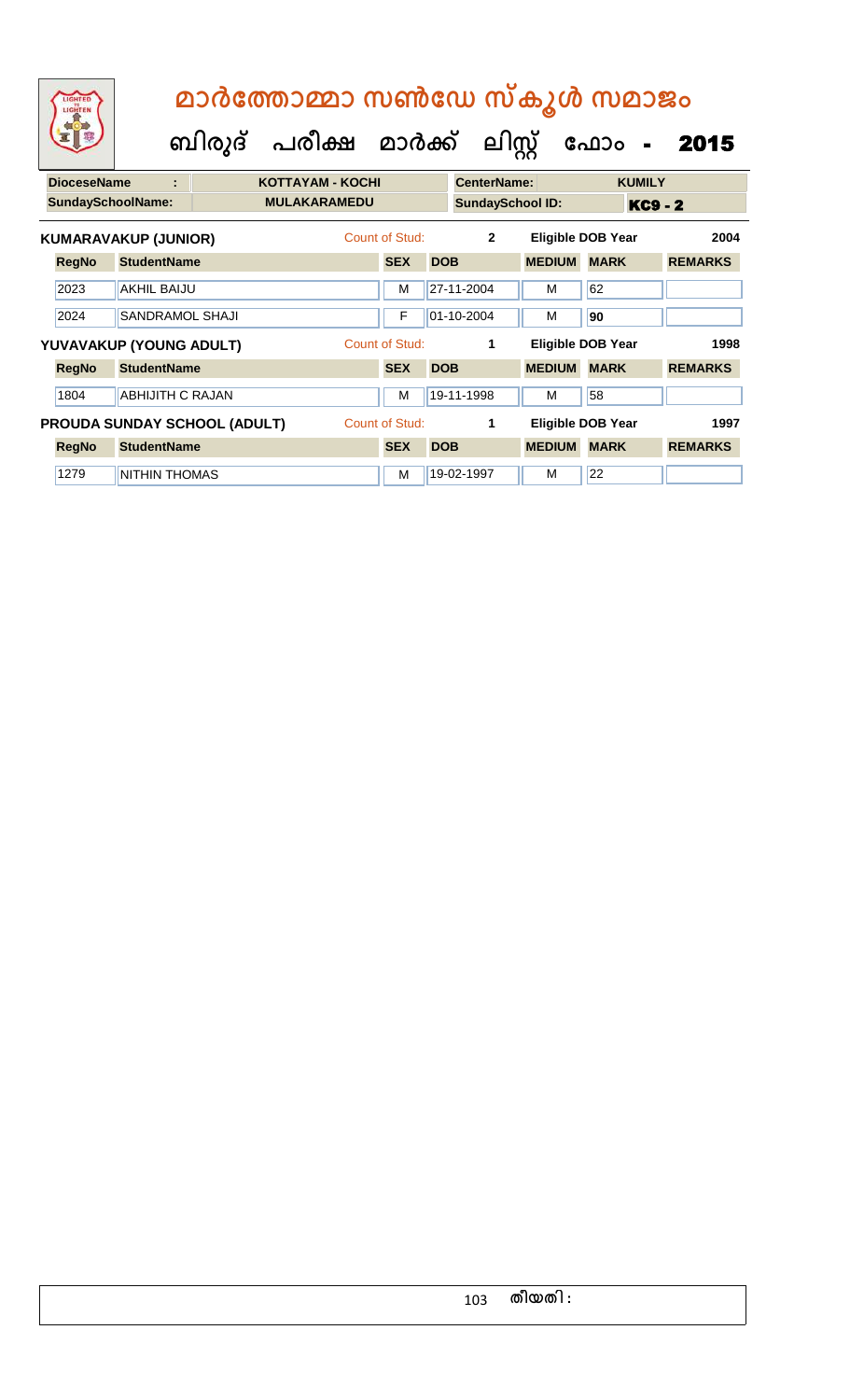| <b>IGHTED</b> |
|---------------|
|               |
|               |
|               |

| <b>DioceseName</b> | ÷.                               | <b>KOTTAYAM - KOCHI</b>   |                       |            | <b>CenterName:</b>      |                    | <b>KUMILY</b>            |                |  |
|--------------------|----------------------------------|---------------------------|-----------------------|------------|-------------------------|--------------------|--------------------------|----------------|--|
|                    | <b>SundaySchoolName:</b>         | <b>KUMILY ST.PETERS</b>   |                       |            | <b>SundaySchool ID:</b> |                    | <b>KC9 - 3</b>           |                |  |
|                    | <b>KUMARAVAKUP (JUNIOR)</b>      |                           | Count of Stud:        |            | 4                       |                    | <b>Eligible DOB Year</b> | 2004           |  |
| <b>RegNo</b>       | <b>StudentName</b>               |                           | <b>SEX</b>            | <b>DOB</b> |                         | <b>MEDIUM</b>      | <b>MARK</b>              | <b>REMARKS</b> |  |
| 2025               | NOYAL JOHN                       |                           | M                     |            | 15-03-2004              | M                  | 19                       |                |  |
| 2026               | SNEHA SUSAN JOHN                 |                           |                       |            | 18-10-2004              | M                  | 50                       |                |  |
| 2027               | <b>ATHUL GEO THOMAS</b>          |                           | M                     |            | 22-03-2004              | M                  | 54                       |                |  |
| 2028               | <b>ABIN MANI</b>                 |                           | M                     |            | 24-06-2004              | M                  | 60                       |                |  |
|                    | <b>MADHYAVAKUP(INTERMEDIATE)</b> |                           | <b>Count of Stud:</b> |            | 8                       |                    | <b>Eligible DOB Year</b> | 2002           |  |
| <b>RegNo</b>       | <b>StudentName</b>               |                           | <b>SEX</b>            | <b>DOB</b> |                         | <b>MEDIUM MARK</b> |                          | <b>REMARKS</b> |  |
| 2004               | <b>MAHIMA MARIA MANOJ</b>        |                           | $\overline{F}$        |            | 03-05-2002              | M                  | Absent                   |                |  |
| 2005               | <b>ALEN PHILIPOSE</b>            |                           | M                     |            | 14-01-2002              | M                  | 14                       |                |  |
| 2006               | <b>KESIA MARIA BABU</b>          |                           | F                     |            | 10-01-2002              | м                  | 28                       |                |  |
| 2007               | <b>AKHILA MARY PHILIP</b>        |                           | F                     |            | 03-04-2002              | M                  | 85                       |                |  |
| 2008               |                                  | <b>SRUTHY GEORGEKUTTY</b> | F                     |            | 12-05-2002              | м                  | 57                       |                |  |
| 2009               | <b>ABIN DANIEL BIJU</b>          |                           | M                     |            | 18-06-2002              | M                  | 13                       |                |  |
| 2010               | AJU JOSEPH                       |                           | M                     |            | 05-10-2002              | M                  | 21                       |                |  |
| 2011               | ANU JOSEPH                       |                           | M                     |            | 05-10-2002              | M                  | 58                       |                |  |
|                    | <b>JESHTAVAKUP(SENIOR)</b>       |                           | Count of Stud:        |            | 3                       |                    | <b>Eligible DOB Year</b> | 2000           |  |
| <b>RegNo</b>       | <b>StudentName</b>               |                           | <b>SEX</b>            | <b>DOB</b> |                         | <b>MEDIUM</b>      | <b>MARK</b>              | <b>REMARKS</b> |  |
| 2073               | <b>SAM ABIN MATHEW</b>           |                           | M                     |            | 20-03-2000              | М                  | 55                       |                |  |
| 2074               | CHINNU CHERIAN                   |                           | F                     |            | 25-06-2000              | M                  | 64                       |                |  |
| 2075               | <b>ALEENA SUSAN PHILIP</b>       |                           | F                     |            | 16-04-2000              | М                  | 70                       |                |  |
|                    | YUVAVAKUP (YOUNG ADULT)          |                           | Count of Stud:        |            | 3                       |                    | <b>Eligible DOB Year</b> | 1998           |  |
| <b>RegNo</b>       | <b>StudentName</b>               |                           | <b>SEX</b>            | <b>DOB</b> |                         | <b>MEDIUM</b>      | <b>MARK</b>              | <b>REMARKS</b> |  |
| 1805               |                                  | NANMA MARIYAM JOHN        | F                     |            | 10-12-1998              | М                  | 28                       |                |  |
| 1806               |                                  | CHRIST ELSA VARGHESE      | F                     |            | 05-10-1998              | М                  | $\overline{9}$           |                |  |
| 1807               | <b>RANA THOMAS</b>               |                           | M                     |            | 26-02-1998              | М                  | Absent                   |                |  |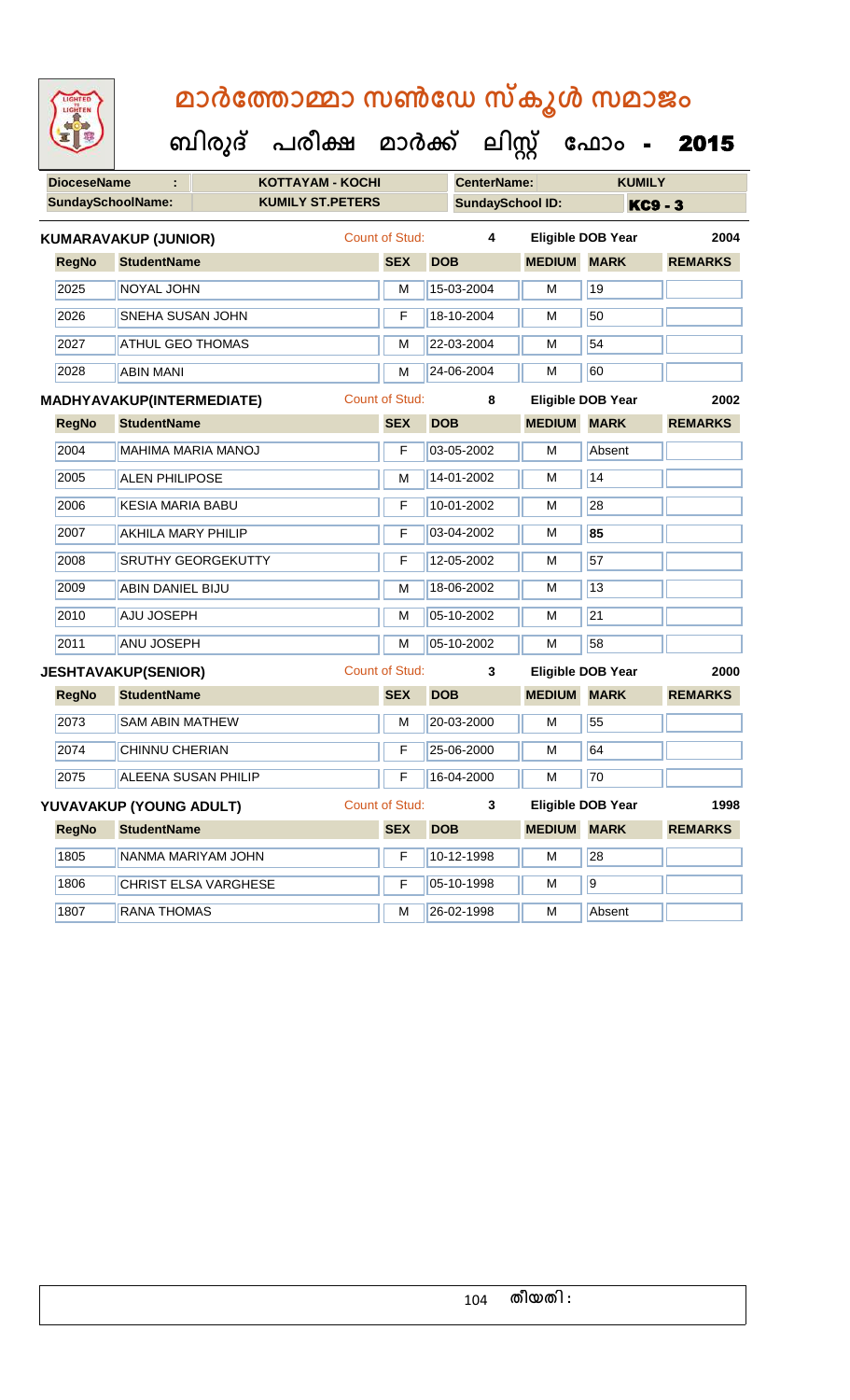## **ബിരുദ് പരീക്ഷ മാര്ക് ക ലിസ്റ്റ ക ഫ ാോം** - 2015  **മാര്കഫതാമ്മാ സണ്ഫേ സ്കൂള് സമാജോം**

| <b>DioceseName</b><br>÷<br><b>SundaySchoolName:</b> |                            | <b>KOTTAYAM - KOCHI</b><br><b><i>VANDANMEDU</i></b> |                |                |            | <b>CenterName:</b><br><b>SundaySchool ID:</b> |               | <b>KUMILY</b><br><b>KC9 - 5</b> |                |
|-----------------------------------------------------|----------------------------|-----------------------------------------------------|----------------|----------------|------------|-----------------------------------------------|---------------|---------------------------------|----------------|
|                                                     | <b>JESHTAVAKUP(SENIOR)</b> |                                                     | Count of Stud: |                |            | 3                                             |               | <b>Eligible DOB Year</b>        | 2000           |
| <b>RegNo</b>                                        | <b>StudentName</b>         |                                                     |                | <b>SEX</b>     | <b>DOB</b> |                                               | <b>MEDIUM</b> | <b>MARK</b>                     | <b>REMARKS</b> |
| 2076                                                | <b>REENA MARY JACOB</b>    |                                                     |                | F              |            | 15-10-2000                                    | м             | 48                              |                |
| 2077                                                | <b>JERINA JAMES</b>        |                                                     |                | F              |            | 29-09-2000                                    | м             | 37                              |                |
| 2078                                                | MAHIMA ELSA JOSE           |                                                     |                | F              |            | 04-10-2000                                    | м             | 41                              |                |
|                                                     | YUVAVAKUP (YOUNG ADULT)    |                                                     |                | Count of Stud: |            | $\mathbf{2}$                                  |               | <b>Eligible DOB Year</b>        | 1998           |
| <b>RegNo</b>                                        | <b>StudentName</b>         |                                                     |                | <b>SEX</b>     | <b>DOB</b> |                                               | <b>MEDIUM</b> | <b>MARK</b>                     | <b>REMARKS</b> |
| 1808                                                | <b>RENY SARA JACOB</b>     |                                                     |                | F              |            | 23-07-1998                                    | м             | Absent                          |                |
| 1809                                                | LIBIYA M VARGHESE          |                                                     |                | F              |            | 20-06-1998                                    | м             | 54                              |                |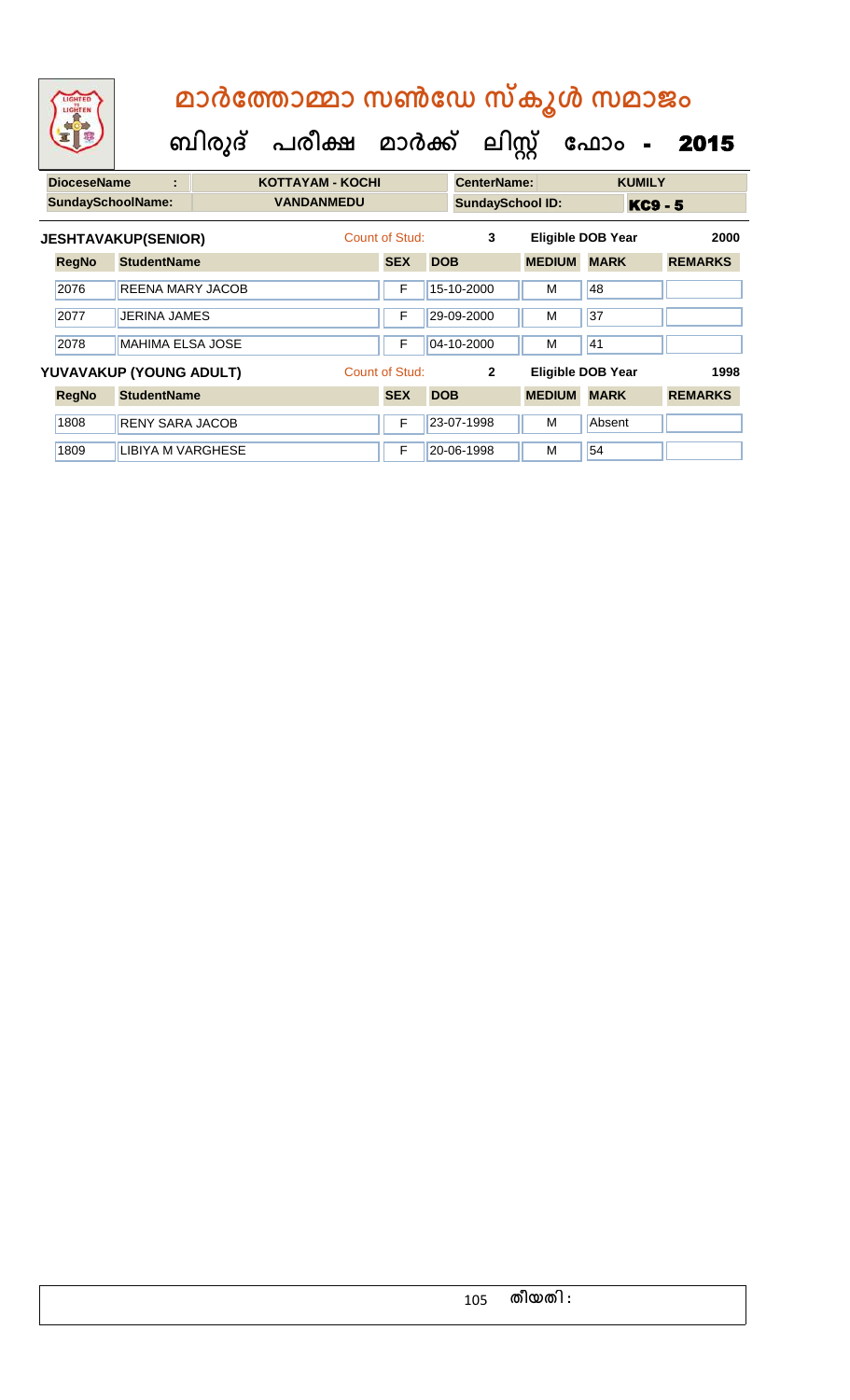|                           |                             |                             | ബിരുദ്                | പരീക്ഷ                  | മാർക്ക്        |                          | ലിസ്റ്റ്                |                    | ഫോം                      | 2015           |  |
|---------------------------|-----------------------------|-----------------------------|-----------------------|-------------------------|----------------|--------------------------|-------------------------|--------------------|--------------------------|----------------|--|
|                           | <b>DioceseName</b>          | ÷                           |                       | <b>KOTTAYAM - KOCHI</b> |                |                          | <b>CenterName:</b>      |                    | <b>KUMILY</b>            |                |  |
|                           | <b>SundaySchoolName:</b>    |                             |                       | <b>ANAKARA ST.PAULS</b> |                |                          | <b>SundaySchool ID:</b> |                    | <b>KC9 - 6</b>           |                |  |
|                           | <b>KUMARAVAKUP (JUNIOR)</b> |                             |                       |                         | Count of Stud: |                          | $\mathbf{1}$            |                    | <b>Eligible DOB Year</b> | 2004           |  |
|                           | <b>RegNo</b>                | <b>StudentName</b>          |                       |                         | <b>SEX</b>     | <b>DOB</b>               |                         | <b>MEDIUM MARK</b> |                          | <b>REMARKS</b> |  |
|                           | 2029                        | <b>ASHLEY MARIA ABRAHAM</b> |                       |                         | F              |                          | 26-10-2004              | M                  | 78                       |                |  |
| MADHYAVAKUP(INTERMEDIATE) |                             |                             | <b>Count of Stud:</b> |                         | $\mathbf{3}$   | Eligible DOB Year        |                         | 2002               |                          |                |  |
|                           | <b>RegNo</b>                | <b>StudentName</b>          |                       |                         | <b>SEX</b>     | <b>DOB</b>               |                         | <b>MEDIUM</b>      | <b>MARK</b>              | <b>REMARKS</b> |  |
|                           | 2012                        | <b>KESIA MARIA ABRAHAM</b>  |                       |                         | F              |                          | 17-07-2002              | M                  | Absent                   |                |  |
|                           | 2013                        | <b>ANSU MARIA SIMON</b>     |                       |                         | F              |                          | 19-05-2002              | M                  | 42                       |                |  |
|                           | 2014                        | <b>GLINSY ANNA MAMEN</b>    |                       |                         | F              |                          | 20-04-2002              | м                  | 35                       |                |  |
|                           |                             | <b>JESHTAVAKUP(SENIOR)</b>  |                       |                         | Count of Stud: |                          | 6                       |                    | <b>Eligible DOB Year</b> | 2000           |  |
|                           | <b>RegNo</b>                | <b>StudentName</b>          |                       |                         | <b>SEX</b>     | <b>DOB</b>               |                         | <b>MEDIUM</b>      | <b>MARK</b>              | <b>REMARKS</b> |  |
|                           | 2079                        | <b>SAM JOHN MATHEWS</b>     |                       |                         | M              |                          | 17-02-2000              | M                  | 54                       |                |  |
|                           | 2080                        | <b>SANEL IYPE</b>           |                       |                         | M              |                          | 26-03-2000              | M                  | $\overline{21}$          |                |  |
|                           | 2081                        | <b>RAINU MARIA VARGHESE</b> |                       |                         | F              |                          | 28-02-2000              | M                  | 59                       |                |  |
|                           | 2082                        | TINISHA RACHEL SAMUEL       |                       |                         | F              |                          | 06-02-2000              | M                  | 46                       |                |  |
|                           | 2083                        | DARSHANA MARY ABRAHAM       |                       |                         | F              |                          | 14-06-2000              | M                  | 63                       |                |  |
|                           | 2084                        | <b>BETCY ACHAMMA MANI</b>   |                       |                         | F              |                          | 26-05-2000              | м                  | 65                       |                |  |
| YUVAVAKUP (YOUNG ADULT)   |                             | Count of Stud:              |                       | $\mathbf{2}$            |                | <b>Eligible DOB Year</b> | 1998                    |                    |                          |                |  |
|                           | <b>RegNo</b>                | <b>StudentName</b>          |                       |                         | <b>SEX</b>     | <b>DOB</b>               |                         | <b>MEDIUM</b>      | <b>MARK</b>              | <b>REMARKS</b> |  |
|                           | 1810                        | <b>DELWIN K KURIAN</b>      |                       |                         | M              |                          | 17-04-1998              | M                  | 52                       |                |  |
|                           | 1811                        | ANOOP K JOSEPH              |                       |                         | M              |                          | 06-05-1998              | M                  | 13                       |                |  |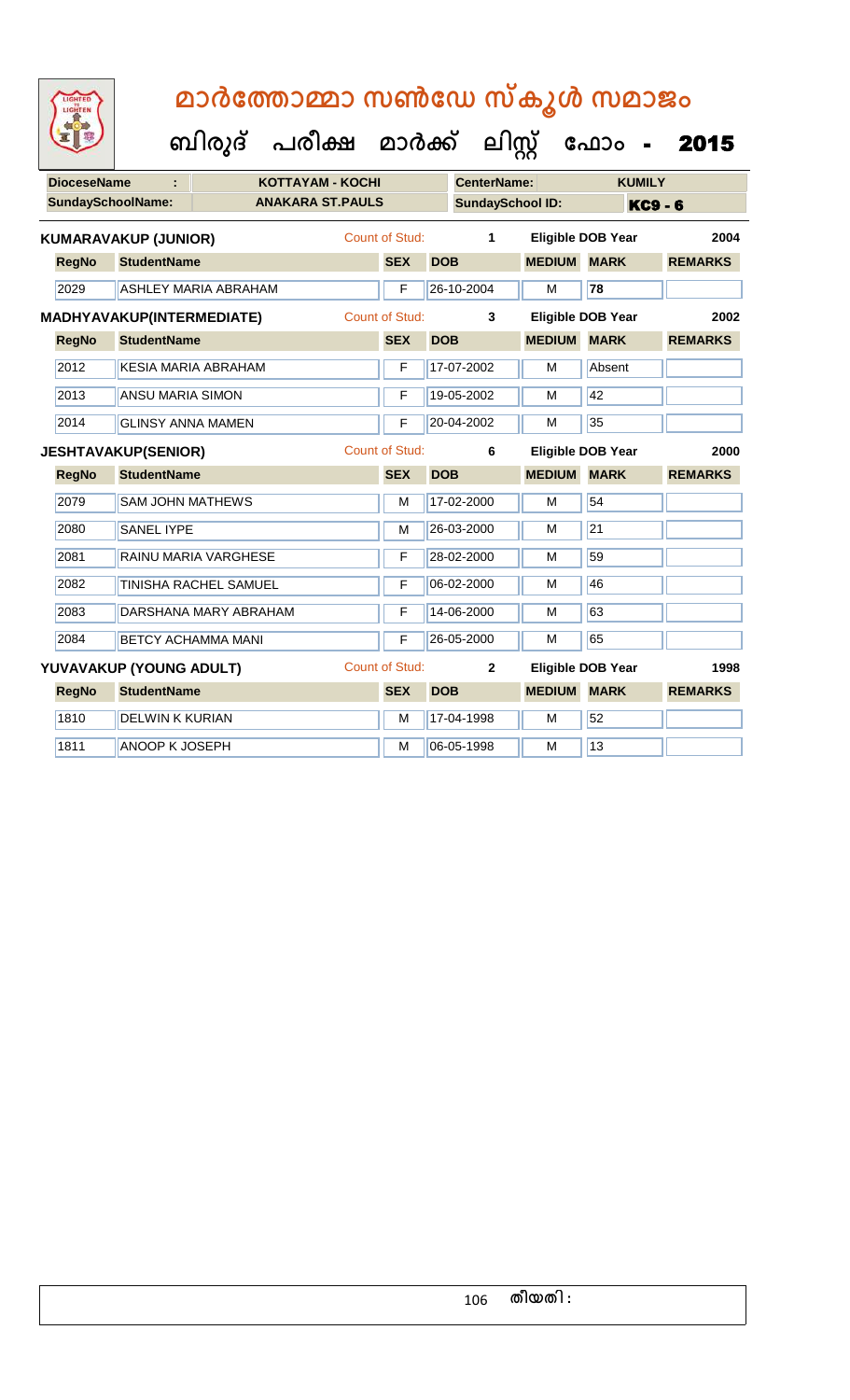|                          | <b>DioceseName</b>                    |                             | <b>KOTTAYAM - KOCHI</b> |                       |            | <b>CenterName:</b>      |                          | <b>KUMILY</b> |                |                |
|--------------------------|---------------------------------------|-----------------------------|-------------------------|-----------------------|------------|-------------------------|--------------------------|---------------|----------------|----------------|
| <b>SundaySchoolName:</b> |                                       |                             | <b>KALLAR ST.THOMAS</b> |                       |            | <b>SundaySchool ID:</b> |                          |               | <b>KC9 - 7</b> |                |
|                          |                                       | <b>KUMARAVAKUP (JUNIOR)</b> |                         | <b>Count of Stud:</b> |            | $\mathbf{3}$            | <b>Eligible DOB Year</b> |               |                | 2004           |
|                          | <b>RegNo</b>                          | <b>StudentName</b>          |                         | <b>SEX</b>            | <b>DOB</b> |                         | <b>MEDIUM</b>            | <b>MARK</b>   |                | <b>REMARKS</b> |
|                          | 2030                                  | <b>ABEL GEORGE REGEE</b>    |                         | M                     |            | 07-12-2004              | M                        | 52            |                |                |
|                          | 2031                                  | <b>ATUL GEORGE REGEE</b>    |                         | M                     |            | 07-12-2004              | M                        | 65            |                |                |
|                          | 2032<br><b>MANNA MARIYAM SANTHOSH</b> |                             |                         | F                     |            | 03-03-2004              | M                        | 88            |                |                |
|                          | MADHYAVAKUP(INTERMEDIATE)             |                             |                         | <b>Count of Stud:</b> |            | 3                       | <b>Eligible DOB Year</b> |               |                | 2002           |
|                          | <b>RegNo</b>                          | <b>StudentName</b>          |                         | <b>SEX</b>            | <b>DOB</b> |                         | <b>MEDIUM</b>            | <b>MARK</b>   |                | <b>REMARKS</b> |
|                          | 2015                                  | <b>RONIYA C R</b>           |                         | F                     |            | 16-12-2002              | M                        | 23            |                |                |
|                          | 2016                                  | <b>GEORGY SUNNY</b>         |                         | F                     |            | 18-07-2002              | M                        | Absent        |                |                |
|                          | 2017                                  | <b>ABIN SHAJI</b>           |                         | M                     |            | 29-07-2002              | M                        | Absent        |                |                |
|                          |                                       | <b>JESHTAVAKUP(SENIOR)</b>  |                         | <b>Count of Stud:</b> |            | 3                       | <b>Eligible DOB Year</b> |               |                | 2000           |
|                          | <b>RegNo</b>                          | <b>StudentName</b>          |                         | <b>SEX</b>            | <b>DOB</b> |                         | <b>MEDIUM MARK</b>       |               |                | <b>REMARKS</b> |
|                          | 2085                                  | <b>ROBIN C R</b>            |                         | M                     |            | 22-08-2000              | M                        | 28            |                |                |
|                          | 2086                                  | <b>FINNY CHACKO</b>         |                         | M                     |            | 22-08-2000              | M                        | 23            |                |                |
|                          | 2087                                  | <b>ANSON DAVID</b>          |                         | M                     |            | 01-07-2000              | M                        | Absent        |                |                |
|                          |                                       | YUVAVAKUP (YOUNG ADULT)     |                         | <b>Count of Stud:</b> |            | 4                       | <b>Eligible DOB Year</b> |               |                | 1998           |
|                          | <b>RegNo</b>                          | <b>StudentName</b>          |                         | <b>SEX</b>            | <b>DOB</b> |                         | <b>MEDIUM MARK</b>       |               |                | <b>REMARKS</b> |
|                          | 1812                                  | <b>DAINES CHACKO</b>        |                         | M                     |            | 12-11-1998              | M                        | 37            |                |                |
|                          | 1813                                  | <b>LINSON DAVID</b>         |                         | M                     |            | 20-03-1998              | M                        | Absent        |                |                |
|                          | 1814                                  | <b>JESSIN JOY ALEX</b>      |                         | M                     |            | 01-10-1998              | M                        | 65            |                |                |
|                          | 1815                                  |                             | LINU SOSAMMA VARGHESE   | F                     |            | 26-10-1998              | M                        | Absent        |                |                |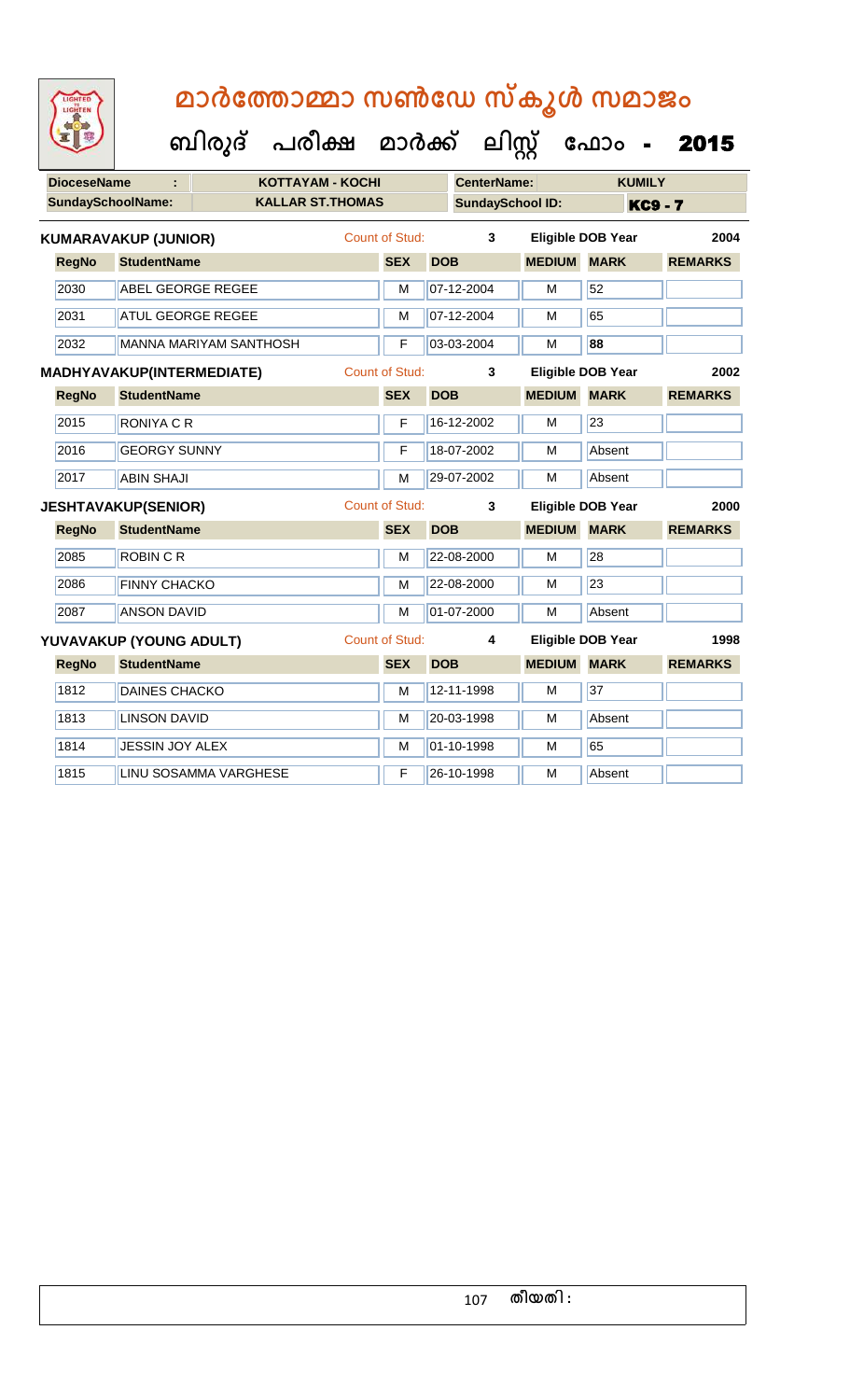| <b>IGHTED</b> |  |
|---------------|--|
|               |  |
|               |  |
|               |  |

| <b>DioceseName</b>                  |                                                    | <b>KOTTAYAM - KOCHI</b>     |  |                       | <b>CenterName:</b> |                         | <b>KUMILY</b>            |                |  |
|-------------------------------------|----------------------------------------------------|-----------------------------|--|-----------------------|--------------------|-------------------------|--------------------------|----------------|--|
|                                     | <b>SundaySchoolName:</b>                           | <b>KOCHARA NAZRETH</b>      |  |                       |                    | <b>SundaySchool ID:</b> |                          | <b>KC9 - 8</b> |  |
|                                     | <b>KUMARAVAKUP (JUNIOR)</b>                        |                             |  | <b>Count of Stud:</b> | 3                  |                         | <b>Eligible DOB Year</b> | 2004           |  |
| <b>RegNo</b>                        | <b>StudentName</b>                                 |                             |  | <b>SEX</b>            | <b>DOB</b>         | <b>MEDIUM</b>           | <b>MARK</b>              | <b>REMARKS</b> |  |
| 2033                                | <b>ROSHIN JOSHY</b>                                |                             |  | М                     | 07-03-2004         | М                       | 15                       |                |  |
| 2034                                | NOYAL MARIYA JIJI                                  |                             |  | F                     | 02-09-2004         | м                       | 41                       |                |  |
| 2035                                | <b>KRUPA M JAIMSE</b>                              |                             |  | F                     | 10-10-2004         | м                       | 63                       |                |  |
|                                     | <b>Count of Stud:</b><br>MADHYAVAKUP(INTERMEDIATE) |                             |  |                       | 3                  |                         | <b>Eligible DOB Year</b> | 2002           |  |
| <b>RegNo</b>                        | <b>StudentName</b>                                 |                             |  | <b>SEX</b>            | <b>DOB</b>         | <b>MEDIUM MARK</b>      |                          | <b>REMARKS</b> |  |
| 2018                                | <b>SINTO KOSHY</b>                                 |                             |  | M                     | 08-01-2002         | M                       | Absent                   |                |  |
| 2019                                | <b>KRUPA MATHEW</b>                                |                             |  | F                     | 25-06-2002         | M                       | 57                       |                |  |
| 2020                                |                                                    | <b>MELVIN TOM VARGHESE</b>  |  | М                     | 28-10-2002         | м                       | 36                       |                |  |
|                                     | <b>JESHTAVAKUP(SENIOR)</b>                         |                             |  | <b>Count of Stud:</b> | 3                  |                         | <b>Eligible DOB Year</b> | 2000           |  |
| <b>RegNo</b>                        | <b>StudentName</b>                                 |                             |  | <b>SEX</b>            | <b>DOB</b>         | <b>MEDIUM MARK</b>      |                          | <b>REMARKS</b> |  |
| 2088                                | <b>DITTO SAJI</b>                                  |                             |  | M                     | 04-10-2000         | М                       | 25                       |                |  |
| 2089                                | <b>MERIN GEORGE</b>                                |                             |  | F                     | 05-04-2000         | М                       | 42                       |                |  |
| 2090                                |                                                    | <b>MERLIN ELSA VARGHESE</b> |  | F                     | 09-05-2000         | M                       | 60                       |                |  |
|                                     | YUVAVAKUP (YOUNG ADULT)                            |                             |  | Count of Stud:        | 4                  |                         | <b>Eligible DOB Year</b> | 1998           |  |
| <b>RegNo</b>                        | <b>StudentName</b>                                 |                             |  | <b>SEX</b>            | <b>DOB</b>         | <b>MEDIUM</b>           | <b>MARK</b>              | <b>REMARKS</b> |  |
| 1816                                | <b>SIJO SABU</b>                                   |                             |  | М                     | 27-05-1998         | м                       | 47                       |                |  |
| 1817                                | <b>BIVIN J MATHEW</b>                              |                             |  | M                     | 20-10-1998         | М                       | 39                       |                |  |
| 1818                                | RESHMA ELAN JACOB                                  |                             |  | F                     | 07-07-1998         | М                       | 36                       |                |  |
| 1819                                |                                                    | <b>SINTU MARIYAM KOSHY</b>  |  | F                     | 07-01-1998         | M                       | 75                       |                |  |
| <b>PROUDA SUNDAY SCHOOL (ADULT)</b> |                                                    |                             |  | <b>Count of Stud:</b> | 1                  |                         | <b>Eligible DOB Year</b> | 1997           |  |
| <b>RegNo</b><br><b>StudentName</b>  |                                                    |                             |  | <b>SEX</b>            | <b>DOB</b>         | <b>MEDIUM</b>           | <b>MARK</b>              | <b>REMARKS</b> |  |
| 1280                                |                                                    | <b>BLESON OOMMEN MATHEW</b> |  | М                     | 25-07-1997         | м                       | Absent                   |                |  |
|                                     |                                                    |                             |  |                       |                    |                         |                          |                |  |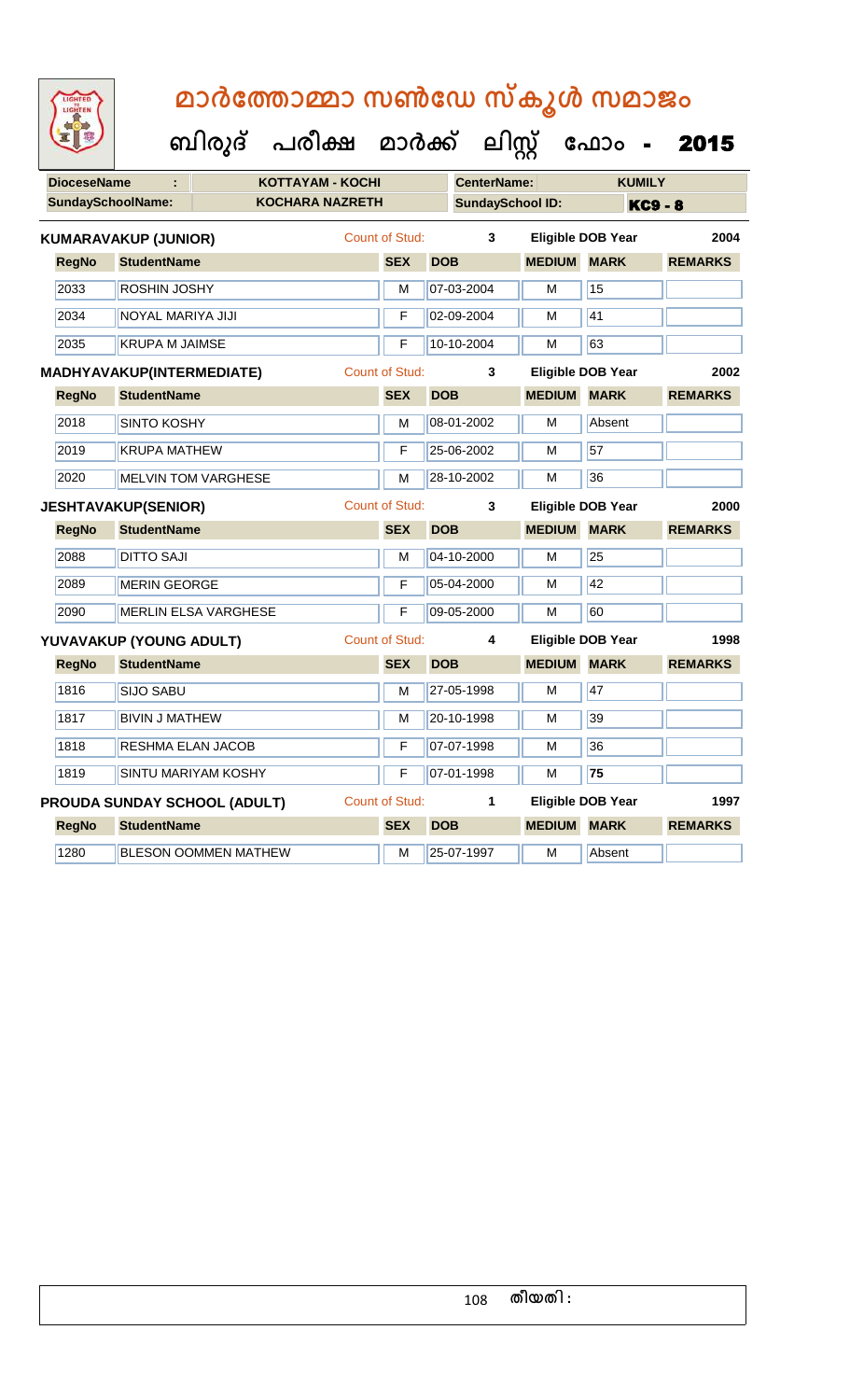| <b>IGHTED</b> |  |
|---------------|--|
|               |  |
|               |  |
|               |  |
|               |  |
|               |  |

| <b>DioceseName</b> |                             | KOTTAYAM - KOCHI             |                       |            | <b>CenterName:</b>      |                    | <b>KUMILY</b>            |                |
|--------------------|-----------------------------|------------------------------|-----------------------|------------|-------------------------|--------------------|--------------------------|----------------|
|                    | SundaySchoolName:           | <b>KATTAPANA BETHEL</b>      |                       |            | <b>SundaySchool ID:</b> |                    |                          | <b>KC9 - 9</b> |
|                    | <b>KUMARAVAKUP (JUNIOR)</b> |                              | <b>Count of Stud:</b> |            | 4                       |                    | <b>Eligible DOB Year</b> | 2004           |
| <b>RegNo</b>       | <b>StudentName</b>          |                              | <b>SEX</b>            | <b>DOB</b> |                         | <b>MEDIUM</b>      | <b>MARK</b>              | <b>REMARKS</b> |
| 2036               | ANN MARIYA SAJI             |                              | F                     |            | 15-03-2004              | M                  | 89                       |                |
| 2037               | <b>BIJOMON GEORGE</b>       |                              | M                     |            | 21-03-2004              | M                  | 23                       |                |
| 2038               | <b>BASIL VARGHESE</b>       |                              | M                     |            | 20-01-2004              | М                  | 34                       |                |
| 2039               | <b>SANIA ABRAHAM</b>        |                              | F                     |            | 03-06-2004              | M                  | 60                       |                |
|                    | MADHYAVAKUP(INTERMEDIATE)   |                              | <b>Count of Stud:</b> |            | 1                       |                    | <b>Eligible DOB Year</b> | 2002           |
| <b>RegNo</b>       | <b>StudentName</b>          |                              | <b>SEX</b>            | <b>DOB</b> |                         | <b>MEDIUM MARK</b> |                          | <b>REMARKS</b> |
| 2021               | <b>NEHA MIRIAM MATHEW</b>   |                              | F                     |            | 05-04-2002              | M                  | 40                       |                |
|                    | <b>JESHTAVAKUP(SENIOR)</b>  |                              | <b>Count of Stud:</b> |            | $\overline{2}$          |                    | <b>Eligible DOB Year</b> | 2000           |
| <b>RegNo</b>       | <b>StudentName</b>          |                              | <b>SEX</b>            | <b>DOB</b> |                         | <b>MEDIUM MARK</b> |                          | <b>REMARKS</b> |
| 2091               | <b>ROSHAN MATHEW</b>        |                              | M                     |            | 23-07-2000              | M                  | 40                       |                |
| 2092               | <b>JUBIA ABRAHAM</b>        |                              | F                     |            | 01-07-2000              | М                  | 60                       |                |
|                    | YUVAVAKUP (YOUNG ADULT)     |                              | <b>Count of Stud:</b> |            | 1                       |                    | <b>Eligible DOB Year</b> | 1998           |
| <b>RegNo</b>       | <b>StudentName</b>          |                              | <b>SEX</b>            | <b>DOB</b> |                         | <b>MEDIUM MARK</b> |                          | <b>REMARKS</b> |
| 1820               | <b>ABIN JOSEPH MATHEW</b>   |                              | M                     |            | 30-11-1998              | M                  | 43                       |                |
|                    |                             | PROUDA SUNDAY SCHOOL (ADULT) | <b>Count of Stud:</b> |            | $\overline{2}$          |                    | <b>Eligible DOB Year</b> | 1997           |
| <b>RegNo</b>       | <b>StudentName</b>          |                              | <b>SEX</b>            | <b>DOB</b> |                         | <b>MEDIUM MARK</b> |                          | <b>REMARKS</b> |
| 1281               | <b>LINOY VARGHESE</b>       |                              | M                     |            | 15-05-1997              | M                  | 12                       |                |
| 1282               | <b>TINU THOMAS</b>          |                              | F                     |            | 02-03-1997              | м                  | $\overline{7}$           |                |
|                    |                             |                              |                       |            |                         |                    |                          |                |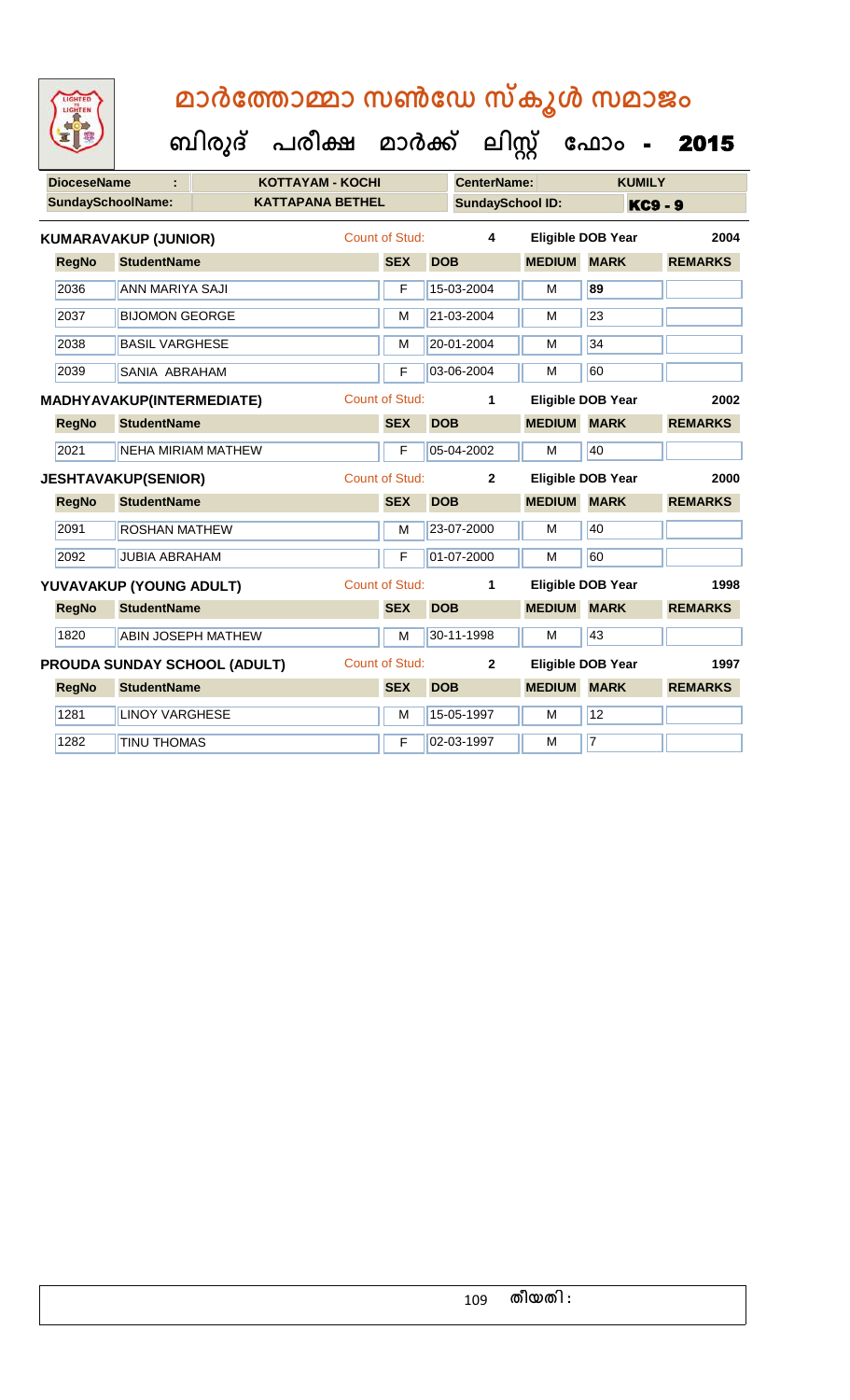|                                    | LIGHTED<br>LIGHTEN                                                                              |                         |                             | ബിരുദ് പരീക്ഷ മാർക്ക് ലിസ്റ്റ് |                |            |                         |               | മാർത്തോമ്മാ സൺഡേ സ്കൂൾ സമാജം<br>ഫോം -<br>2015 |                |  |
|------------------------------------|-------------------------------------------------------------------------------------------------|-------------------------|-----------------------------|--------------------------------|----------------|------------|-------------------------|---------------|-----------------------------------------------|----------------|--|
|                                    | <b>DioceseName</b>                                                                              | t.                      |                             | <b>KOTTAYAM - KOCHI</b>        |                |            | <b>CenterName:</b>      |               | <b>KUMILY</b>                                 |                |  |
|                                    | <b>SundaySchoolName:</b>                                                                        |                         |                             | <b>MATHAIPARA ST.MATHEWS</b>   |                |            | <b>SundaySchool ID:</b> |               | KC9 - 10                                      |                |  |
|                                    | Count of Stud:<br>MADHYAVAKUP(INTERMEDIATE)<br>$\mathbf{2}$<br><b>Eligible DOB Year</b><br>2002 |                         |                             |                                |                |            |                         |               |                                               |                |  |
|                                    | <b>RegNo</b>                                                                                    | <b>StudentName</b>      |                             |                                | <b>SEX</b>     | <b>DOB</b> |                         | <b>MEDIUM</b> | <b>MARK</b>                                   | <b>REMARKS</b> |  |
|                                    | $\overline{0}$                                                                                  | <b>ALBIN ALBERT</b>     |                             |                                | M              |            | 23-12-2001              | м             | Absent                                        |                |  |
|                                    | 0                                                                                               |                         | <b>ANSHUEL GEORGE JIBY</b>  |                                | M              |            | 05-03-2003              | м             | Absent                                        |                |  |
|                                    |                                                                                                 | YUVAVAKUP (YOUNG ADULT) |                             |                                | Count of Stud: |            | $\overline{2}$          |               | <b>Eligible DOB Year</b>                      | 1998           |  |
| <b>StudentName</b><br><b>RegNo</b> |                                                                                                 |                         |                             |                                | <b>SEX</b>     | <b>DOB</b> |                         | <b>MEDIUM</b> | <b>MARK</b>                                   | <b>REMARKS</b> |  |
|                                    | $\overline{0}$                                                                                  |                         | <b>SHAJIL PAULOSE SHAJI</b> |                                | M              |            | 25-05-1999              | м             | Absent                                        |                |  |
|                                    | 1821                                                                                            |                         | AYANA THRESYA ALBERT        |                                | F              |            | 07-12-1998              | м             | 64                                            |                |  |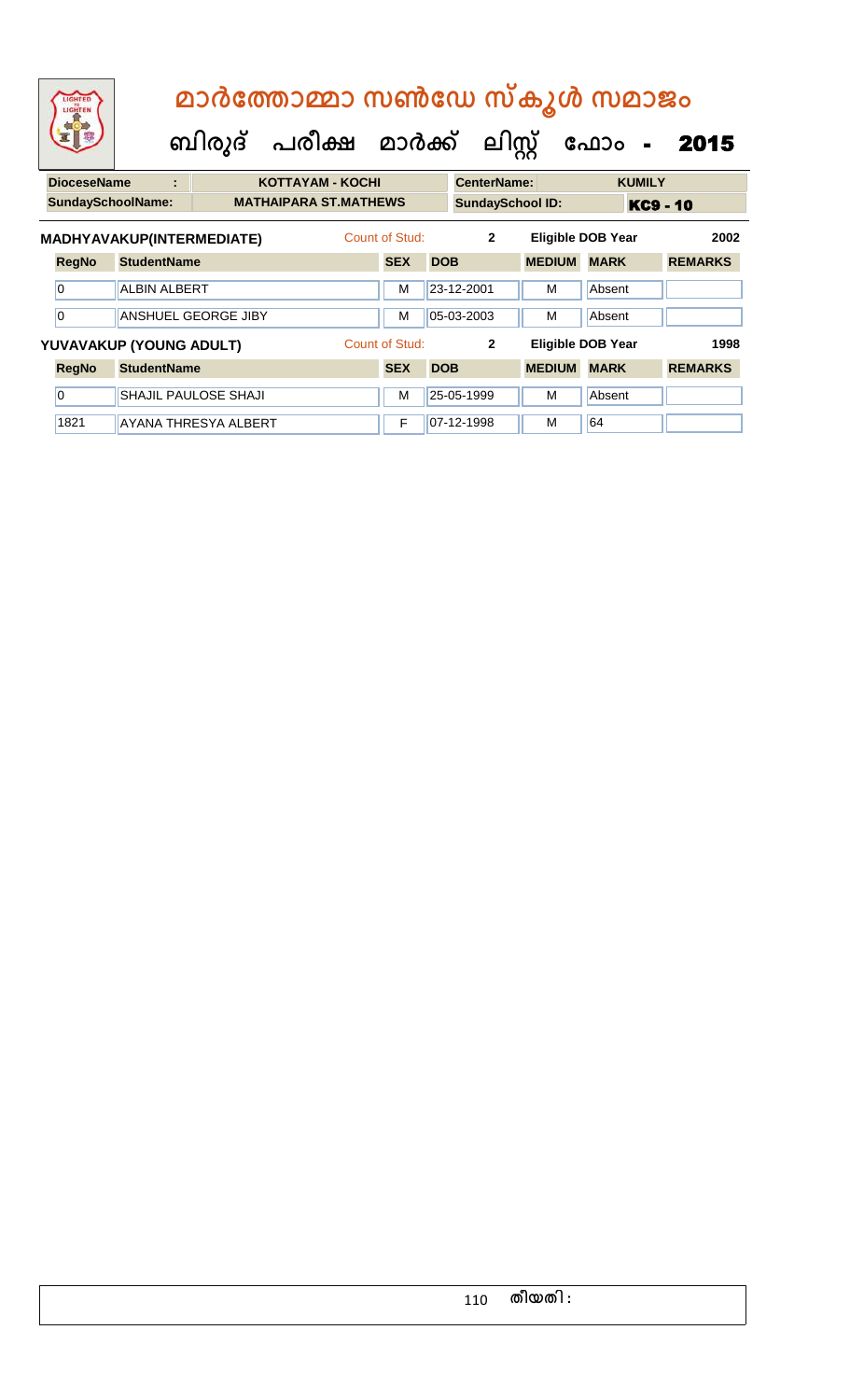| <b>DioceseName</b><br>÷ |                                  | <b>KOTTAYAM - KOCHI</b>      |                       |                         | <b>CenterName:</b>      | <b>KUMILY</b>            |                 |  |
|-------------------------|----------------------------------|------------------------------|-----------------------|-------------------------|-------------------------|--------------------------|-----------------|--|
|                         | <b>SundaySchoolName:</b>         | <b>CHAKKUPALLAM IMMANUEL</b> |                       |                         | <b>SundaySchool ID:</b> |                          | <b>KC9 - 11</b> |  |
|                         | <b>KUMARAVAKUP (JUNIOR)</b>      |                              | <b>Count of Stud:</b> | $\overline{\mathbf{2}}$ |                         | <b>Eligible DOB Year</b> | 2004            |  |
| <b>RegNo</b>            | <b>StudentName</b>               |                              | <b>SEX</b>            | <b>DOB</b>              | <b>MEDIUM MARK</b>      |                          | <b>REMARKS</b>  |  |
| 2040                    | <b>BLESSY ANEESH</b>             |                              | F                     | 29-05-2004              | M                       | 27                       |                 |  |
| 2041                    | <b>SHINE KURUVILLA</b>           |                              | М                     | 18-06-2004              | M                       | Absent                   |                 |  |
|                         | <b>MADHYAVAKUP(INTERMEDIATE)</b> |                              | <b>Count of Stud:</b> | 4                       |                         | <b>Eligible DOB Year</b> | 2002            |  |
| <b>RegNo</b>            | <b>StudentName</b>               |                              | <b>SEX</b>            | <b>DOB</b>              | <b>MEDIUM MARK</b>      |                          | <b>REMARKS</b>  |  |
| 2022                    | NITHIN ABRAHAM                   |                              | M                     | 04-06-2002              | M                       | 47                       |                 |  |
| 2023                    | <b>KEN JOHN MATHEW</b>           |                              | М                     | 22-10-2002              | M                       | 46                       |                 |  |
| 2024                    | <b>SONA VARGHESE</b>             |                              | F                     | 18-07-2002              | M                       | 47                       |                 |  |
| 2025                    | <b>BLESSY SUNNY</b>              |                              | F                     | 04-02-2002              | M                       | Absent                   |                 |  |
|                         | <b>JESHTAVAKUP(SENIOR)</b>       |                              | <b>Count of Stud:</b> | 3                       |                         | <b>Eligible DOB Year</b> | 2000            |  |
| <b>RegNo</b>            | <b>StudentName</b>               |                              | <b>SEX</b>            | <b>DOB</b>              | <b>MEDIUM MARK</b>      |                          | <b>REMARKS</b>  |  |
| 2093                    | <b>HARSHAL ROBSON</b>            |                              | м                     | 09-11-2000              | М                       | 62                       |                 |  |
| 2094                    | <b>AJITH JOHN</b>                |                              | M                     | 16-06-2000              | M                       | 43                       |                 |  |
| 2095                    | ABIN KURUVILLA                   |                              | М                     | 04-02-2000              | M                       | Absent                   |                 |  |
|                         | YUVAVAKUP (YOUNG ADULT)          |                              | Count of Stud:        | $\bf 6$                 |                         | <b>Eligible DOB Year</b> | 1998            |  |
| <b>RegNo</b>            | <b>StudentName</b>               |                              | <b>SEX</b>            | <b>DOB</b>              | <b>MEDIUM MARK</b>      |                          | <b>REMARKS</b>  |  |
| 1822                    | <b>SUBIN SUNNY</b>               |                              | М                     | 26-03-1998              | M                       | 46                       |                 |  |
| 1823                    | <b>ROBIN IDIKULA</b>             |                              | М                     | 11-02-1998              | M                       | Absent                   |                 |  |
| 1824                    | <b>JIBIN MATHEW</b>              |                              | м                     | 16-07-1998              | м                       | 57                       |                 |  |
| 1825                    | <b>RINI JOHNSON</b>              |                              | F                     | 31-07-1998              | м                       | Absent                   |                 |  |
| 1826                    | <b>LITTY MATHEW</b>              |                              | F                     | 18-07-1998              | M                       | 62                       |                 |  |
| 1827                    | <b>JULY MARY MATHEW</b>          |                              | F                     | 12-03-1998              | M                       | 61                       |                 |  |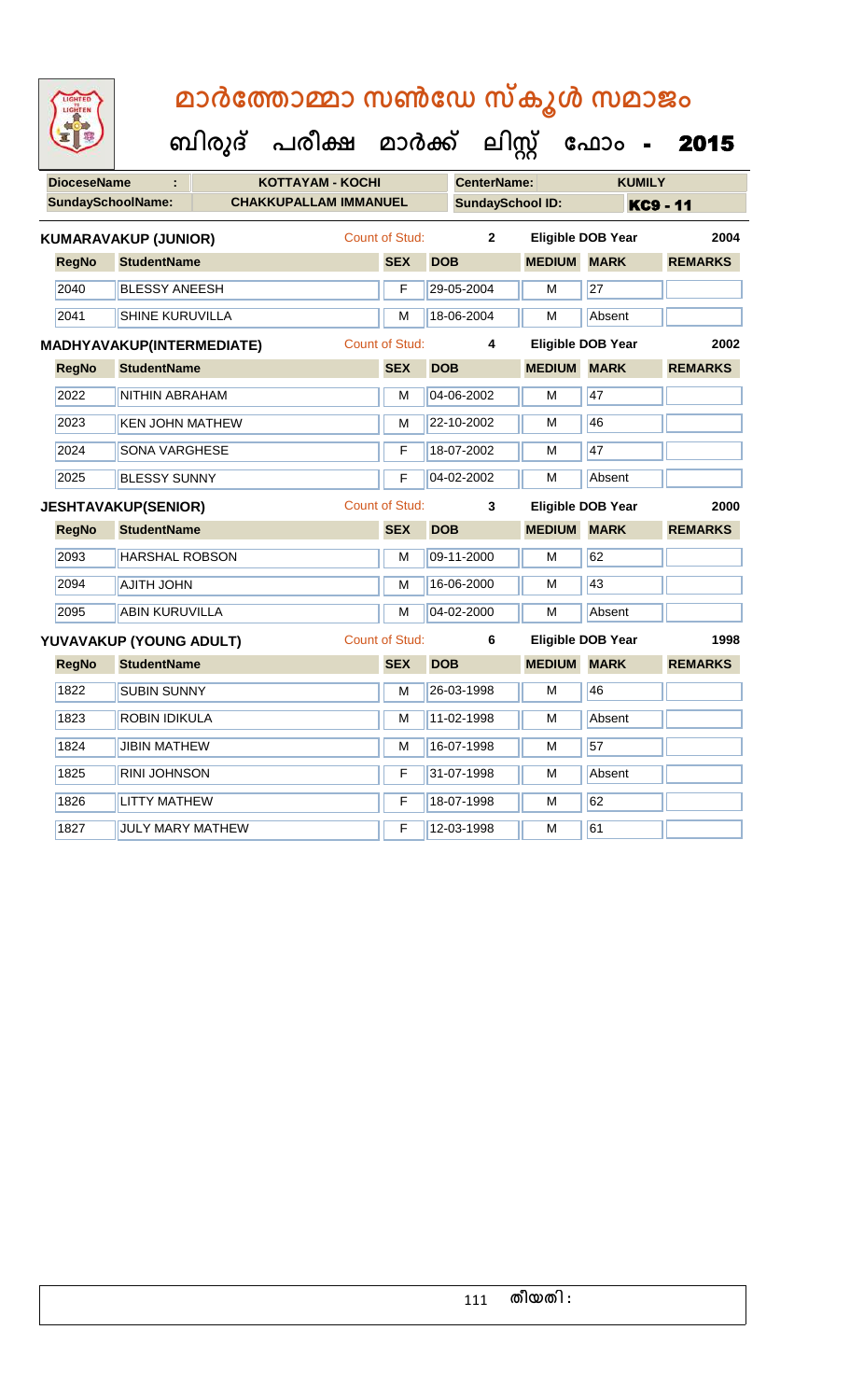| <b>DioceseName</b>       | ÷                          |                                     | <b>KOTTAYAM - KOCHI</b> |                |            | <b>CenterName:</b>      |               | <b>KUMILY</b>            |                |
|--------------------------|----------------------------|-------------------------------------|-------------------------|----------------|------------|-------------------------|---------------|--------------------------|----------------|
| <b>SundaySchoolName:</b> |                            | <b>NEDUMKANADAM IMMANUEL</b>        |                         |                |            | <b>SundaySchool ID:</b> |               |                          | KC9 - 12       |
|                          | <b>JESHTAVAKUP(SENIOR)</b> |                                     |                         | Count of Stud: |            | 3                       |               | Eligible DOB Year        | 2000           |
| <b>RegNo</b>             | <b>StudentName</b>         |                                     |                         | <b>SEX</b>     | <b>DOB</b> |                         | <b>MEDIUM</b> | <b>MARK</b>              | <b>REMARKS</b> |
| 2096                     | <b>LIBIN ABRAHAM</b>       |                                     |                         | M              |            | 06-01-2000              | м             | 54                       |                |
| 2097                     | DARWIN K JOY               |                                     |                         | M              |            | 21-05-2000              | м             | Absent                   |                |
| 2098                     | LIJI ABRAHAM               |                                     |                         | F              |            | 10-04-2000              | м             | Absent                   |                |
|                          | YUVAVAKUP (YOUNG ADULT)    |                                     |                         | Count of Stud: |            | $\mathbf{2}$            |               | <b>Eligible DOB Year</b> | 1998           |
| <b>RegNo</b>             | <b>StudentName</b>         |                                     |                         | <b>SEX</b>     | <b>DOB</b> |                         | <b>MEDIUM</b> | <b>MARK</b>              | <b>REMARKS</b> |
| 1828                     |                            | SIMI ANNAMMA ABRAHAM                |                         | $\mathsf{F}$   |            | 06-10-1998              | м             | Absent                   |                |
| 1829                     | <b>ASHLEY JOSEPH</b>       |                                     |                         | F              |            | 21-10-1998              | м             | Absent                   |                |
|                          |                            | <b>PROUDA SUNDAY SCHOOL (ADULT)</b> |                         | Count of Stud: |            | 1                       |               | Eligible DOB Year        | 1997           |
| <b>RegNo</b>             | <b>StudentName</b>         |                                     |                         | <b>SEX</b>     | <b>DOB</b> |                         | <b>MEDIUM</b> | <b>MARK</b>              | <b>REMARKS</b> |
| 1283                     | <b>ANOOP JOSEPH</b>        |                                     |                         | M              |            | 05-10-1997              | м             | Absent                   |                |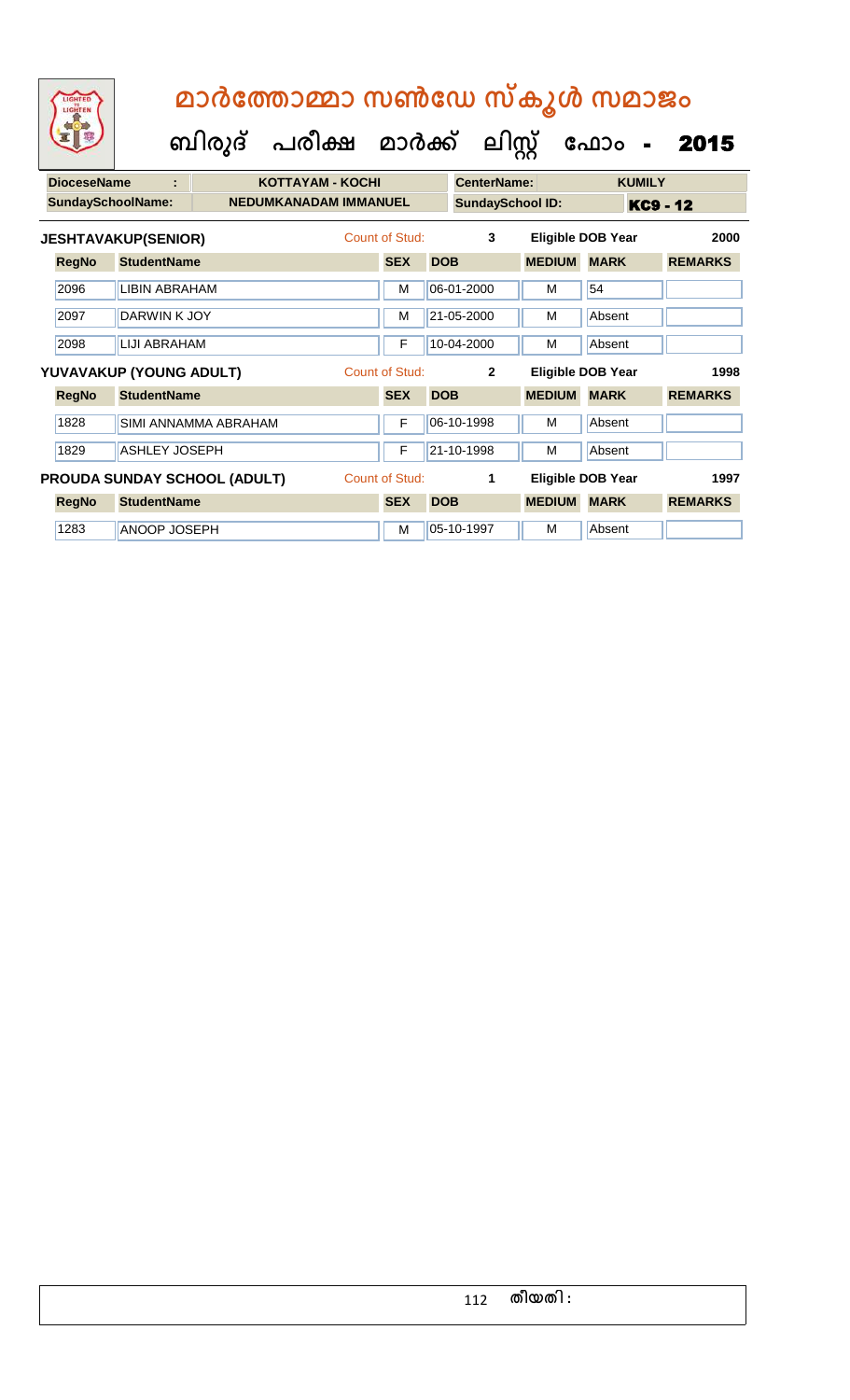| LIGHTED<br>LIGHTEN       | മാർത്തോമ്മാ സൺഡേ സ്കൂൾ സമാജം<br>ബിരുദ് പരീക്ഷ മാർക്ക്<br>ലിസ്റ്റ്<br>ഫോം<br>2015<br>$\blacksquare$ |  |                             |  |                |            |                         |               |                          |                 |
|--------------------------|----------------------------------------------------------------------------------------------------|--|-----------------------------|--|----------------|------------|-------------------------|---------------|--------------------------|-----------------|
| <b>DioceseName</b>       | ٠                                                                                                  |  | <b>KOTTAYAM - KOCHI</b>     |  |                |            | <b>CenterName:</b>      |               | <b>KUMILY</b>            |                 |
| <b>SundaySchoolName:</b> |                                                                                                    |  | <b>PULIYANMALA ST.MARYS</b> |  |                |            | <b>SundaySchool ID:</b> |               |                          | <b>KC9 - 13</b> |
|                          | <b>KUMARAVAKUP (JUNIOR)</b>                                                                        |  |                             |  | Count of Stud: |            | 1                       |               | <b>Eligible DOB Year</b> | 2004            |
| <b>RegNo</b>             | <b>StudentName</b>                                                                                 |  |                             |  | <b>SEX</b>     | <b>DOB</b> |                         | <b>MEDIUM</b> | <b>MARK</b>              | <b>REMARKS</b>  |
| 2042                     | <b>CHACKO SUNNY</b>                                                                                |  |                             |  | M              |            | 23-09-2004              | м             | Absent                   |                 |
|                          | <b>JESHTAVAKUP(SENIOR)</b>                                                                         |  |                             |  | Count of Stud: |            | $\overline{2}$          |               | <b>Eligible DOB Year</b> | 2000            |
| <b>RegNo</b>             | <b>StudentName</b>                                                                                 |  |                             |  | <b>SEX</b>     | <b>DOB</b> |                         | <b>MEDIUM</b> | <b>MARK</b>              | <b>REMARKS</b>  |
| 2099                     | <b>CHINNU SUNNY</b>                                                                                |  |                             |  | F              |            | 09-12-2000              | м             | 44                       |                 |
| 2100                     | NIMMY T CHACKO                                                                                     |  |                             |  | F              |            | 05-12-2000              | M             | 56                       |                 |

### 113 **തീയതി :**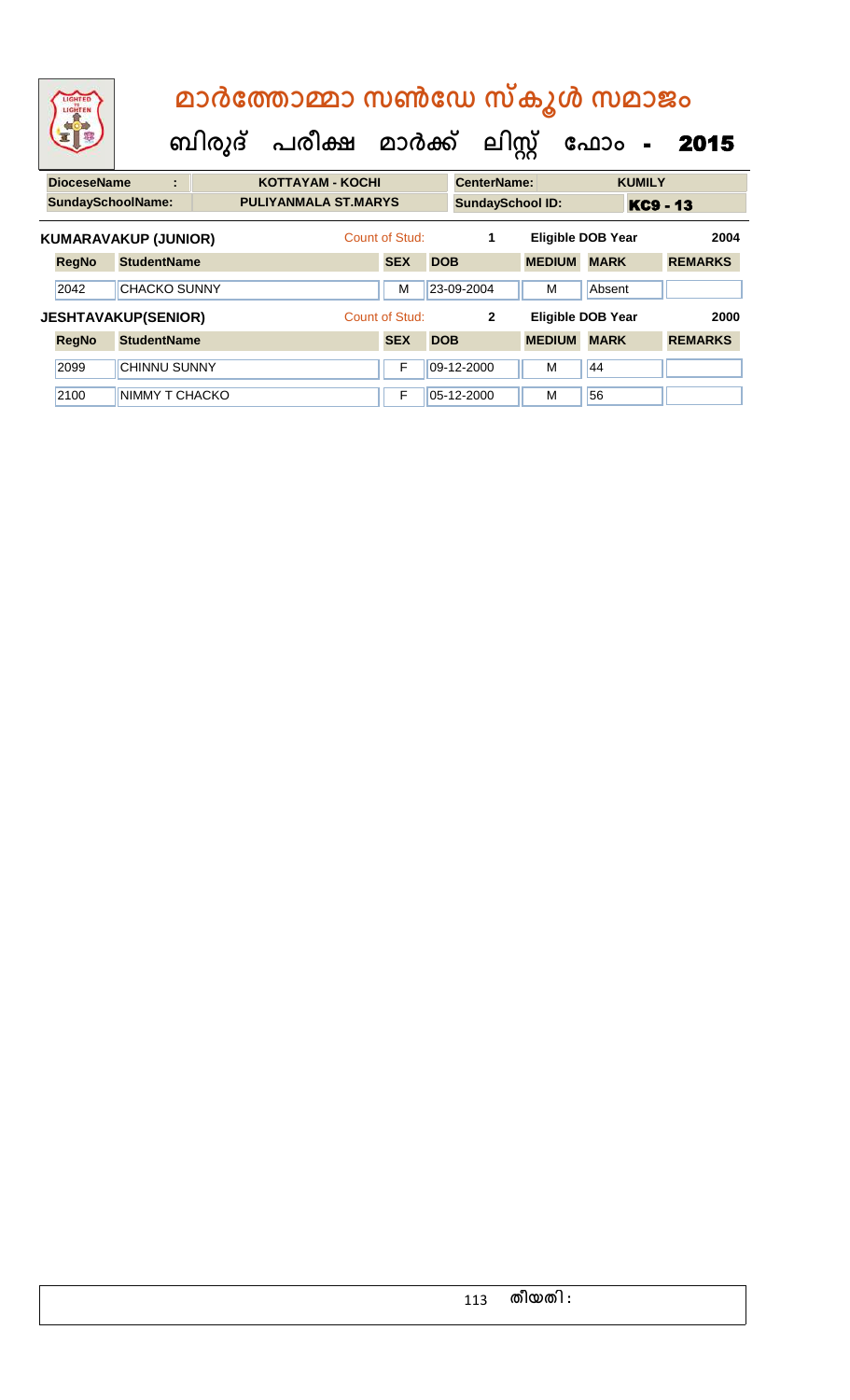| <b>DioceseName</b> |                                  |                                     | <b>KOTTAYAM - KOCHI</b> |                       |            | <b>CenterName:</b>      |               | <b>KUMILY</b>            |                 |
|--------------------|----------------------------------|-------------------------------------|-------------------------|-----------------------|------------|-------------------------|---------------|--------------------------|-----------------|
|                    | <b>SundaySchoolName:</b>         |                                     | <b>ELAPARA SALEM</b>    |                       |            | <b>SundaySchool ID:</b> |               |                          | <b>KC9 - 14</b> |
|                    | <b>KUMARAVAKUP (JUNIOR)</b>      |                                     |                         | Count of Stud:        |            | 1                       |               | <b>Eligible DOB Year</b> | 2004            |
| <b>RegNo</b>       | <b>StudentName</b>               |                                     |                         | <b>SEX</b>            | <b>DOB</b> |                         | <b>MEDIUM</b> | <b>MARK</b>              | <b>REMARKS</b>  |
| 2043               |                                  | ABIN ABRAHAM KOSHY                  |                         | M                     |            | 21-09-2004              | M             | Absent                   |                 |
|                    | <b>MADHYAVAKUP(INTERMEDIATE)</b> |                                     |                         | <b>Count of Stud:</b> |            | 3                       |               | <b>Eligible DOB Year</b> | 2002            |
| <b>RegNo</b>       | <b>StudentName</b>               |                                     |                         | <b>SEX</b>            | <b>DOB</b> |                         | <b>MEDIUM</b> | <b>MARK</b>              | <b>REMARKS</b>  |
| 2026               | <b>ALNA BIJU</b>                 |                                     |                         | M                     |            | 13-11-2002              | M             | Absent                   |                 |
| 2027               | <b>STEPHY SUNNY</b>              |                                     |                         | F                     |            | 17-05-2002              | M             | Absent                   |                 |
| 2028               | <b>SHIBIN SHAJI</b>              |                                     |                         | M                     |            | 02-09-2002              | M             | Absent                   |                 |
|                    | <b>JESHTAVAKUP(SENIOR)</b>       |                                     |                         | Count of Stud:        |            | $\overline{2}$          |               | <b>Eligible DOB Year</b> | 2000            |
| <b>RegNo</b>       | <b>StudentName</b>               |                                     |                         | <b>SEX</b>            | <b>DOB</b> |                         | <b>MEDIUM</b> | <b>MARK</b>              | <b>REMARKS</b>  |
| 2101               | <b>ALBIN JOHN KOSHY</b>          |                                     |                         | M                     |            | 06-11-2000              | M             | Absent                   |                 |
| 2102               | <b>MANOHA THOMAS</b>             |                                     |                         | M                     |            | 01-08-2000              | M             | Absent                   |                 |
|                    | YUVAVAKUP (YOUNG ADULT)          |                                     |                         | <b>Count of Stud:</b> |            | 1                       |               | <b>Eligible DOB Year</b> | 1998            |
| <b>RegNo</b>       | <b>StudentName</b>               |                                     |                         | <b>SEX</b>            | <b>DOB</b> |                         | <b>MEDIUM</b> | <b>MARK</b>              | <b>REMARKS</b>  |
| 1830               | AKSA SUSAN BIJU                  |                                     |                         | F                     |            | 16-02-1998              | M             | Absent                   |                 |
|                    |                                  | <b>PROUDA SUNDAY SCHOOL (ADULT)</b> |                         | Count of Stud:        |            | $\mathbf{2}$            |               | <b>Eligible DOB Year</b> | 1997            |
| <b>RegNo</b>       | <b>StudentName</b>               |                                     |                         | <b>SEX</b>            | <b>DOB</b> |                         | <b>MEDIUM</b> | <b>MARK</b>              | <b>REMARKS</b>  |
| 1284               | <b>MEGHA CHERIAN</b>             |                                     |                         | F                     |            | 24-06-1997              | M             | Absent                   |                 |
| 1285               | <b>LIDA CHERIAN</b>              |                                     |                         | $\mathsf F$           |            | 17-01-1997              | M             | Absent                   |                 |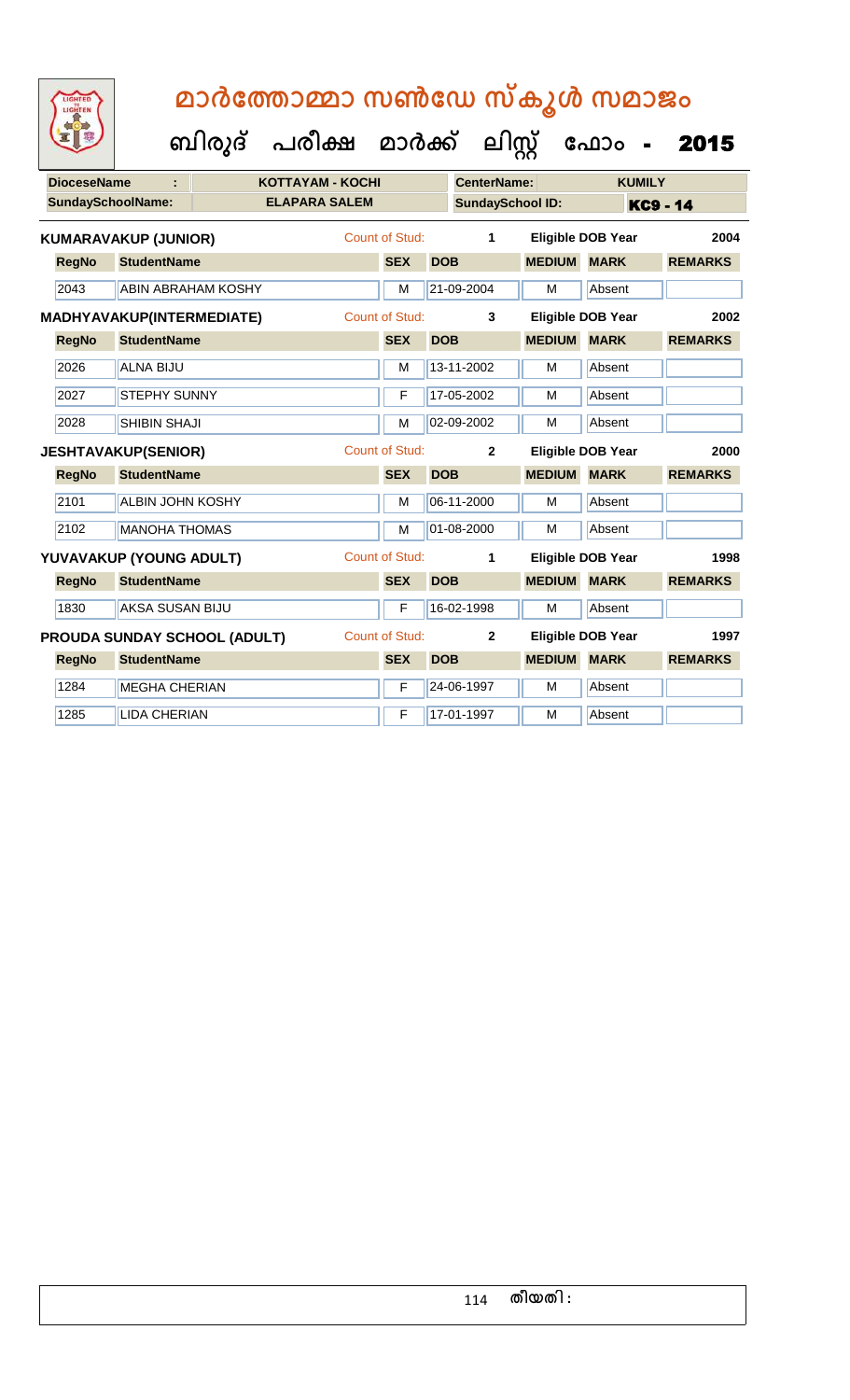| LIGHTED<br>LIGHTEN       |                            | മാർത്തോമ്മാ സൺഡേ സ്കൂൾ സമാജം |                         |  |                |            |                    |                         |               |                          |                 |                |
|--------------------------|----------------------------|------------------------------|-------------------------|--|----------------|------------|--------------------|-------------------------|---------------|--------------------------|-----------------|----------------|
|                          |                            | ബിരുദ്                       | പരീക്ഷ മാർക്ക്          |  |                | ലിസ്റ്റ്   |                    |                         |               | ഫോം                      | $\blacksquare$  | 2015           |
| <b>DioceseName</b>       | ÷                          |                              | <b>KOTTAYAM - KOCHI</b> |  |                |            | <b>CenterName:</b> |                         |               | <b>KOTHAMANGALAM</b>     |                 |                |
| <b>SundaySchoolName:</b> |                            |                              | <b>THODUPUZHA</b>       |  |                |            |                    | <b>SundaySchool ID:</b> |               |                          | <b>KC10 - 1</b> |                |
|                          | <b>JESHTAVAKUP(SENIOR)</b> |                              |                         |  | Count of Stud: |            | 1                  |                         |               | <b>Eligible DOB Year</b> |                 | 2000           |
| <b>RegNo</b>             | <b>StudentName</b>         |                              |                         |  | <b>SEX</b>     | <b>DOB</b> |                    |                         | <b>MEDIUM</b> | <b>MARK</b>              |                 | <b>REMARKS</b> |
| 2103                     | <b>SONA ELSA VINU</b>      |                              |                         |  | F              |            | 03-10-2000         | м                       |               | Absent                   |                 |                |
|                          | YUVAVAKUP (YOUNG ADULT)    |                              |                         |  | Count of Stud: |            | 3                  |                         |               | <b>Eligible DOB Year</b> |                 | 1998           |
| <b>RegNo</b>             | <b>StudentName</b>         |                              |                         |  | <b>SEX</b>     | <b>DOB</b> |                    |                         | <b>MEDIUM</b> | <b>MARK</b>              |                 | <b>REMARKS</b> |
| 1831                     | <b>VIVEK VARGHESE</b>      |                              |                         |  | м              |            | 11-06-1998         | M                       |               | 55                       |                 |                |
| 1832                     | <b>ANU VARGHESE</b>        |                              |                         |  | F              |            | 21-04-1998         | M                       |               | 63                       |                 |                |
| 1833                     | <b>ELSA SHAJI</b>          |                              |                         |  | F              |            | 06-06-1998         | M                       |               | Absent                   |                 |                |

### 115 **തീയതി :**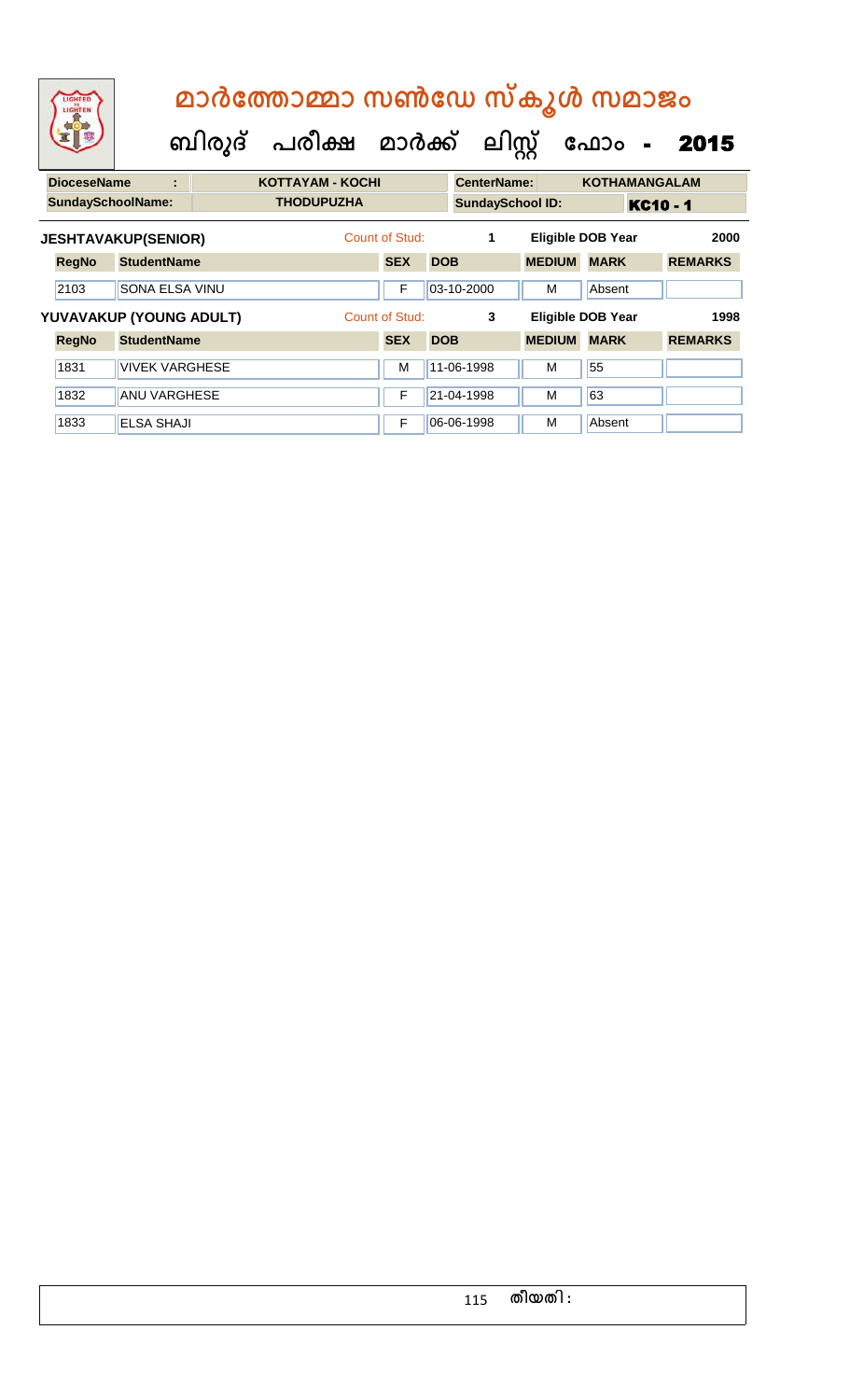| മാർത്തോമ്മാ സൺഡേ സ്കൂൾ സമാജം |  |  |
|------------------------------|--|--|
|                              |  |  |

 **ബിരുദ് പരീക്ഷ മാര്ക്**

**ക ലിസ്റ്റ**

**ക ഫ ാോം** - 2015

**DioceseName : KOTTAYAM - KOCHI CenterName: KOTHAMANGALAM** SundaySchoolName: **KOTHAMANGALAM SundaySchool ID: KC10 - 2 RegNo StudentName SEX DOB MEDIUM MARK REMARKS KUMARAVAKUP (JUNIOR)** Count of Stud: **1 Eligible DOB Year 2004** 2044 HARAN PRAKASH M M 03-12-2004 M 26 **RegNo StudentName SEX DOB MEDIUM MARK REMARKS MADHYAVAKUP(INTERMEDIATE)** Count of Stud: **3 Eligible DOB Year 2002** 2029 LIBIN ROY M 03-08-2002 M 12 2030 ABEL CHERIAN M 09-11-2002 M **85** 2031 AJAI TITUS THOMAS MEDICINE MILLION OB-06-2002 | M 58 **RegNo StudentName SEX DOB MEDIUM MARK REMARKS JESHTAVAKUP(SENIOR)** Count of Stud: **2 Eligible DOB Year 2000** 2104 DANIEL BINU M 01-06-2000 M 38 2105 FLESSY SARA JOE F 02-10-2000 M Absent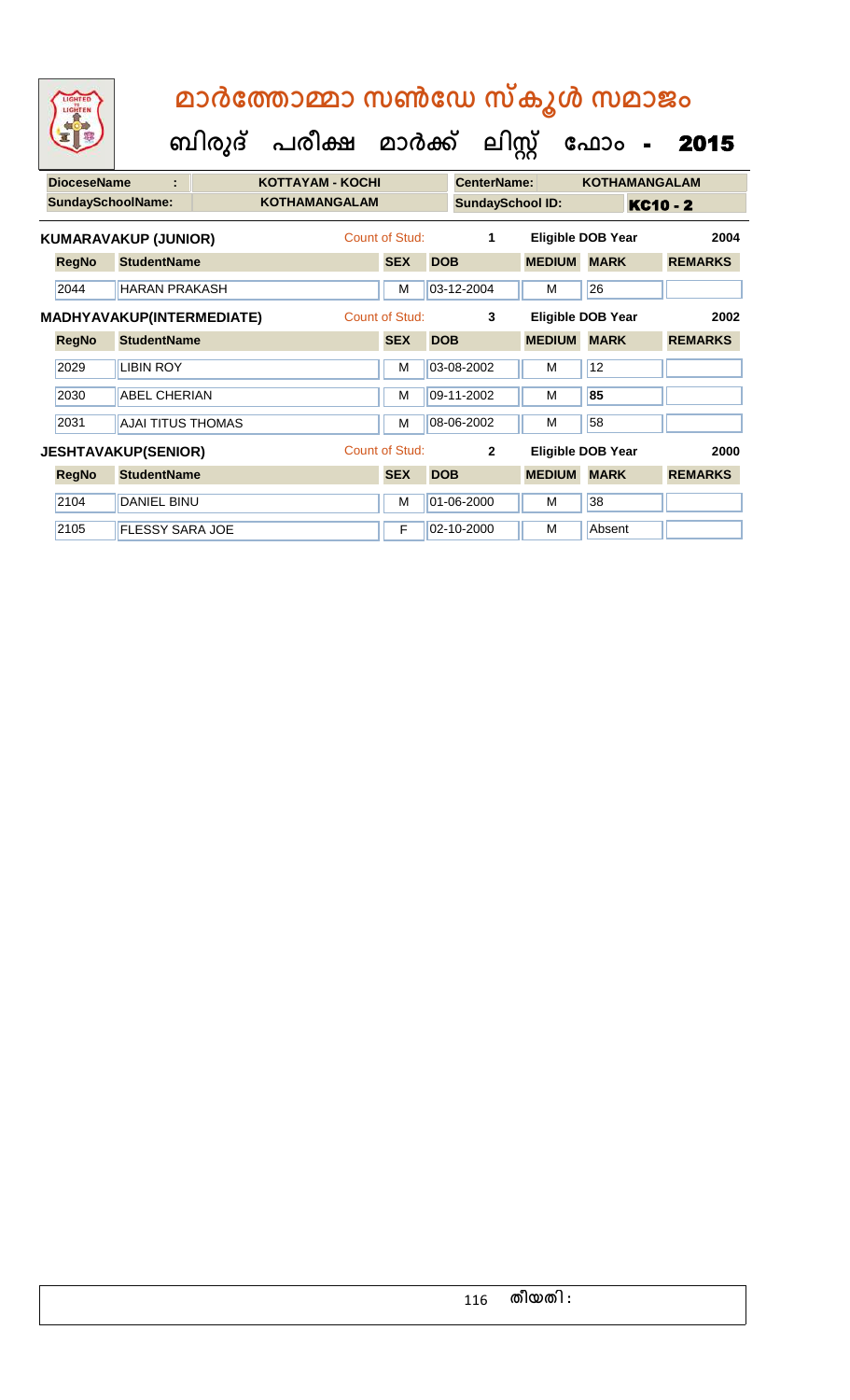| മാർത്തോമ്മാ സൺഡേ സ്കൂൾ സമാജം<br>LIGHTED<br>LIGHTEN<br>പരീക്ഷ മാർക്ക്<br>ബിരുദ് |                          |                             |  |                              |  |                       |            |                         | ലിസ്          | ഫോം<br>− a               | 2015           |  |
|--------------------------------------------------------------------------------|--------------------------|-----------------------------|--|------------------------------|--|-----------------------|------------|-------------------------|---------------|--------------------------|----------------|--|
|                                                                                | <b>DioceseName</b>       |                             |  | <b>KOTTAYAM - KOCHI</b>      |  |                       |            | <b>CenterName:</b>      |               | <b>KOTHAMANGALAM</b>     |                |  |
|                                                                                | <b>SundaySchoolName:</b> |                             |  | <b>KUTTAMPUZHA ST.THOMAS</b> |  |                       |            | <b>SundaySchool ID:</b> |               |                          | KC10 - 3       |  |
|                                                                                |                          | <b>KUMARAVAKUP (JUNIOR)</b> |  |                              |  | Count of Stud:        |            | 1                       |               | <b>Eligible DOB Year</b> | 2004           |  |
|                                                                                | <b>RegNo</b>             | <b>StudentName</b>          |  |                              |  | <b>SEX</b>            | <b>DOB</b> |                         | <b>MEDIUM</b> | <b>MARK</b>              | <b>REMARKS</b> |  |
|                                                                                | 2045                     | <b>JENTIL PAPPACHAN</b>     |  |                              |  | M                     |            | 25-08-2004              | М             | 42                       |                |  |
|                                                                                |                          | MADHYAVAKUP(INTERMEDIATE)   |  |                              |  | Count of Stud:        |            | 3                       |               | Eligible DOB Year        | 2002           |  |
|                                                                                | <b>RegNo</b>             | <b>StudentName</b>          |  |                              |  | <b>SEX</b>            | <b>DOB</b> |                         | <b>MEDIUM</b> | <b>MARK</b>              | <b>REMARKS</b> |  |
|                                                                                | 2032                     | <b>JIX BASIL ELDHOSE</b>    |  |                              |  | M                     |            | 20-12-2002              | м             | Absent                   |                |  |
|                                                                                | 2033                     | <b>ALEENA BABU</b>          |  |                              |  | F                     |            | 09-12-2002              | м             | Absent                   |                |  |
|                                                                                | 2034                     | <b>FMIL FLIAS</b>           |  |                              |  | F                     |            | 13-02-2002              | M             | Absent                   |                |  |
|                                                                                |                          | YUVAVAKUP (YOUNG ADULT)     |  |                              |  | <b>Count of Stud:</b> |            | 1                       |               | <b>Eligible DOB Year</b> | 1998           |  |
|                                                                                | <b>RegNo</b>             | <b>StudentName</b>          |  |                              |  | <b>SEX</b>            | <b>DOB</b> |                         | <b>MEDIUM</b> | <b>MARK</b>              | <b>REMARKS</b> |  |
|                                                                                | 1834                     |                             |  | AKSBRIYA GODLY ANNA TOUSEPH  |  | F                     |            | 30-11-1998              | м             | 25                       |                |  |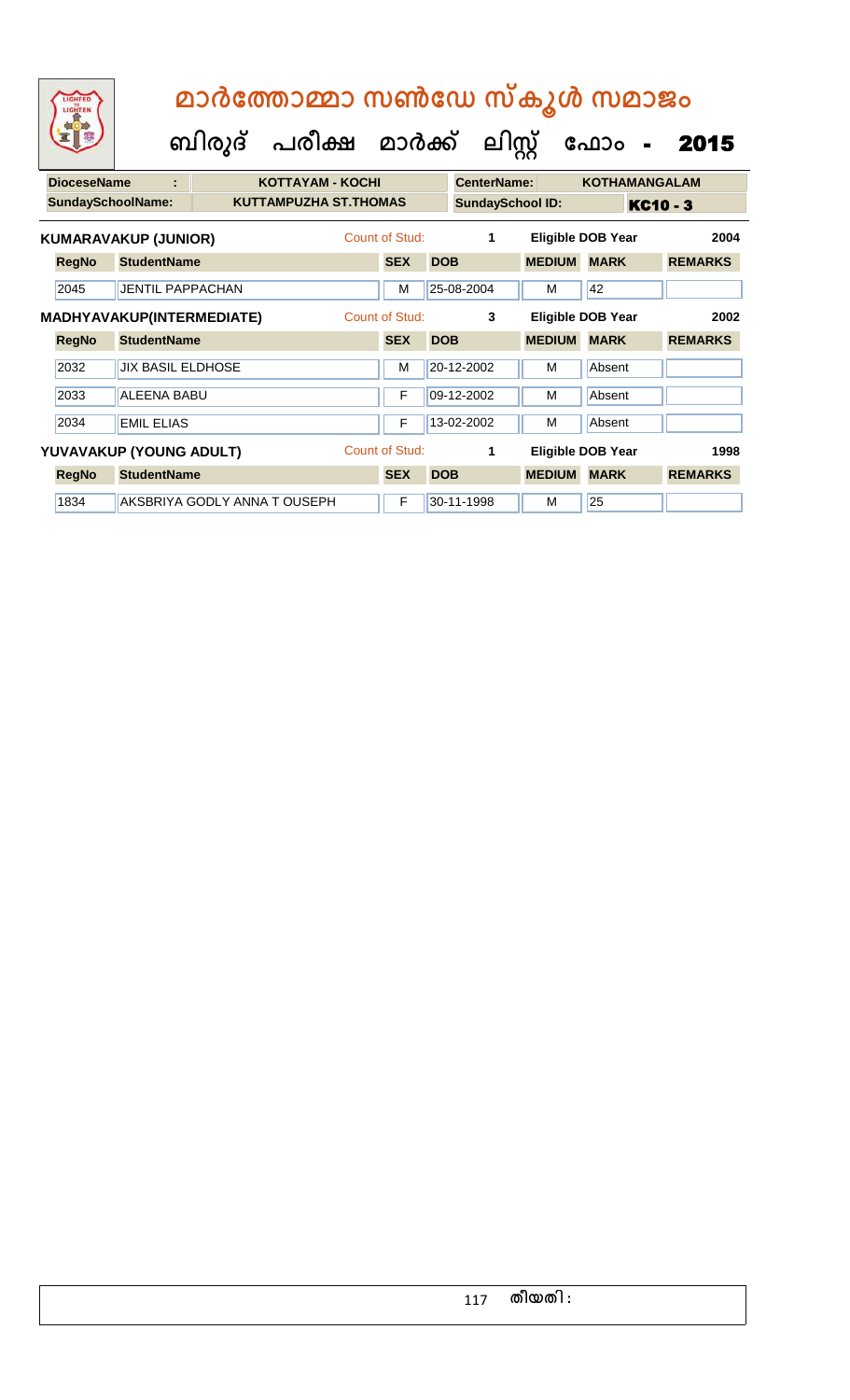**ക ഫ ാോം** - 2015

 **ബിരുദ് പരീക്ഷ മാര്ക്**

**ക ലിസ്റ്റ**

**DioceseName : KOTTAYAM - KOCHI CenterName: KOTHAMANGALAM SundaySchoolName: VADATTUPARA SundaySchool ID: KC10 - 4 RegNo StudentName SEX DOB MEDIUM MARK REMARKS KUMARAVAKUP (JUNIOR)** Count of Stud: **1 Eligible DOB Year 2004** 0 AKSHAI SUKU M 30-08-2005 M Absent **RegNo StudentName SEX DOB MEDIUM MARK REMARKS MADHYAVAKUP(INTERMEDIATE)** Count of Stud: **4 Eligible DOB Year 2002** 0 BOSMY ISSAC F 03-08-2003 M Absent 0 SHERIN PAPPACHAN F 01-02-2001 M Absent 2035 TINY THOMAS F 11-03-2002 M 53 2036 AJU PAPPACHAN M 28-05-2002 M 52 **RegNo StudentName SEX DOB MEDIUM MARK REMARKS YUVAVAKUP (YOUNG ADULT)** Count of Stud: **5 Eligible DOB Year 1998** 0 JOMOL JOY F 16-10-1996 M Absent 0 SARIKA SASI F 17-10-1997 M Absent 0 TINU THOMAS M 29-08-1999 M Absent 1835 AMALA SUKU F 24-03-1998 M 50 1836 POSMY JOY TEN 03-06-1998 M Absent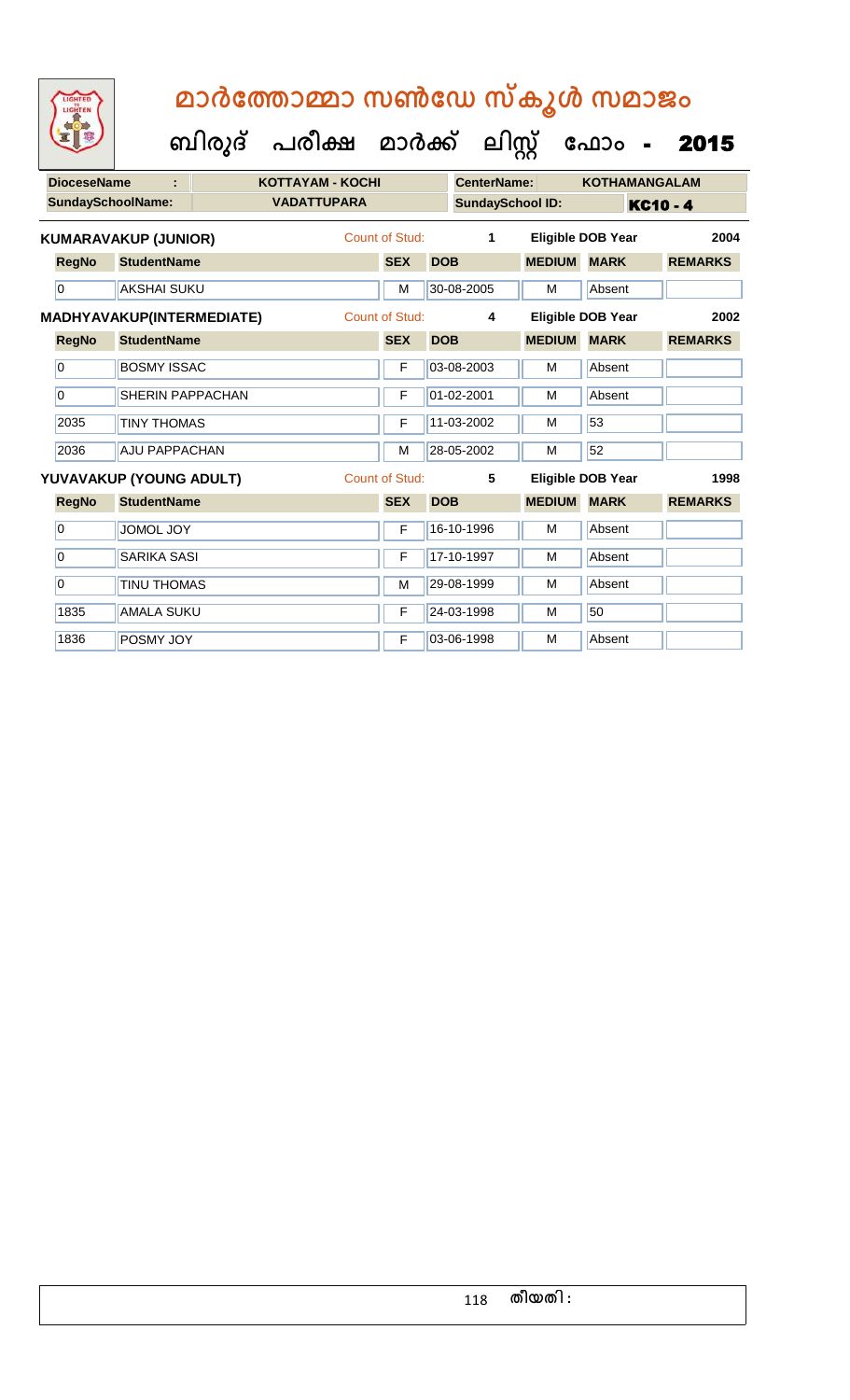**ബിരുദ് പരീക്ഷ മാര്ക്**

**ക ലിസ്റ്റ**

**ക ഫ ാോം** - 2015

**DioceseName : KOTTAYAM - KOCHI CenterName: KOTHAMANGALAM** SundaySchoolName: **POIKA EBENEZER SundaySchool ID:** KC10 - 5 **RegNo StudentName SEX DOB MEDIUM MARK REMARKS KUMARAVAKUP (JUNIOR)** Count of Stud: **2 Eligible DOB Year 2004** 2046 AKHIL ELDHOS M 05-08-2004 M 39 2047 BHAVYA BABY F 01-12-2004 M 20 **RegNo StudentName SEX DOB MEDIUM MARK REMARKS MADHYAVAKUP(INTERMEDIATE)** Count of Stud: **2 Eligible DOB Year 2002** 2037 BIBIN BIJU M 30-10-2002 M 21 2038 JOYAL BABU M 08-08-2002 M Absent **RegNo StudentName SEX DOB MEDIUM MARK REMARKS JESHTAVAKUP(SENIOR)** Count of Stud: **1 Eligible DOB Year 2000** 2106 BITTU SAJEAV F 11-10-2000 M 37

#### 119 **തീയതി :**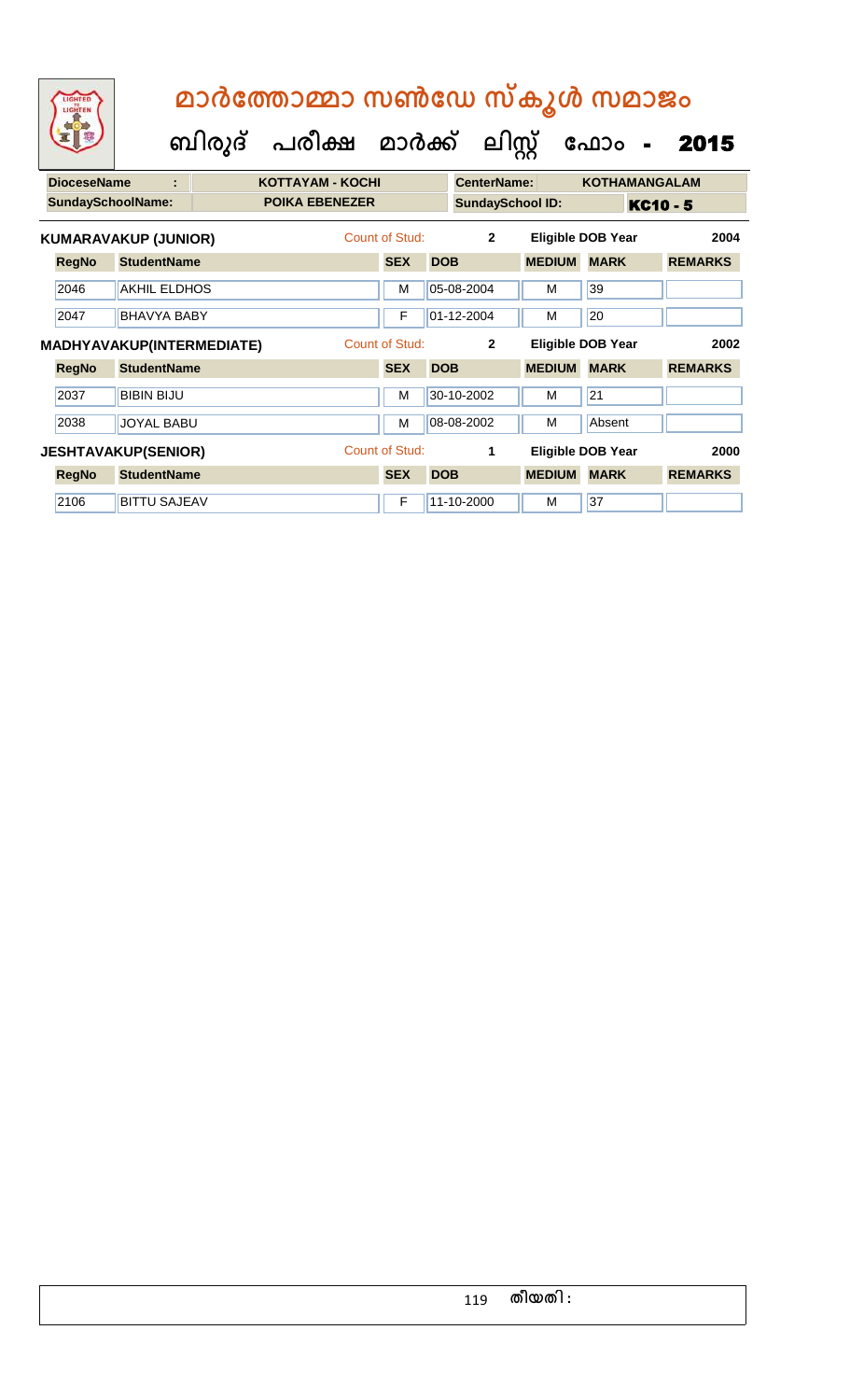| <b>IGHTED</b><br>LIGHTEN                                                                  |                    |  |  | മാർത്തോമ്മാ സൺഡേ സ്കൂൾ സമാജം              |  |                |            |                         |  |               |                          |                 |                |
|-------------------------------------------------------------------------------------------|--------------------|--|--|-------------------------------------------|--|----------------|------------|-------------------------|--|---------------|--------------------------|-----------------|----------------|
|                                                                                           |                    |  |  | ബിരുദ് പരീക്ഷ മാർക്ക് ലിസ്റ്റ് ഫോം - 2015 |  |                |            |                         |  |               |                          |                 |                |
| <b>DioceseName</b><br>CenterName:<br><b>KOTTAYAM - KOCHI</b><br><b>KOTHAMANGALAM</b><br>÷ |                    |  |  |                                           |  |                |            |                         |  |               |                          |                 |                |
| <b>SundaySchoolName:</b>                                                                  |                    |  |  | <b>NELLIMATTAM BETHEL</b>                 |  |                |            | <b>SundaySchool ID:</b> |  |               |                          | <b>KC10 - 6</b> |                |
| <b>JESHTAVAKUP(SENIOR)</b>                                                                |                    |  |  |                                           |  | Count of Stud: |            | 1                       |  |               | <b>Eligible DOB Year</b> |                 | 2000           |
| <b>RegNo</b>                                                                              | <b>StudentName</b> |  |  |                                           |  | <b>SEX</b>     | <b>DOB</b> |                         |  | <b>MEDIUM</b> | <b>MARK</b>              |                 | <b>REMARKS</b> |
| 2107                                                                                      | <b>ABIN SAJU</b>   |  |  |                                           |  | M              |            | 29-05-2000              |  | м             | 25                       |                 |                |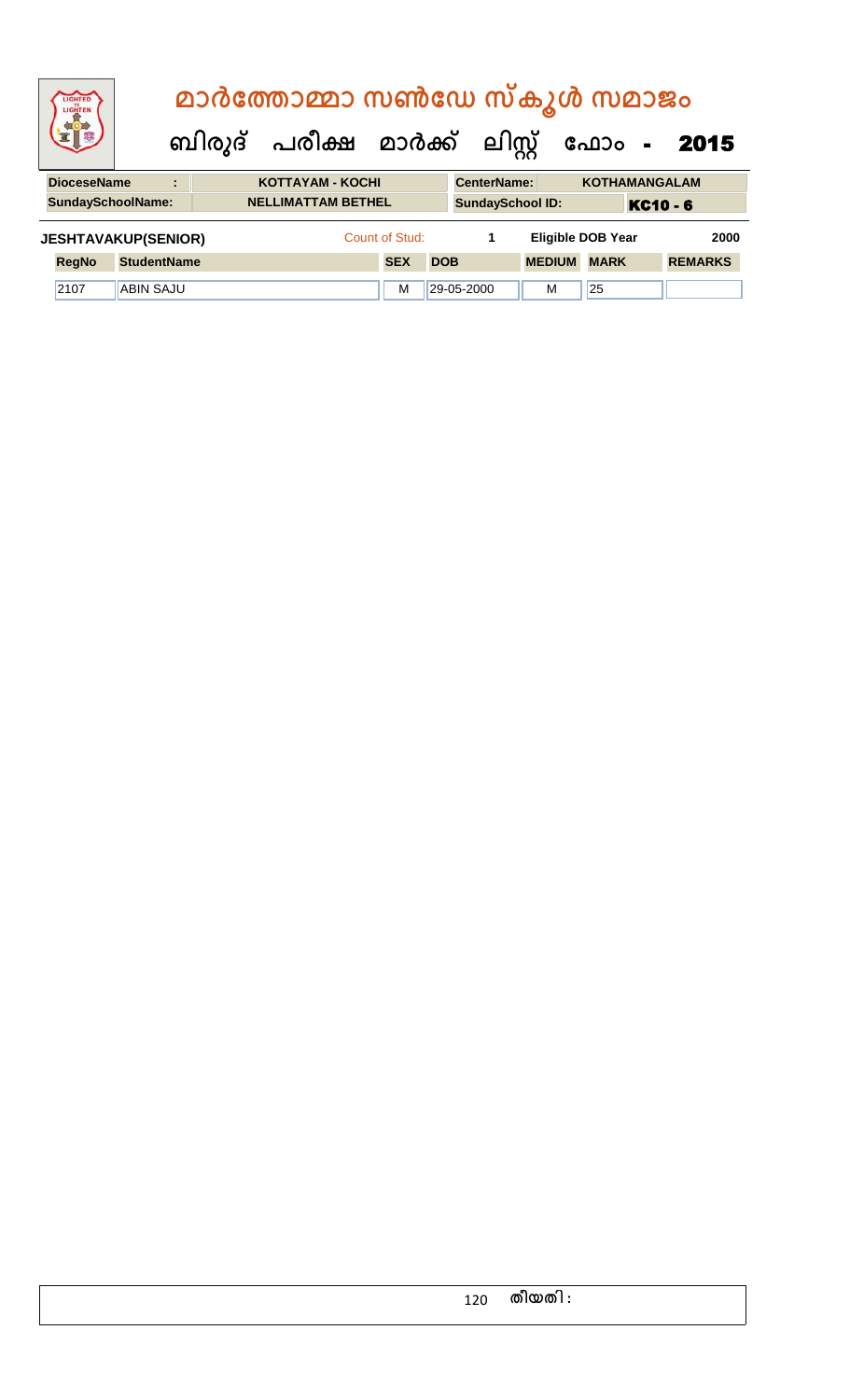| <b>DioceseName</b> |                                  | KOTTAYAM - KOCHI              |                       |            | <b>CenterName:</b>      |               | <b>KOTHAMANGALAM</b> |                |  |
|--------------------|----------------------------------|-------------------------------|-----------------------|------------|-------------------------|---------------|----------------------|----------------|--|
| SundaySchoolName:  |                                  | <b>POTHANIKAD BETHEL</b>      |                       |            | <b>SundaySchool ID:</b> |               | <b>KC10 - 8</b>      |                |  |
|                    | <b>KUMARAVAKUP (JUNIOR)</b>      |                               | <b>Count of Stud:</b> |            | 1                       |               | Eligible DOB Year    | 2004           |  |
| <b>RegNo</b>       | <b>StudentName</b>               |                               | <b>SEX</b>            | <b>DOB</b> |                         | <b>MEDIUM</b> | <b>MARK</b>          | <b>REMARKS</b> |  |
| 2048               | <b>GEORGI SAJI</b>               |                               | M                     |            | 24-11-2004              | М             | 33                   |                |  |
|                    | <b>MADHYAVAKUP(INTERMEDIATE)</b> |                               | <b>Count of Stud:</b> |            | $\mathbf{2}$            |               | Eligible DOB Year    | 2002           |  |
| <b>RegNo</b>       | <b>StudentName</b>               |                               | <b>SEX</b>            | <b>DOB</b> |                         | <b>MEDIUM</b> | <b>MARK</b>          | <b>REMARKS</b> |  |
| 2039               |                                  | <b>ALEENA MARIA VARGHESE</b>  | F                     |            | 31-10-2002              | М             | 31                   |                |  |
| 2040               | <b>ATHUL K PUTHIRIYIL</b>        |                               | M                     |            | 11-02-2002              | М             | 27                   |                |  |
|                    | <b>JESHTAVAKUP(SENIOR)</b>       |                               | <b>Count of Stud:</b> |            | 1                       |               | Eligible DOB Year    | 2000           |  |
| <b>RegNo</b>       | <b>StudentName</b>               |                               | <b>SEX</b>            | <b>DOB</b> |                         | <b>MEDIUM</b> | <b>MARK</b>          | <b>REMARKS</b> |  |
| 2108               |                                  | <b>ANEETTA MARIA VARGHESE</b> | F                     |            | 24-09-2000              | М             | 57                   |                |  |
|                    | YUVAVAKUP (YOUNG ADULT)          |                               | <b>Count of Stud:</b> |            | $\mathbf{2}$            |               | Eligible DOB Year    | 1998           |  |
| <b>RegNo</b>       | <b>StudentName</b>               |                               | <b>SEX</b>            | <b>DOB</b> |                         | <b>MEDIUM</b> | <b>MARK</b>          | <b>REMARKS</b> |  |
| 1837               | <b>ASKHAY P P</b>                |                               | M                     |            | 26-11-1998              | M             | Absent               |                |  |
| 1838               | SHADRACH M SHAJI                 |                               | M                     |            | 18-08-1998              | M             | 48                   |                |  |